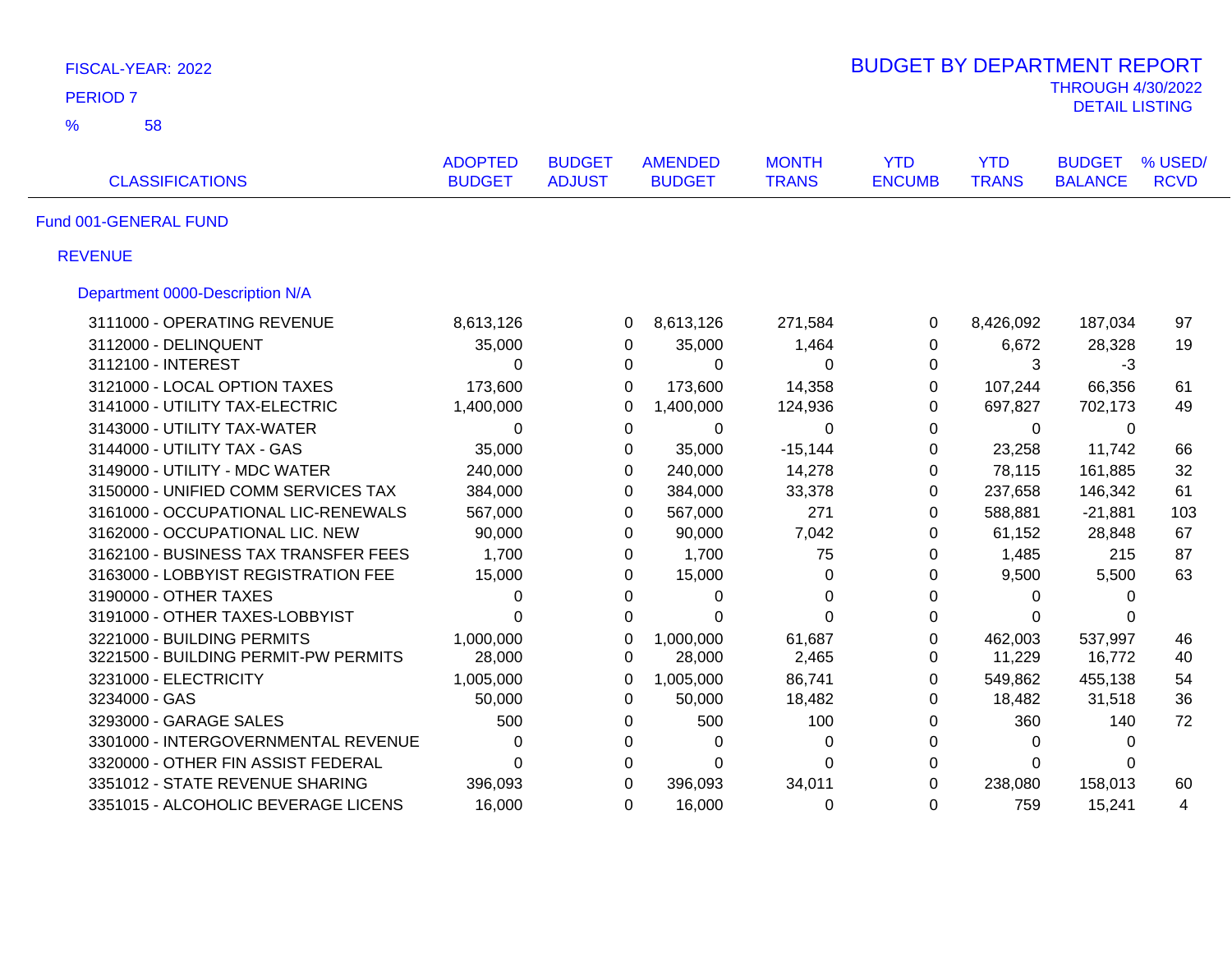|                                        | <b>ADOPTED</b> | <b>BUDGET</b> | <b>AMENDED</b> | <b>MONTH</b> | <b>YTD</b>    | <b>YTD</b>     | <b>BUDGET</b>  | % USED/     |
|----------------------------------------|----------------|---------------|----------------|--------------|---------------|----------------|----------------|-------------|
| <b>CLASSIFICATIONS</b>                 | <b>BUDGET</b>  | <b>ADJUST</b> | <b>BUDGET</b>  | <b>TRANS</b> | <b>ENCUMB</b> | <b>TRANS</b>   | <b>BALANCE</b> | <b>RCVD</b> |
| 3351018 - LOCAL GOVT 1/2 C SALES TX    | 928,112        | $\mathbf{0}$  | 928,112        | 106,918      | 0             | 715,281        | 212,831        | 77          |
| 3354920 - LOCAL OPTION GAS TAX         | $\Omega$       | 0             | 0              | $\Omega$     | 0             | $\mathbf 0$    | 0              |             |
| 3382000 - COUNTY OCCUPATIONAL LICS     | 15,000         | 0             | 15,000         | 373          | 0             | 4,294          | 10,706         | 28          |
| 3412000 - ZONING HEARING FEES          | 50,000         | 0             | 50,000         | 1,095        | 0             | 8,095          | 41,905         | 16          |
| 3413000 - ENVIRO REVIEW & PRESER BOARD | 40,000         | 0             | 40,000         | 5,280        | 0             | 25,058         | 14,942         | 62          |
| 3413001 - LIEN SEARCH FEES             | 17,000         | 0             | 17,000         | 2,385        | 0             | 9,313          | 7,687          | 54          |
| 3413002 - SPECIAL EVENTS APP           | 4,000          | 0             | 4,000          | 680          | 0             | 4,970          | $-970$         | 124         |
| 3414000 - MICROFILM SALES              | 500            | 0             | 500            | $\Omega$     | 0             | $\Omega$       | 500            |             |
| 3419010 - BLDG & ZON REINSPECT FEES    | $\Omega$       | 0             | 0              | $\Omega$     | 0             | $\Omega$       | $\mathbf{0}$   |             |
| 3419030 - CERT OF USE/OCCUPANCY        | 15,000         | 0             | 15,000         | 325          | 0             | 11,575         | 3,425          | 77          |
| 3419040 - CODE ENFORCEMENT FINES       | 50,000         | 0             | 50,000         | 4,784        | 0             | 45,540         | 4,460          | 91          |
| 3419051 - BACKGROUND, NOTARY, COPIES   | 20,000         | 0             | 20,000         | 1,652        | 0             | 13,684         | 6,316          | 68          |
| 3421010 - POLICE SERVICES              | 30,000         | 0             | 30,000         | 3,130        | 0             | 30,426         | $-426$         | 101         |
| 3421021 - TOWING ADMIN FEE             | 3,000          | 0             | 3,000          | 1,325        | 0             | 1,675          | 1,325          | 55          |
| 3421025 - SCHL CRSNG GRDS- CTY REIM    | 20,000         | 0             | 20,000         | 350          | 0             | 10,289         | 9,711          | 51          |
| 3434100 - SOLID WASTE CHARGES          | 30,000         | 0             | 30,000         | 2,317        | 0             | 8,315          | 21,685         | 27          |
| 3434200 - PRIVATE HAULERS PERMIT FE    | 665,600        | 0             | 665,600        | 56,912       | 0             | 411,820        | 253,780        | 61          |
| 3445100 - PARKING PERMITS              | 64,000         | 0             | 64,000         | 9,273        | 0             | 55,061         | 8,939          | 86          |
| 3445200 - PARKING METERS FRANCHISE     | 1,400,000      | 0             | 1,400,000      | 151,755      | 0             | 1,055,825      | 344,175        | 75          |
| 3445210 - VALET PARKING                | $\Omega$       | 0             | 0              | $\Omega$     | 0             | $\Omega$       | $\Omega$       |             |
| 3445220 - PARKING FUND REVENUE         | 22,598         | 0             | 22,598         | 0            | 0             | 13,608         | 8,990          | 60          |
| 3445300 - PARKING VIOLATIONS           | 700,000        | 0             | 700,000        | 50,931       | 0             | 279,800        | 420,200        | 39          |
| 3445400 - PARKING METER CASH KEY       | $\Omega$       | 0             | 0              | $\Omega$     | 0             | $\overline{0}$ | 0              |             |
| 3472620 - TENNIS COURT FEES            | 555,000        | 0             | 555,000        | 88,606       | 0             | 389,555        | 165,445        | 70          |
| 3472630 - RECREATION PROGRAM FEES      | 65,000         | 0             | 65,000         | 4,557        | 0             | 40,550         | 24,450         | 62          |
| 3472631 - MULTIPURPOSE CNTR-RENTAL     | 15,000         | 0             | 15,000         | 2,284        | 0             | 20,294         | $-5,294$       | 135         |
| 3472632 - MULTIPRPOSE CNTR-MEMBSHIP    | 16,000         | 0             | 16,000         | 1,544        | 0             | 14,615         | 1,385          | 91          |
| 3472635 - REC FEES/ MURRAY PARK POOL   | 12,000         | 0             | 12,000         | 156          | 0             | 3,503          | 8,497          | 29          |
| 3472650 - S MIAMI PARK - RENTAL        | 47,462         | 0             | 47,462         | $\Omega$     | 0             | 23,153         | 24,310         | 48          |
| 3472660 - CONCESSION STANDS            | 3,000          | 0             | 3,000          | 0            | 0             | 1,800          | 1,200          | 60          |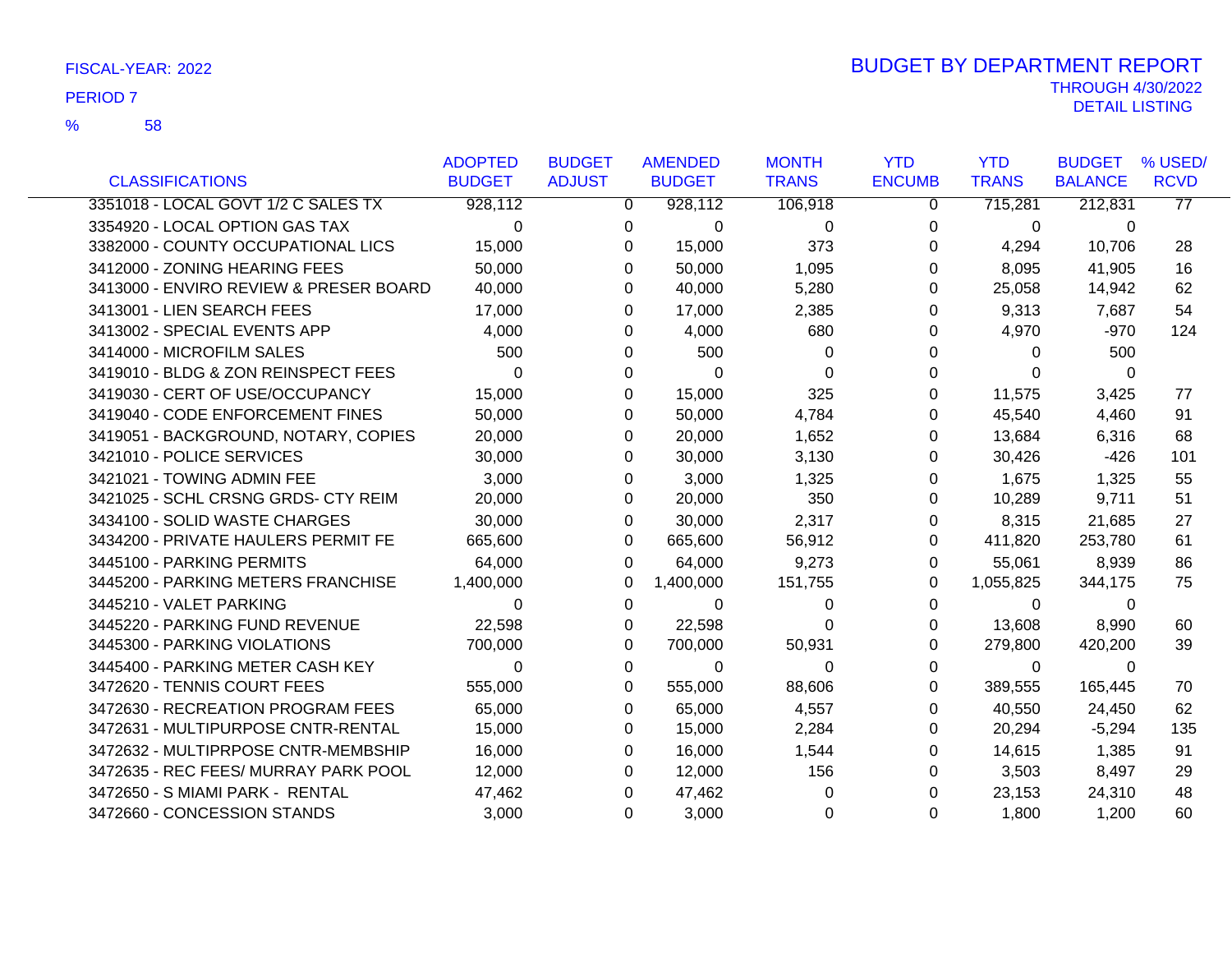|                                       | <b>ADOPTED</b> | <b>BUDGET</b> | <b>AMENDED</b> | <b>MONTH</b> | <b>YTD</b>    | <b>YTD</b>   | <b>BUDGET</b>  | % USED/         |
|---------------------------------------|----------------|---------------|----------------|--------------|---------------|--------------|----------------|-----------------|
| <b>CLASSIFICATIONS</b>                | <b>BUDGET</b>  | <b>ADJUST</b> | <b>BUDGET</b>  | <b>TRANS</b> | <b>ENCUMB</b> | <b>TRANS</b> | <b>BALANCE</b> | <b>RCVD</b>     |
| 3511200 - METRO COURT FINES           | 70,000         | 0             | 70,000         | 4,390        | 0             | 28,939       | 41,061         | $\overline{41}$ |
| 3511210 - RED LIGHT CAMERAS           | 360,000        | 0             | 360,000        | 48,724       | 0             | 358,033      | 1,967          | 99              |
| 3540000 - VIOLATIONS LOCAL ORD.       | 20,000         | 0             | 20,000         | 559          | 0             | 15,534       | 4,466          | 77              |
| 3541000 - BURGLAR ALARM FINES         | 31,000         | 0             | 31,000         | 1,793        | 0             | 13,963       | 17,037         | 45              |
| 3541050 - ALARM REGISTRATION CHG      | 30,000         | 0             | 30,000         | 3,485        | 0             | 27,826       | 2,174          | 92              |
| 3612000 - INTEREST INCOME             | 195,000        | 0             | 195,000        | 10,258       | 0             | 72,765       | 122,235        | 37              |
| 3614000 - DIVIDENDS INCOME            | $\Omega$       | 0             | $\Omega$       | 0            | 0             | 0            | 0              |                 |
| 3621100 - PARKING GARAGE RENT         | 55,000         | 0             | 55,000         | 0            | 0             | 39,054       | 15,947         | 71              |
| 3622000 - FASCELL PARK                | 25,000         | 0             | 25,000         | 2,126        | 0             | 24,091       | 909            | 96              |
| 3623000 - BUS BENCH ADS               | 13,824         | 0             | 13,824         | 13,650       | 0             | 13,650       | 174            | 98              |
| 3625000 - RENT C.A.A.                 | 30,000         | 0             | 30,000         | 0            | 0             | 29,810       | 190            | 99              |
| 3625010 - RENT- MOBLEY BLDG           | $\Omega$       | 0             | $\Omega$       | 466          | 0             | $-2,607$     | 2,607          |                 |
| 3627500 - SOUTH MIAMI MIDDLE SCHOOL   | 23,340         | 0             | 23,340         | 24,145       | 0             | 24,145       | $-805$         | 103             |
| 3629000 - PALMER PARK RENTALS         | 23,000         | 0             | 23,000         | 3,199        | 0             | 10,729       | 12,271         | 46              |
| 3669000 - HOSPITAL LANDSCAPE REVENU   | 6,339          | 0             | 6,339          | 0            | 0             | 6,339        | $\Omega$       | 100             |
| 3669100 - DONATION                    | 0              | 0             | 0              | 11,000       | 0             | 26,215       | $-26,215$      |                 |
| 3695000 - REIMB WORKERS COMP.         |                | 0             | $\Omega$       | 0            | 0             | 0            |                |                 |
| 3695400 - REIMBSMNT-PUB WORKS LABOR   |                | 0             | 0              | 3,000        | 0             | 3,000        | $-3,000$       |                 |
| 3697000 - GAIN/LOSS ON ASSET SALE     |                | 0             | $\Omega$       | 0            | 0             | 32,400       | $-32,400$      |                 |
| 3699201 - MISC. OTHERS                | 15,000         | 0             | 15,000         | 17,961       | 0             | 26,603       | $-11,603$      | 177             |
| 3699225 - SUNSET DR MTCE-FDOT REIMB   | 0              | 0             | 0              | 995          | 0             | 2,985        | $-2,985$       |                 |
| 3699250 - INSURANCE CLAIMS RECOVERY   | U              | 0             | 0              | 6,066        | 0             | 62,501       | $-62,501$      |                 |
| 3699501 - SECTION 185 STATE CONTRIB   | 106,000        | 0             | 106,000        | 0            | 0             | 0            | 106,000        |                 |
| 3811000 - CONTRIB. FROM OTHER FUNDS   | 1,008          | 0             | 1,008          | 0            | 0             | 1,008        | 0              | 100             |
| 3811500 - TRANSFER WATER/SEWER FUND   | 150,000        | 0             | 150,000        | 0            | 0             | 150,000      | 0              | 100             |
| 3811700 - TRANSFER FROM CRA           | 0              | 0             | 0              | 0            | 0             | 0            | 0              |                 |
| Department 0000-Description N/A TOTAL | 19,992,802     |               | 0 19,992,802   | 1,304,177    | 0             | 15,683,744   | 4,309,061      | $\overline{78}$ |
| <b>REVENUE TOTAL</b>                  | 19,992,802     |               | 0 19,992,802   | 1,304,177    | $\Omega$      | 15,683,744   | 4,309,061      | 78              |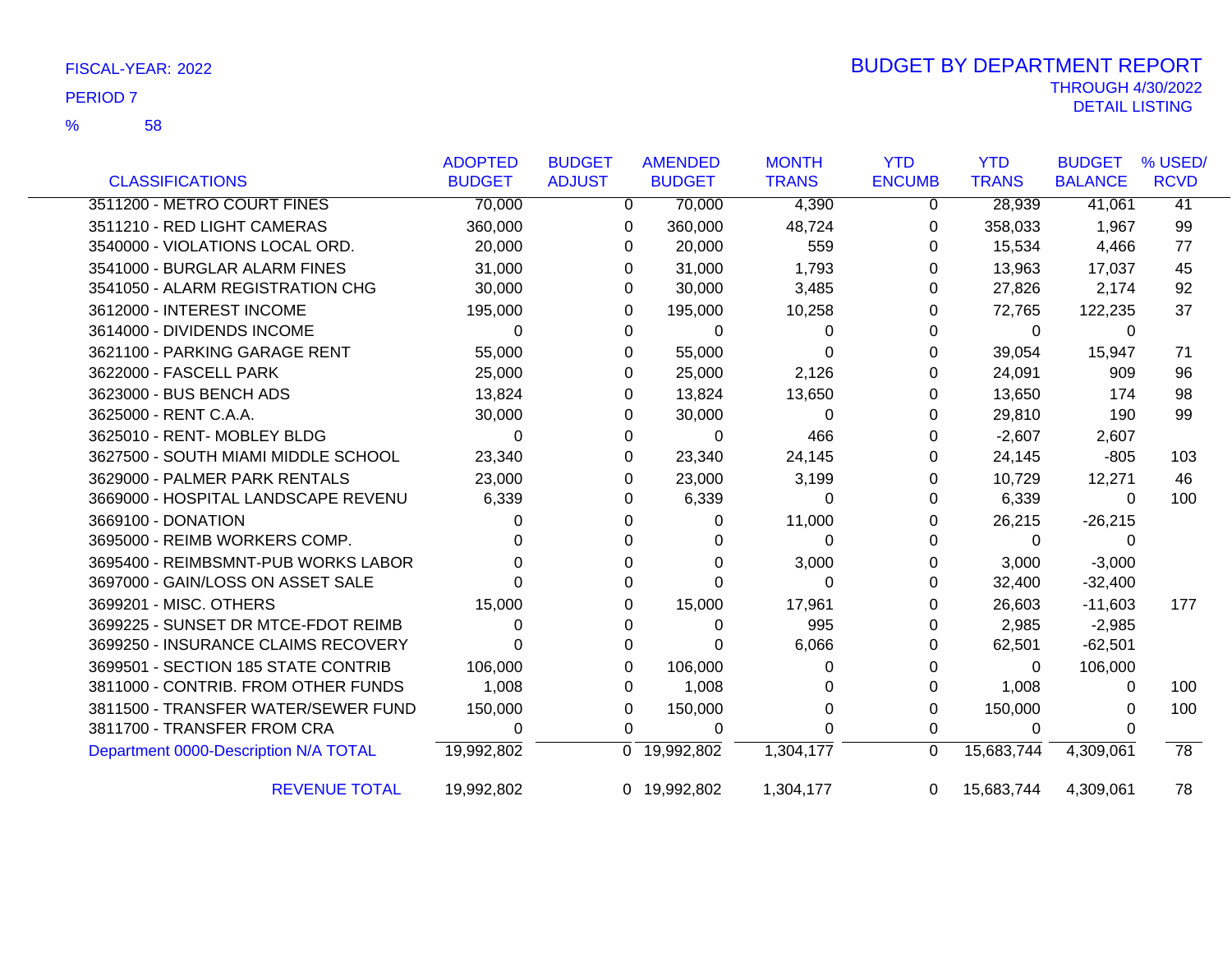58 %

| <b>CLASSIFICATIONS</b>                  | <b>ADOPTED</b><br><b>BUDGET</b> | <b>BUDGET</b><br><b>ADJUST</b> | <b>AMENDED</b><br><b>BUDGET</b> | <b>MONTH</b><br><b>TRANS</b> | <b>YTD</b><br><b>ENCUMB</b> | <b>YTD</b><br><b>TRANS</b> | <b>BUDGET</b><br><b>BALANCE</b> | % USED/<br><b>RCVD</b> |
|-----------------------------------------|---------------------------------|--------------------------------|---------------------------------|------------------------------|-----------------------------|----------------------------|---------------------------------|------------------------|
| <b>EXPENSE</b>                          |                                 |                                |                                 |                              |                             |                            |                                 |                        |
| Department 1100-MAYOR & CITY COMMISSION |                                 |                                |                                 |                              |                             |                            |                                 |                        |
| 5111110 - EXECUTIVE SALARIES            | 62,000                          | 0                              | 62,000                          | 5,167                        | 0                           | 36,167                     | 25,833                          | 58                     |
| 5112110 - F.I.C.A.                      | 4,743                           | 0                              | 4,743                           | 549                          | 0                           | 4,145                      | 598                             | 87                     |
| 5112310 - GROUP HEALTH INSURANCE        | 42,314                          | 0                              | 42,314                          | 3,984                        | 0                           | 23,871                     | 18,443                          | 56                     |
| 5112410 - WORKERS' COMPENSATION         | 186                             | 0                              | 186                             | 0                            | 0                           | 38                         | 148                             | 20                     |
| 5114010 - MAYOR'S EXPENSE               | 2,000                           | 0                              | 2,000                           | 0                            | 0                           | 0                          | 2,000                           |                        |
| 5114020 - COMMISSIONER'S EXP -ONE       | 1,500                           | 0                              | 1,500                           | 33                           | 0                           | 748                        | 752                             | 49                     |
| 5114030 - COMMISSIONER'S EXP-FOUR       | 1,500                           | 0                              | 1,500                           | $-25$                        | 0                           | 991                        | 509                             | 66                     |
| 5114040 - COMMISSIONER'S EXP-THREE      | 1,500                           | 0                              | 1,500                           | 0                            | 0                           | 62                         | 1,438                           | 4                      |
| 5114050 - COMMISSIONER'S EXP TWO        | 1,500                           | 0                              | 1,500                           | $\mathbf 0$                  | 0                           | 1,500                      | 0                               | 100                    |
| 5114060 - AUTO ALLOWANCE                | 500                             | 0                              | 500                             | 42                           | 0                           | 292                        | 208                             | 58                     |
| 5114071 - MAYOR                         | 1,200                           | 0                              | 1,200                           | 34                           | 0                           | 902                        | 298                             | 75                     |
| 5114072 - COMM. ONE                     | 1,200                           | 0                              | 1,200                           | 70                           | 0                           | 320                        | 880                             | 26                     |
| 5114073 - COMM. TWO                     | 1,200                           | 0                              | 1,200                           | 0                            | 0                           | 1,200                      | $\overline{0}$                  | 100                    |
| 5114074 - COMM. THREE                   | 1,200                           | 0                              | 1,200                           | 0                            | 0                           | 0                          | 1,200                           |                        |
| 5114075 - COMM. FOUR                    | 1,200                           | 0                              | 1,200                           | 0                            | 0                           | 0                          | 1,200                           |                        |
| 5114120 - CELL SERVICES                 | 5,000                           | 0                              | 5,000                           | 420                          | 0                           | 2,536                      | 2,464                           | 50                     |
| 5114830 - KEYS AND FLOWERS              | 750                             | 0                              | 750                             | $\pmb{0}$                    | 0                           | 477                        | 273                             | 63                     |
| 5115210 - SUPPLIES                      | 4,750                           | 0                              | 4,750                           | 397                          | 0                           | 632                        | 4,118                           | 13                     |
| 5115410 - MEMBER. & SUBSCRIPTIONS       | 6,125                           | 0                              | 6,125                           | 1,604                        | 0                           | 3,830                      | 2,295                           | 62                     |
| Department 1100-MAYOR & CITY COMMISSION | 140,368                         | $\Omega$                       | 140,368                         | 12,275                       | $\Omega$                    | 77,711                     | 62,657                          | 55                     |
| Department 1200-CITY CLERK              |                                 |                                |                                 |                              |                             |                            |                                 |                        |
| 5121210 - REGULAR                       | 193,404                         | 0                              | 193,404                         | 14,789                       | 0                           | 88,271                     | 105,133                         | 45                     |
| 5122110 - F.I.C.A.                      | 14,795                          | 0                              | 14,795                          | 1,115                        | 0                           | 6,664                      | 8,131                           | 45                     |
| 5122210 - PENSION PLAN-CONTRIBUTION     | 12,148                          | 0                              | 12,148                          | 0                            | 0                           | 5,493                      | 6,655                           | 45                     |
| 5122220 - DEFERRED COMP CONTRIB.        | 4,089                           | 0                              | 4,089                           | 296                          | 0                           | 924                        | 3,165                           | 22                     |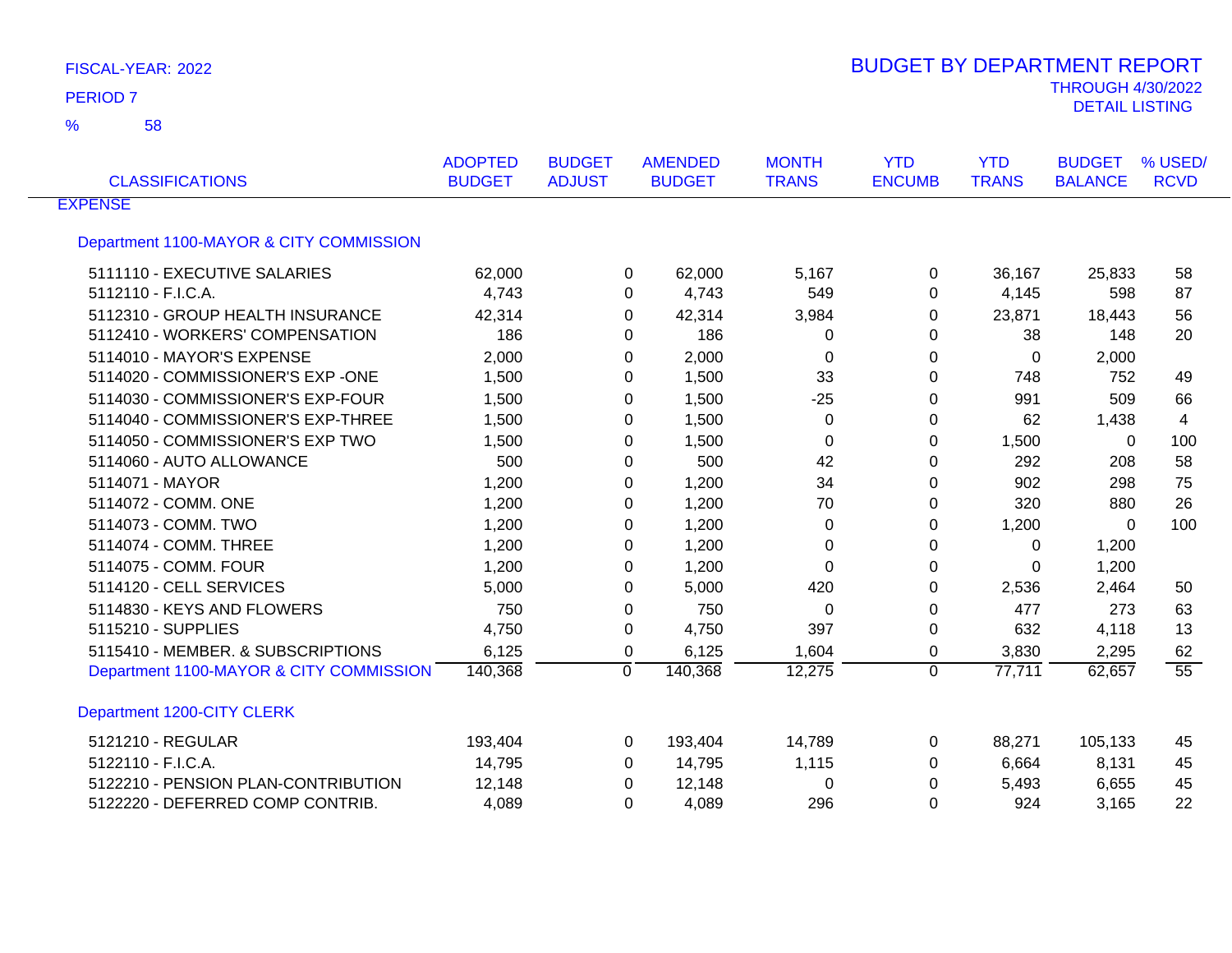|                                     | <b>ADOPTED</b> | <b>BUDGET</b> | <b>AMENDED</b> | <b>MONTH</b> | <b>YTD</b>    | <b>YTD</b>   | <b>BUDGET</b>  | % USED/         |
|-------------------------------------|----------------|---------------|----------------|--------------|---------------|--------------|----------------|-----------------|
| <b>CLASSIFICATIONS</b>              | <b>BUDGET</b>  | <b>ADJUST</b> | <b>BUDGET</b>  | <b>TRANS</b> | <b>ENCUMB</b> | <b>TRANS</b> | <b>BALANCE</b> | <b>RCVD</b>     |
| 5122310 - GROUP HEALTH INSURANCE    | 25,389         | 0             | 25,389         | 2,749        | 0             | 9,890        | 15,499         | $\overline{38}$ |
| 5122410 - WORKERS' COMPENSATION     | 580            | 0             | 580            | 0            | 0             | 119          | 461            | 20              |
| 5123450 - CONTRACTUAL SERVICES      | 53,861         | 4,274         | 58,135         | 0            | 31,416        | 53,856       | 4,279          | 92              |
| 5123480 - DIGITIZING                | 45,000         | 0             | 45,000         | 0            | 0             | 0            | 45,000         |                 |
| 5124070 - TRAVEL & CONFERENCE       | 7,500          | 0             | 7,500          | 163          | 0             | 1,503        | 5,997          | 20              |
| 5124110 - POSTAGE                   | 500            | 0             | 500            | 0            | O             | 95           | 405            | 19              |
| 5124120 - CELL SERVICES             | 1,080          | 0             | 1,080          | 90           | O             | 549          | 531            | 50              |
| 5124632 - INTERNET SERVICES         | $\Omega$       | $\Omega$      | $\Omega$       | $\Omega$     | U             | $\Omega$     | $\mathbf 0$    |                 |
| 5124710 - PRINTING MATERIAL-INFRAST | 1,230          | 0             | 1,230          | 103          | 0             | 618          | 613            | 50              |
| 5124910 - LEGAL ADS/COMP PLAN ATTON | 90,000         | 0             | 90,000         | 2,488        | 0             | 16,611       | 73,389         | 18              |
| 5124920 - ELECTIONS                 | 0              | 0             | $\Omega$       | 0            | 0             | $\Omega$     | 0              |                 |
| 5124950 - CODIFICATIONS             | 7,000          | 0             | 7,000          | 0            | O             | 3,900        | 3,100          | 55              |
| 5125210 - SUPPLIES                  | 2,379          | 0             | 2,379          | 0            | 0             | 262          | 2,117          | 11              |
| 5125410 - MEMBER. & SUBSCRIPTIONS   | 770            | 0             | 770            | 0            | 0             | 660          | 110            | 85              |
| 5129920 - GENERAL CONTINGENCY       | 5,000          | 0             | 5,000          | 0            | 0             | 0            | 5,000          |                 |
| Department 1200-CITY CLERK TOTAL    | 464,725        | 4,274         | 468,999        | 21,793       | 31,416        | 189,415      | 279,585        | 40              |
| Department 1310-CITY MANAGER        |                |               |                |              |               |              |                |                 |
| 5131210 - REGULAR                   | 429,471        | 0             | 429,471        | 34,830       | 0             | 245,550      | 183,921        | 57              |
| 5131310 - PART-TIME                 | 0              | 0             | $\Omega$       | 0            | 0             | $\Omega$     | $\Omega$       |                 |
| 5132110 - F.I.C.A.                  | 32,855         | 0             | 32,855         | 2,861        | 0             | 16,317       | 16,538         | 49              |
| 5132210 - PENSION PLAN CONTRIBUTION | 53,938         | 0             | 53,938         | 0            | 0             | 17,175       | 36,763         | 31              |
| 5132220 - DEFERRED COMP CONTRIB.    | 0              | 0             | $\Omega$       | O            | O             | 0            | 0              |                 |
| 5132310 - GROUP HEALTH INSURANCE    | 39,789         | 0             | 39,789         | 3,128        | 0             | 19,230       | 20,559         | 48              |
| 5132410 - WORKERS' COMPENSATION     | 1,288          | 0             | 1,288          | $\Omega$     | 0             | 264          | 1,024          | 20              |
| 5133450 - CONTRACTUAL SERVCS-INFRA  | 245,000        | 25,799        | 270,799        | 23,452       | 63,508        | 175,179      | 95,620         | 64              |
| 5134060 - AUTO ALLOWANCE            | 11,100         | 0             | 11,100         | 944          | 0             | 5,756        | 5,344          | 51              |
| 5134065 - CITY MANAGER'S EXPENSE    | 9,000          | 0             | 9,000          | 0            |               | 1,039        | 7,961          | 11              |
| 5134070 - TRAVEL & CONFERENCE       | 10,000         | $\Omega$      | 10,000         | 83           | $\Omega$      | 2,755        | 7,245          | 27              |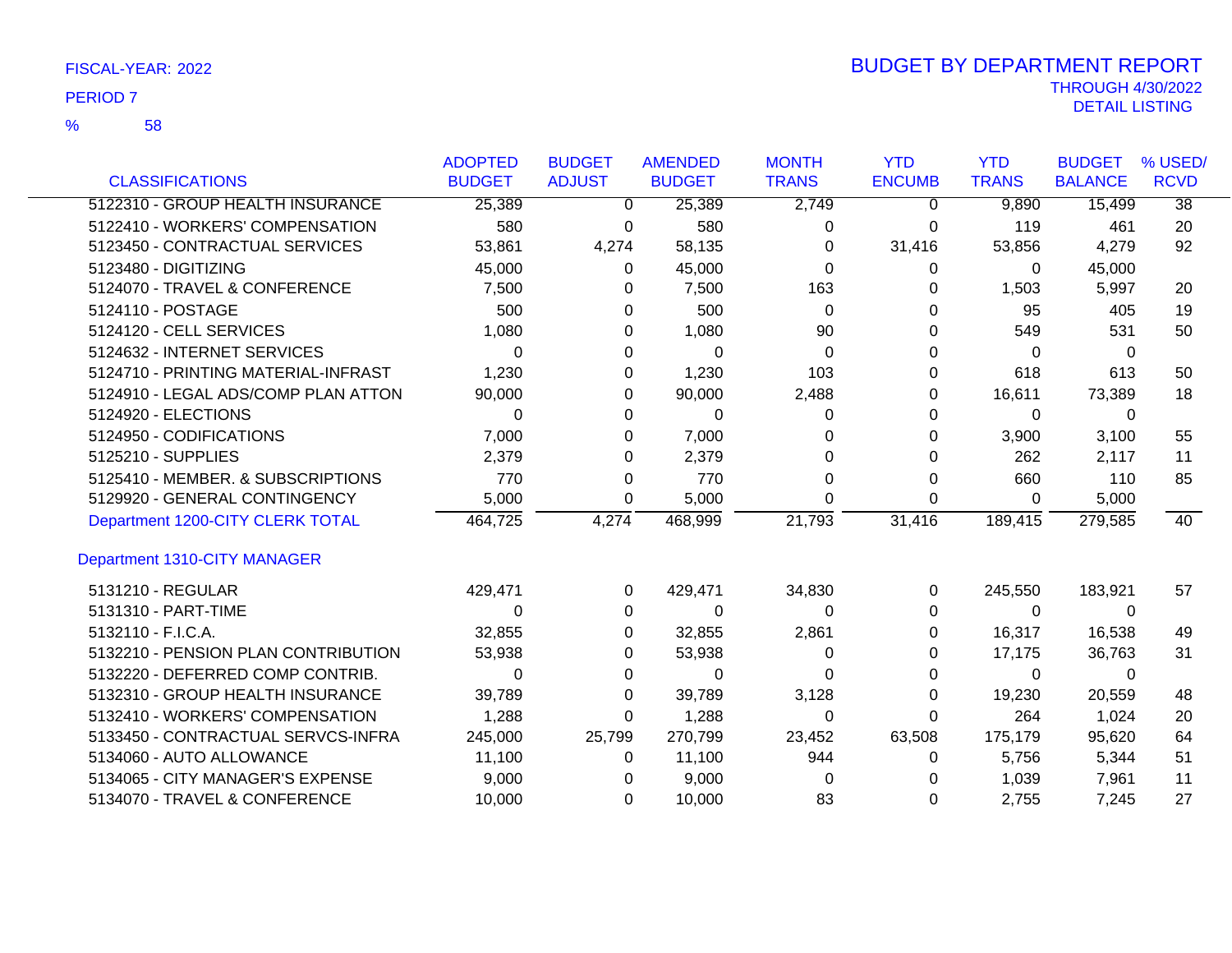|                                      | <b>ADOPTED</b> | <b>BUDGET</b> | <b>AMENDED</b> | <b>MONTH</b> | <b>YTD</b>    | <b>YTD</b>   | <b>BUDGET</b>  | % USED/        |
|--------------------------------------|----------------|---------------|----------------|--------------|---------------|--------------|----------------|----------------|
| <b>CLASSIFICATIONS</b>               | <b>BUDGET</b>  | <b>ADJUST</b> | <b>BUDGET</b>  | <b>TRANS</b> | <b>ENCUMB</b> | <b>TRANS</b> | <b>BALANCE</b> | <b>RCVD</b>    |
| 5134080 - EMPLOYEE EDUCATION         | 0              | 0             | 0              | 0            | 0             | $\mathbf 0$  | 0              |                |
| 5134110 - POSTAGE                    | 1,000          | 0             | 1,000          | $\Omega$     | 0             | 285          | 715            | 28             |
| 5134120 - CELL SERVICES              | 1,800          | 0             | 1,800          | 345          | O             | 873          | 927            | 48             |
| 5134515 - AUTO INSURANCE             | 500            | 0             | 500            | 0            | ი             | 194          | 306            | 38             |
| 5134634 - MAINTENANCE-INTERNET SFTW  | 0              | 0             | $\Omega$       | 0            | 0             | $\Omega$     | 0              |                |
| 5134710 - PRINTING MATERIALS-INFRAS  | 2,000          | 0             | 2,000          | 120          | 0             | 711          | 1,289          | 35             |
| 5135205 - COMPUTER EQUIPMENT         | 0              | 0             | $\Omega$       | $\Omega$     | 0             | 0            | $\Omega$       |                |
| 5135210 - SUPPLIES                   | 10,000         | 0             | 10,000         | 695          | 0             | 3,305        | 6,695          | 33             |
| 5135230 - FUEL & LUBRICANT           | 500            | 0             | 500            | $\Omega$     | 0             | 228          | 272            | 45             |
| 5135410 - MEMBER. & SUBSCRIPTIONS    | 12,000         | 0             | 12,000         | 280          | 0             | 880          | 11,120         | $\overline{7}$ |
| 5136430 - EQUIPMENT-OPERATING        | 0              | 0             | 0              | 0            | 0             | 0            | 0              |                |
| 5139920 - GENERAL CONTINGENCY        | 100,000        | 0             | 100,000        | 0            | 0             | 0            | 100,000        |                |
| Department 1310-CITY MANAGER TOTAL   | 960,241        | 25,799        | 986,040        | 66,738       | 63,508        | 489,741      | 496,299        | 49             |
| Department 1320-PROCUREMENT DIVISION |                |               |                |              |               |              |                |                |
| 5131210 - REGULAR                    | 134,161        | 0             | 134,161        | 10,807       | 0             | 76,184       | 57,977         | 56             |
| 5131310 - PART-TIME                  | 0              | 0             | 0              | 0            | 0             | $\Omega$     | 0              |                |
| 5131410 - OVERTIME                   | ი              | 0             | 0              | 0            | 0             | 0            | 0              |                |
| 5132110 - F.I.C.A.                   | 10,263         | 0             | 10,263         | 914          | ი             | 6,355        | 3,908          | 61             |
| 5132210 - PENSION PLAN CONTRIBUTION  | 12,074         | 0             | 12,074         | 0            | 0             | 5,460        | 6,614          | 45             |
| 5132220 - DEFERRED COMP CONTRIB.     | 0              | 0             | $\Omega$       | $\Omega$     | 0             | $\Omega$     | 0              |                |
| 5132310 - GROUP HEALTH INSURANCE     | 16,926         | 0             | 16,926         | 1,375        | 0             | 8,431        | 8,495          | 49             |
| 5132410 - WORKERS' COMPENSATION      | 402            | 0             | 402            | 0            | 0             | 82           | 320            | 20             |
| 5133450 - CONTRACTUAL SERVCS-INFRA   | 9,950          | 0             | 9,950          | 3,549        | 0             | 3,549        | 6,401          | 35             |
| 5134110 - POSTAGE                    | 3,000          | 0             | 3,000          | 92           | 0             | 680          | 2,320          | 22             |
| 5134120 - CELL SERVICES              | 1,200          | 0             | 1,200          | 91           | 0             | 563          | 637            | 46             |
| 5134125 - TELEPHONE                  | 43,913         | 0             | 43,913         | 2,153        | 7,800         | 29,396       | 14,517         | 66             |
| 5134420 - LEASE PURCH-POSTAGE MACHN  | 3,833          | 0             | 3,833          | 0            | 0             | 1,916        | 1,917          | 49             |
| 5134615 - REPAIR & MAINT. OFFC EQUI  | 1,295          | $\Omega$      | 1,295          | 450          | 0             | 1,100        | 195            | 84             |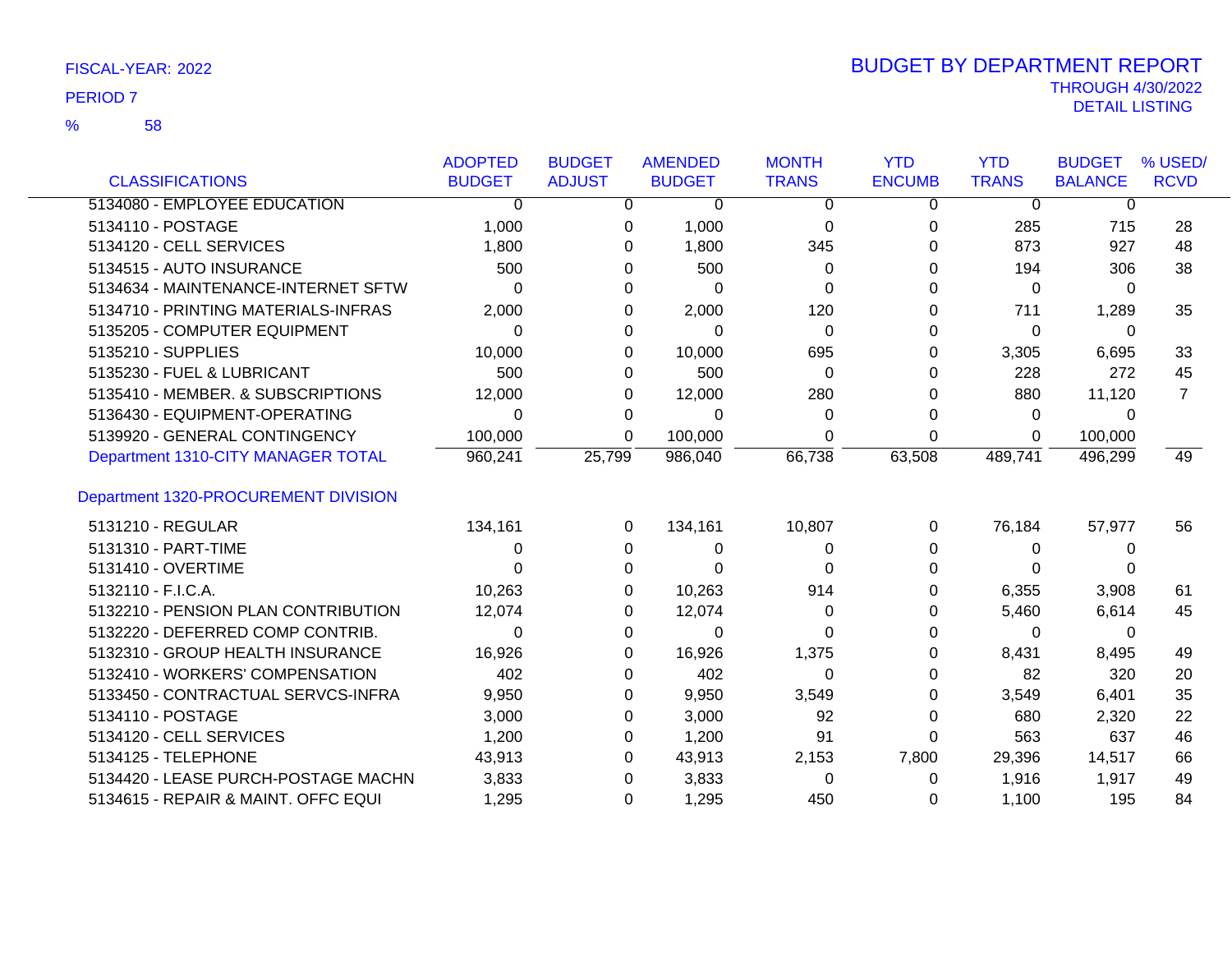### 58 %

|                                                    | <b>ADOPTED</b> | <b>BUDGET</b> | <b>AMENDED</b>    | <b>MONTH</b> | <b>YTD</b>    | <b>YTD</b>   | <b>BUDGET</b>  | % USED/     |
|----------------------------------------------------|----------------|---------------|-------------------|--------------|---------------|--------------|----------------|-------------|
| <b>CLASSIFICATIONS</b>                             | <b>BUDGET</b>  | <b>ADJUST</b> | <b>BUDGET</b>     | <b>TRANS</b> | <b>ENCUMB</b> | <b>TRANS</b> | <b>BALANCE</b> | <b>RCVD</b> |
| 5134620 - REPAIR & MAINT. OPER EQUI                | 0              |               | 0<br>0            | 0            | 0             | $\mathbf{0}$ | 0              |             |
| 5134634 - MAINTENANCE-INTERNET SFTW                | 0              |               | 0<br>0            | 0            | 0             | 0            | 0              |             |
| 5134710 - PRINTING MATERIALS-INFRAS                | 2,461          |               | 2,461<br>0        | 131          | 0             | 767          | 1,694          | 31          |
| 5134720 - PRINTING - CONTRACTUAL                   | 2,000          |               | 2,000<br>0        | 0            | <sup>0</sup>  | $\Omega$     | 2,000          |             |
| 5135205 - COMPUTER EQUIPMENT                       | 0              |               | 0<br>0            | 0            | 0             | 0            | 0              |             |
| 5135210 - SUPPLIES                                 | 24,150         |               | 24,150<br>0       | 1,873        | 0             | 17,412       | 6,738          | 72          |
| 5135211 - SUPPLIES-PASSPORT PROCESS                | $\Omega$       |               | 0                 | 0            | <sup>n</sup>  | 0            | $\Omega$       |             |
| 5135230 - FUEL & LUBRICANT                         | 0              |               | 0<br>0            |              | 0             | 0            | 0              |             |
| 5135410 - MEMBER. & SUBSCRIPTIONS                  | 280            |               | 280<br>0          | O            | 0             | 0            | 280            |             |
| 5139920 - GENERAL CONTINGENCY                      | 5,000          |               | 5,000<br>0        | 0            | $\Omega$      | $\Omega$     | 5,000          |             |
| Department 1320-PROCUREMENT DIVISION TOTAL 270,908 |                | 0             | 270,908           | 21,435       | 7,800         | 151,895      | 119,013        | 56          |
| Department 1330-PERSONNEL DIVISION                 |                |               |                   |              |               |              |                |             |
| 5131210 - REGULAR                                  | 64,970         |               | 64,970<br>0       | 5,081        | 0             | 37,094       | 27,876         | 57          |
| 5131310 - PART-TIME                                | 0              |               | 0<br>0            | $\Omega$     | 0             | $\Omega$     | 0              |             |
| 5132110 - F.I.C.A.                                 | 4,970          |               | 4,970<br>0        | 345          | 0             | 2,549        | 2,421          | 51          |
| 5132210 - PENSION PLAN CONTRIBUTION                | 5,847          |               | 5,847<br>0        | 0            | 0             | 2,644        | 3,203          | 45          |
| 5132220 - DEFERRED COMP CONTRIB.                   | 0              |               | 0<br><sup>0</sup> | ∩            | <sup>0</sup>  | $\Omega$     | 0              |             |
| 5132310 - GROUP HEALTH INSURANCE                   | 8,463          |               | 8,463<br>0        | 686          | 0             | 4,203        | 4,260          | 49          |
| 5132410 - WORKERS' COMPENSATION                    | 195            |               | 195<br>0          | 0            | 0             | 40           | 155            | 20          |
| 5132510 - UNEMPLOYMENT COMPENSATION                | 20,000         |               | 20,000<br>0       | 0            | 0             | 2,475        | 17,525         | 12          |
| 5132610 - EMPLOYEE ASSISTANCE PROGR                | 10,000         |               | 10,000<br>0       | $\Omega$     | 0             | 7,350        | 2,650          | 73          |
| 5133160 - RANDOM & PRE=EMPLOY TESTING              | 10,000         |               | 10,000<br>0       | 615          | 0             | 4,195        | 5,805          | 41          |
| 5133450 - CONTRACTUAL SERVCS-INFRA                 | 65,000         |               | 65,000<br>0       | 6,361        | 10,417        | 42,707       | 22,293         | 65          |
| 5134060 - AUTO ALLOWANCE                           | 0              |               | 0<br>0            | 0            | 0             | $\Omega$     | $\Omega$       |             |
| 5134080 - EMPLOYEE EDUCATION                       | 10,000         |               | 10,000<br>0       | O            |               | 0            | 10,000         |             |
| 5134090 - TUITION REIMBURSEMENT                    | 0              |               | 0<br>$\Omega$     |              |               | 0            | 0              |             |
| 5134110 - POSTAGE                                  | 300            |               | 300<br>0          |              |               | 57           | 243            | 19          |
| 5134120 - CELL SERVICES                            | 1,080          |               | 1,080<br>$\Omega$ | 106          | $\Omega$      | 203          | 877            | 18          |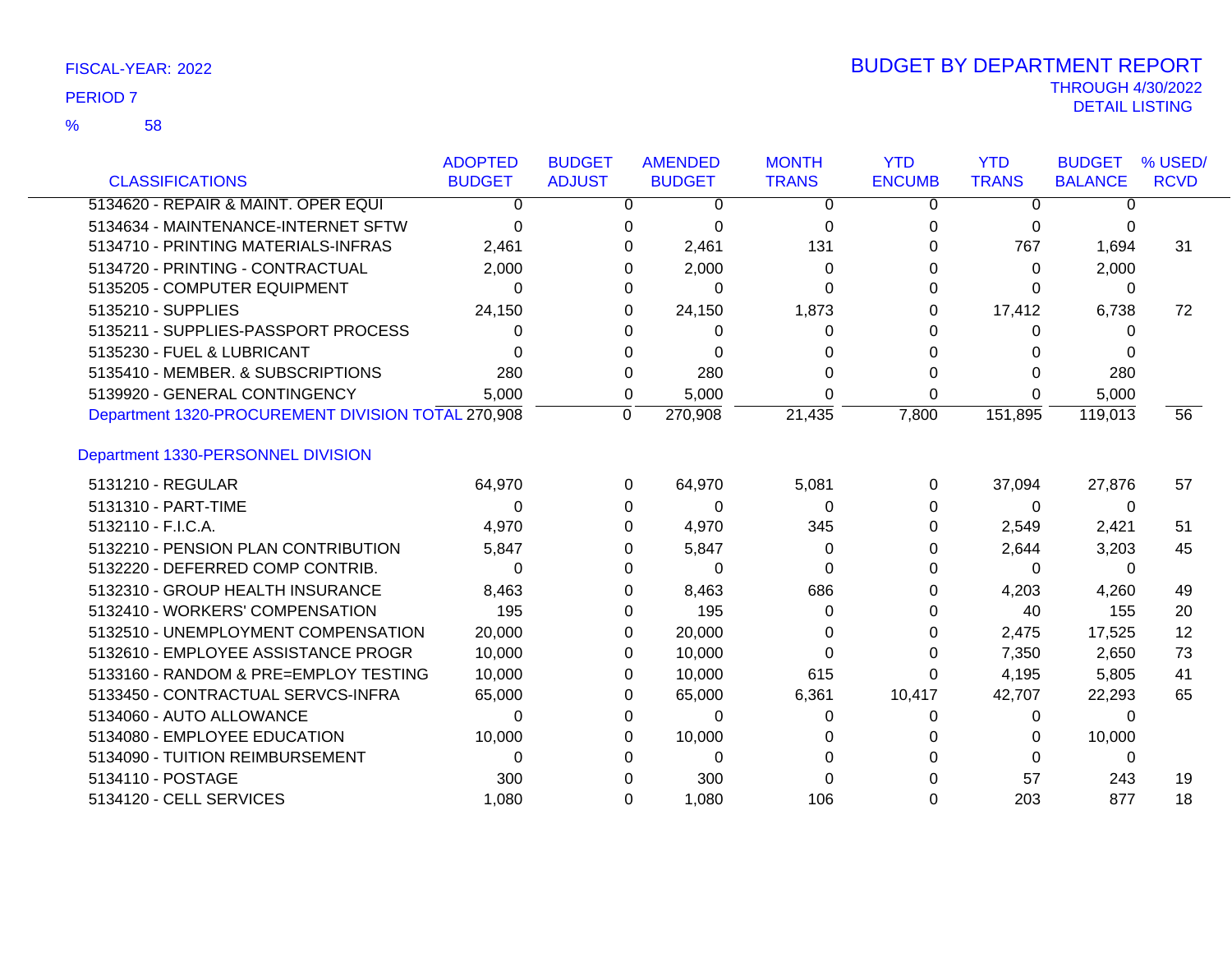| <b>CLASSIFICATIONS</b>                   | <b>ADOPTED</b><br><b>BUDGET</b> | <b>BUDGET</b><br><b>ADJUST</b> | <b>AMENDED</b><br><b>BUDGET</b> | <b>MONTH</b><br><b>TRANS</b> | <b>YTD</b><br><b>ENCUMB</b> | <b>YTD</b><br><b>TRANS</b> | <b>BUDGET</b><br><b>BALANCE</b> | % USED/<br><b>RCVD</b> |
|------------------------------------------|---------------------------------|--------------------------------|---------------------------------|------------------------------|-----------------------------|----------------------------|---------------------------------|------------------------|
|                                          |                                 |                                |                                 |                              |                             |                            |                                 |                        |
| 5134510 - EXCESS LIABILITY COVERAGE      | 450,000                         |                                | 450,000<br>0                    | 0                            | 0                           | 138,427                    | 311,574                         | $\overline{30}$        |
| 5134634 - MAINTENANCE-INTERNET SFTW      | 0                               |                                | $\Omega$<br>$\Omega$            | $\Omega$                     | $\Omega$                    | 0                          | 0                               |                        |
| 5134710 - PRINTING MATERIALS-INFRAS      | 2,460                           |                                | 2,460<br>0                      | 93                           | 0                           | 528                        | 1,932                           | 21                     |
| 5134850 - NON-LEGAL ADVERTISING          | 5,000                           |                                | 5,000<br>0                      | 3,103                        | 0                           | 3,103                      | 1,897                           | 62                     |
| 5135205 - COMPUTER EQUIPMENT             | 0                               |                                | 0<br>0                          | 0                            | 0                           | 0                          | 0                               |                        |
| 5135210 - SUPPLIES                       | 2,000                           |                                | 2,000<br>0                      | 0                            | 0                           | 586                        | 1,414                           | 29                     |
| 5135410 - MEMBER. & SUBSCRIPTIONS        | 1,000                           |                                | 1,000<br>0                      | 0                            | 0                           | 0                          | 1,000                           |                        |
| 5139920 - GENERAL CONTINGENCY            | 5,000                           |                                | 5,000<br>0                      | 0                            | $\Omega$                    | 0                          | 5,000                           |                        |
| Department 1330-PERSONNEL DIVISION TOTAL | 666,285                         | 0                              | 666,285                         | 16,390                       | 10,417                      | 246,161                    | 420,125                         | $\overline{36}$        |
| Department 1340-MANAGEMENT INFO. SYSTEMS |                                 |                                |                                 |                              |                             |                            |                                 |                        |
| 5133450 - CONTRACTUAL SERVCS-INFRA       | 317,543                         |                                | 317,543<br>0                    | $\Omega$                     | 194,775                     | 194,775                    | 122,768                         | 61                     |
| 5134120 - CELL SERVICES                  | 0                               |                                | 0<br>0                          | 0                            | 0                           | 0                          | 0                               |                        |
| 5134515 - AUTO INSURANCE                 | U                               |                                | 0<br>$\Omega$                   | 0                            | 0                           | 0                          |                                 |                        |
| 5134630 - MAINT & REP-COMM EQUIP         |                                 |                                | 0<br>0                          | 0                            |                             | 0                          |                                 |                        |
| 5134632 - INTERNET SERVICE               | 50,640                          | 8,315                          | 58,955                          | 1,563                        | 23,612                      | 41,684                     | 17,271                          | 70                     |
| 5134634 - MAINTENANCE-INTERNET SFTW      | 165,700                         |                                | 165,700<br>0                    | 29                           | 5,978                       | 142,385                    | 23,315                          | 85                     |
| 5135205 - COMPUTER EQUIPMENT             | 28,720                          |                                | 28,720<br>0                     | 1,877                        | 0                           | 4,405                      | 24,315                          | 15                     |
| 5135210 - SUPPLIES                       | 3,440                           |                                | 3,440<br>0                      | 301                          | 0                           | 955                        | 2,485                           | 27                     |
| 5136430 - EQUIPMENT-OPERATING            | 0                               |                                | $\Omega$<br>0                   | 0                            | $\Omega$                    | 0                          | 0                               |                        |
| Department 1340-MANAGEMENT INFO. SYSTEMS | 566,043                         | 8,315                          | 574,358                         | 3,770                        | 224,365                     | 384,204                    | 190,154                         | 66                     |
| Department 1410-FINANCE                  |                                 |                                |                                 |                              |                             |                            |                                 |                        |
| 5131210 - REGULAR                        | 413,427                         |                                | 413,427<br>0                    | 33,058                       | 0                           | 235,365                    | 178,062                         | 56                     |
| 5131310 - PART-TIME                      | 0                               |                                | 0<br>0                          | $\Omega$                     | 0                           | 0                          | 0                               |                        |
| 5132110 - F.I.C.A.                       | 31,627                          |                                | 31,627<br>0                     | 2,552                        | 0                           | 16,548                     | 15,079                          | 52                     |
| 5132210 - PENSION PLAN CONTRIBUTION      | 34,250                          |                                | 34,250<br>0                     | 0                            | 0                           | 16,825                     | 17,425                          | 49                     |
| 5132220 - DEFERRED COMP CONTRIB.         | 2,958                           |                                | 2,958<br>0                      | 190                          | 0                           | 1,271                      | 1,687                           | 42                     |
| 5132310 - GROUP HEALTH INSURANCE         | 42,314                          |                                | 42,314<br>0                     | 3,434                        | 0                           | 21,061                     | 21,253                          | 49                     |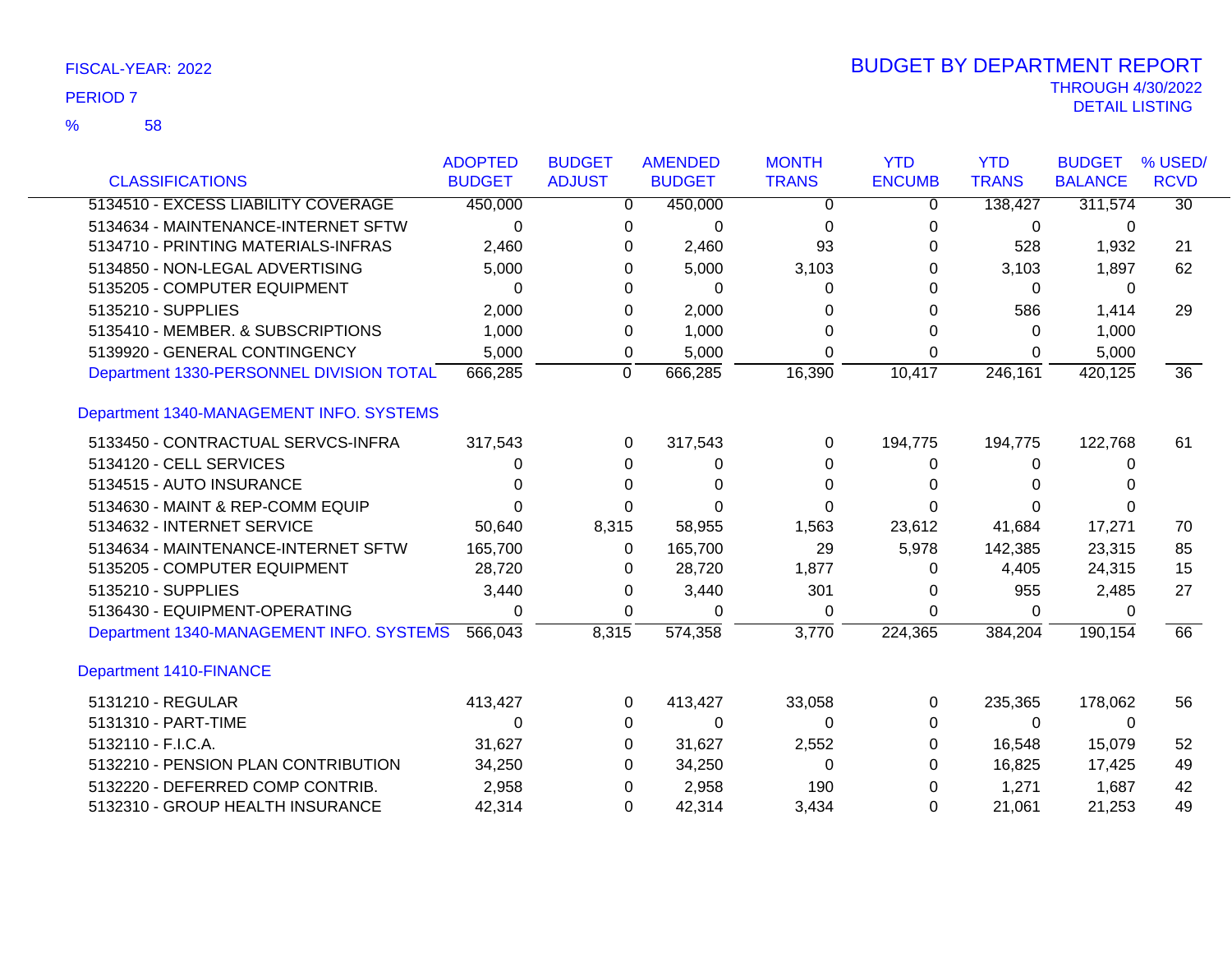58 %

|                                          | <b>ADOPTED</b> | <b>BUDGET</b> | <b>AMENDED</b> | <b>MONTH</b> | <b>YTD</b>    | <b>YTD</b>   | <b>BUDGET</b>  | % USED/         |
|------------------------------------------|----------------|---------------|----------------|--------------|---------------|--------------|----------------|-----------------|
| <b>CLASSIFICATIONS</b>                   | <b>BUDGET</b>  | <b>ADJUST</b> | <b>BUDGET</b>  | <b>TRANS</b> | <b>ENCUMB</b> | <b>TRANS</b> | <b>BALANCE</b> | <b>RCVD</b>     |
| 5132410 - WORKERS' COMPENSATION          | 1,240          | $\Omega$      | 1,240          | $\Omega$     | 0             | 254          | 986            | $\overline{20}$ |
| 5133100 - PROFESSIONAL SERVICES          | 10,000         | 4,820         | 14,820         | 0            | 0             | 7,977        | 6,843          | 53              |
| 5133210 - AUDITOR'S FEE                  | 79,000         | 0             | 79,000         | 6,000        | 1,500         | 57,500       | 21,500         | 72              |
| 5133450 - CONTRACTUAL SERVCS-INFRA       | 16,000         | 0             | 16,000         | 5,383        | 0             | 5,776        | 10,224         | 36              |
| 5133459 - CONTRACTUAL SERVCS-PARKING     | 569,594        | 27,637        | 597,231        | 39,900       | 170,172       | 419,536      | 177,695        | 70              |
| 5134060 - AUTO ALLOWANCE                 | 0              | 0             | 0              | 300          | 0             | 1,800        | $-1,800$       |                 |
| 5134070 - TRAVEL & CONFERENCE            | 3,710          | 0             | 3,710          | 0            |               | 0            | 3,710          |                 |
| 5134110 - POSTAGE                        | 7,030          | 0             | 7,030          | 0            |               | 1,334        | 5,696          | 18              |
| 5134120 - CELL SERVICES                  | 1,560          | 0             | 1,560          | 183          |               | 739          | 821            | 47              |
| 5134515 - AUTO INSURANCE                 | 3,084          | 0             | 3,084          | 0            | 0             | 1,200        | 1,884          | 38              |
| 5134634 - MAINTENANCE-INTERNET SFTW      | 57,869         | 0             | 57,869         | 1,770        | 0             | 54,639       | 3,230          | 94              |
| 5134710 - PRINTING MATERIALS-INFRAS      | 1,230          | 0             | 1,230          | 103          | 0             | 618          | 612            | 50              |
| 5135205 - COMPUTER EQUIPMENT             | 1,500          | 0             | 1,500          | $\Omega$     | $\Omega$      | 0            | 1,500          |                 |
| 5135210 - SUPPLIES                       | 7,900          | 0             | 7,900          | 905          | 1,811         | 6,879        | 1,021          | 87              |
| 5135230 - FUEL & LUBRICANT               | 1,500          | 0             | 1,500          | 0            | $\Omega$      | 684          | 816            | 45              |
| 5135410 - MEMBER, & SUBSCRIPTIONS        | 1,670          | 0             | 1,670          |              |               | 359          | 1,311          | 21              |
| 5137110 - DEBT SERVICE-PRINCIPAL         | 0              | 0             | $\Omega$       |              |               | 0            | 0              |                 |
| 5137210 - DEBT SERVICE-INTEREST          | ი              | 0             | ∩              |              |               | $\Omega$     |                |                 |
| 5139920 - GENERAL CONTINGENCY            | 5,000          | 0             | 5,000          | 0            | 0             | 0            | 5,000          |                 |
| Department 1410-FINANCE TOTAL            | 1,292,463      | 32,457        | 1,324,920      | 93,778       | 173,483       | 850,365      | 474,555        | 64              |
| Department 1500-CITY ATTORNEY            |                |               |                |              |               |              |                |                 |
| 5143120 - LEGAL SERVICES- RETAINER       | 284,851        | 0             | 284,851        | 47,475       | 118,688       | 284,851      | 0              | 100             |
| 5143410 - OUTSIDE COST                   | 35,000         | 0             | 35,000         | 1,667        | 0             | 25,404       | 9,596          | 72              |
| 5143440 - EMPLOYMENT LAW                 | 0              | 0             | $\Omega$       | 0            | 0             | 0            | $\Omega$       |                 |
| 5144065 - NON-PROFESSIONAL LEGAL EXPENSE | 65,000         | 0             | 65,000         | 1,313        | 0             | 7,036        | 57,964         | 10              |
| Department 1500-CITY ATTORNEY TOTAL      | 384,851        | $\Omega$      | 384,851        | 50.455       | 118,688       | 317,291      | 67,560         | $\overline{82}$ |

Department 1610-BUILDING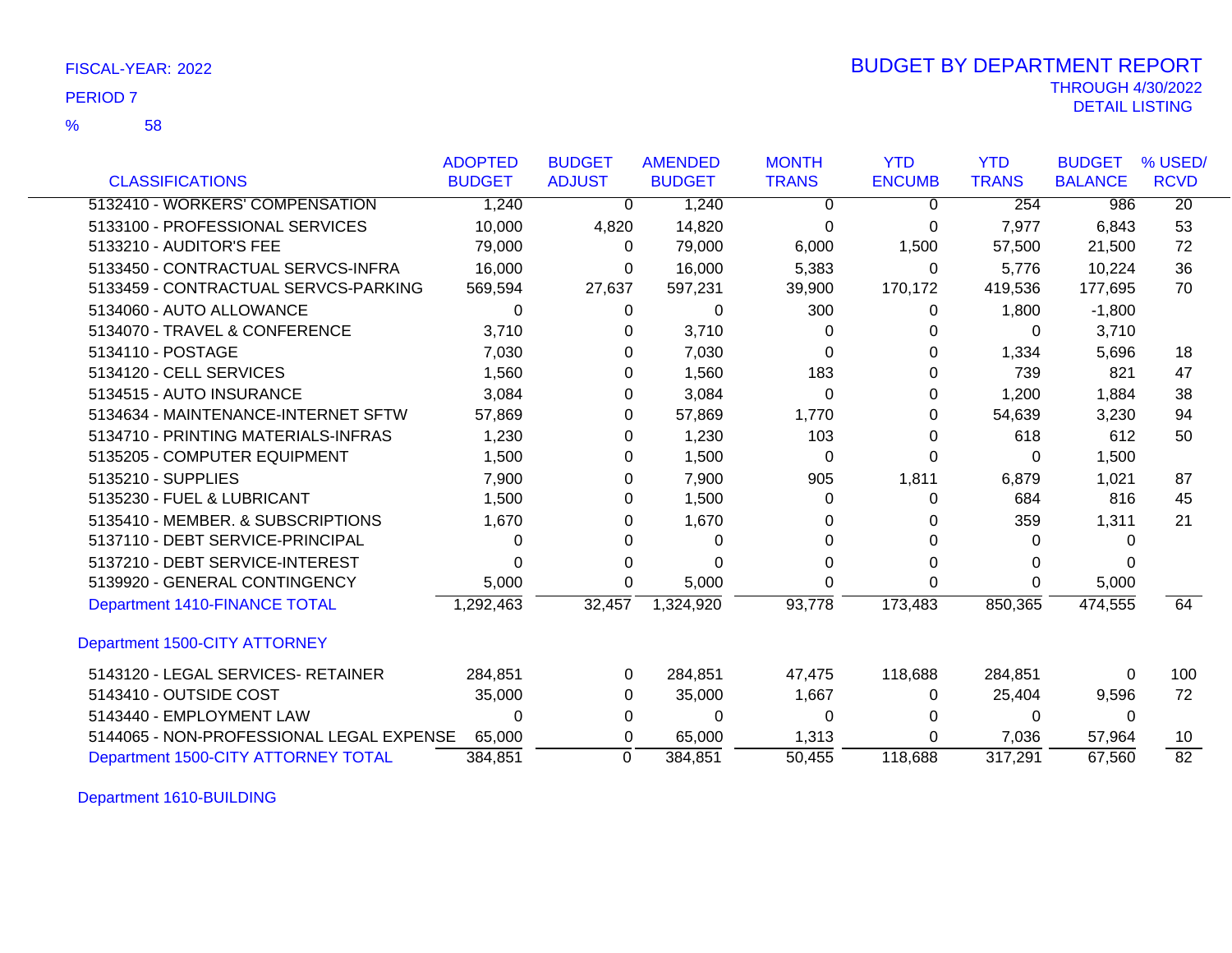58 %

|                                     | <b>ADOPTED</b> | <b>BUDGET</b>  | <b>AMENDED</b> | <b>MONTH</b> | <b>YTD</b>     | <b>YTD</b>   | <b>BUDGET</b>  | % USED/         |
|-------------------------------------|----------------|----------------|----------------|--------------|----------------|--------------|----------------|-----------------|
| <b>CLASSIFICATIONS</b>              | <b>BUDGET</b>  | <b>ADJUST</b>  | <b>BUDGET</b>  | <b>TRANS</b> | <b>ENCUMB</b>  | <b>TRANS</b> | <b>BALANCE</b> | <b>RCVD</b>     |
| 5241210 - REGULAR                   | 193,425        | $\mathbf{0}$   | 193,425        | 15,728       | 0              | 110,463      | 82,962         | 57              |
| 5241310 - PART-TIME                 | 180,657        | 0              | 180,657        | 13,743       | 0              | 96,890       | 83,767         | 53              |
| 5241410 - OVERTIME                  | $\Omega$       | 0              | 0              | 0            | 0              | 0            | 0              |                 |
| 5242110 - F.I.C.A.                  | 28,617         | 0              | 28,617         | 2,209        | 0              | 15,562       | 13,055         | 54              |
| 5242210 - PENSION PLAN CONTRIBUTION | 13,244         | 0              | 13,244         | 0            | 0              | 5,989        | 7,255          | 45              |
| 5242220 - DEFERRED COMP CONTRIB.    | 3,239          | 0              | 3,239          | 261          | 0              | 1,867        | 1,372          | 57              |
| 5242310 - GROUP HEALTH INSURANCE    | 25,389         | 0              | 25,389         | 2,057        | 0              | 12,613       | 12,776         | 49              |
| 5242410 - WORKERS' COMPENSATION     | 6,217          | 0              | 6,217          | 0            | 0              | 1,274        | 4,943          | 20              |
| 5243150 - CONTRACT INSPECT/ENGINEER | 3,000          | 0              | 3,000          | 500          | 0              | 1,000        | 2,000          | 33              |
| 5243450 - CONTRACTUAL SERVICES      | 1,000          | 0              | 1,000          | 0            | 0              | $\Omega$     | 1,000          |                 |
| 5244110 - POSTAGE                   | 200            | 0              | 200            | 0            | 0              | 38           | 162            | 19              |
| 5244120 - CELL SERVICES             | 4,020          | 0              | 4,020          | 632          | 0              | 1,549        | 2,471          | 38              |
| 5244515 - AUTO INSURANCE            | 767            | 0              | 767            | $\Omega$     | 0              | 300          | 467            | 39              |
| 5244710 - PRINTING MATERIALS-INFRAS | 1,640          | 0              | 1,640          | 93           | 0              | 545          | 1,095          | 33              |
| 5245206 - COMPUTER-SOFTWARE         | 0              | 0              | $\Omega$       | $\Omega$     | 0              | 0            | 0              |                 |
| 5245210 - SUPPLIES                  | 5,000          | 0              | 5,000          | 0            | 0              | 241          | 4,759          | 4               |
| 5245220 - UNIFORMS                  | 1,840          | 0              | 1,840          | 852          | 0              | 852          | 988            | 46              |
| 5245230 - FUEL                      | 1,204          | 0              | 1,204          | 0            | 0              | 549          | 655            | 45              |
| 5245410 - MEMBER. & SUBSCRIPTIONS   | 160            | 0              | 160            | 0            | 0              | 0            | 160            |                 |
| 5249920 - GENERAL CONTINGENCY       | 5,000          | 0              | 5,000          | 0            | 0              | $\Omega$     | 5,000          |                 |
| Department 1610-BUILDING TOTAL      | 474,619        | $\overline{0}$ | 474,619        | 36,075       | $\overline{0}$ | 249,732      | 224,887        | $\overline{52}$ |
| Department 1620-PLANNING & ZONING   |                |                |                |              |                |              |                |                 |
| 5241210 - REGULAR                   | 293,708        | 0              | 293,708        | 23,154       | 0              | 162,357      | 131,351        | 55              |
| 5241310 - PART-TIME                 | 0              | 0              | 0              | 0            | 0              | 0            | $\Omega$       |                 |
| 5241410 - OVERTIME                  | 0              | 0              | $\Omega$       | 0            | 0              | 0            | $\Omega$       |                 |
| 5242110 - F.I.C.A.                  | 22,469         | 0              | 22,469         | 1,744        | 0              | 12,219       | 10,250         | 54              |
| 5242210 - PENSION PLAN CONTRIBUTION | 26,434         | 0              | 26,434         | 0            | 0              | 11,953       | 14,481         | 45              |
| 5242220 - DEFERRED COMP CONTRIB.    | 0              | $\Omega$       | $\Omega$       | 143          | $\Omega$       | 179          | $-179$         |                 |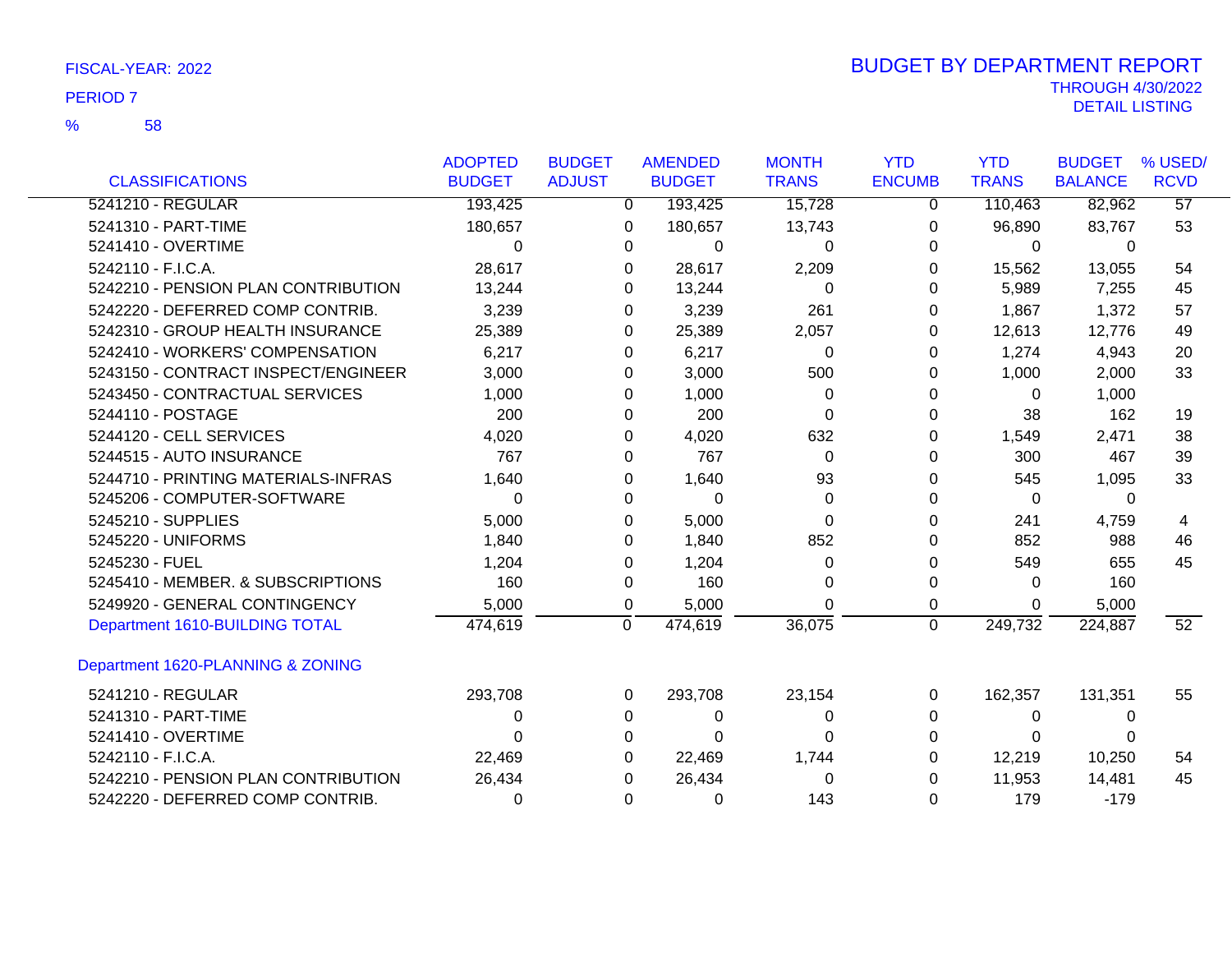58 %

|                                         | <b>ADOPTED</b> | <b>BUDGET</b> | <b>AMENDED</b> | <b>MONTH</b> | <b>YTD</b>    | <b>YTD</b>   | <b>BUDGET</b>  | % USED/         |
|-----------------------------------------|----------------|---------------|----------------|--------------|---------------|--------------|----------------|-----------------|
| <b>CLASSIFICATIONS</b>                  | <b>BUDGET</b>  | <b>ADJUST</b> | <b>BUDGET</b>  | <b>TRANS</b> | <b>ENCUMB</b> | <b>TRANS</b> | <b>BALANCE</b> | <b>RCVD</b>     |
| 5242310 - GROUP HEALTH INSURANCE        | 33,852         | 0             | 33,852         | 2,776        | 0             | 15,567       | 18,285         | $\overline{45}$ |
| 5242410 - WORKERS' COMPENSATION         | 881            | 0             | 881            | 0            | 0             | 181          | 700            | 20              |
| 5243100 - PROFESSIONAL SERVICES         | 1,070          | 0             | 1,070          | $\Omega$     | U             | $\Omega$     | 1,070          |                 |
| 5243450 - CONTRACTUAL SERVICES          | 200,000        | 27,991        | 227,991        | 2,243        | 146,631       | 163,503      | 64,488         | 71              |
| 5243480 - DIGITIZING                    | 0              | 0             | 0              | $\Omega$     | 0             | 0            | $\Omega$       |                 |
| 5244070 - TRAVEL & CONFERENCE           | 1,400          | 0             | 1,400          | 0            | O             | 0            | 1,400          |                 |
| 5244110 - POSTAGE                       | 2,500          | 0             | 2,500          | 0            | U             | 474          | 2,026          | 18              |
| 5244120 - CELL SERVICES                 | 1,620          | 0             | 1,620          | 295          |               | 587          | 1,033          | 36              |
| 5244515 - AUTO INSURANCE                | 477            | 0             | 477            | 0            | U             | 183          | 294            | 38              |
| 5244620 - MAINT.&REP.OPER. EQUIPMNT     | 5,500          | 0             | 5,500          | 0            | O             | 950          | 4,550          | 17              |
| 5244634 - PLANNING- INTERNET            | 4,000          | 0             | 4,000          | 0            |               | 0            | 4,000          |                 |
| 5244710 - PRINTING MATERIALS-INFRAS     | 1,640          | 0             | 1,640          | 93           | U             | 545          | 1,095          | 33              |
| 5244910 - LEGAL ADS                     | 4,000          | 0             | 4,000          | 140          | O             | 597          | 3,403          | 14              |
| 5245205 - COMPUTERS                     | 1,000          | 0             | 1,000          | $\Omega$     | O             | 0            | 1,000          |                 |
| 5245210 - SUPPLIES                      | 2,750          | 0             | 2,750          | 60           | U             | 467          | 2,283          | 16              |
| 5245230 - FUEL                          | 125            | 0             | 125            | 0            |               | 49           | 76             | 39              |
| 5245410 - MEMBER. & SUBSCRIPTIONS       | 1,815          | 0             | 1,815          | 0            | 0             | 15           | 1,800          |                 |
| 5249920 - GENERAL CONTINGENCY           | 5,000          | 0             | 5,000          | $\Omega$     | 0             | $\Omega$     | 5,000          |                 |
| Department 1620-PLANNING & ZONING TOTAL | 610,241        | 27,991        | 638,232        | 30,648       | 146,631       | 369,826      | 268,406        | 57              |
| Department 1640-CODE ENFORCEMENT        |                |               |                |              |               |              |                |                 |
| 5241210 - REGULAR                       | 262,843        | 0             | 262,843        | 15,203       | 0             | 151,706      | 111,137        | 57              |
| 5241310 - PART-TIME                     | 0              | 0             | 0              | 0            | O             | 0            | 0              |                 |
| 5241410 - OVERTIME                      | O              | 0             | 0              | 0            |               | 0            |                |                 |
| 5242110 - F.I.C.A.                      | 20,107         | 0             | 20,107         | 1,206        | O             | 11,839       | 8,268          | 58              |
| 5242210 - PENSION PLAN CONTRIBUTION     | 23,584         | 0             | 23,584         | 0            | O             | 10,664       | 12,920         | 45              |
| 5242220 - DEFERRED COMP CONTRIB.        | 0              | 0             | 0              | 0            | O             | 0            | 0              |                 |
| 5242310 - GROUP HEALTH INSURANCE        | 33,852         | 0             | 33,852         | 2,068        |               | 14,863       | 18,989         | 43              |
| 5242410 - WORKERS' COMPENSATION         | 10,875         | 0             | 10,875         | $\Omega$     | $\Omega$      | 2,228        | 8,647          | 20              |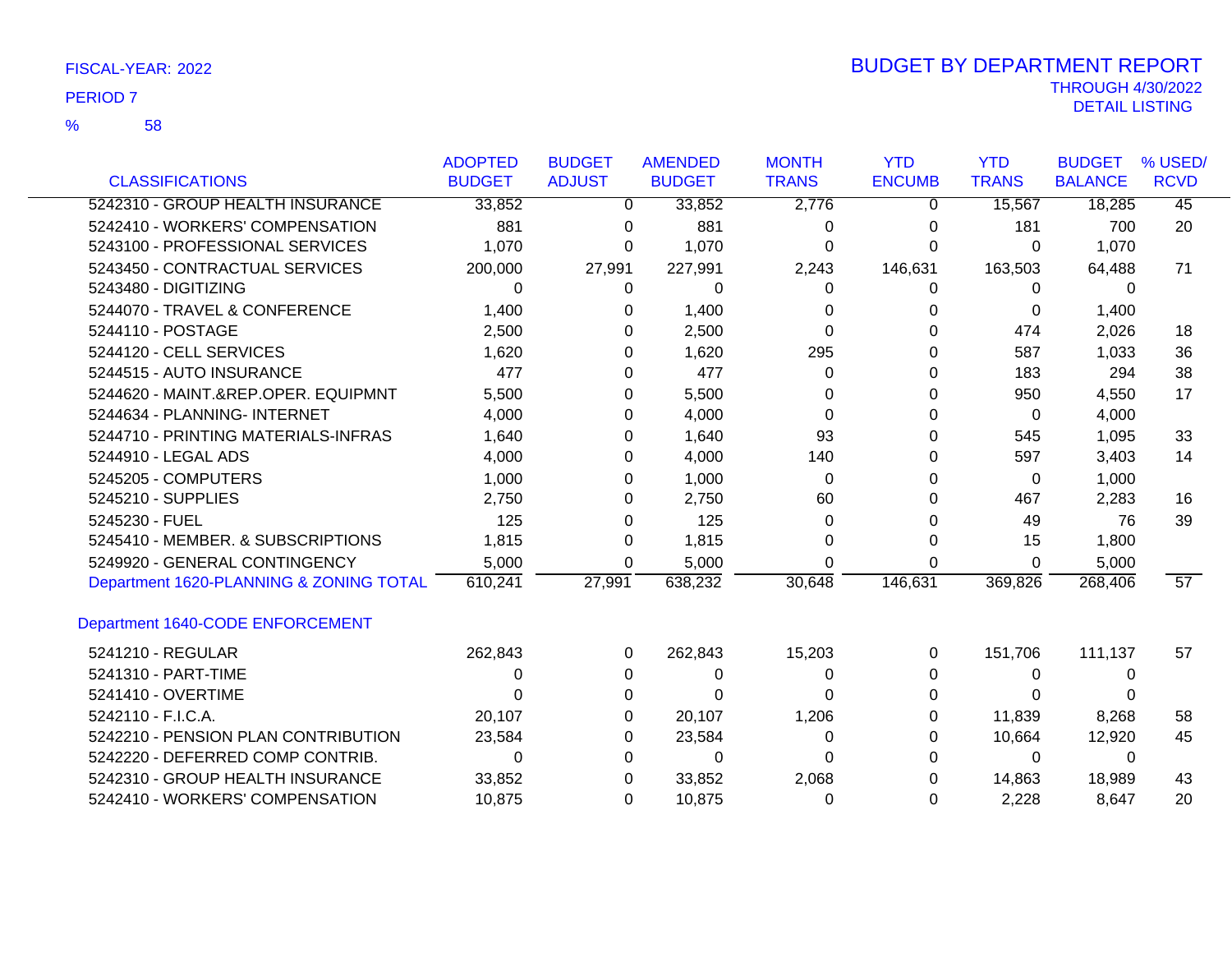|                                        | <b>ADOPTED</b> | <b>BUDGET</b> |              | <b>AMENDED</b> | <b>MONTH</b>     | <b>YTD</b>    | <b>YTD</b>   | <b>BUDGET</b>  | % USED/         |
|----------------------------------------|----------------|---------------|--------------|----------------|------------------|---------------|--------------|----------------|-----------------|
| <b>CLASSIFICATIONS</b>                 | <b>BUDGET</b>  | <b>ADJUST</b> |              | <b>BUDGET</b>  | <b>TRANS</b>     | <b>ENCUMB</b> | <b>TRANS</b> | <b>BALANCE</b> | <b>RCVD</b>     |
| 5243111 - SPECIAL MASTERS              | 10,000         |               | 0            | 10,000         | $\overline{300}$ | 0             | 1,500        | 8,500          | $\overline{15}$ |
| 5243450 - CONTRACTUAL SERVICES         | 5,000          |               | 0            | 5,000          | 0                | 0             | 275          | 4,725          | 5               |
| 5244070 - TRAVEL & CONFERENCE          | 900            |               | 0            | 900            | 0                | 0             | $\Omega$     | 900            |                 |
| 5244080 - EMPLOYEE EDUCATION           | 2,500          |               | 0            | 2,500          | $\Omega$         | 0             | 210          | 2,290          | 8               |
| 5244110 - POSTAGE                      | 5,000          |               | 0            | 5,000          | $\Omega$         | 0             | 1,328        | 3,672          | 26              |
| 5244120 - CELL SERVICES                | 2,685          |               | 0            | 2,685          | 670              | 0             | 1,351        | 1,334          | 50              |
| 5244515 - AUTO INSURANCE               | 3,500          |               | 0            | 3,500          | 0                | 0             | 1,367        | 2,133          | 39              |
| 5244710 - PRINTING MATERIALS-INFRAS    | 1,650          |               | 0            | 1,650          | 93               | 0             | 545          | 1,105          | 33              |
| 5244920 - LIENS                        | 1,650          |               | 0            | 1,650          | $\Omega$         | 0             | 106          | 1,544          | 6               |
| 5245205 - COMPUTERS                    | 1,000          |               | 0            | 1,000          | 0                | 0             | 0            | 1,000          |                 |
| 5245210 - SUPPLIES                     | 3,500          |               | 0            | 3,500          | 625              | 0             | 2,138        | 1,362          | 61              |
| 5245220 - UNIFORMS                     | 1,000          |               | 0            | 1,000          | $\Omega$         | 0             | $\Omega$     | 1,000          |                 |
| 5245230 - FUEL                         | 2,058          |               | 0            | 2,058          | $\Omega$         | 0             | 942          | 1,116          | 45              |
| 5245410 - MEMBER. & SUBSCRIPTIONS      | 500            |               | 0            | 500            | $-325$           | 0             | $-325$       | 825            | (65)            |
| 5249920 - GENERAL CONTINGENCY          | 5,000          |               | 0            | 5,000          | 0                | 0             | 0            | 5,000          |                 |
| Department 1640-CODE ENFORCEMENT TOTAL | 397,204        |               | $\mathbf{0}$ | 397,204        | 19,840           | $\Omega$      | 200,737      | 196,467        | 50              |
| Department 1710-BUILDING MAINTENANCE   |                |               |              |                |                  |               |              |                |                 |
| 5191210 - FULL-TIME                    | 105,740        |               | $\Omega$     | 105,740        | 8,241            | 0             | 58,599       | 47,141         | 55              |
| 5191410 - OVERTIME                     | 5,000          |               | $\Omega$     | 5,000          | 259              | 0             | 1,742        | 3,258          | 34              |
| 5192110 - F.I.C.A.                     | 8,472          |               | 0            | 8,472          | 747              | 0             | 5,205        | 3,267          | 61              |
| 5192210 - PENSION PLAN CONTRIBUTION    | 9,931          |               | 0            | 9,931          | 0                | 0             | 4,491        | 5,440          | 45              |
| 5192310 - GROUP HEALTH INSURANCE       | 16,926         |               | 0            | 16,926         | 1,357            | 0             | 8,314        | 8,612          | 49              |
| 5192410 - WORKERS' COMPENSATION        | 5,474          |               | 0            | 5,474          | 0                | 0             | 1,122        | 4,352          | 20              |
| 5193450 - CONT. SVCS.                  | 94,800         |               | 0            | 94,800         | 6,625            | 26,070        | 59,444       | 35,356         | 62              |
| 5194070 - TRAVEL                       | 0              |               | 0            | 0              | 0                | 0             | 0            | $\Omega$       |                 |
| 5194080 - EMPLOYEE EDUCATION           | 250            |               | $\Omega$     | 250            | 0                | 0             | 0            | 250            |                 |
| 5194120 - CELL SERVICES                | 780            |               | 0            | 780            | 46               | 0             | 282          | 498            | 36              |
| 5194310 - ELECTRICITY-FACILITIES       | 80,000         |               | $\Omega$     | 80,000         | 6,633            | 39,335        | 80,000       | $\Omega$       | 100             |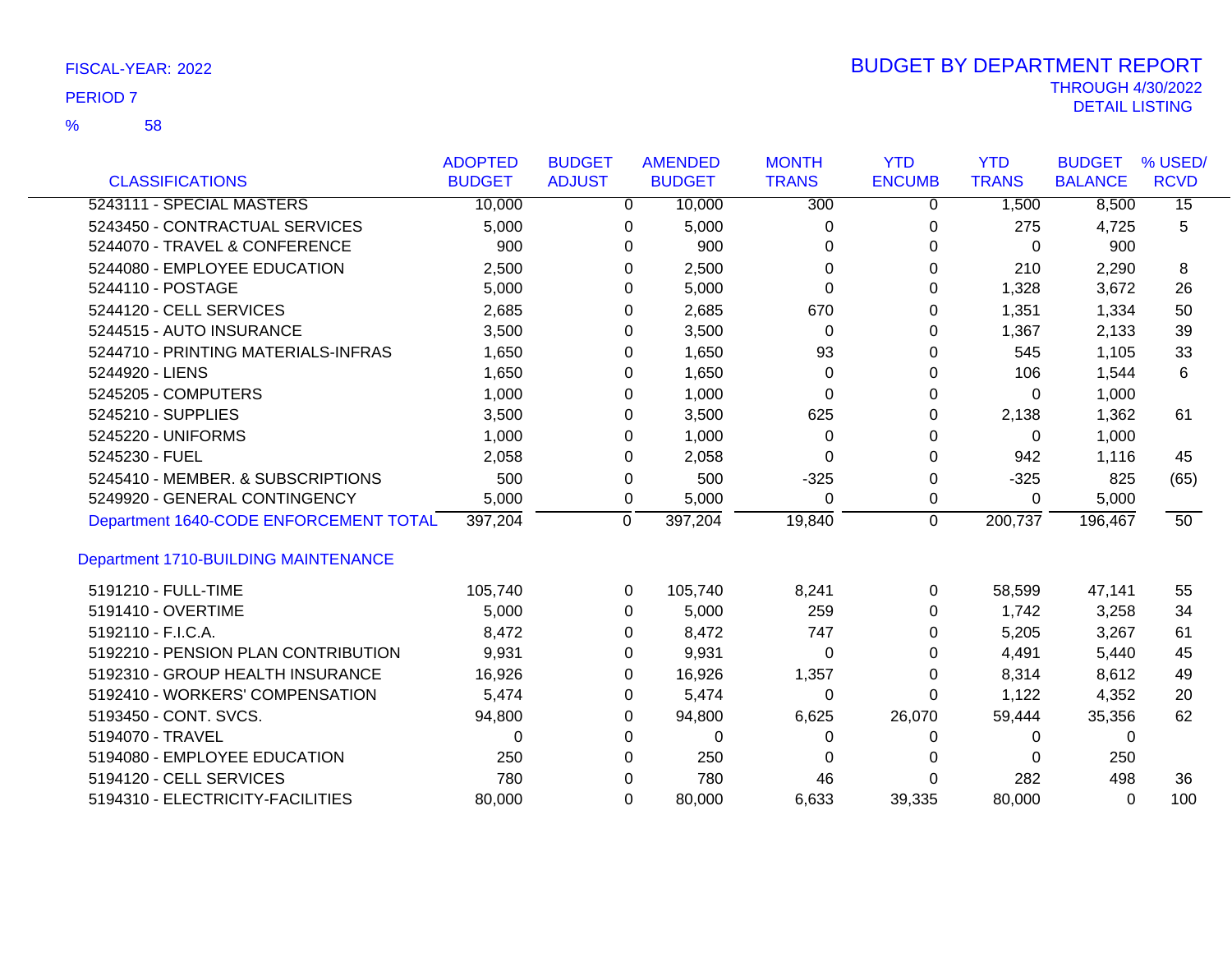|                                                    | <b>ADOPTED</b> | <b>BUDGET</b>  | <b>AMENDED</b> | <b>MONTH</b> | <b>YTD</b>    | <b>YTD</b>   | <b>BUDGET</b>  | % USED/           |
|----------------------------------------------------|----------------|----------------|----------------|--------------|---------------|--------------|----------------|-------------------|
| <b>CLASSIFICATIONS</b>                             | <b>BUDGET</b>  | <b>ADJUST</b>  | <b>BUDGET</b>  | <b>TRANS</b> | <b>ENCUMB</b> | <b>TRANS</b> | <b>BALANCE</b> | <b>RCVD</b>       |
| 5194320 - WATER                                    | 50,000         | 0              | 50,000         | 1,923        | 35,712        | 50,000       | $\Omega$       | 100               |
| 5194620 - REPAIR & MAINT. OPER EQUI                | 5,000          | 0              | 5,000          | 0            | 0             | 260          | 4,740          | 5                 |
| 5194670 - MAINT & REP - STRUCTURES                 | 70,000         | 0              | 70,000         | 5,372        | 10,419        | 39,674       | 30,326         | 56                |
| 5195210 - SUPPLIES                                 | 15,000         | 0              | 15,000         | 180          | 0             | 7,465        | 7,535          | 49                |
| 5195220 - UNIFORMS                                 | 1,000          | 0              | 1,000          | 0            | 0             | 240          | 760            | 24                |
| 5197110 - DEBT SERVICE- PRINCIPAL                  | ი              | 0              | 0              |              |               | 0            |                |                   |
| 5197210 - DEBT SERVICE-INTEREST                    |                | 0              | ∩              | O            |               | 0            |                |                   |
| 5199920 - GENERAL CONTINGENCY                      | 5,000          | 0              | 5,000          | 0            | 0             | 0            | 5,000          |                   |
| Department 1710-BUILDING MAINTENANCE TOTAL 473,373 |                | $\overline{0}$ | 473,373        | 31,383       | 111,536       | 316,838      | 156,535        | 66                |
| Department 1720-SOLID WASTE                        |                |                |                |              |               |              |                |                   |
| 5341210 - REGULAR                                  | 333,451        | 0              | 333,451        | 26,139       | $\Omega$      | 189,759      | 143,692        | 56                |
| 5341410 - OVERTIME                                 | 8,000          | $\Omega$       | 8,000          | $-1,402$     | 0             | 2,649        | 5,351          | 33                |
| 5342110 - F.I.C.A.                                 | 27,390         | 0              | 27,390         | 1,981        | 0             | 15,267       | 12,123         | 55                |
| 5342210 - PENSION PLAN CONTRIBUTION                | 29,849         | 0              | 29,849         | 0            | 0             | 13,497       | 16,352         | 45                |
| 5342220 - ICMA                                     | ი              | 0              | 0              | O            | 0             | 0            | 0              |                   |
| 5342310 - GROUP HEALTH INSURANCE                   | 67,703         | 0              | 67,703         | 5,424        | 0             | 33,196       | 34,507         | 49                |
| 5342410 - WORKERS' COMPENSATION                    | 29,086         | 0              | 29,086         | 0            | 0             | 5,960        | 23,126         | 20                |
| 5343470 - INTERLCL AGREE-RECYCLING                 | 135,000        | 0              | 135,000        | 7,888        | 81,240        | 135,000      | 0              | 100               |
| 5344070 - TRAVEL & CONFERENCE                      | 0              | 0              | $\Omega$       | 0            | 0             | 0            |                |                   |
| 5344080 - EMPLOYEE EDUCATION                       | 500            | 0              | 500            | 0            | 0             | 0            | 500            |                   |
| 5344340 - REFUSE DISPOSAL FEE                      | 790,000        | 0              | 790,000        | 71,373       | 401,000       | 790,000      | 0              | 100               |
| 5344341 - REFUSE DSPSL FEE-RECYCLE                 | 0              | 0              | 0              | 0            | $\Omega$      | 0            | 0              |                   |
| 5345210 - SUPPLIES                                 | 50,000         | 3,175          | 53,175         | 0            | 3,175         | 6,887        | 46,288         | $12 \overline{ }$ |
| 5345220 - UNIFORMS                                 | 5,000          | 0              | 5,000          | 0            | 1,677         | 3,718        | 1,282          | 74                |
| 5347110 - DEBT SERVICE-PRINCIPAL                   |                |                | 0              |              | 0             | 0            | $\Omega$       |                   |
| 5347210 - DEBT SERVICE-INTEREST                    |                | 0              |                |              | 0             | 0            |                |                   |
| Department 1720-SOLID WASTE TOTAL                  | 1,475,979      | 3,175          | 1,479,154      | 111,403      | 487,092       | 1,195,933    | 283,221        | 80                |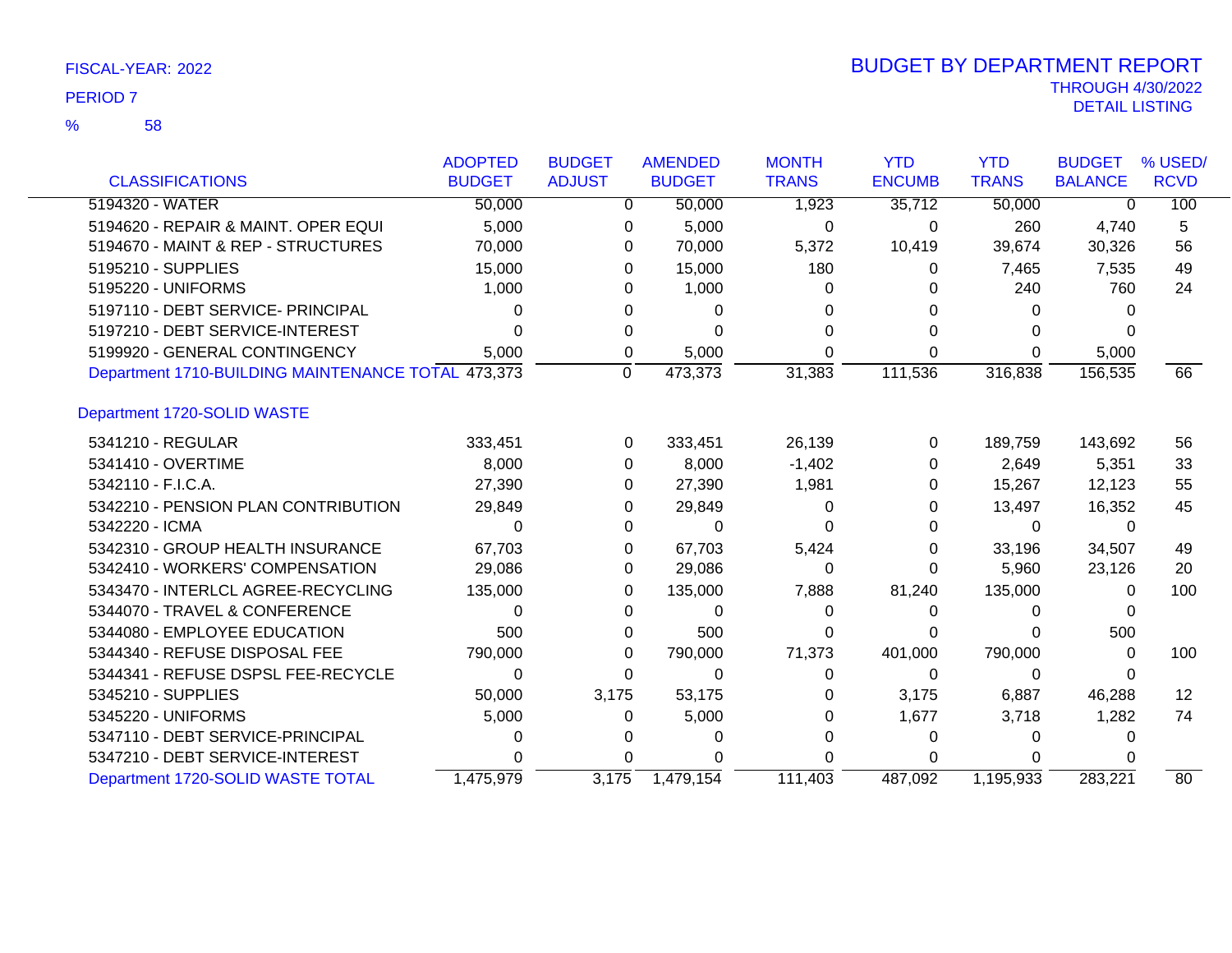| FISCAL-YEAR: 2022 | <b>BUDGET BY DEPARTMENT REPORT</b> |
|-------------------|------------------------------------|
| <b>PERIOD 7</b>   | <b>THROUGH 4/30/2022</b>           |
|                   | DETAIL LISTING                     |

|                                           | <b>ADOPTED</b> | <b>BUDGET</b>  | <b>AMENDED</b> | <b>MONTH</b> | <b>YTD</b>    | <b>YTD</b>   | <b>BUDGET</b>  | % USED/     |
|-------------------------------------------|----------------|----------------|----------------|--------------|---------------|--------------|----------------|-------------|
| <b>CLASSIFICATIONS</b>                    | <b>BUDGET</b>  | <b>ADJUST</b>  | <b>BUDGET</b>  | <b>TRANS</b> | <b>ENCUMB</b> | <b>TRANS</b> | <b>BALANCE</b> | <b>RCVD</b> |
| <b>Department 1730-STREET MAINTENANCE</b> |                |                |                |              |               |              |                |             |
| 5411210 - REGULAR                         | 244,914        | 0              | 244,914        | 16,966       | 0             | 128,186      | 116,728        | 52          |
| 5411310 - PART TIME                       | 0              |                | 0<br>0         | 0            | 0             | $\mathbf 0$  | 0              |             |
| 5411410 - OVERTIME                        | 5,000          | 0              | 5,000          | $-625$       | 0             | 4,576        | 424            | 91          |
| 5412110 - F.I.C.A.                        | 20,649         | $\Omega$       | 20,649         | 1,273        | $\Omega$      | 10,271       | 10,378         | 49          |
| 5412210 - PENSION PLAN CONTRIBUTION       | 20,119         | 0              | 20,119         | 0            | 0             | 9,097        | 11,022         | 45          |
| 5412220 - DEFERRED COMP CONTRIB           | 2,798          | 0              | 2,798          | 530          | 0             | 3,055        | $-257$         | 109         |
| 5412310 - GROUP HEALTH INSURANCE          | 50,777         | $\Omega$       | 50,777         | 3,389        | 0             | 22,119       | 28,658         | 43          |
| 5412410 - WORKERS' COMPENSATION           | 27,090         | 0              | 27,090         | 0            | 0             | 5,551        | 21,539         | 20          |
| 5413450 - CONTRACTUAL SERVICES            | 65,000         | 0              | 65,000         | 1,820        | 35,185        | 48,835       | 16,165         | 75          |
| 5414070 - TRAVEL & CONFERENCE             | 250            | $\Omega$       | 250            | 0            | 0             | 0            | 250            |             |
| 5414080 - EMPLOYEE EDUCATION              | 500            | 0              | 500            | 0            | 0             | $\Omega$     | 500            |             |
| 5414120 - CELL SERVICES                   | 1,080          | 0              | 1,080          | 106          | 0             | 203          | 877            | 18          |
| 5414625 - LANDSCAPE MAINTENANCE           | 70,000         | 0              | 70,000         | 3,991        | 0             | 9,901        | 60,099         | 14          |
| 5414640 - MAINT & REP STRS & PARKWY       | 25,000         | 0              | 25,000         | 2,064        | $\Omega$      | 14,905       | 10,095         | 59          |
| 5414650 - ELECTRICITY-STREET LIGHTS       | 150,000        | $\Omega$       | 150,000        | 10,626       | 72,348        | 150,000      | $\Omega$       | 100         |
| 5414651 - LIGHTING - OTHER                | $\mathbf{0}$   | 0              | 0              | 0            | 0             | 0            | 0              |             |
| 5414670 - MAINT & REP-GRDS & STRUCT       | 10,000         | 0              | 10,000         | 0            | 0             | 643          | 9,358          | 6           |
| 5415210 - SUPPLIES                        | 5,000          | 0              | 5,000          | 8            | 0             | 254          | 4,746          | 5           |
| 5415220 - UNIFORMS                        | 3,500          | 0              | 3,500          | 0            | 0             | 1,074        | 2,426          | 30          |
| 5415245 - TOOLS                           | 500            | 0              | 500            | 0            | 0             | 319          | 181            | 63          |
| 5417110 - DEBT SERVICE- PRINCIPAL         | 0              | 0              | 0              | 0            | 0             | 0            | $\Omega$       |             |
| 5417210 - DEBT SERVICE-INTEREST           | $\Omega$       | 0              | 0              | 0            | $\Omega$      | 0            |                |             |
| Department 1730-STREET MAINTENANCE TOTAL  | 702,177        | $\overline{0}$ | 702,177        | 40,148       | 107,533       | 408,989      | 293,189        | 58          |
| Department 1750-LANSCAPE MAINTENANCE      |                |                |                |              |               |              |                |             |
| 5191210 - FULL-TIME                       | 137,426        | $\Omega$       | 137,426        | 10,981       | $\Omega$      | 78,054       | 59,372         | 56          |
| 5191410 - OVERTIME                        | 4,000          | $\Omega$       | 4,000          | 270          | 0             | 270          | 3,730          | 6           |
| 5192110 - F.I.C.A.                        | 10,819         | 0              | 10,819         | 904          | 0             | 6,256        | 4,563          | 57          |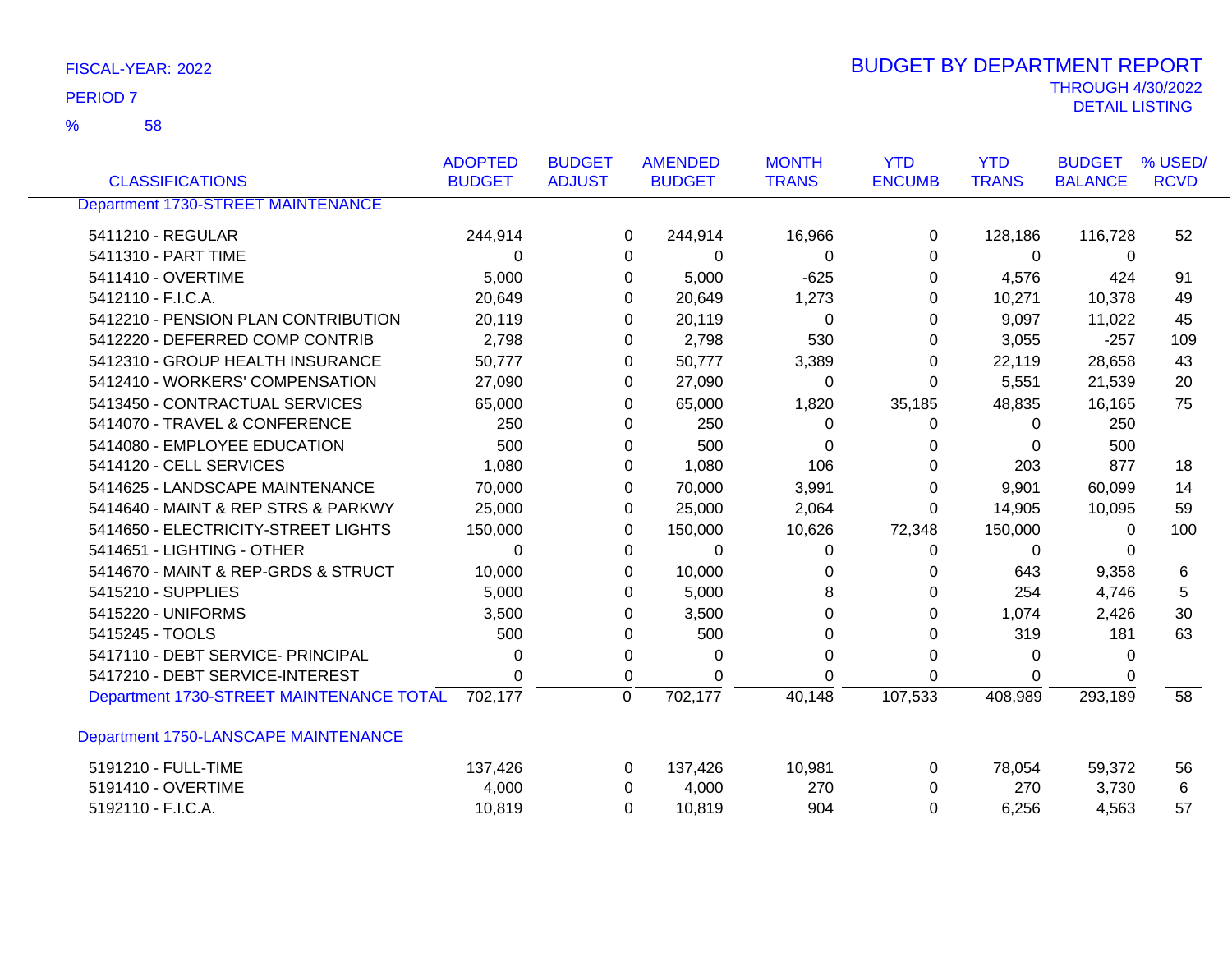58 %

|                                      | <b>ADOPTED</b> | <b>BUDGET</b> | <b>AMENDED</b> | <b>MONTH</b> | <b>YTD</b>    | <b>YTD</b>   | <b>BUDGET</b>  | % USED/         |
|--------------------------------------|----------------|---------------|----------------|--------------|---------------|--------------|----------------|-----------------|
| <b>CLASSIFICATIONS</b>               | <b>BUDGET</b>  | <b>ADJUST</b> | <b>BUDGET</b>  | <b>TRANS</b> | <b>ENCUMB</b> | <b>TRANS</b> | <b>BALANCE</b> | <b>RCVD</b>     |
| 5192210 - PENSION PLAN CONTRIBUTION  | 12,692         | 0             | 12,692         | 0            | 0             | 5,739        | 6,953          | $\overline{45}$ |
| 5192220 - DEFERRED COMP CONTRIB.     | $\Omega$       | 0             | $\Omega$       | $\Omega$     | 0             | 0            | 0              |                 |
| 5192310 - GROUP HEALTH INSURANCE     | 25,389         | 0             | 25,389         | 2,046        | 0             | 12,533       | 12,856         | 49              |
| 5192410 - WORKERS' COMPENSATION      | 6,166          | 0             | 6,166          | $\Omega$     | $\Omega$      | 1,264        | 4,903          | 20              |
| 5193450 - CONT. SVCS.                | 158,060        | 39,281        | 197,341        | 9,687        | 112,336       | 182,881      | 14,460         | 92              |
| 5194070 - TRAVEL                     | 200            | 0             | 200            | 0            | 0             | 0            | 200            |                 |
| 5194120 - CELL SERVICES              | 556            | 0             | 556            | 46           | 0             | 282          | 274            | 50              |
| 5194350 - ELECTRICITY-CITY PARKS     | 50,000         | 0             | 50,000         | 17,851       | 32,019        | 50,000       | 0              | 100             |
| 5194420 - OUTSIDE SERV RENTAL        | 1,000          | 0             | 1,000          | 0            | 0             | 0            | 1,000          |                 |
| 5194515 - AUTO INSURANCE             | 1,233          | 0             | 1,233          | 0            | 0             | 483          | 750            | 39              |
| 5194620 - REPAIR & MAINT. OPER EQUI  | 71,000         | 3,860         | 74,860         | 2,308        | 15,815        | 38,045       | 36,815         | 50              |
| 5194670 - MAINT & REP - STRUCTURES   | 0              | 0             | 0              | 0            | $\Omega$      | 0            | 0              |                 |
| 5195210 - SUPPLIES                   | 8,500          | 0             | 8,500          | 481          | 0             | 7,698        | 802            | 90              |
| 5195220 - UNIFORMS                   | 1,750          | 0             | 1,750          | 420          | 0             | 420          | 1,330          | 24              |
| 5195230 - FUEL & LUBRICANT           | 8,047          | 0             | 8,047          | $\Omega$     | 0             | 3,670        | 4,377          | 45              |
| 5195410 - MEMBER. & SUBSCRIPTIONS    | 0              | 0             | 0              | 0            | 0             | 0            | 0              |                 |
| Department 1750-LANSCAPE MAINTENANCE | 496,838        | 43,141        | 539,979        | 44,994       | 160,170       | 387,595      | 152,385        | $\overline{71}$ |
| Department 1760-MOTOR POOL           |                |               |                |              |               |              |                |                 |
| 5191210 - FULL-TIME                  | 153,574        | 0             | 153,574        | 12,146       | $\mathbf{0}$  | 93,385       | 60,189         | 60              |
| 5191410 - OVERTIME                   | 4,000          | $\Omega$      | 4,000          | $-285$       | 0             | 119          | 3,881          | 2               |
| 5192110 - F.I.C.A.                   | 12,054         | 0             | 12,054         | 844          | 0             | 6,754        | 5,300          | 56              |
| 5192210 - PENSION PLAN CONTRIBUTION  | 14,128         | 0             | 14,128         | 0            | 0             | 6,388        | 7,740          | 45              |
| 5192220 - DEFERRED COMP CONTRIB.     | $\Omega$       | 0             | 0              | 0            | 0             | 0            | $\Omega$       |                 |
| 5192310 - GROUP HEALTH INSURANCE     | 25,389         | 0             | 25,389         | 2,041        | 0             | 11,881       | 13,508         | 46              |
| 5192410 - WORKERS' COMPENSATION      | 5,461          | 0             | 5,461          | 0            | 0             | 1,119        | 4,342          | 20              |
| 5194070 - TRAVEL                     | 0              | 0             | 0              |              | 0             | 0            | 0              |                 |
| 5194080 - EMPLOYEE EDUCATION         | 250            | 0             | 250            |              |               | 0            | 250            |                 |
| 5194120 - CELL SERVICES              | 780            | 0             | 780            | 46           | 0             | 282          | 498            | 36              |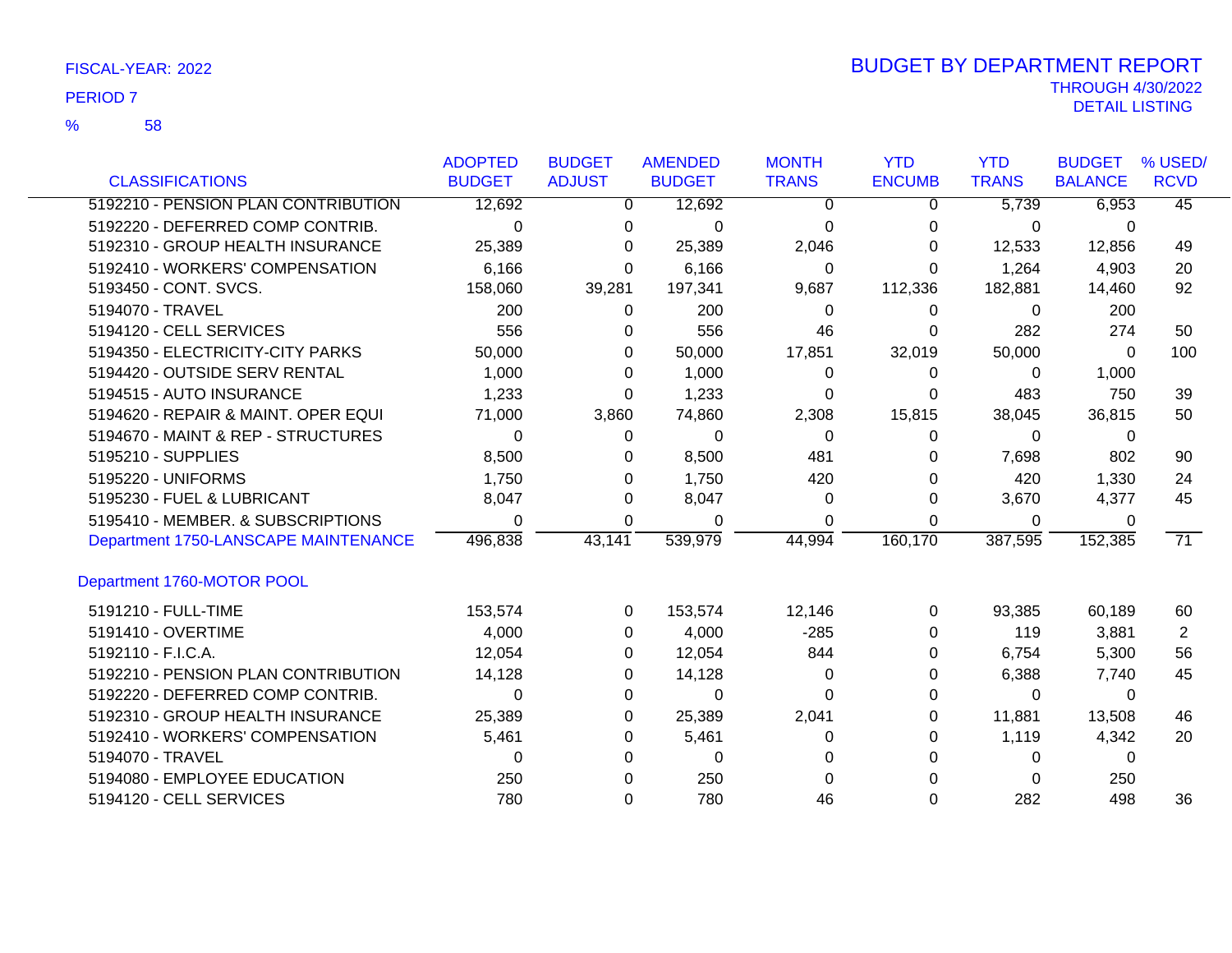| <b>CLASSIFICATIONS</b>                    | <b>ADOPTED</b><br><b>BUDGET</b> | <b>BUDGET</b><br><b>ADJUST</b> | <b>AMENDED</b><br><b>BUDGET</b> | <b>MONTH</b><br><b>TRANS</b> | <b>YTD</b><br><b>ENCUMB</b> | <b>YTD</b><br><b>TRANS</b> | <b>BUDGET</b><br><b>BALANCE</b> | % USED/<br><b>RCVD</b> |
|-------------------------------------------|---------------------------------|--------------------------------|---------------------------------|------------------------------|-----------------------------|----------------------------|---------------------------------|------------------------|
| 5194515 - AUTO INSURANCE                  | 50,000                          | $\overline{0}$                 | 50,000                          | $\overline{0}$               | $\Omega$                    | 19,496                     | 30,504                          | $\overline{38}$        |
| 5194620 - REPAIR & MAINT, OPER EQUI       | 1,000                           | 0                              | 1,000                           | 575                          | 0                           | 583                        | 417                             | 58                     |
| 5194680 - MAINT & REP-OUTSIDE SVCS        | 75,000                          | 14,839                         | 89,839                          | 540                          | 16,887                      | 69,572                     | 20,267                          | 77                     |
| 5195220 - UNIFORMS                        | 3,000                           | 0                              | 3,000                           | 413                          | 0                           | 1,941                      | 1,059                           | 64                     |
| 5195230 - FUEL & LUBRICANT                | 150,000                         | 0                              | 150,000                         | 0                            | 76,136                      | 149,500                    | 500                             | 99                     |
| 5195240 - PARTS                           | 70,000                          | 2,135                          | 72,135                          | 4,621                        | 0                           | 46,646                     | 25,489                          | 64                     |
| 5195245 - OPERATING TOOLS                 | 1,000                           | 0                              | 1,000                           | 0                            | 0                           | 0                          | 1,000                           |                        |
| 5195250 - TIRES                           | 25,000                          | 0                              | 25,000                          | 2,535                        | $\Omega$                    | 20,108                     | 4,892                           | 80                     |
| 5195260 - GENERAL                         | 2,000                           | $\Omega$                       | 2,000                           | 358                          | 0                           | 849                        | 1,151                           | 42                     |
| Department 1760-MOTOR POOL TOTAL          | 592,636                         | 16,974                         | 609,610                         | 23,834                       | 93,023                      | 428,623                    | 180,987                         | $\overline{70}$        |
| Department 1770-PUBLIC WORKS DIRECTOR OFF |                                 |                                |                                 |                              |                             |                            |                                 |                        |
| 5191210 - FULL-TIME                       | 31,602                          | 0                              | 31,602                          | 2,472                        | $\mathbf 0$                 | 18,046                     | 13,556                          | 57                     |
| 5191310 - PART-TIME                       | 36,275                          | 0                              | 36,275                          | 0                            | 0                           | 6,782                      | 29,493                          | 18                     |
| 5191410 - OVERTIME                        | 0                               | 0                              | $\Omega$                        | $\Omega$                     | 0                           | 0                          | 0                               |                        |
| 5192110 - F.I.C.A.                        | 3,663                           | 0                              | 3,663                           | 189                          | 0                           | 1,896                      | 1,767                           | 51                     |
| 5192210 - PENSION PLAN CONTRIBUTION       | 0                               | 0                              | 0                               | $\Omega$                     | 0                           | 0                          | 0                               |                        |
| 5192220 - DEFERRED COMP CONTRIB.          | 2,212                           | 0                              | 2,212                           | 173                          | 0                           | 1,238                      | 974                             | 55                     |
| 5192310 - GROUP HEALTH INSURANCE          | 8,463                           | 0                              | 8,463                           | 675                          | 0                           | 4,127                      | 4,336                           | 48                     |
| 5192410 - WORKERS' COMPENSATION           | 144                             | 0                              | 144                             | 0                            | 0                           | 30                         | 115                             | 20                     |
| 5194070 - TRAVEL                          | 250                             | 0                              | 250                             | 0                            | 0                           | 0                          | 250                             |                        |
| 5194080 - EMPLOYEE EDUCATION              | 250                             | 0                              | 250                             | $\Omega$                     | 0                           | 0                          | 250                             |                        |
| 5194110 - POSTAGE                         | 0                               | 0                              | 0                               | 0                            | 0                           | 0                          | 0                               |                        |
| 5194120 - CELL SERVICES                   | 0                               | 0                              | $\Omega$                        | $\Omega$                     | ი                           | 0                          | 0                               |                        |
| 5194540 - BOILER & MACHINERY              | 1,000                           | 0                              | 1,000                           | 0                            | 0                           | 0                          | 1,000                           |                        |
| 5194710 - COPY MACHINE                    | 5,000                           | 0                              | 5,000                           | 183                          | 0                           | 1,038                      | 3,962                           | 20                     |
| 5195205 - COMPUTER - EQUIPMENT            | 500                             | 0                              | 500                             | 0                            | 0                           | $\Omega$                   | 500                             |                        |
| 5195210 - SUPPLIES                        | 1,000                           | 0                              | 1,000                           | 0                            | 0                           | 431                        | 569                             | 43                     |
| 5195270 - PERMITS                         | 1,000                           | 0                              | 1,000                           | 941                          | 0                           | 941                        | 59                              | 94                     |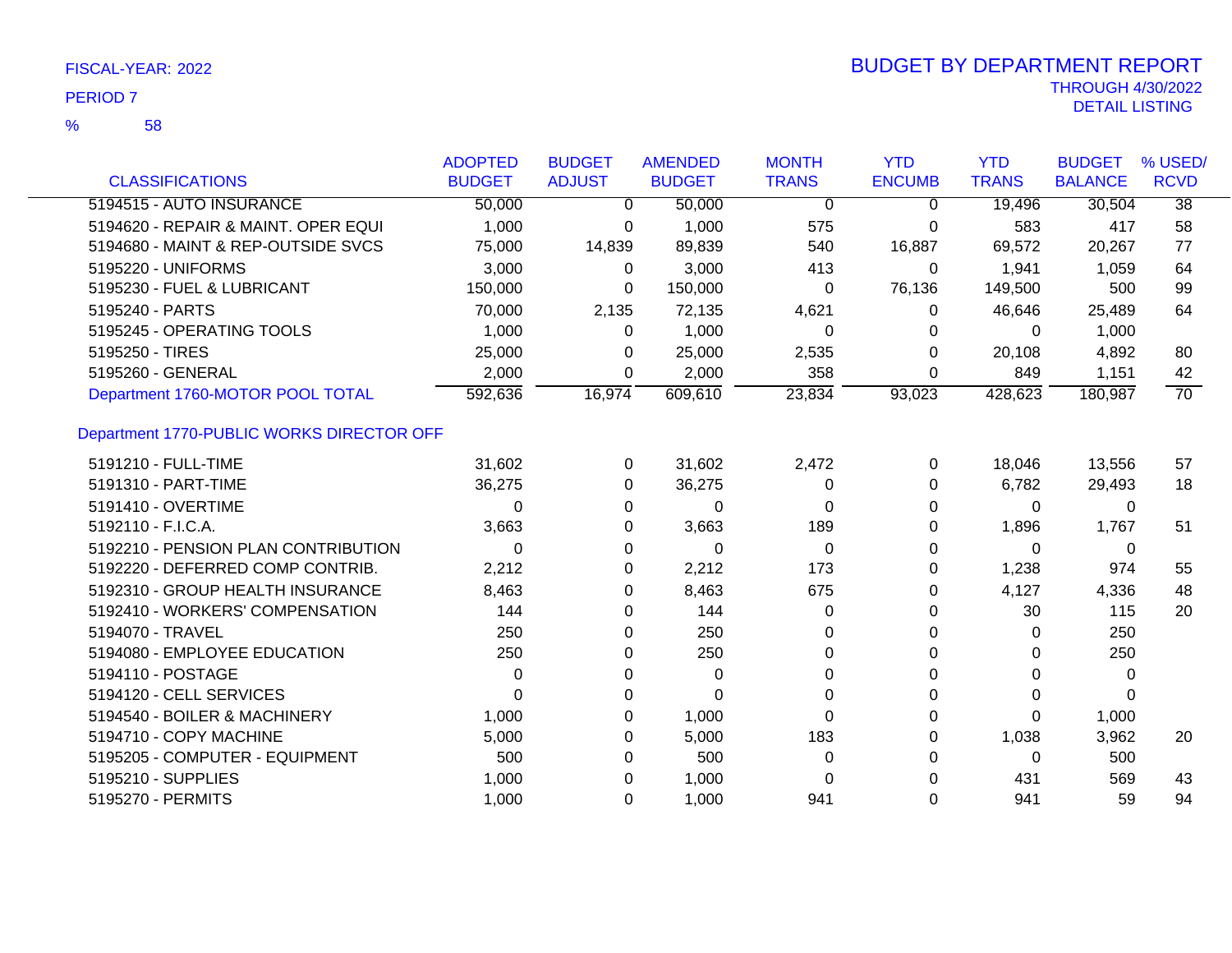| <b>CLASSIFICATIONS</b>                    | <b>ADOPTED</b><br><b>BUDGET</b> | <b>BUDGET</b><br><b>ADJUST</b> | <b>AMENDED</b><br><b>BUDGET</b> | <b>MONTH</b><br><b>TRANS</b> | <b>YTD</b><br><b>ENCUMB</b> | <b>YTD</b><br><b>TRANS</b> | <b>BUDGET</b><br><b>BALANCE</b> | % USED/<br><b>RCVD</b> |
|-------------------------------------------|---------------------------------|--------------------------------|---------------------------------|------------------------------|-----------------------------|----------------------------|---------------------------------|------------------------|
| 5195410 - MEMBER. & SUBSCRIPTIONS         | 250                             | 0                              | 250                             | 0                            | 0                           | 0                          | 250                             |                        |
| Department 1770-PUBLIC WORKS DIRECTOR OFF | 91,609                          | $\Omega$                       | 91,609                          | 4,633                        | $\Omega$                    | 34,529                     | 57,081                          | $\overline{37}$        |
| Department 1790-ENGINEERING & CONSTRUCTN  |                                 |                                |                                 |                              |                             |                            |                                 |                        |
| 5191210 - FULL-TIME                       | 165,201                         | 0                              | 165,201                         | 12,346                       | $\Omega$                    | 88,123                     | 77,079                          | 53                     |
| 5192110 - F.I.C.A.                        | 12,638                          | 0                              | 12,638                          | 991                          | 0                           | 7,000                      | 5,638                           | 55                     |
| 5192210 - PENSION PLAN CONTRIBUTION       | 9,202                           | 0                              | 9,202                           | 0                            | 0                           | 4,161                      | 5,041                           | 45                     |
| 5192220 - DEFERRED COMP CONTRIB.          | 4,379                           | 0                              | 4,379                           | 304                          | 0                           | 2,145                      | 2,234                           | 48                     |
| 5192310 - GROUP HEALTH INSURANCE          | 16,926                          | 0                              | 16,926                          | 1,378                        | 0                           | 8,467                      | 8,459                           | 50                     |
| 5192410 - WORKERS' COMPENSATION           | 494                             | 0                              | 494                             | 0                            | 0                           | 101                        | 393                             | 20                     |
| 5193450 - CONT. SVCS.                     | 10,000                          | 0                              | 10,000                          | 0                            | 0                           | 0                          | 10,000                          |                        |
| 5194070 - TRAVEL                          | 500                             | 0                              | 500                             | 0                            | 0                           | 0                          | 500                             |                        |
| 5194080 - EMPLOYEE EDUCATION              | 875                             | 0                              | 875                             | $\Omega$                     | 0                           | 99                         | 776                             | 11                     |
| 5194120 - CELL SERVICES                   | 1,560                           | 0                              | 1,560                           | 211                          | 0                           | 406                        | 1,154                           | 26                     |
| 5195205 - COMPUTER - EQUIPMENT            | 500                             | 0                              | 500                             | 0                            | 0                           | 0                          | 500                             |                        |
| 5195210 - SUPPLIES                        | 2,500                           | 0                              | 2,500                           | 0                            | $\Omega$                    | 291                        | 2,209                           | 11                     |
| 5195410 - MEMBER. & SUBSCRIPTIONS         | 1,000                           | 0                              | 1,000                           | $\Omega$                     | 0                           | 310                        | 690                             | 31                     |
| Department 1790-ENGINEERING & CONSTRUCTN  | 225,775                         | 0                              | 225,775                         | 15,230                       | $\Omega$                    | 111,103                    | 114,673                         | 49                     |
| Department 1910-POLICE                    |                                 |                                |                                 |                              |                             |                            |                                 |                        |
| 5211210 - REGULAR                         | 4,205,650                       | $\Omega$                       | 4,205,650                       | 316,098                      | 0                           | 2,221,089                  | 1,984,561                       | 52                     |
| 5211310 - PART-TIME                       | 30,000                          | 0                              | 30,000                          | 1,846                        | 0                           | 15,808                     | 14,192                          | 52                     |
| 5211410 - OVERTIME                        | 200,000                         | 0                              | 200,000                         | 21,959                       | 0                           | 112,154                    | 87,846                          | 56                     |
| 5211411 - OVERTIME- HOLIDAY PAY           | 87,000                          | 0                              | 87,000                          | 0                            | 0                           | 31,445                     | 55,555                          | 36                     |
| 5211413 - OVERTIME-RED LIGHT CAMERAS      | 10,000                          | 0                              | 10,000                          | 994                          | 0                           | 7,723                      | 2,277                           | 77                     |
| 5211510 - SPEC PAY - EDUC INCENTIVE       | 30,366                          | 0                              | 30,366                          | 2,817                        | 0                           | 19,226                     | 11,140                          | 63                     |
| 5211530 - HAZARD PAY                      | 67,860                          | $\Omega$                       | 67,860                          | 7,275                        | 0                           | 38,970                     | 28,890                          | 57                     |
| 5212110 - F.I.C.A.                        | 354,421                         | 0                              | 354,421                         | 27,499                       | 0                           | 197,217                    | 157,204                         | 55                     |
| 5212210 - PENSION PLAN CONTRIBUTION       | 400,178                         | 0                              | 400,178                         | 0                            | 0                           | 166,424                    | 233,754                         | 41                     |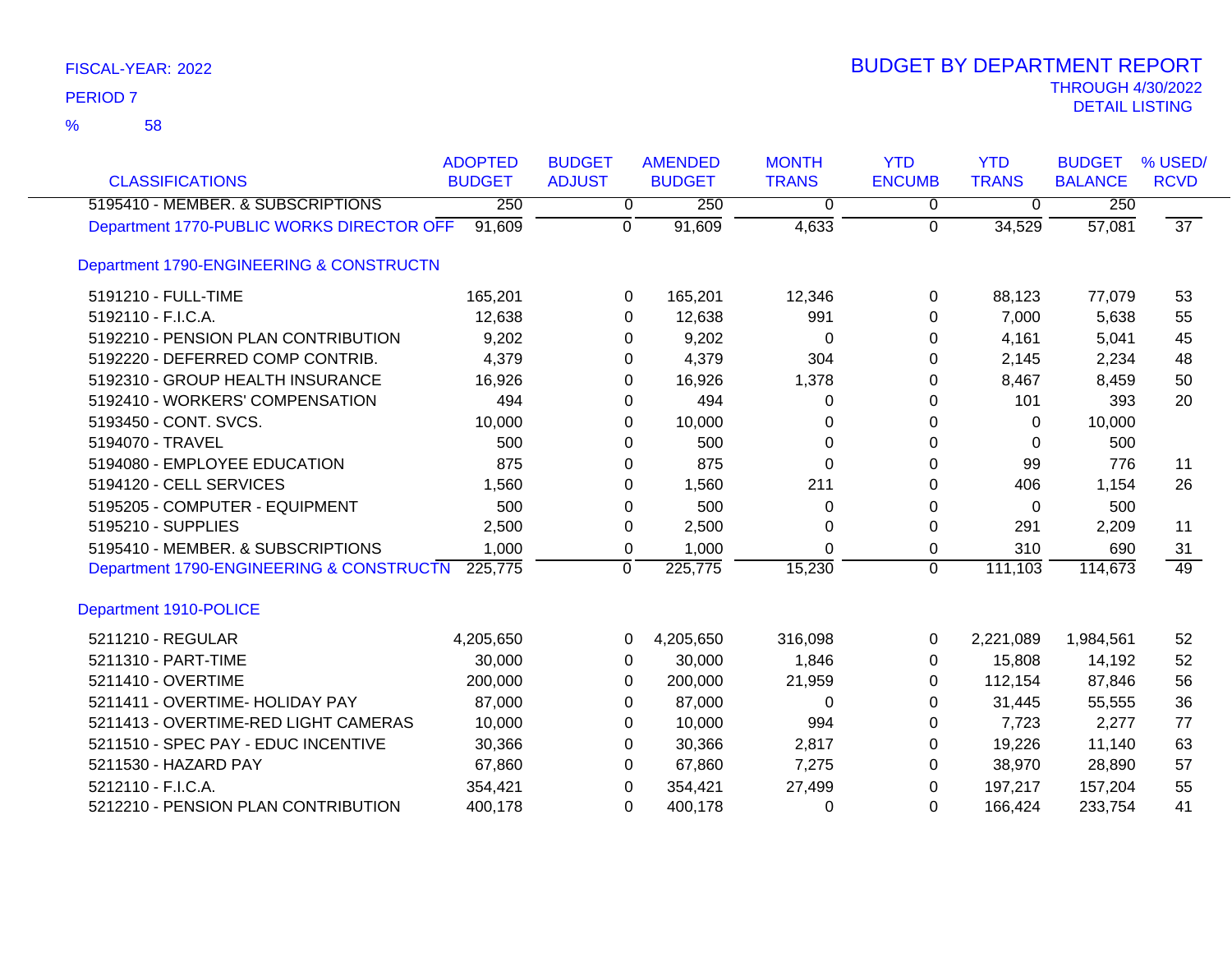|                                     | <b>ADOPTED</b> | <b>BUDGET</b>  | <b>AMENDED</b> | <b>MONTH</b> | <b>YTD</b>    | <b>YTD</b>   | <b>BUDGET</b>  | % USED/     |
|-------------------------------------|----------------|----------------|----------------|--------------|---------------|--------------|----------------|-------------|
| <b>CLASSIFICATIONS</b>              | <b>BUDGET</b>  | <b>ADJUST</b>  | <b>BUDGET</b>  | <b>TRANS</b> | <b>ENCUMB</b> | <b>TRANS</b> | <b>BALANCE</b> | <b>RCVD</b> |
| 5212220 - DEFERRED COMP CONTRIB.    | 24,862         | $\overline{0}$ | 24,862         | 1,146        | 0             | 8,958        | 15,904         | 36          |
| 5212310 - GROUP HEALTH INSURANCE    | 472,531        | 0              | 472,531        | 34,418       | 0             | 219,908      | 252,623        | 46          |
| 5212410 - WORKERS' COMPENSATION     | 121,384        | 0              | 121,384        | 0            | 0             | 24,873       | 96,511         | 20          |
| 5213116 - ANNUAL PHYSICALS          | 17,160         | 0              | 17,160         | 0            | 0             | 2,860        | 14,300         | 16          |
| 5213120 - Legal Services            | 40,000         | 0              | 40,000         | 5,200        | 0             | 39,512       | 488            | 98          |
| 5213450 - CONTRACTUAL SERVICES      | 233,420        | 0              | 233,420        | 365          | 0             | 112,647      | 120,773        | 48          |
| 5213452 - RED LIGHT CAMERA          | 205,000        | 16,475         | 221,475        | 20,611       | 109,366       | 220,662      | 813            | 99          |
| 5213456 - SCHOOL CROSSING           | 130,511        | 0              | 130,511        | 16,117       | 92,755        | 130,511      | 0              | 100         |
| 5213459 - PARKING                   | $\Omega$       | 0              | 0              | 0            | 0             | $\mathbf 0$  | 0              |             |
| 5213490 - CRIME PREVENTION PROGRAMS | 9,000          | 0              | 9,000          | 0            | 0             | 250          | 8,750          | 2           |
| 5214070 - TRAVEL & CONFERENCE       | 10,990         | 0              | 10,990         | $-100$       | 0             | 2,138        | 8,852          | 19          |
| 5214080 - EMPLOYEE EDUCATION        | 34,300         | 0              | 34,300         | 3,000        | 0             | 3,000        | 31,300         | 8           |
| 5214110 - POSTAGE                   | 1,800          | 0              | 1,800          | 0            | 0             | 342          | 1,458          | 19          |
| 5214120 - TELEPHONE SERVICE         | 51,880         | 16,808         | 68,688         | 6,349        | 0             | 19,600       | 49,088         | 28          |
| 5214450 - LEASE -POL VEHCLE         | 0              | 0              | $\Omega$       | 0            | 0             | $\mathbf{0}$ | 0              |             |
| 5214510 - Liability Insurance Auto  | 120,000        | 0              | 120,000        | 0            | 0             | 57,782       | 62,218         | 48          |
| 5214515 - AUTO INSURANCE            | 74,557         | 0              | 74,557         | O            | 0             | 29,074       | 45,483         | 38          |
| 5214591 - POLICE OFF ACC DTH & DIS. | $\Omega$       | 0              | $\Omega$       | 0            | 0             | 0            | 0              |             |
| 5214620 - REPAIR & MAINT. OPER EQUI | 15,800         | 0              | 15,800         | 0            | 0             | 2,706        | 13,094         | 17          |
| 5214630 - MAINT & REP-COMM EQUIP    | 7,200          | 0              | 7,200          | O            | 0             | 109          | 7,091          | 1           |
| 5214632 - INTERNET SERVICES         | $\Omega$       | 0              | 0              | 0            |               | 0            | 0              |             |
| 5214710 - PRINTING MATERIALS-INFRAS | 7,380          | 0              | 7,380          | 296          | 0             | 1,699        | 5,681          | 23          |
| 5214960 - SPECIAL INVESTIGATIONS    | 5,000          | 0              | 5,000          | 0            | 0             | $\Omega$     | 5,000          |             |
| 5214970 - EMPLOYEE TESTING          | 14,510         | 0              | 14,510         | 0            | 0             | 1,355        | 13,155         | 9           |
| 5215205 - COMPUTER SUPPLIES         | 2,700          | 0              | 2,700          | 0            | 0             | 0            | 2,700          |             |
| 5215210 - SUPPLIES                  | 134,048        | 4,981          | 139,029        | 17,403       | 14,660        | 45,443       | 93,587         | 32          |
| 5215212 - PARKING                   | 0              | 0              | $\Omega$       | $\Omega$     | 0             | $\mathbf{0}$ | 0              |             |
| 5215220 - UNIFORMS                  | 87,550         | 0              | 87,550         | 2,078        | 0             | 25,937       | 61,613         | 29          |
| 5215230 - FUEL & LUBRICANT          | 133,383        | 0              | 133,383        | 200          | 0             | 61,693       | 71,690         | 46          |
| 5215410 - MEMBER. & SUBSCRIPTIONS   | 9,390          | 0              | 9,390          | $\Omega$     | 0             | 2,115        | 7,275          | 22          |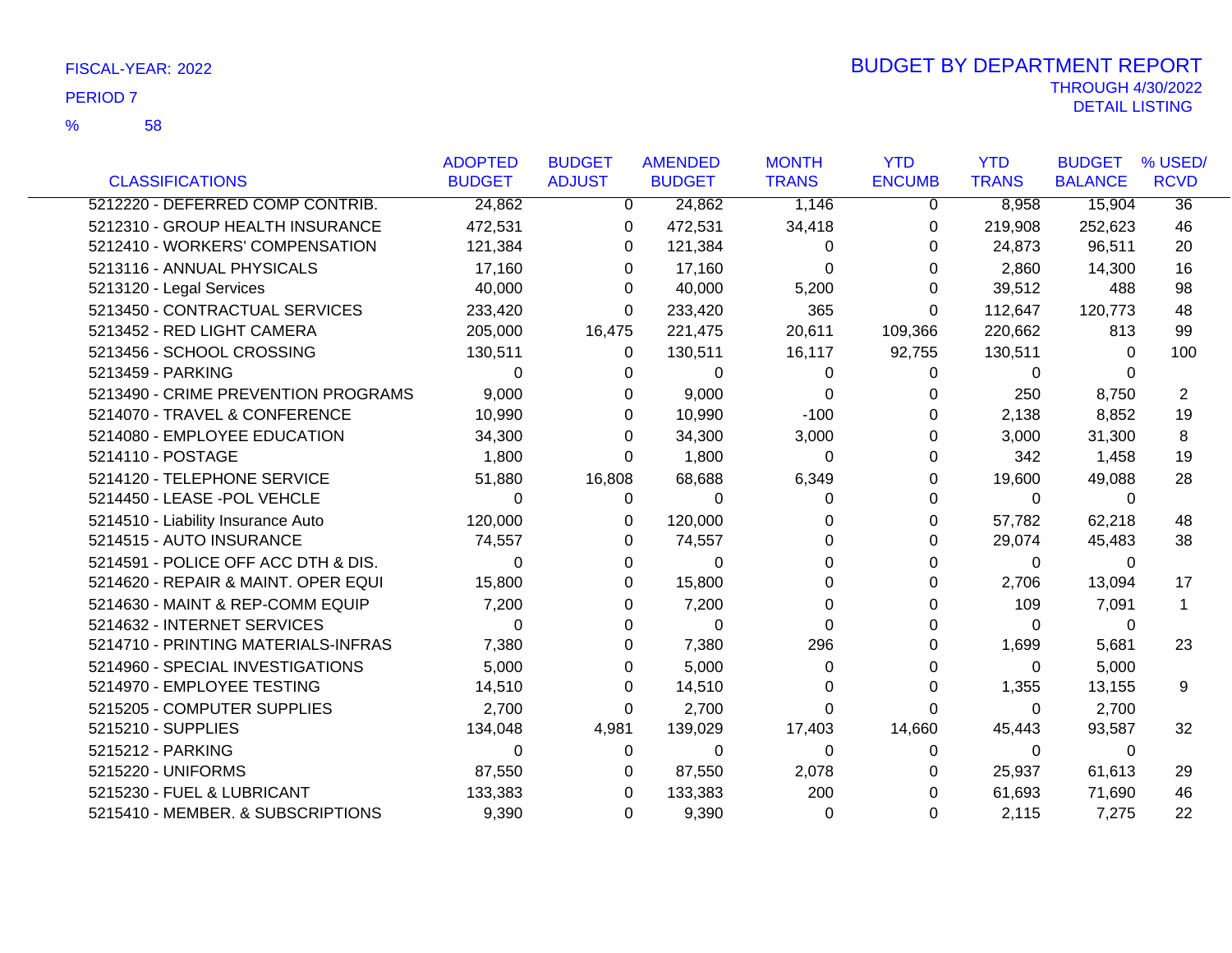|                                     | <b>ADOPTED</b> | <b>BUDGET</b> | <b>AMENDED</b> | <b>MONTH</b> | <b>YTD</b>    | <b>YTD</b>   | <b>BUDGET</b>  | % USED/     |
|-------------------------------------|----------------|---------------|----------------|--------------|---------------|--------------|----------------|-------------|
| <b>CLASSIFICATIONS</b>              | <b>BUDGET</b>  | <b>ADJUST</b> | <b>BUDGET</b>  | <b>TRANS</b> | <b>ENCUMB</b> | <b>TRANS</b> | <b>BALANCE</b> | <b>RCVD</b> |
| 5215940 - PRISONER DETENTION        | 0              | 0             | 0              | $\Omega$     | 0             | 0            | 0              |             |
| 5216430 - EQUIPMENT OPERATING       | 0              | 0             | 0              | 0            | 0             | 0            | 0              |             |
| 5216440 - VEHICLES                  |                | 0             |                | 0            |               |              |                |             |
| 5217110 - DEBT SERVICE- PRINCIPAL   |                | 0             | O              | 0            |               |              |                |             |
| 5217210 - DEBT SERVICE- INTEREST    |                | 0             | $\Omega$       | U            |               |              |                |             |
| 5219920 - GENERAL CONTINGENCY       | 5,000          | 0             | 5,000          | 0            | 0             |              | 5,000          |             |
| Department 1910-POLICE TOTAL        | 7,354,831      | 38,264        | 7,393,095      | 485,571      | 216,781       | 3,823,230    | 3,569,866      | 51          |
| Department 2000-PARKS & RECREATION  |                |               |                |              |               |              |                |             |
| 5721210 - FULL-TIME                 | 423,488        | 0             | 423,488        | 30,210       | 0             | 213,225      | 210,263        | 50          |
| 5721310 - PART-TIME                 | 0              | 0             | $\Omega$       | 0            | 0             | 0            | 0              |             |
| 5721410 - OVERTIME                  | U              | 0             | $\Omega$       | 0            | 0             | 0            |                |             |
| 5722110 - F.I.C.A.                  | 32,397         | 0             | 32,397         | 2,211        | 0             | 15,511       | 16,886         | 47          |
| 5722210 - PENSION PLAN CONTRIBUTION | 36,295         | 0             | 36,295         | 0            | 0             | 16,412       | 19,883         | 45          |
| 5722220 - DEFERRED COMP CONTRIB     | 0              | 0             | $\Omega$       | 0            | 0             | 0            | 0              |             |
| 5722310 - GROUP HEALTH INSURANCE    | 50,777         | 0             | 50,777         | 3,445        | 0             | 21,738       | 29,039         | 42          |
| 5722410 - WORKERS' COMPENSATION     | 19,057         | $\Omega$      | 19,057         | $\Omega$     | 0             | 3,905        | 15,152         | 20          |
| 5723450 - CONTRACTUAL               | 37,420         | 11,000        | 48,420         | 1,122        | 4,732         | 15,725       | 32,695         | 32          |
| 5724060 - Auto Allowance            | 0              | 0             | 0              | 300          | 0             | 300          | $-300$         |             |
| 5724070 - TRAVEL & CONFERENCE       | 338            | 0             | 338            | 0            | 0             | 0            | 338            |             |
| 5724080 - EMPLOYEE EDUCATION        | 2,570          | $\Omega$      | 2,570          | 0            | 0             | 270          | 2,300          | 10          |
| 5724110 - POSTAGE                   | 2,150          | 0             | 2,150          | 0            | 0             | 47           | 2,103          | 2           |
| 5724120 - CELL SERVICES             | 3,892          | 0             | 3,892          | 571          | 0             | 2,043        | 1,849          | 52          |
| 5724310 - UTILITIES- ELECTRICITY    | 8,400          | 0             | 8,400          | 2,218        | 0             | 2,439        | 5,961          | 29          |
| 5724320 - UTILITIES- WATER          | 1,000          | 0             | 1,000          | 0            | 0             | 972          | 28             | 97          |
| 5724350 - ELECTRIC - CITY PARKS     | $\Omega$       | 0             | $\Omega$       | 0            | 0             | 0            | 0              |             |
| 5724515 - AUTO INSURANCE            | 8,357          | 0             | 8,357          | 0            | 0             | 3,261        | 5,096          | 39          |
| 5724632 - INTERNET SERVICES         | U              | <sup>0</sup>  | O              |              |               | O            | 0              |             |
| 5724634 - INTERNET MAINTENANCE      | 0              | 0             | 0              | 0            |               |              |                |             |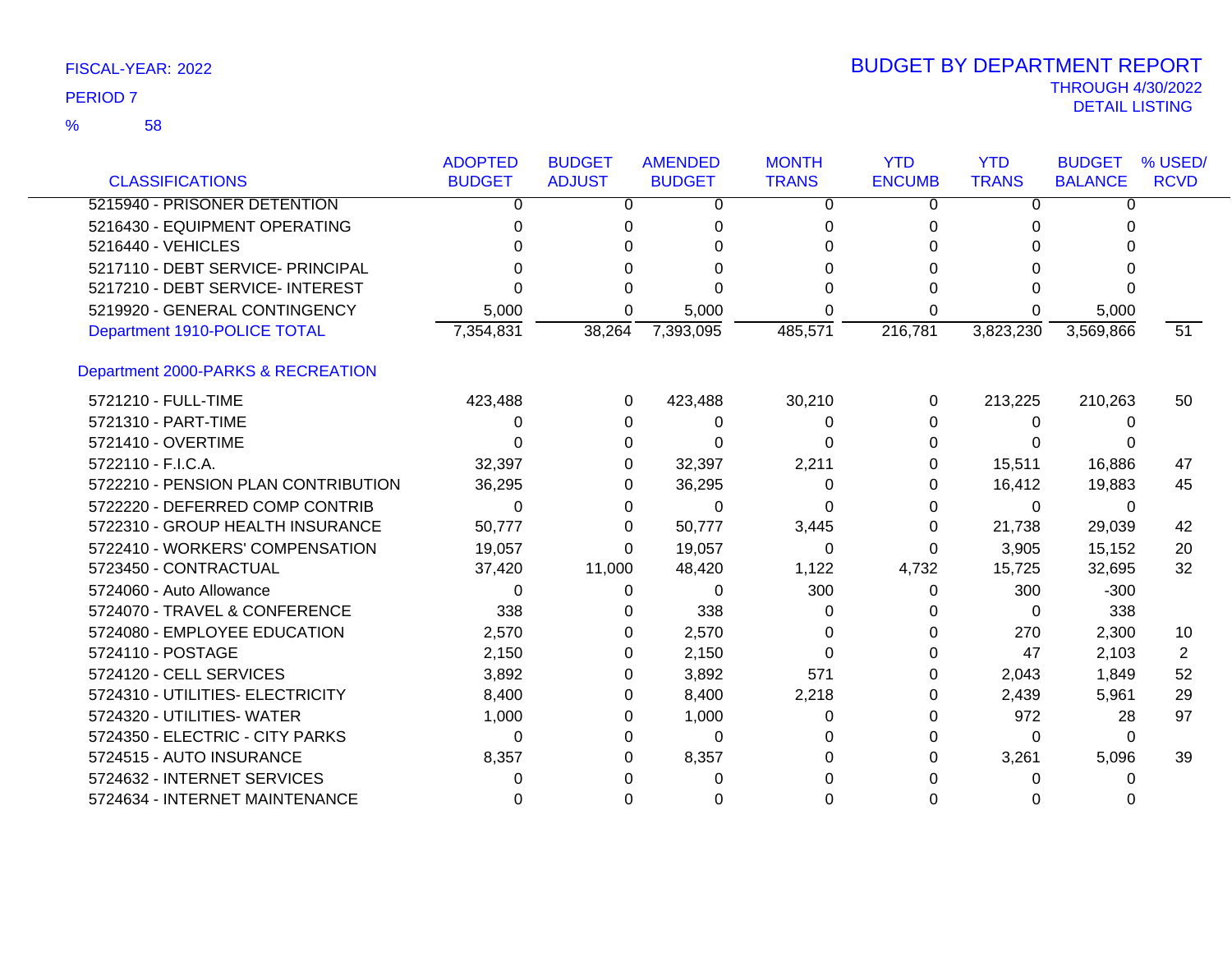58 %

|                                          | <b>ADOPTED</b> | <b>BUDGET</b> | <b>AMENDED</b> | <b>MONTH</b> | <b>YTD</b>    | <b>YTD</b>   | <b>BUDGET</b>  | % USED/         |
|------------------------------------------|----------------|---------------|----------------|--------------|---------------|--------------|----------------|-----------------|
| <b>CLASSIFICATIONS</b>                   | <b>BUDGET</b>  | <b>ADJUST</b> | <b>BUDGET</b>  | <b>TRANS</b> | <b>ENCUMB</b> | <b>TRANS</b> | <b>BALANCE</b> | <b>RCVD</b>     |
| 5724670 - MAINT & REP - PARK FACIL       | 0              | 0             | 0              | 0            | 0             | 0            | 0              |                 |
| 5724690 - MAINT & REP-TENNIS FACLTY      | 0              | 0             | 0              | 0            | 0             | $\Omega$     | 0              |                 |
| 5724710 - COPY MACHINE                   | 7,000          | 0             | 7,000          | 215          | 0             | 1,212        | 5,788          | 17              |
| 5724820 - SPECIAL EVENTS                 | 86,500         | 11,300        | 97,800         | 5,315        | 10,950        | 40,023       | 57,777         | 40              |
| 5724901 - PROPERTY TAXES                 | $\Omega$       | 0             | $\Omega$       | 0            | 0             | $\Omega$     | 0              |                 |
| 5725205 - COMPUTER EQUIPMENT             | 7,600          | 0             | 7,600          | 0            | 0             | 517          | 7,083          | 6               |
| 5725210 - SUPPLIES                       | 4,000          | 0             | 4,000          | 615          | 0             | 1,730        | 2,270          | 43              |
| 5725220 - UNIFORMS                       | 2,850          | 0             | 2,850          | 378          | 0             | 874          | 1,976          | 30              |
| 5725230 - FUEL                           | 9,378          | 0             | 9,378          | 0            | 0             | 4,277        | 5,101          | 45              |
| 5725410 - MEMBER. & SUBSCRIPTIONS        | 1,180          | 0             | 1,180          | 0            | 0             | 0            | 1,180          |                 |
| 5725630 - FOOTBALL                       | 58,625         | 8,010         | 66,635         | 0            | 41,942        | 44,562       | 22,073         | 66              |
| 5725631 - CHEERLEADERS                   | 10,500         | 6,418         | 16,918         | 97           | 1,000         | 9,172        | 7,745          | 54              |
| 5725635 - DANCE/MODELING                 | 0              | 0             | 0              | 0            | 0             | 0            | $\Omega$       |                 |
| 5725650 - SOCCER                         | 0              | 0             | 0              | 0            | 0             | 0            | $\Omega$       |                 |
| 5725670 - SPECIAL RECREATION PROG.       | 18,800         | 2,978         | 21,778         | 1,083        | 2,978         | 9,678        | 12,100         | 44              |
| 5725680 - SENIOR CITIZENS PROGRAM        | 40,806         | 796           | 41,602         | 2,043        | 13,542        | 31,985       | 9,617          | 76              |
| 5729920 - GENERAL CONTINGENCY            | 5,000          | 0             | 5,000          | $\Omega$     | 0             | 0            | 5,000          |                 |
| Department 2000-PARKS & RECREATION TOTAL | 878,380        | 40,502        | 918,882        | 49,823       | 75,144        | 439,878      | 479,003        | $\overline{47}$ |
| Department 2010-RECREATION-TENNIS        |                |               |                |              |               |              |                |                 |
| 5721210 - FULL-TIME                      | 132,776        | 0             | 132,776        | 13,232       | 0             | 75,258       | 57,518         | 56              |
| 5721310 - PART-TIME                      | 41,477         | 0             | 41,477         | 3,501        | 0             | 18,099       | 23,378         | 43              |
| 5721410 - OVERTIME                       | 0              | 0             | 0              | 0            | 0             | $\Omega$     | $\Omega$       |                 |
| 5722110 - F.I.C.A.                       | 13,330         | 0             | 13,330         | 1,275        | 0             | 7,109        | 6,221          | 53              |
| 5722210 - PENSION PLAN CONTRIBUTION      | 0              | 0             | $\Omega$       | $\Omega$     | 0             | 0            | 0              |                 |
| 5722220 - DEFERRED COMP CONTRIB          | 9,294          | 0             | 9,294          | 926          | 0             | 5,087        | 4,207          | 54              |
| 5722310 - GROUP HEALTH INSURANCE         | 16,926         | 0             | 16,926         | 1,371        | 0             | 9,095        | 7,831          | 53              |
| 5722410 - WORKERS' COMPENSATION          | 7,841          | 0             | 7,841          | 0            | 0             | 1,607        | 6,234          | 20              |
| 5723450 - CONTRACTUAL                    | 253,124        | 8,256         | 261,380        | 12,805       | 59,355        | 157,368      | 104,012        | 60              |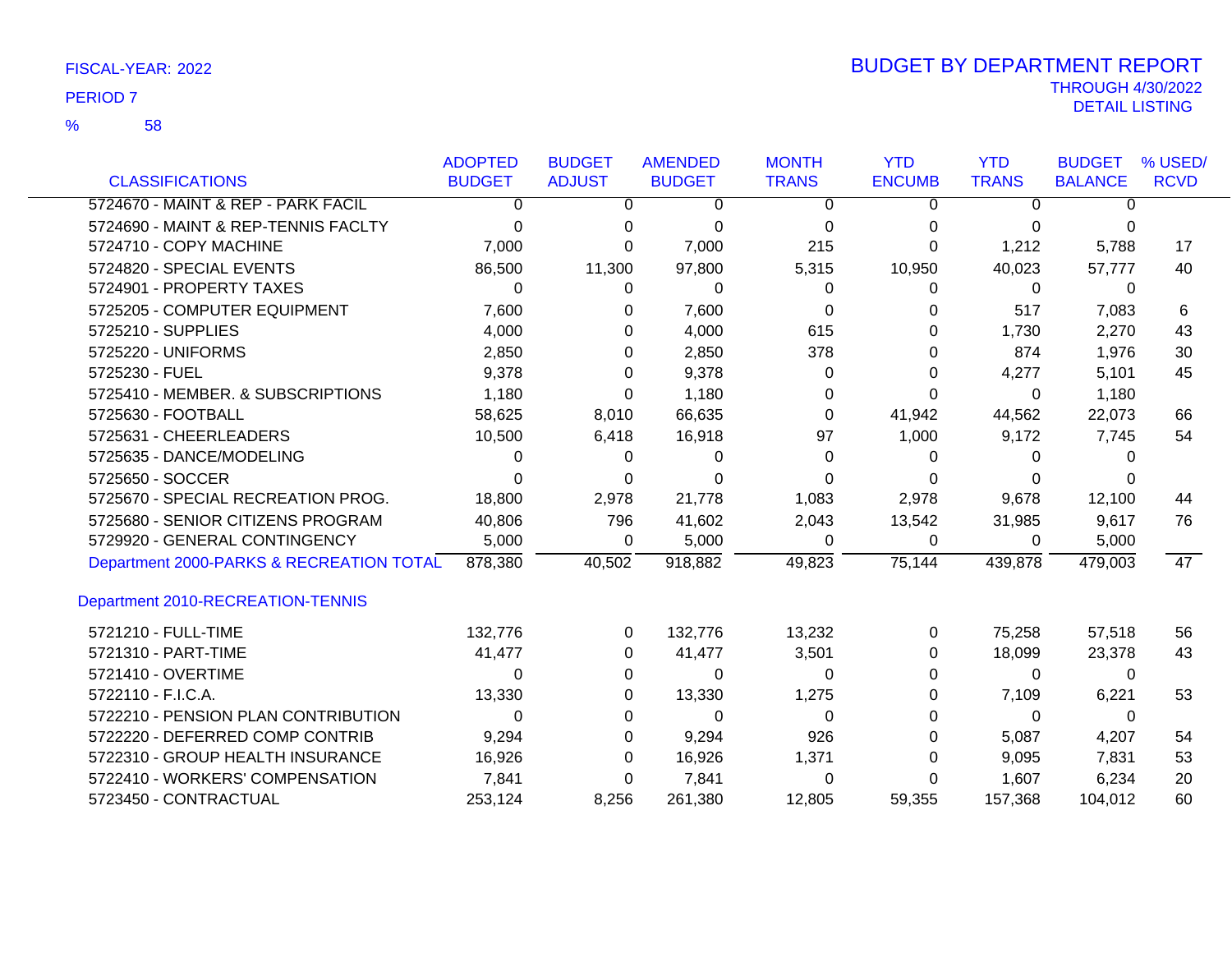|                                         | <b>ADOPTED</b> | <b>BUDGET</b> | <b>AMENDED</b> | <b>MONTH</b> | <b>YTD</b>    | <b>YTD</b>   | <b>BUDGET</b>    | % USED/         |
|-----------------------------------------|----------------|---------------|----------------|--------------|---------------|--------------|------------------|-----------------|
| <b>CLASSIFICATIONS</b>                  | <b>BUDGET</b>  | <b>ADJUST</b> | <b>BUDGET</b>  | <b>TRANS</b> | <b>ENCUMB</b> | <b>TRANS</b> | <b>BALANCE</b>   | <b>RCVD</b>     |
| 5724120 - CELL SERVICES                 | 566            | $\Omega$      | 566            | 106          | 0             | 203          | $\overline{363}$ | $\overline{35}$ |
| 5724125 - TELEPHONE SERVICES            | 0              | 0             | 0              | 0            | 0             | 0            | 0                |                 |
| 5724620 - REPAIR & MAINT. OPER EQUI     | 6,500          | 0             | 6,500          | 0            | 0             | 3,014        | 3,486            | 46              |
| 5724634 - INTERNET MAINTENANCE          | $\Omega$       | 0             | 0              | <sup>0</sup> | O             | 0            | $\Omega$         |                 |
| 5724670 - MAINT & REP - PARK FACIL      | 8,740          | 0             | 8,740          | 1,526        | 0             | 4,079        | 4,661            | 46              |
| 5725205 - COMPUTER EQUIPMENT            | 1,450          | 0             | 1,450          | 0            | 0             | 0            | 1,450            |                 |
| 5725210 - SUPPLIES                      | 4,750          | 0             | 4,750          | 0            | 0             | 550          | 4,200            | 11              |
| 5725220 - UNIFORMS                      | 1,500          | 0             | 1,500          | 0            | 0             | $\mathbf 0$  | 1,500            |                 |
| Department 2010-RECREATION-TENNIS TOTAL | 498,274        | 8,256         | 506,530        | 34,742       | 59,355        | 281,469      | 225,061          | 55              |
| Department 2020-MULTI PURPOSE CENTER    |                |               |                |              |               |              |                  |                 |
| 5721210 - FULL-TIME                     | 193,572        | $\Omega$      | 193,572        | 18,507       | 0             | 118,954      | 74,618           | 61              |
| 5721310 - PART-TIME                     | 246,837        | 0             | 246,837        | 9,771        | 0             | 73,286       | 173,551          | 29              |
| 5721410 - OVERTIME                      | 0              | 0             | 0              | 0            | 0             | 0            | $\Omega$         |                 |
| 5722110 - F.I.C.A.                      | 33,691         | 0             | 33,691         | 2,006        | 0             | 13,685       | 20,006           | 40              |
| 5722210 - PENSION PLAN CONTRIBUTION     | 6,737          | 0             | 6,737          | $\Omega$     | 0             | 3,046        | 3,691            | 45              |
| 5722220 - DEFERRED COMP CONTRIB         | 8,310          | 0             | 8,310          | 639          | 0             | 4,327        | 3,983            | 52              |
| 5722310 - GROUP HEALTH INSURANCE        | 42,314         | 0             | 42,314         | 4,077        | 0             | 21,490       | 20,824           | 50              |
| 5722410 - WORKERS' COMPENSATION         | 19,818         | $\Omega$      | 19,818         | 0            | 0             | 4,061        | 15,757           | 20              |
| 5723450 - CONTRACTUAL                   | 6,665          | 3,105         | 9,770          | 0            | 0             | 3,391        | 6,379            | 34              |
| 5724125 - TELEPHONE SERVICES            | 0              | 0             | $\Omega$       | 0            | 0             | $\mathbf 0$  | 0                |                 |
| 5724310 - UTILITIES- ELECTRICITY        | 45,000         | 17,751        | 62,751         | 26,211       | 18,789        | 45,000       | 17,751           | 71              |
| 5724320 - UTILITIES- WATER              | $\Omega$       | 0             | 0              | 0            | 0             | $\mathbf 0$  | 0                |                 |
| 5724670 - MAINT & REP - PARK FACIL      | 15,724         | 0             | 15,724         | 2,368        | 0             | 9,848        | 5,876            | 62              |
| 5724710 - COPY MACHINE                  | 2,460          | 0             | 2,460          | 88           | O             | 500          | 1,960            | 20              |
| 5725205 - COMPUTER EQUIPMENT            | 0              | 0             | $\Omega$       | 0            | O             | $\mathbf 0$  | 0                |                 |
| 5725210 - SUPPLIES                      | 2,750          | 0             | 2,750          | $\Omega$     | 0             | 710          | 2,040            | 25              |
| 5725550 - SCHOOL PROGRAM                | 12,900         | 1,100         | 14,000         | 196          | O             | 3,674        | 10,326           | 26              |
| 5725640 - BASKETBALL                    | 4,550          | 350           | 4,900          | 0            | 0             | 0            | 4,900            |                 |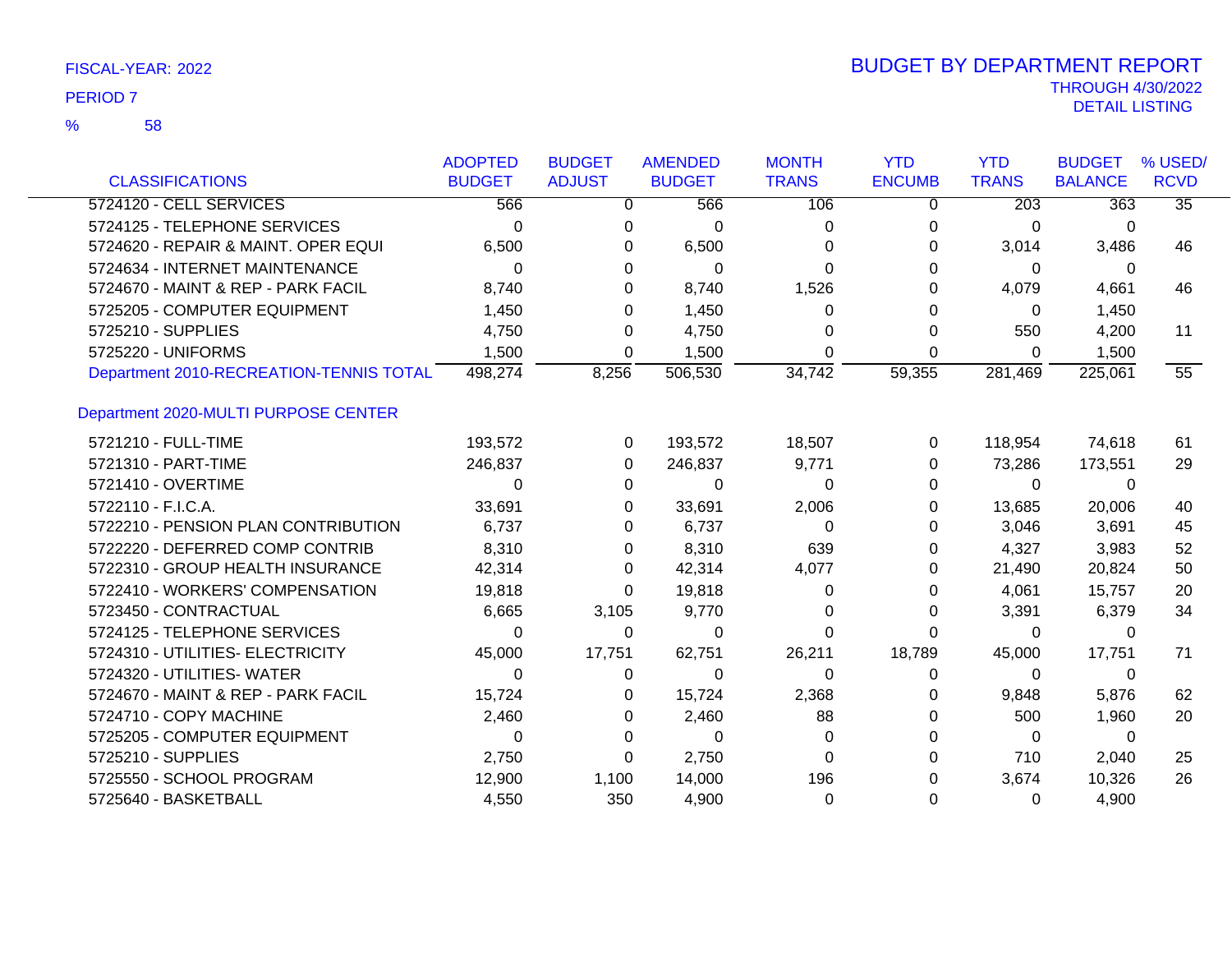| <b>CLASSIFICATIONS</b>                             | <b>ADOPTED</b><br><b>BUDGET</b> | <b>BUDGET</b><br><b>ADJUST</b> | <b>AMENDED</b><br><b>BUDGET</b> | <b>MONTH</b><br><b>TRANS</b> | <b>YTD</b><br><b>ENCUMB</b> | <b>YTD</b><br><b>TRANS</b> | <b>BUDGET</b><br><b>BALANCE</b> | % USED/<br><b>RCVD</b> |
|----------------------------------------------------|---------------------------------|--------------------------------|---------------------------------|------------------------------|-----------------------------|----------------------------|---------------------------------|------------------------|
| 5725660 - SUMMER PROGRAMS                          | 10,900                          | $\overline{0}$                 | 10,900                          | $\Omega$                     | $\Omega$                    | 0                          | 10,900                          |                        |
| 5725670 - SPECIAL RECREATION PROG.                 | ი                               | 0                              | 0                               | 0                            | 0                           |                            | 0                               |                        |
| 5726410 - EQPT LESS THAN \$500 VALUE               |                                 | 0                              | ∩                               | 0                            | O                           | 0                          |                                 |                        |
| 5726430 - EQUIPMENT-OPERATING                      |                                 | 0                              | 0                               | 0                            | 0                           | 0                          |                                 |                        |
| Department 2020-MULTI PURPOSE CENTER TOTAL 652,228 |                                 | 22,306                         | 674,534                         | 63,863                       | 18,789                      | 301,972                    | 372,562                         | $\overline{44}$        |
| Department 2030-Community Pool                     |                                 |                                |                                 |                              |                             |                            |                                 |                        |
| 5721210 - FULL-TIME                                | $\Omega$                        | $\Omega$                       | $\Omega$                        | $\Omega$                     | 0                           | $\Omega$                   | $\Omega$                        |                        |
| 5721310 - PART-TIME                                | 52,075                          | $\Omega$                       | 52,075                          | 1,769                        | 0                           | 1,913                      | 50,162                          | 3                      |
| 5722110 - F.I.C.A.                                 | 3,984                           | 0                              | 3,984                           | 135                          | 0                           | 146                        | 3,838                           | 3                      |
| 5722220 - DEFERRED COMP CONTRIB                    | 0                               | 0                              | 0                               | 0                            | 0                           | 0                          | 0                               |                        |
| 5722310 - GROUP HEALTH INSURANCE                   | 0                               | $\Omega$                       | $\Omega$                        | $\Omega$                     | 0                           | 0                          | 0                               |                        |
| 5722410 - WORKERS' COMPENSATION                    | 771                             | $\Omega$                       | 771                             | $\Omega$                     | 0                           | 158                        | 613                             | 20                     |
| 5723450 - CONTRACTUAL                              | 16,320                          | 0                              | 16,320                          | 996                          | 2,990                       | 5,910                      | 10,410                          | 36                     |
| 5724080 - EMPLOYEE EDUCATION                       | 1,520                           | $\Omega$                       | 1,520                           | $\Omega$                     | 0                           | 0                          | 1,520                           |                        |
| 5724120 - CELL SERVICES                            | $\Omega$                        | $\Omega$                       | 0                               | 0                            | 0                           | 0                          | 0                               |                        |
| 5724320 - UTILITIES- WATER                         | 25,000                          | $\Omega$                       | 25,000                          | 3,782                        | 0                           | 10,214                     | 14,786                          | 40                     |
| 5724350 - ELECTRIC - CITY PARKS                    | 9,000                           | $\Omega$                       | 9,000                           | 4,675                        | 3,542                       | 8,216                      | 784                             | 91                     |
| 5724632 - INTERNET SERVICES                        | 0                               | 0                              | 0                               | 0                            | 0                           | 0                          | 0                               |                        |
| 5724634 - INTERNET MAINTENANCE                     | 0                               | 0                              | 0                               | 0                            | $\Omega$                    | 0                          |                                 |                        |
| 5724670 - MAINT & REP - PARK FACIL                 | 12,700                          | 0                              | 12,700                          | 1,997                        | 4,306                       | 7,220                      | 5,480                           | 56                     |
| 5724820 - SPECIAL EVENTS                           | 2,000                           | $\Omega$                       | 2,000                           | 0                            | 0                           | 1,208                      | 792                             | 60                     |
| 5725205 - COMPUTER EQUIPMENT                       | $\Omega$                        | $\Omega$                       | $\Omega$                        | 0                            | 0                           | 0                          | 0                               |                        |
| 5725210 - SUPPLIES                                 | 7,000                           | 0                              | 7,000                           | 2,523                        | 0                           | 5,252                      | 1,748                           | 75                     |
| 5725220 - UNIFORMS                                 | 1,100                           | $\mathbf 0$                    | 1,100                           | 207                          | 0                           | 920                        | 180                             | 83                     |
| Department 2030-Community Pool TOTAL               | 131,470                         | 0                              | 131,470                         | 16,084                       | 10,838                      | 41,157                     | 90,313                          | $\overline{31}$        |
| Department 2100-NON-DEPARTMENTAL                   |                                 |                                |                                 |                              |                             |                            |                                 |                        |
| 5192210 - PENSION PLAN CONTRIBUTION                | 0                               | 0                              | 0                               | $\Omega$                     | 0                           | 0                          | 0                               |                        |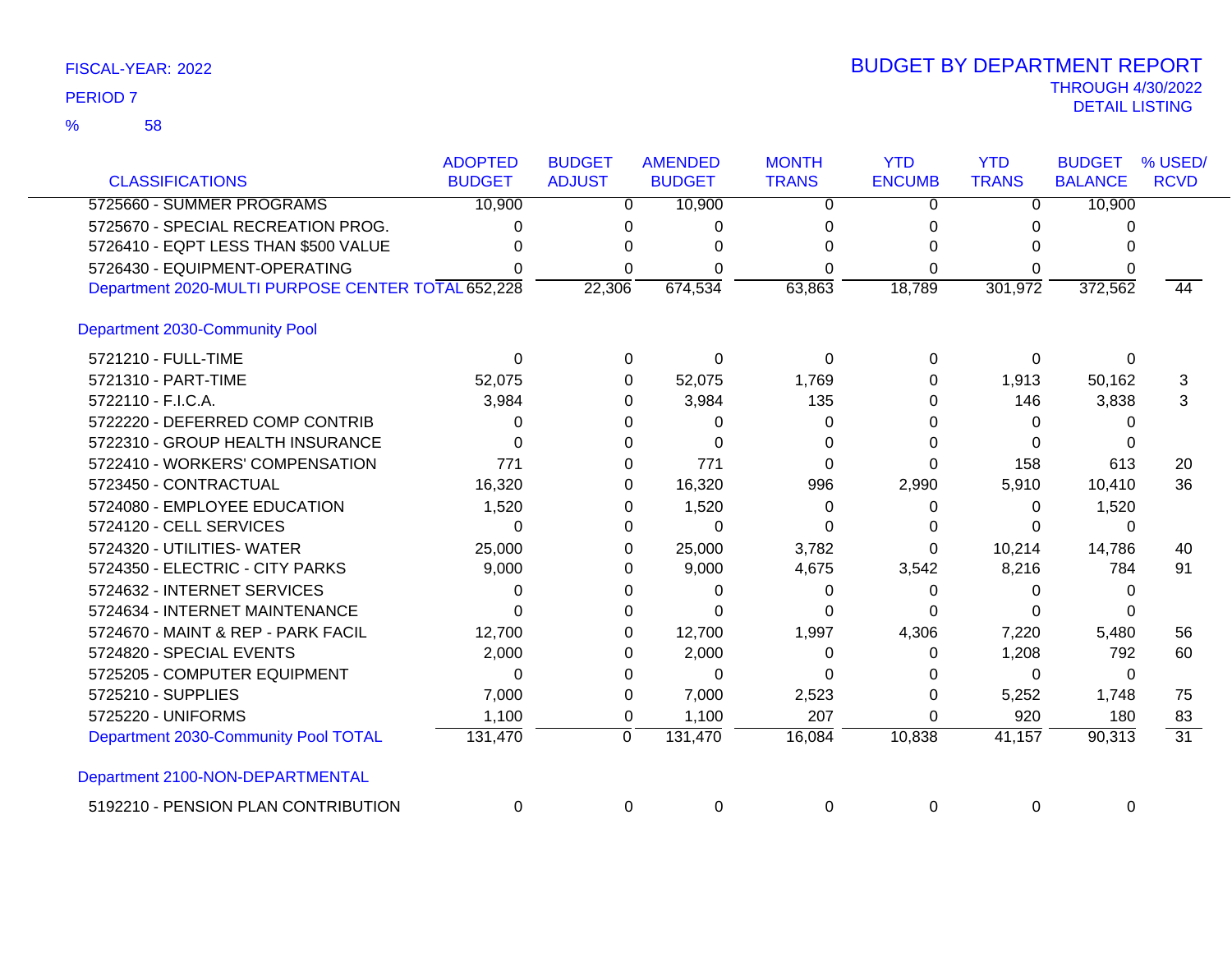58 %

| <b>CLASSIFICATIONS</b>                   | <b>ADOPTED</b><br><b>BUDGET</b> | <b>BUDGET</b><br><b>ADJUST</b> | <b>AMENDED</b><br><b>BUDGET</b> | <b>MONTH</b><br><b>TRANS</b> | <b>YTD</b><br><b>ENCUMB</b> | <b>YTD</b><br><b>TRANS</b> | <b>BUDGET</b><br><b>BALANCE</b> | % USED/<br><b>RCVD</b> |
|------------------------------------------|---------------------------------|--------------------------------|---------------------------------|------------------------------|-----------------------------|----------------------------|---------------------------------|------------------------|
| 5192250 - SECTION 185 CONTRIBUTION       | 115,000                         | 0                              | 115,000                         | 0                            | 0                           | 109,815                    | 5,185                           | $\overline{95}$        |
| 5199120 - DEBT SERVICE                   |                                 |                                |                                 |                              |                             |                            |                                 |                        |
| 5199140 - CIP FUND                       |                                 |                                |                                 |                              |                             |                            |                                 |                        |
| 5199150 - CRA FUND                       |                                 |                                |                                 |                              |                             |                            |                                 |                        |
| 5199920 - GENERAL CONTINGENCY            |                                 |                                |                                 |                              |                             |                            |                                 |                        |
| 5199924 - SETTLEMENTS                    |                                 |                                |                                 |                              |                             |                            |                                 |                        |
| 5819120 - INTRA-GOV TRANSFER-TO GF       | 74,314                          | 0                              | 74,314                          |                              | 0                           | 316,314                    | $-242,000$                      | 425                    |
| 5819130 - INTRA-GOV EMERG RESERVES FUND  |                                 | 0                              | 0                               |                              | 0                           |                            |                                 |                        |
| 5819140 - INTRA GOV-CAPITAL IMP PROJ FUN | 2,565,547                       | 0                              | 2,565,547                       |                              | 0                           | 2,565,547                  |                                 | 100                    |
| 5819150 - INTRA-GOV CRA                  |                                 |                                | 0                               |                              |                             |                            |                                 |                        |
| 5819160 - INTRA-GOV REVENUE STABILIZATIO |                                 |                                |                                 |                              |                             |                            |                                 |                        |
| 5819161 - INTRA-GOV GRANT MATCH          |                                 |                                |                                 |                              |                             |                            |                                 |                        |
| 5819162 - INTRA-GOV INS RESERVE          |                                 |                                |                                 |                              |                             |                            |                                 |                        |
| 5819163 - INTRA-GOV TAX EQUALIZATION     |                                 |                                | U                               | 0                            | 0                           |                            |                                 |                        |
| 5819164 - INTRA-GOV BLDG CAPITAL RESERVE |                                 |                                |                                 |                              |                             |                            |                                 |                        |
| 5819165 - INTRA-GOV PARKS ACQUISITION DE |                                 |                                |                                 |                              |                             |                            |                                 |                        |
| 5819166 - PEDESTRIAN CROSSING ACQ FUND   |                                 |                                |                                 |                              | $\Omega$                    |                            |                                 |                        |
| 5819167 - INTRA-GOV POLICE HDQTR & EOC   | 1,500,000                       | 0                              | 1,500,000                       |                              | 0                           | 1,500,000                  |                                 | 100                    |
| Department 2100-NON-DEPARTMENTAL TOTAL   | 4,254,861                       | $\Omega$                       | 4,254,861                       | $\Omega$                     | $\Omega$                    | 4,491,676                  | $-236,815$                      | 105                    |
| <b>EXPENSE TOTAL</b>                     | 24,056,379                      |                                | 271,454 24,327,833              | 1,294,905                    | 2,116,569                   | 15,790,070                 | 8,537,769                       | 64                     |
| Fund 001-GENERAL FUND TOTAL              |                                 |                                |                                 |                              |                             |                            |                                 |                        |
| <b>REVENUE</b>                           | 19,992,802                      | $\overline{0}$                 | 19,992,802                      | 1,304,177                    | $\overline{0}$              | 15,683,744                 | 4,309,061                       | 78                     |
| <b>EXPENSE</b>                           | 24,056,379                      | 271,454                        | 24,327,833                      | 1,294,905                    | 2,116,569                   | 15,790,070                 | 8,537,769                       | 64                     |
| Fund 001-GENERAL FUND TOTAL              | $-4,063,577$                    | $-271,454$                     | $-4,335,031$                    | 9,272                        | $-2,116,569$                | $-106,326$                 | $-4,228,708$                    |                        |

Fund 051-EMERGENCY RESERVE FUND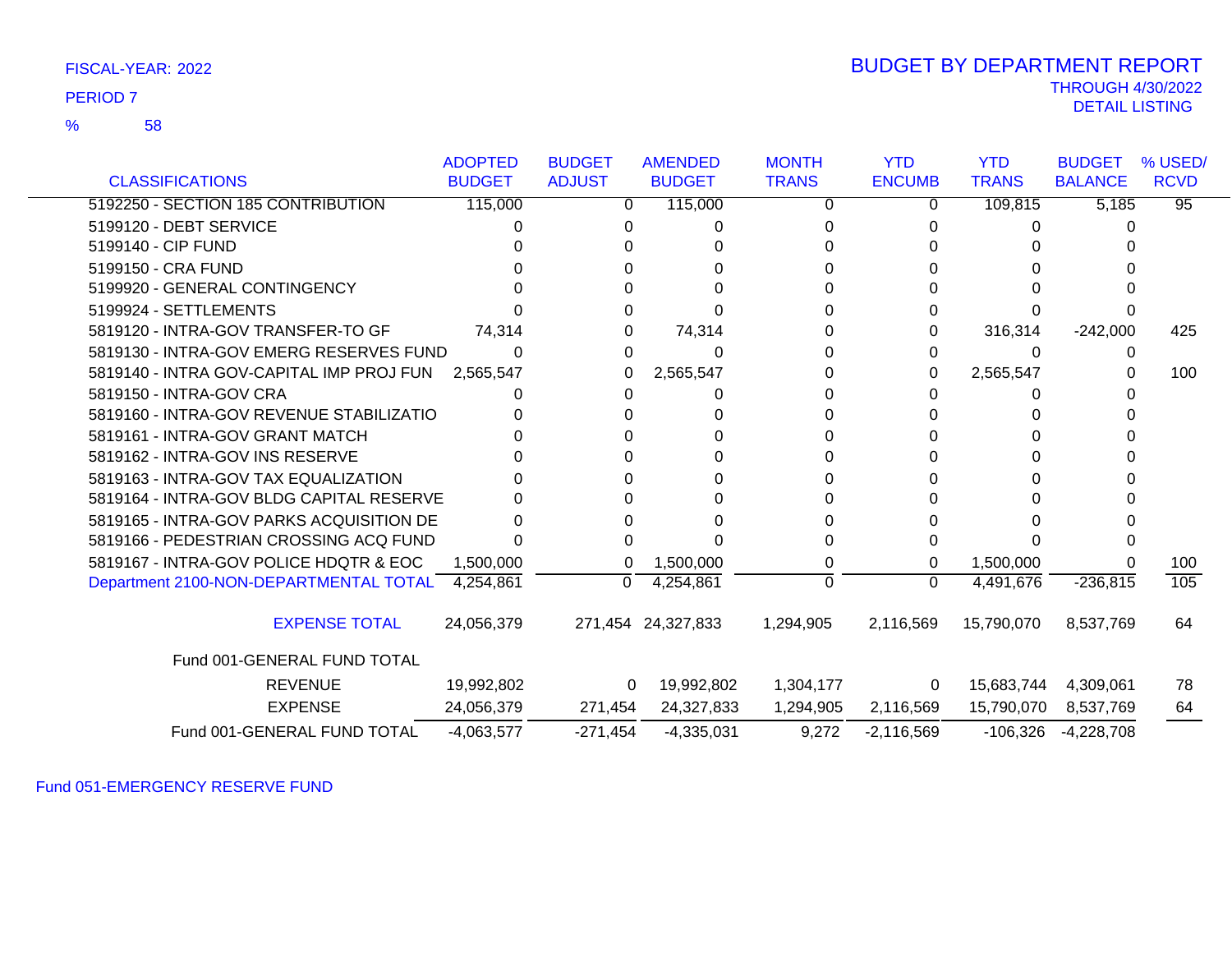| <b>CLASSIFICATIONS</b>                     | <b>ADOPTED</b><br><b>BUDGET</b> | <b>BUDGET</b><br><b>ADJUST</b> | <b>AMENDED</b><br><b>BUDGET</b> | <b>MONTH</b><br><b>TRANS</b> | <b>YTD</b><br><b>ENCUMB</b> | <b>YTD</b><br><b>TRANS</b> | <b>BUDGET</b><br><b>BALANCE</b> | % USED/<br><b>RCVD</b> |
|--------------------------------------------|---------------------------------|--------------------------------|---------------------------------|------------------------------|-----------------------------|----------------------------|---------------------------------|------------------------|
| <b>REVENUE</b>                             |                                 |                                |                                 |                              |                             |                            |                                 |                        |
| Department 0000-Description N/A            |                                 |                                |                                 |                              |                             |                            |                                 |                        |
| 3320000 - OTHER FIN ASSIST FEDERAL         | $\Omega$                        |                                | $\Omega$<br>0                   | 0                            | 0                           | 0                          | 0                               |                        |
| 3612000 - INTEREST INCOME                  | 60,000                          |                                | 60,000<br>0                     | 3,860                        | $\Omega$                    | 28,298                     | 31,702                          | 47                     |
| 3694605 - FEMA HURRICANE IRMA REIMBURSEM   | $\Omega$                        |                                | 0<br>0                          | 0                            | 0                           | 0                          | 0                               |                        |
| 3699201 - MISC. OTHERS                     | 0                               |                                | 0<br>0                          | 0                            | 0                           | $-81$                      | 81                              |                        |
| 3699202 - COVID-19 CARES ACT MDC           | $\Omega$                        |                                | 0<br>0                          | $\Omega$                     | $\Omega$                    | $\Omega$                   | 0                               |                        |
| 3811000 - CONTRIB. FROM OTHER FUNDS        | $\Omega$                        |                                | 0<br>$\Omega$                   | $\Omega$                     | 0                           | $\Omega$                   | 0                               |                        |
| Department 0000-Description N/A TOTAL      | 60,000                          |                                | 60,000<br>$\overline{0}$        | 3,860                        | $\overline{0}$              | 28,217                     | 31,783                          | $\overline{47}$        |
| <b>REVENUE TOTAL</b>                       | 60,000                          |                                | 60,000<br>0                     | 3,860                        | 0                           | 28,217                     | 31,783                          | 47                     |
| <b>EXPENSE</b>                             |                                 |                                |                                 |                              |                             |                            |                                 |                        |
| Department 1310-CITY MANAGER               |                                 |                                |                                 |                              |                             |                            |                                 |                        |
| 5131210 - REGULAR                          | 0                               |                                | $\Omega$<br>0                   | 0                            | $\Omega$                    | 0                          | 0                               |                        |
| 5133450 - CONTRACTUAL SERVCS-INFRA         | 0                               |                                | $\Omega$<br>$\Omega$            | 0                            | $\Omega$                    | $\Omega$                   | 0                               |                        |
| 5135210 - SUPPLIES                         | 0                               |                                | 0<br>0                          | $\mathbf 0$                  | 0                           | 0                          | 0                               |                        |
| Department 1310-CITY MANAGER TOTAL         | $\Omega$                        |                                | $\Omega$<br>$\Omega$            | $\mathbf 0$                  | $\Omega$                    | $\mathbf 0$                | $\Omega$                        |                        |
| Department 1320-PROCUREMENT DIVISION       |                                 |                                |                                 |                              |                             |                            |                                 |                        |
| 5135210 - SUPPLIES                         | 0                               |                                | 0<br>0                          | 0                            | $\mathbf 0$                 | 0                          | 0                               |                        |
| Department 1320-PROCUREMENT DIVISION TOTAL | $\Omega$                        |                                | $\Omega$<br>$\Omega$            | $\overline{0}$               | $\overline{0}$              | $\Omega$                   | $\Omega$                        |                        |
| Department 1340-MANAGEMENT INFO. SYSTEMS   |                                 |                                |                                 |                              |                             |                            |                                 |                        |
| 5133450 - CONTRACTUAL SERVCS-INFRA         | 0                               |                                | 0<br>0                          | 0                            | $\Omega$                    | 0                          | 0                               |                        |
| 5134632 - INTERNET SERVICE                 | 0                               |                                | $\Omega$<br>0                   | $\Omega$                     | 0                           | 0                          | 0                               |                        |
| 5135205 - COMPUTER EQUIPMENT               | 0                               |                                | $\Omega$<br>0                   | 0                            | 0                           | $\mathbf{0}$               | 0                               |                        |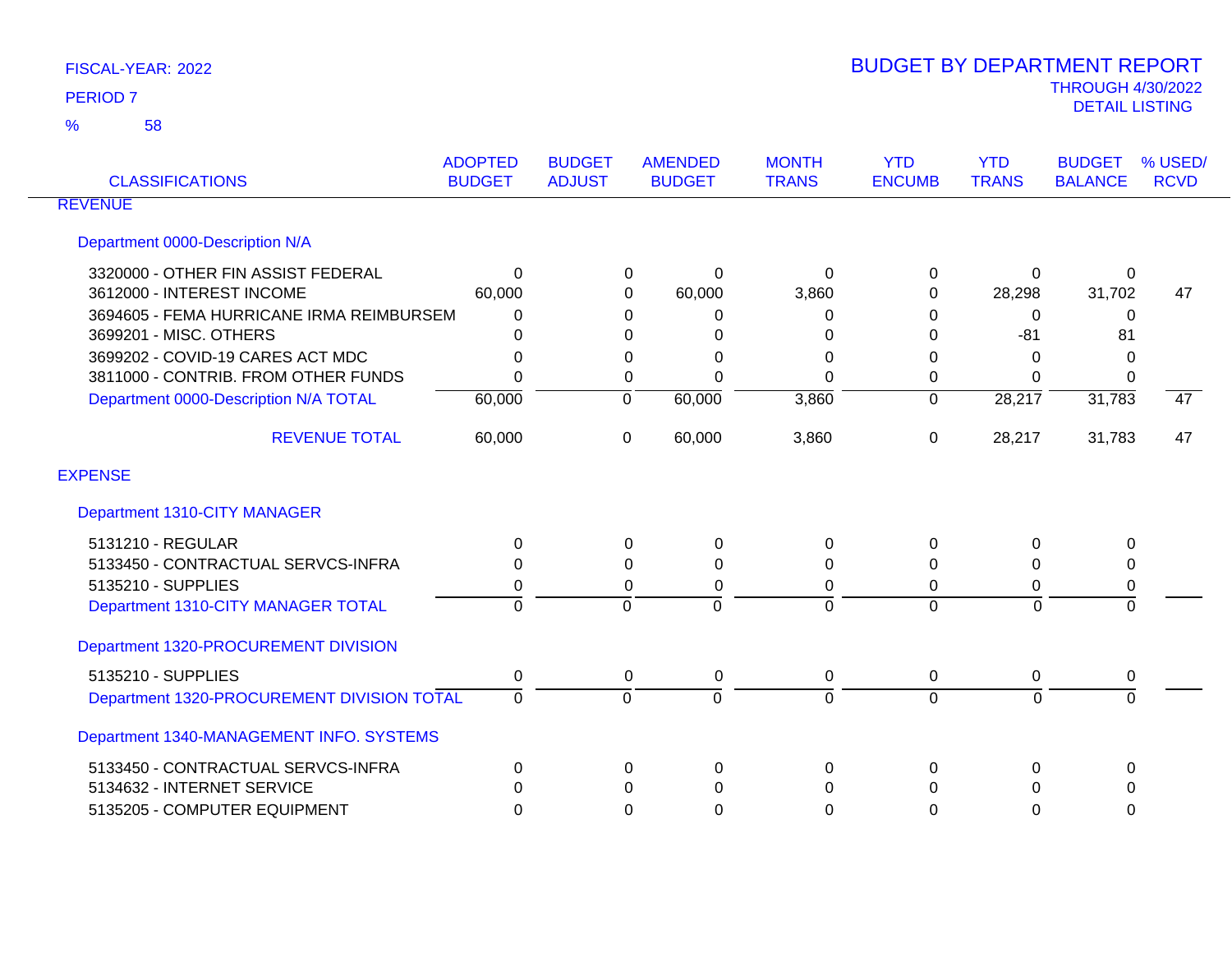| <b>CLASSIFICATIONS</b>                     | <b>ADOPTED</b><br><b>BUDGET</b> | <b>BUDGET</b><br><b>ADJUST</b> | <b>AMENDED</b><br><b>BUDGET</b> | <b>MONTH</b><br><b>TRANS</b> | <b>YTD</b><br><b>ENCUMB</b> | <b>YTD</b><br><b>TRANS</b> | <b>BUDGET</b><br>% USED/<br><b>BALANCE</b><br><b>RCVD</b> |
|--------------------------------------------|---------------------------------|--------------------------------|---------------------------------|------------------------------|-----------------------------|----------------------------|-----------------------------------------------------------|
| 5135210 - SUPPLIES                         | $\Omega$                        | 0                              | 0                               | $\overline{0}$               | $\overline{0}$              | $\overline{0}$             | 0                                                         |
| Department 1340-MANAGEMENT INFO. SYSTEMS   | $\Omega$                        | $\overline{0}$                 | $\overline{0}$                  | $\Omega$                     | $\Omega$                    | $\Omega$                   | $\Omega$                                                  |
| <b>Department 1410-FINANCE</b>             |                                 |                                |                                 |                              |                             |                            |                                                           |
| 5135210 - SUPPLIES                         | 0                               | 0                              | 0                               | 0                            | 0                           | 0                          | 0                                                         |
| Department 1410-FINANCE TOTAL              | $\overline{0}$                  | $\Omega$                       | $\Omega$                        | $\Omega$                     | $\Omega$                    | $\Omega$                   | $\Omega$                                                  |
| Department 1710-BUILDING MAINTENANCE       |                                 |                                |                                 |                              |                             |                            |                                                           |
| 5195210 - SUPPLIES                         | 0                               | 0                              | 0                               | 0                            | 0                           | 0                          | 0                                                         |
| Department 1710-BUILDING MAINTENANCE TOTAL | $\Omega$                        | $\Omega$                       | $\Omega$                        | 0                            | $\Omega$                    | $\Omega$                   |                                                           |
| Department 1730-STREET MAINTENANCE         |                                 |                                |                                 |                              |                             |                            |                                                           |
| 5413450 - CONTRACTUAL SERVICES             | $\mathbf 0$                     | 0                              | $\mathbf 0$                     | 0                            | $\mathbf 0$                 | 0                          | 0                                                         |
| Department 1730-STREET MAINTENANCE TOTAL   | $\Omega$                        | $\Omega$                       | $\overline{0}$                  | 0                            | $\Omega$                    | $\Omega$                   | $\Omega$                                                  |
| Department 1750-LANSCAPE MAINTENANCE       |                                 |                                |                                 |                              |                             |                            |                                                           |
| 5193450 - CONT. SVCS.                      | $\pmb{0}$                       | 0                              | $\mathbf 0$                     | 0                            | $\mathbf{0}$                | $\Omega$                   | 0                                                         |
| 5195210 - SUPPLIES                         | 0                               | 0                              | 0                               | 0                            | $\mathbf 0$                 | 0                          | 0                                                         |
| Department 1750-LANSCAPE MAINTENANCE       | $\Omega$                        | $\Omega$                       | $\Omega$                        | $\Omega$                     | $\Omega$                    | $\Omega$                   | $\Omega$                                                  |
| Department 1790-ENGINEERING & CONSTRUCTN   |                                 |                                |                                 |                              |                             |                            |                                                           |
| 5193450 - CONT. SVCS.                      | 0                               | 0                              | $\pmb{0}$                       | 0                            | $\mathbf 0$                 | 0                          | 0                                                         |
| Department 1790-ENGINEERING & CONSTRUCTN   | $\Omega$                        | $\overline{0}$                 | $\overline{0}$                  | $\Omega$                     | $\overline{0}$              | $\overline{0}$             | $\Omega$                                                  |
| Department 1910-POLICE                     |                                 |                                |                                 |                              |                             |                            |                                                           |
| 5211210 - REGULAR                          | 0                               | 0                              | 0                               | 0                            | $\Omega$                    | $\Omega$                   | $\Omega$                                                  |
| 5212110 - F.I.C.A.                         | $\Omega$                        | 0                              | $\Omega$                        | $\Omega$                     | $\Omega$                    | $\Omega$                   | 0                                                         |
| 5215210 - SUPPLIES                         | $\Omega$                        | $\Omega$                       | $\Omega$                        | 0                            | $\Omega$                    | 0                          | $\Omega$                                                  |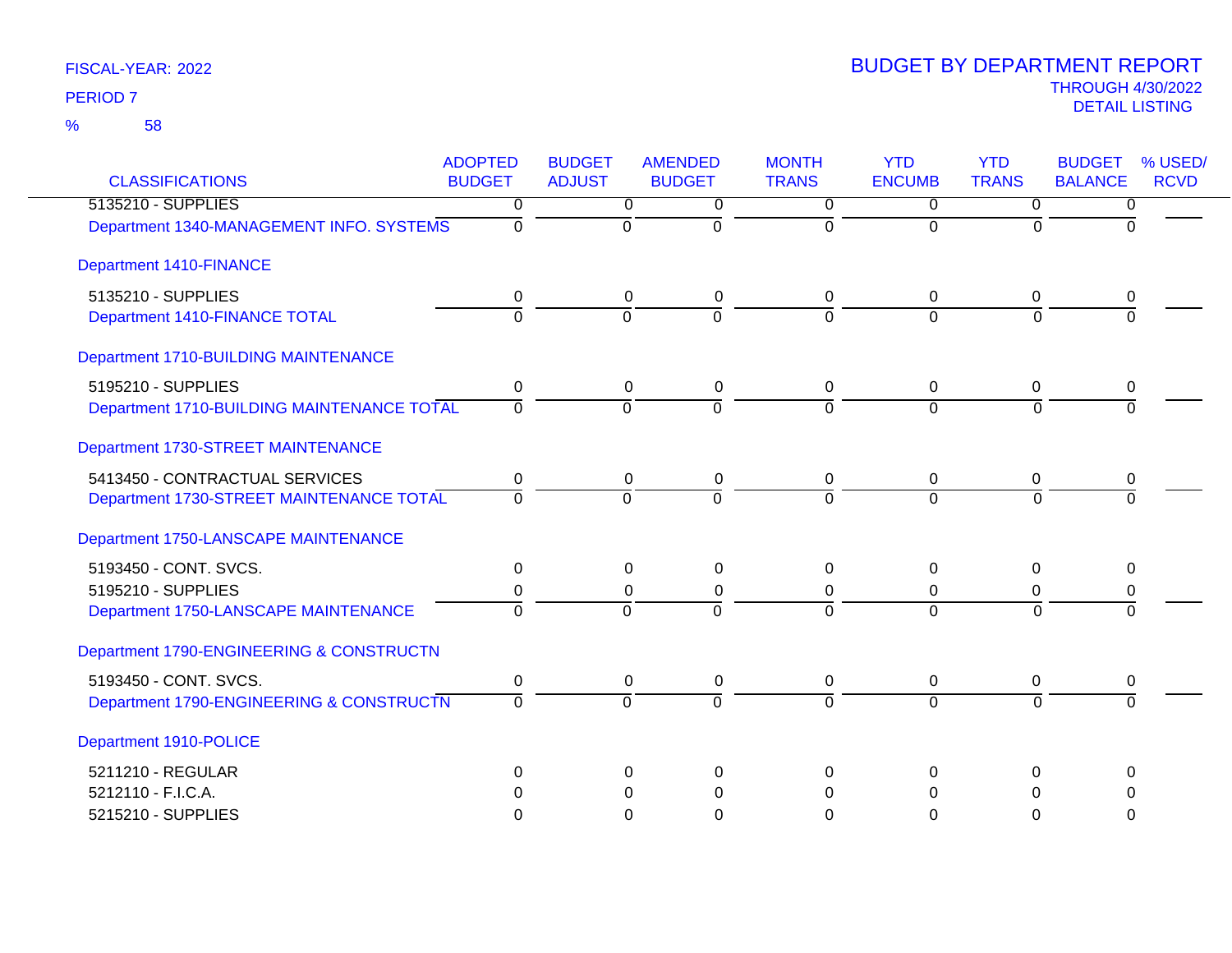58 %

### THROUGH 4/30/2022<br>DETAIL LISTING DETAIL LISTING PERIOD <sup>7</sup> BUDGET BY DEPARTMENT REPORT

| <b>CLASSIFICATIONS</b>                     | <b>ADOPTED</b><br><b>BUDGET</b> | <b>BUDGET</b><br><b>ADJUST</b> | <b>AMENDED</b><br><b>BUDGET</b> | <b>MONTH</b><br><b>TRANS</b> | <b>YTD</b><br><b>ENCUMB</b> | <b>YTD</b><br><b>TRANS</b> | <b>BUDGET</b><br><b>BALANCE</b> | % USED/<br><b>RCVD</b> |
|--------------------------------------------|---------------------------------|--------------------------------|---------------------------------|------------------------------|-----------------------------|----------------------------|---------------------------------|------------------------|
| Department 1910-POLICE TOTAL               | U                               |                                | $\Omega$                        | 0                            | 0                           | ∩                          | $\Omega$                        |                        |
| Department 2000-PARKS & RECREATION         |                                 |                                |                                 |                              |                             |                            |                                 |                        |
| 5723450 - CONTRACTUAL                      | 0                               |                                | $\Omega$<br>0                   | 0                            | 0                           | $\Omega$                   | $\Omega$                        |                        |
| 5725210 - SUPPLIES                         |                                 |                                | 0<br>0                          | 0                            | 0                           | U                          | O                               |                        |
| 5725550 - SCHOOL PROGRAM                   |                                 |                                | 0<br>0                          | 0                            | 0                           | 0                          | 0                               |                        |
| 5725680 - SENIOR CITIZENS PROGRAM          |                                 |                                | 0<br>0                          | 0                            | 0                           | 0                          | 0                               |                        |
| Department 2000-PARKS & RECREATION TOTAL   | 0                               | $\Omega$                       | $\Omega$                        | $\Omega$                     | $\Omega$                    | $\Omega$                   | $\Omega$                        |                        |
| Department 2020-MULTI PURPOSE CENTER       |                                 |                                |                                 |                              |                             |                            |                                 |                        |
| 5723450 - CONTRACTUAL                      | $\Omega$                        |                                | $\overline{0}$<br>0             | $\Omega$                     | $\Omega$                    | $\Omega$                   | $\mathbf{0}$                    |                        |
| 5725210 - SUPPLIES                         |                                 |                                | 0<br>0                          | 0                            | 0                           | 0                          | 0                               |                        |
| Department 2020-MULTI PURPOSE CENTER TOTAL | $\Omega$                        | $\Omega$                       | $\Omega$                        | $\Omega$                     | $\Omega$                    | $\Omega$                   | $\Omega$                        |                        |
| Department 2030-Community Pool             |                                 |                                |                                 |                              |                             |                            |                                 |                        |
| 5725210 - SUPPLIES                         | 0                               |                                | $\mathbf 0$<br>0                | 0                            | $\mathbf 0$                 | $\Omega$                   | 0                               |                        |
| Department 2030-Community Pool TOTAL       | $\Omega$                        | $\Omega$                       | $\Omega$                        | $\Omega$                     | $\Omega$                    | $\Omega$                   | $\Omega$                        |                        |
| <b>EXPENSE TOTAL</b>                       | $\Omega$                        | $\mathbf{0}$                   | $\Omega$                        | $\Omega$                     | $\Omega$                    | $\Omega$                   | $\mathbf{0}$                    |                        |
| Fund 051-EMERGENCY RESERVE FUND TOTAL      |                                 |                                |                                 |                              |                             |                            |                                 |                        |
| <b>REVENUE</b>                             | 60,000                          |                                | 60,000<br>0                     | 3,860                        | 0                           | 28,217                     | 31,783                          | 47                     |
| <b>EXPENSE</b>                             | 0                               |                                | $\Omega$<br>$\Omega$            | 0                            | 0                           | 0                          | 0                               | 64                     |
| Fund 051-EMERGENCY RESERVE FUND TOTAL      | 60,000                          |                                | 60,000<br>$\Omega$              | 3,860                        | $\Omega$                    | 28,217                     | 31,783                          |                        |

Fund 106-STATE GRANT FUND

REVENUE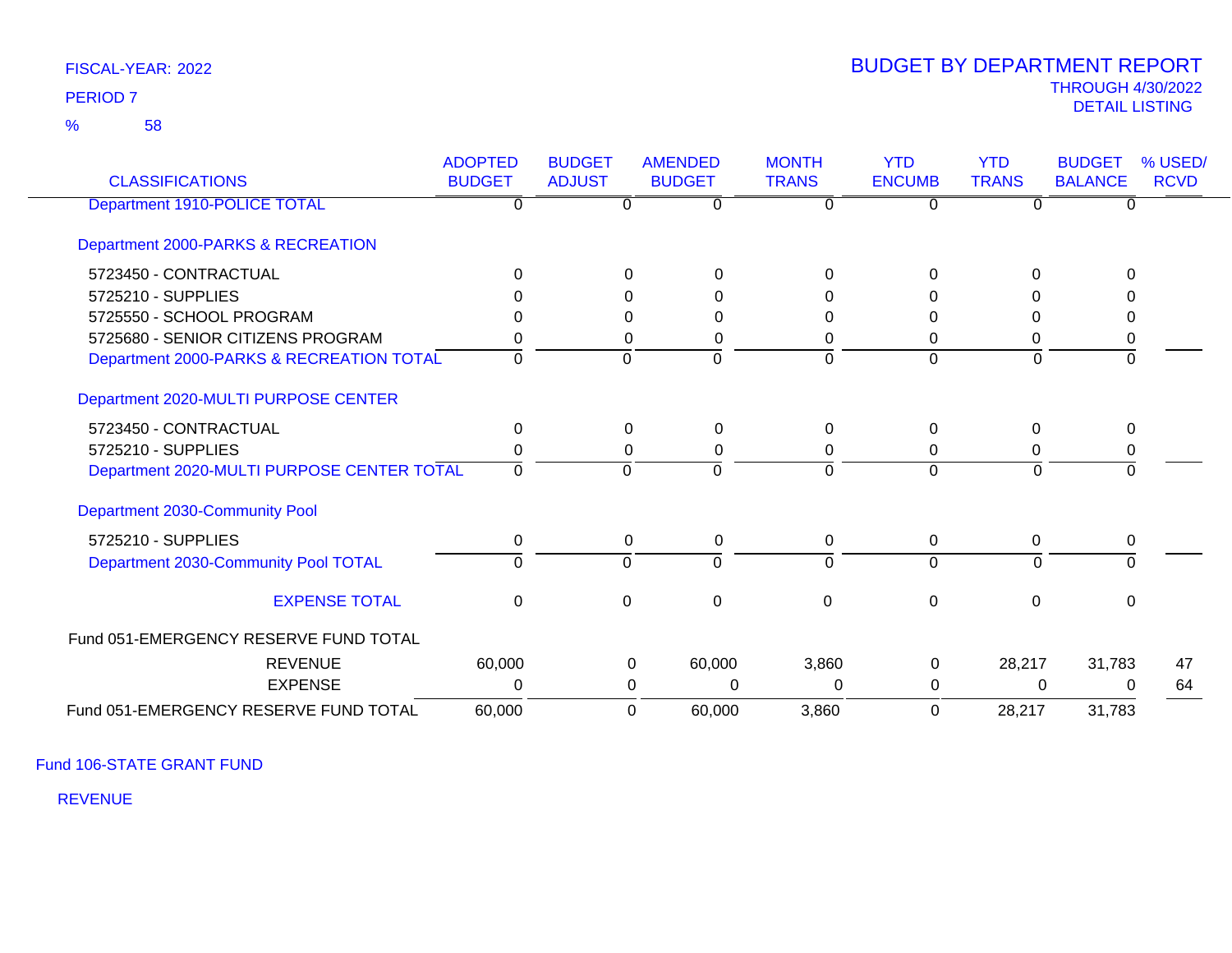58 %

| <b>CLASSIFICATIONS</b>                   | <b>ADOPTED</b><br><b>BUDGET</b> | <b>BUDGET</b><br><b>ADJUST</b> | <b>AMENDED</b><br><b>BUDGET</b> | <b>MONTH</b><br><b>TRANS</b> | <b>YTD</b><br><b>ENCUMB</b> | <b>YTD</b><br><b>TRANS</b> | <b>BUDGET</b><br><b>BALANCE</b> | % USED/<br><b>RCVD</b> |
|------------------------------------------|---------------------------------|--------------------------------|---------------------------------|------------------------------|-----------------------------|----------------------------|---------------------------------|------------------------|
| Department 0000-Description N/A          |                                 |                                |                                 |                              |                             |                            |                                 |                        |
| 3371000 - GENERAL GOVERNMENT             | 0                               | 0                              | 0                               | $\Omega$                     | $\Omega$                    | 0                          | $\Omega$                        |                        |
| 3612000 - INTEREST INCOME                |                                 | 0                              | $\Omega$                        | 293                          | $\Omega$                    | 1,734                      | $-1,734$                        |                        |
| 3699201 - MISC. OTHERS                   | 0                               | 0                              | 0                               | $\mathbf{0}$                 | 0                           | $\Omega$                   | $\Omega$                        |                        |
| Department 0000-Description N/A TOTAL    | $\Omega$                        | $\overline{0}$                 | $\overline{0}$                  | $\overline{293}$             | $\overline{0}$              | 1,734                      | $-1,734$                        |                        |
| Department 2001-FRDAP FUCHS PARK PROJECT |                                 |                                |                                 |                              |                             |                            |                                 |                        |
| 3311000 - REVENUE                        | 0                               | 0                              | 0                               | 0                            | 0                           | $\mathbf 0$                | 0                               |                        |
| 3341000 - REVENUE                        | 0                               | 0                              | 0                               | 0                            | $\mathbf 0$                 | 0                          | 0                               |                        |
| Department 2001-FRDAP FUCHS PARK PROJECT | $\Omega$                        | $\overline{0}$                 | $\overline{0}$                  | $\Omega$                     | $\Omega$                    | $\Omega$                   | $\overline{0}$                  |                        |
| Department 2002-FRDAP-DANTE FASCELL PARK |                                 |                                |                                 |                              |                             |                            |                                 |                        |
| 3341000 - REVENUE                        | 0                               |                                | 0<br>0                          | 0                            | $\mathbf 0$                 | 0                          | 0                               |                        |
| Department 2002-FRDAP-DANTE FASCELL PARK | $\Omega$                        | $\overline{0}$                 | $\overline{0}$                  | 0                            | $\overline{0}$              | $\overline{0}$             | $\Omega$                        |                        |
| Department 2003-FRDAP-PALMER PARK        |                                 |                                |                                 |                              |                             |                            |                                 |                        |
| 3341000 - REVENUE                        | 0                               | 0                              | 0                               | 0                            | 0                           | 0                          | 0                               |                        |
| Department 2003-FRDAP-PALMER PARK        | $\overline{0}$                  | $\overline{0}$                 | $\overline{0}$                  | $\Omega$                     | $\Omega$                    | $\overline{0}$             | $\Omega$                        |                        |
| Department 2004-FRDAP-SO MIA PARK        |                                 |                                |                                 |                              |                             |                            |                                 |                        |
| 3341000 - REVENUE                        | 0                               | 50,000                         | 50,000                          | 0                            | 0                           | 0                          | 50,000                          |                        |
| Department 2004-FRDAP-SO MIA PARK        | $\Omega$                        | 50,000                         | 50,000                          | $\Omega$                     | $\overline{0}$              | $\overline{0}$             | 50,000                          |                        |
| Department 3802-ADA FY 2011              |                                 |                                |                                 |                              |                             |                            |                                 |                        |
| 3371000 - GENERAL GOVERNMENT             | 0                               | 0                              | 0                               | 0                            | 0                           | $\Omega$                   | 0                               |                        |
| Department 3802-ADA FY 2011 TOTAL        | $\Omega$                        | $\overline{0}$                 | $\overline{0}$                  | $\Omega$                     | $\Omega$                    | $\overline{0}$             | $\Omega$                        |                        |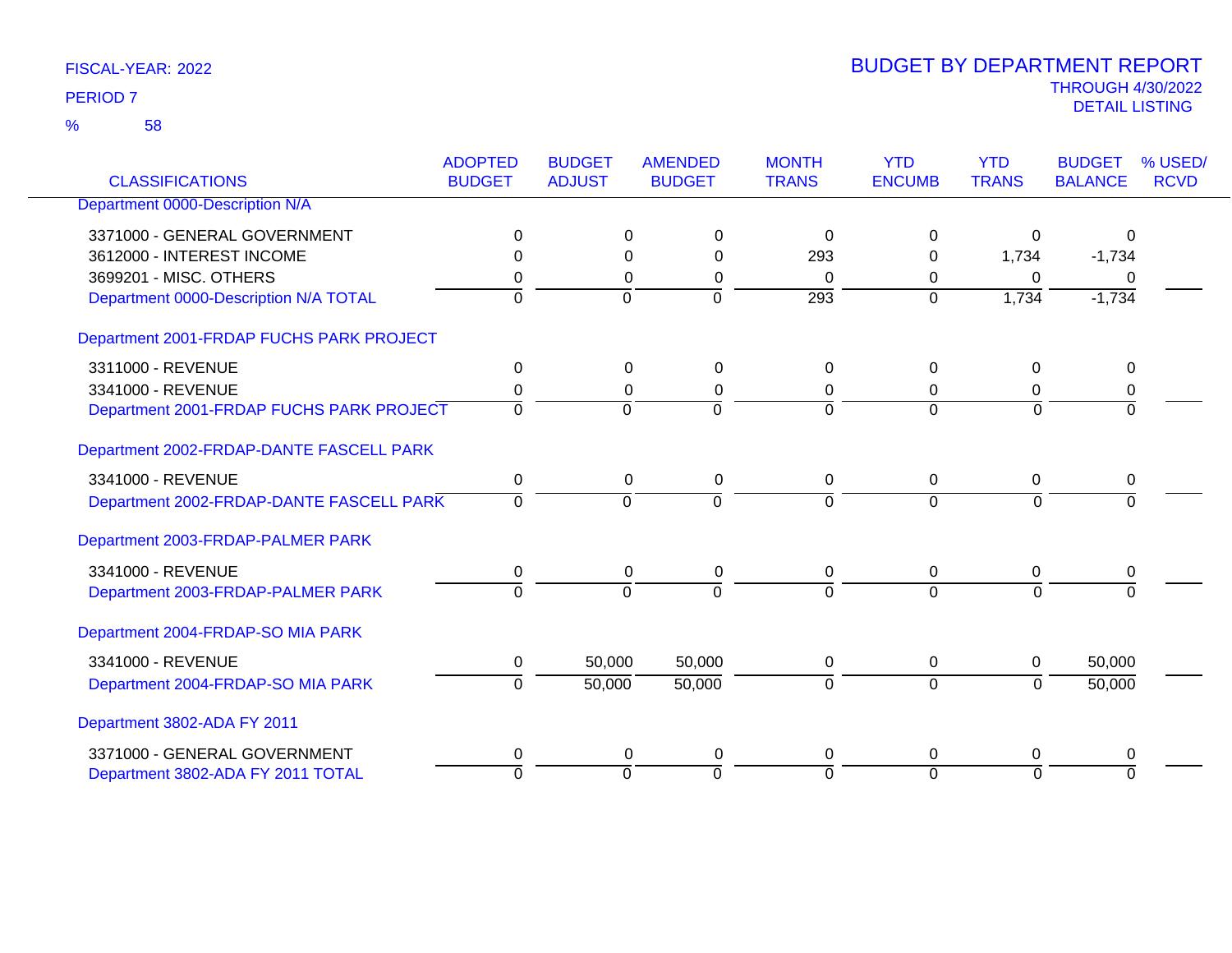58 %

### THROUGH 4/30/2022<br>DETAIL LISTING DETAIL LISTING PERIOD <sup>7</sup> BUDGET BY DEPARTMENT REPORT

| <b>CLASSIFICATIONS</b>                                            | <b>ADOPTED</b><br><b>BUDGET</b> | <b>BUDGET</b><br><b>ADJUST</b> | <b>AMENDED</b><br><b>BUDGET</b> | <b>MONTH</b><br><b>TRANS</b> | <b>YTD</b><br><b>ENCUMB</b> | <b>YTD</b><br><b>TRANS</b> | <b>BUDGET</b><br><b>BALANCE</b> | % USED/<br><b>RCVD</b> |
|-------------------------------------------------------------------|---------------------------------|--------------------------------|---------------------------------|------------------------------|-----------------------------|----------------------------|---------------------------------|------------------------|
| Department 3901-FDEP-TWIN LAKES GRANT                             |                                 |                                |                                 |                              |                             |                            |                                 |                        |
| 3341000 - REVENUE<br>Department 3901-FDEP-TWIN LAKES GRANT TOTAL  | 0<br>$\Omega$                   | 0<br>$\Omega$                  | 0<br>$\overline{0}$             | 0<br>$\Omega$                | $\mathbf 0$<br>$\Omega$     | 0<br>$\Omega$              | 0<br>$\Omega$                   |                        |
| Department 3902-FDEP Drainage Phase VI                            |                                 |                                |                                 |                              |                             |                            |                                 |                        |
| 3341000 - REVENUE<br>Department 3902-FDEP Drainage Phase VI TOTAL | 0<br>0                          | $\Omega$<br>$\Omega$           | 0<br>$\mathbf 0$                | 0<br>$\Omega$                | $\mathbf{0}$<br>$\Omega$    | $\Omega$<br>$\mathbf 0$    | 0<br>$\mathbf 0$                |                        |
| Department 7001-FDOT-USF-BICYCLE SAFETY                           |                                 |                                |                                 |                              |                             |                            |                                 |                        |
| 3341000 - REVENUE<br>Department 7001-FDOT-USF-BICYCLE SAFETY      | 0<br>$\Omega$                   | 0<br>$\Omega$                  | 0<br>$\overline{0}$             | $\mathbf 0$<br>$\Omega$      | 0<br>$\Omega$               | 0<br>$\overline{0}$        | 0<br>$\Omega$                   |                        |
| Department 7002-FDOT-USF-BICYCLE SAFETY                           |                                 |                                |                                 |                              |                             |                            |                                 |                        |
| 3341000 - REVENUE<br>Department 7002-FDOT-USF-BICYCLE SAFETY      | 0<br>$\overline{0}$             | $\Omega$<br>0                  | 0<br>$\mathbf 0$                | 0<br>$\Omega$                | 0<br>$\Omega$               | 0<br>$\overline{0}$        | 0<br>$\Omega$                   |                        |
| Department 7003-FDOT 62 AVE PED & BICYCLIST                       |                                 |                                |                                 |                              |                             |                            |                                 |                        |
| 3341000 - REVENUE                                                 | 0                               | 115,263                        | 115,263                         | 0                            | 0                           | $\mathbf 0$                | 115,263                         |                        |
| Department 7003-FDOT 62 AVE PED & BICYCLIST                       | $\Omega$                        | 115,263                        | 115,263                         | $\Omega$                     | $\Omega$                    | $\Omega$                   | 115,263                         |                        |
| Department 7004-FDOT-TRANSPORTATION GRANT                         |                                 |                                |                                 |                              |                             |                            |                                 |                        |
| 3341000 - REVENUE                                                 | 0                               | 106,220                        | 106,220                         | 0                            | $\mathbf 0$                 | 0                          | 106,220                         |                        |
| Department 7004-FDOT-TRANSPORTATION GRANT                         | $\Omega$                        | 106,220                        | 106,220                         | $\Omega$                     | $\Omega$                    | $\Omega$                   | 106,220                         |                        |
| <b>REVENUE TOTAL</b>                                              | 0                               | 271,483                        | 271,483                         | 293                          | $\mathbf 0$                 | 1,734                      | 269,749                         |                        |

EXPENSE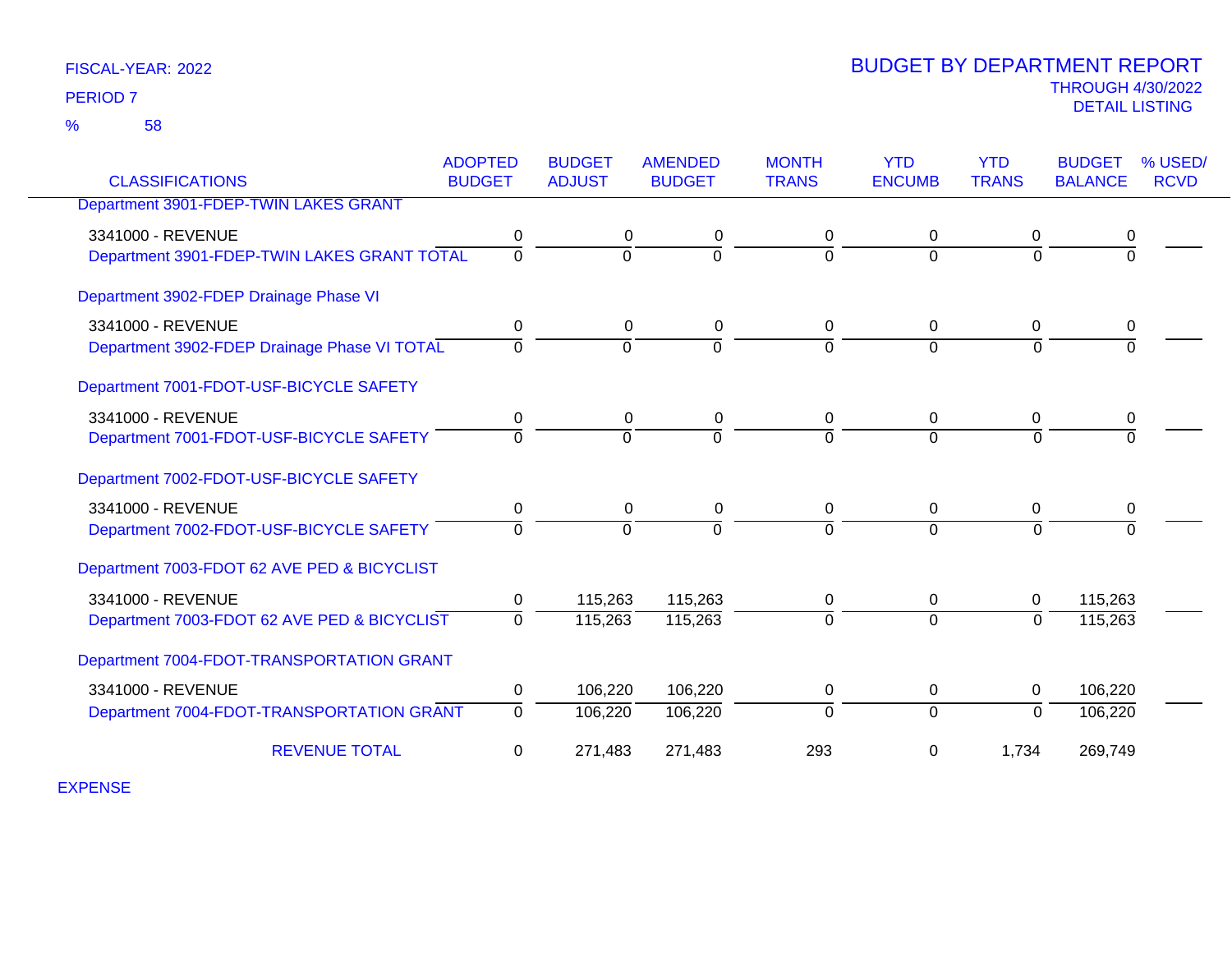58 %

| <b>CLASSIFICATIONS</b>                          | <b>ADOPTED</b><br><b>BUDGET</b> | <b>BUDGET</b><br><b>ADJUST</b> | <b>AMENDED</b><br><b>BUDGET</b> | <b>MONTH</b><br><b>TRANS</b> | <b>YTD</b><br><b>ENCUMB</b> | <b>YTD</b><br><b>TRANS</b> | <b>BUDGET</b><br><b>BALANCE</b> | % USED/<br><b>RCVD</b> |
|-------------------------------------------------|---------------------------------|--------------------------------|---------------------------------|------------------------------|-----------------------------|----------------------------|---------------------------------|------------------------|
| <b>Department 2001-FRDAP FUCHS PARK PROJECT</b> |                                 |                                |                                 |                              |                             |                            |                                 |                        |
|                                                 |                                 |                                |                                 |                              |                             |                            |                                 |                        |
| 5723450 - CONTRACTUAL                           | 0                               | 0                              | 0                               | 0                            | 0                           | 0                          | 0                               |                        |
| Department 2001-FRDAP FUCHS PARK PROJECT        | $\overline{0}$                  | 0                              | $\overline{0}$                  | 0                            | $\Omega$                    | $\overline{0}$             | $\overline{0}$                  |                        |
| Department 2002-FRDAP-DANTE FASCELL PARK        |                                 |                                |                                 |                              |                             |                            |                                 |                        |
| 5726450 - MATCHING CONTRIBUTION                 | 0                               | 0                              | 0                               | 0                            | $\mathbf 0$                 | 0                          | 0                               |                        |
| Department 2002-FRDAP-DANTE FASCELL PARK        | $\overline{0}$                  | $\overline{0}$                 | $\overline{0}$                  | $\Omega$                     | $\overline{0}$              | $\overline{0}$             | $\Omega$                        |                        |
| Department 2003-FRDAP-PALMER PARK               |                                 |                                |                                 |                              |                             |                            |                                 |                        |
| 5726450 - MATCHING CONTRIBUTION                 | 0                               | $\mathbf 0$                    | 0                               | 0                            | $\mathbf 0$                 | 0                          | 0                               |                        |
| Department 2003-FRDAP-PALMER PARK               | $\overline{0}$                  | $\Omega$                       | $\overline{0}$                  | $\Omega$                     | $\Omega$                    | $\overline{0}$             | $\Omega$                        |                        |
| Department 2004-FRDAP-SO MIA PARK               |                                 |                                |                                 |                              |                             |                            |                                 |                        |
| 5726450 - MATCHING CONTRIBUTION                 | 0                               | 50,000                         | 50,000                          | 0                            | 50,000                      | 50,000                     | 0                               | 100                    |
| Department 2004-FRDAP-SO MIA PARK               | $\Omega$                        | 50,000                         | 50,000                          | $\Omega$                     | 50,000                      | 50,000                     | $\Omega$                        | 100                    |
| Department 3303-CDBG SW 66 ST IMPROV PHASE      |                                 |                                |                                 |                              |                             |                            |                                 |                        |
| 5416440 - CAPITAL IMPROVEMENTS                  | $\pmb{0}$                       | $\mathbf 0$                    | $\pmb{0}$                       | 0                            | $\mathbf 0$                 | $\pmb{0}$                  | 0                               |                        |
| Department 3303-CDBG SW 66 ST IMPROV PHASE      | $\Omega$                        | $\Omega$                       | $\Omega$                        | $\Omega$                     | $\Omega$                    | $\Omega$                   |                                 |                        |
| Department 3901-FDEP-TWIN LAKES GRANT           |                                 |                                |                                 |                              |                             |                            |                                 |                        |
| 5413100 - PROFESSIONAL SERVICES                 | 0                               | $\Omega$                       | 0                               | 0                            | $\Omega$                    | 0                          | 0                               |                        |
| 5413450 - CONTRACTUAL SERVICES                  | 0                               | $\mathbf 0$                    | 0                               | 0                            | $\mathbf 0$                 | $\Omega$                   | 0                               |                        |
| Department 3901-FDEP-TWIN LAKES GRANT TOTAL     | $\overline{0}$                  | $\Omega$                       | $\Omega$                        | 0                            | $\Omega$                    | $\Omega$                   | $\Omega$                        |                        |
| Department 3902-FDEP Drainage Phase VI          |                                 |                                |                                 |                              |                             |                            |                                 |                        |
| 5416490 - CONSTRUCTIONS PROJECTS                | 0                               | 0                              | 0                               | 0                            | 0                           | $\mathbf 0$                | 0                               |                        |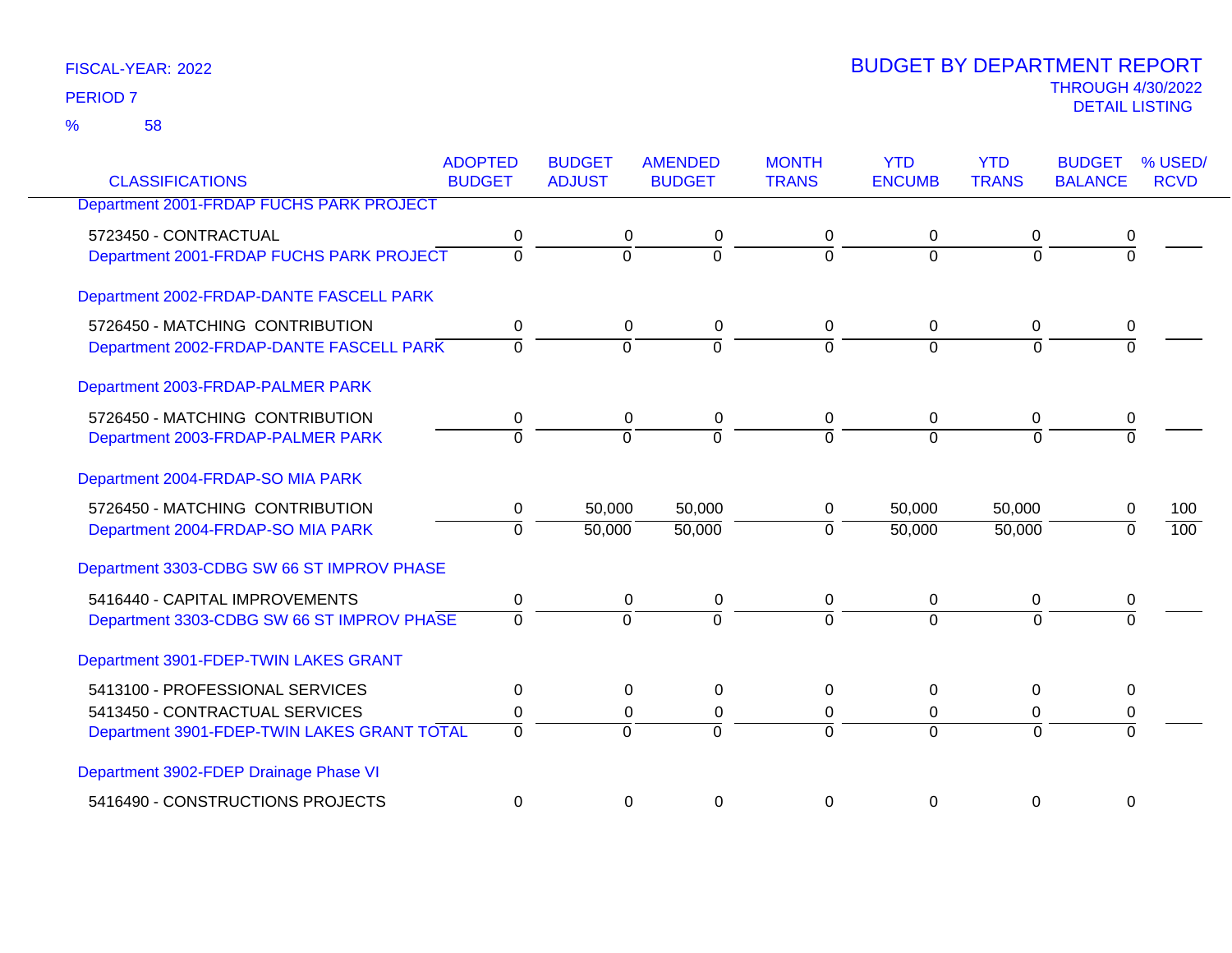58 %

### THROUGH 4/30/2022<br>DETAIL LISTING DETAIL LISTING PERIOD <sup>7</sup> BUDGET BY DEPARTMENT REPORT

| <b>CLASSIFICATIONS</b>                       | <b>ADOPTED</b><br><b>BUDGET</b> | <b>BUDGET</b><br><b>ADJUST</b> | <b>AMENDED</b><br><b>BUDGET</b> | <b>MONTH</b><br><b>TRANS</b> | <b>YTD</b><br><b>ENCUMB</b> | <b>YTD</b><br><b>TRANS</b> | <b>BUDGET</b><br><b>BALANCE</b> | % USED/<br><b>RCVD</b> |
|----------------------------------------------|---------------------------------|--------------------------------|---------------------------------|------------------------------|-----------------------------|----------------------------|---------------------------------|------------------------|
| Department 3902-FDEP Drainage Phase VI TOTAL | $\overline{0}$                  | $\Omega$                       | $\overline{0}$                  | $\Omega$                     | $\overline{0}$              | $\overline{0}$             | 0                               |                        |
| Department 7001-FDOT-USF-BICYCLE SAFETY      |                                 |                                |                                 |                              |                             |                            |                                 |                        |
| 5211410 - OVERTIME                           | 0                               | 0                              | 0                               | $\mathbf 0$                  | 0                           | $\mathbf 0$                | 0                               |                        |
| Department 7001-FDOT-USF-BICYCLE SAFETY      | $\Omega$                        | $\overline{0}$                 | $\mathbf 0$                     | $\Omega$                     | $\Omega$                    | $\Omega$                   | $\Omega$                        |                        |
| Department 7002-FDOT-USF-BICYCLE SAFETY      |                                 |                                |                                 |                              |                             |                            |                                 |                        |
| 5211410 - OVERTIME                           | 0                               | $\mathbf 0$                    | 0                               | 0                            | $\mathbf 0$                 | 0                          | 0                               |                        |
| Department 7002-FDOT-USF-BICYCLE SAFETY      | $\Omega$                        | $\Omega$                       | $\Omega$                        | $\Omega$                     | $\Omega$                    | $\Omega$                   | $\Omega$                        |                        |
| Department 7003-FDOT 62 AVE PED & BICYCLIST  |                                 |                                |                                 |                              |                             |                            |                                 |                        |
| 5413100 - PROFESSIONAL SERVICES              | 0                               | $\Omega$                       | $\Omega$                        | $\Omega$                     | $\Omega$                    | 0                          | $\Omega$                        |                        |
| 5416490 - CONSTRUCTIONS PROJECTS             | 0                               | 115,263                        | 115,263                         | 0                            | 12,402                      | 93,578                     | 21,685                          | 81                     |
| Department 7003-FDOT 62 AVE PED & BICYCLIST  | $\overline{0}$                  | 115,263                        | 115,263                         | $\mathbf{0}$                 | 12,402                      | 93,578                     | 21,685                          | 81                     |
| Department 7004-FDOT-TRANSPORTATION GRANT    |                                 |                                |                                 |                              |                             |                            |                                 |                        |
| 5413450 - CONTRACTUAL SERVICES               | $\mathbf 0$                     | 106,220                        | 106,220                         | $\mathbf 0$                  | $\mathbf 0$                 | $\mathbf 0$                | 106,220                         |                        |
| Department 7004-FDOT-TRANSPORTATION GRANT    | $\overline{0}$                  | 106,220                        | 106,220                         | $\Omega$                     | $\mathbf 0$                 | $\overline{0}$             | 106,220                         |                        |
| <b>EXPENSE TOTAL</b>                         | 0                               | 271,483                        | 271,483                         | $\mathbf 0$                  | 62,402                      | 143,578                    | 127,905                         | 52                     |
| Fund 106-STATE GRANT FUND TOTAL              |                                 |                                |                                 |                              |                             |                            |                                 |                        |
| <b>REVENUE</b>                               | $\mathbf 0$                     | 271,483                        | 271,483                         | 293                          | $\Omega$                    | 1,734                      | 269,749                         |                        |
| <b>EXPENSE</b>                               | 0                               | 271,483                        | 271,483                         | 0                            | 62,402                      | 143,578                    | 127,905                         | 52                     |
| Fund 106-STATE GRANT FUND TOTAL              | $\Omega$                        | $\Omega$                       | $\Omega$                        | 293                          | $-62,402$                   | $-141,844$                 | 141,844                         |                        |

Fund 111-STORM WATER DRAIN TRUST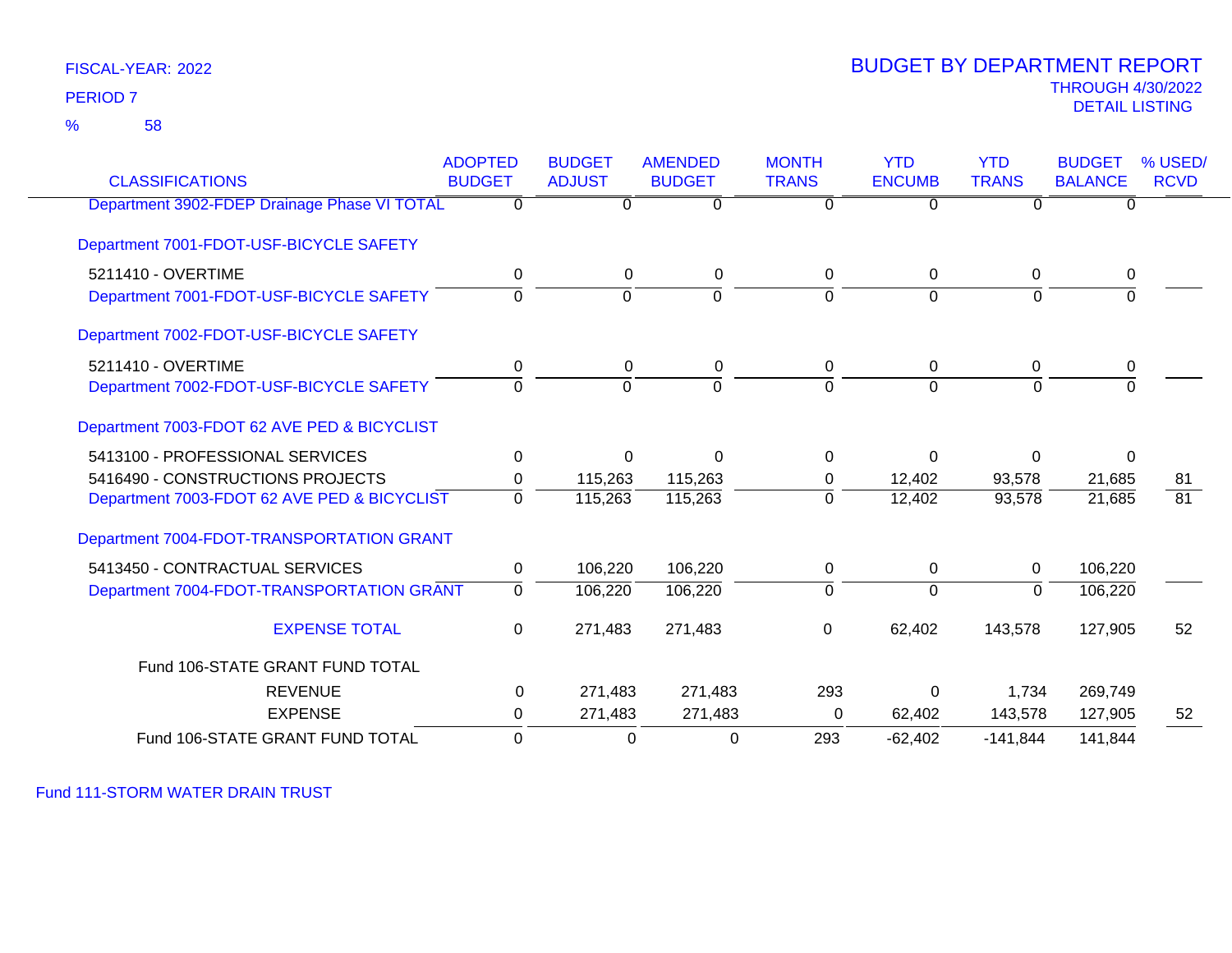| <b>CLASSIFICATIONS</b>                   | <b>ADOPTED</b><br><b>BUDGET</b> | <b>BUDGET</b><br><b>ADJUST</b> | <b>AMENDED</b><br><b>BUDGET</b> | <b>MONTH</b><br><b>TRANS</b> | <b>YTD</b><br><b>ENCUMB</b> | <b>YTD</b><br><b>TRANS</b> | <b>BUDGET</b><br><b>BALANCE</b> | % USED/<br><b>RCVD</b> |
|------------------------------------------|---------------------------------|--------------------------------|---------------------------------|------------------------------|-----------------------------|----------------------------|---------------------------------|------------------------|
| <b>REVENUE</b>                           |                                 |                                |                                 |                              |                             |                            |                                 |                        |
| Department 0000-Description N/A          |                                 |                                |                                 |                              |                             |                            |                                 |                        |
| 3143000 - UTILITY TAX-WATER              | $\Omega$                        | 0                              | $\Omega$                        | $\Omega$                     | $\Omega$                    | 522                        | $-522$                          |                        |
| 3301000 - INTERGOVERNMENTAL REVENUE      | 365,000                         | 0                              | 365,000                         | 12,817                       | 0                           | 357,876                    | 7,124                           | 98                     |
| 3612000 - INTEREST INCOME                | 7,000                           | 0                              | 7,000                           | 300                          | 0                           | 1,993                      | 5,007                           | 28                     |
| 3699201 - MISC. OTHERS                   | 0                               | 0                              | 0                               | 0                            | 0                           | $\Omega$                   | 0                               |                        |
| Department 0000-Description N/A TOTAL    | 372,000                         | $\Omega$                       | 372,000                         | 13,117                       | $\Omega$                    | 360,391                    | 11,609                          | $\overline{96}$        |
| <b>REVENUE TOTAL</b>                     | 372,000                         | 0                              | 372,000                         | 13,117                       | 0                           | 360,391                    | 11,609                          | 96                     |
| <b>EXPENSE</b>                           |                                 |                                |                                 |                              |                             |                            |                                 |                        |
| Department 1730-STREET MAINTENANCE       |                                 |                                |                                 |                              |                             |                            |                                 |                        |
| 5411210 - REGULAR                        | 41,346                          | 0                              | 41,346                          | 3,218                        | 0                           | 22,690                     | 18,656                          | 54                     |
| 5411410 - OVERTIME                       | $\Omega$                        | 0                              | 0                               | 0                            | $\Omega$                    | 468                        | $-468$                          |                        |
| 5412110 - F.I.C.A.                       | 3,163                           | 0                              | 3,163                           | 246                          | 0                           | 1,738                      | 1,425                           | 54                     |
| 5412210 - PENSION PLAN CONTRIBUTION      | 4,115                           | 0                              | 4,115                           | 0                            | 0                           | 1,861                      | 2,254                           | 45                     |
| 5412310 - GROUP HEALTH INSURANCE         | 8,463                           | 0                              | 8,463                           | 678                          | $\Omega$                    | 4,169                      | 4,294                           | 49                     |
| 5412410 - WORKERS' COMPENSATION          | 3,608                           | 0                              | 3,608                           | 0                            | 0                           | 739                        | 2,869                           | 20                     |
| 5413450 - CONTRACTUAL SERVICES           | 113,745                         | 13,457                         | 127,202                         | 0                            | 38,207                      | 62,071                     | 65,131                          | 48                     |
| 5416490 - CONSTRUCTIONS PROJECTS         | 105,000                         | 116,216                        | 221,216                         | 6,190                        | 94,892                      | 145,705                    | 75,511                          | 65                     |
| 5417100 - BOND SERVICE- PRINCIPAL        | 0                               | 0                              | 0                               | 0                            | 0                           | $\Omega$                   | 0                               |                        |
| 5417200 - INTEREST EXPENSE               | 0                               | 0                              | 0                               | 0                            | 0                           | $\Omega$                   | 0                               |                        |
| 5819120 - INTRA-GOV TRANSFER-TO GF       | 150,000                         | 0                              | 150,000                         | $\Omega$                     | 0                           | 150,000                    | $\Omega$                        | 100                    |
| Department 1730-STREET MAINTENANCE TOTAL | 429,440                         | 129,673                        | 559,113                         | 10,332                       | 133,099                     | 389,441                    | 169,672                         | 69                     |
| <b>EXPENSE TOTAL</b>                     | 429,440                         | 129,673                        | 559,113                         | 10,332                       | 133,099                     | 389,441                    | 169,672                         | 69                     |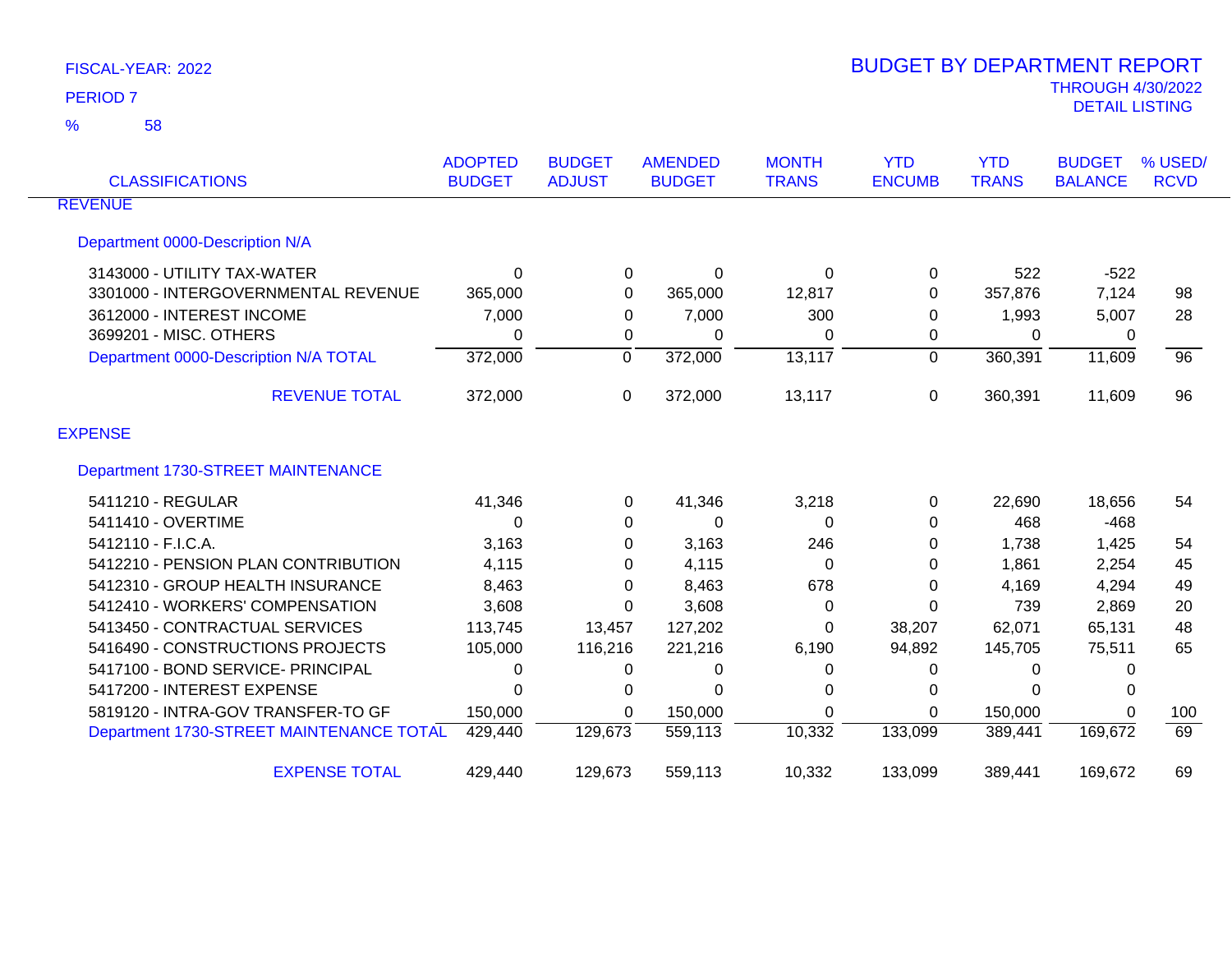58 %

| <b>CLASSIFICATIONS</b>                   | <b>ADOPTED</b><br><b>BUDGET</b> | <b>BUDGET</b><br><b>ADJUST</b> | <b>AMENDED</b><br><b>BUDGET</b> | <b>MONTH</b><br><b>TRANS</b> | <b>YTD</b><br><b>ENCUMB</b> | <b>YTD</b><br><b>TRANS</b> | <b>BUDGET</b><br><b>BALANCE</b> | % USED/<br><b>RCVD</b> |
|------------------------------------------|---------------------------------|--------------------------------|---------------------------------|------------------------------|-----------------------------|----------------------------|---------------------------------|------------------------|
| Fund 111-STORM WATER DRAIN TRUST TOTAL   |                                 |                                |                                 |                              |                             |                            |                                 |                        |
| <b>REVENUE</b>                           | 372,000                         | $\Omega$                       | 372,000                         | 13,117                       | 0                           | 360,391                    | 11,609                          | 96                     |
| <b>EXPENSE</b>                           | 429,440                         | 129,673                        | 559,113                         | 10,332                       | 133,099                     | 389,441                    | 169,672                         | 69                     |
| Fund 111-STORM WATER DRAIN TRUST TOTAL   | $-57,440$                       | $-129,673$                     | $-187,113$                      | 2,785                        | $-133,099$                  | $-29,050$                  | $-158,063$                      |                        |
| Fund 112-2ND LOCAL OPTION GAS TRST       |                                 |                                |                                 |                              |                             |                            |                                 |                        |
| <b>REVENUE</b>                           |                                 |                                |                                 |                              |                             |                            |                                 |                        |
| Department 0000-Description N/A          |                                 |                                |                                 |                              |                             |                            |                                 |                        |
| 3121000 - LOCAL OPTION TAXES             | 66,300                          | 0                              | 66,300                          | 5,361                        | 0                           | 41,126                     | 25,174                          | 62                     |
| 3301000 - INTERGOVERNMENTAL REVENUE      | $\Omega$                        | $\Omega$                       | 0                               | 0                            | 0                           | $\Omega$                   | 0                               |                        |
| 3612000 - INTEREST INCOME                | 2,200                           | 0                              | 2,200                           | 209                          | 0                           | 1,451                      | 749                             | 65                     |
| Department 0000-Description N/A TOTAL    | 68,500                          | $\mathbf 0$                    | 68,500                          | 5,570                        | $\mathbf 0$                 | 42,577                     | 25,923                          | $\overline{62}$        |
| <b>REVENUE TOTAL</b>                     | 68,500                          | 0                              | 68,500                          | 5,570                        | 0                           | 42,577                     | 25,923                          | 62                     |
| <b>EXPENSE</b>                           |                                 |                                |                                 |                              |                             |                            |                                 |                        |
| Department 1730-STREET MAINTENANCE       |                                 |                                |                                 |                              |                             |                            |                                 |                        |
| 5416210 - INFRASTRUCTURE PROJECTS        | 100,000                         | 100,000                        | 200,000                         | 0                            | 100,000                     | 100,000                    | 100,000                         | 50                     |
| Department 1730-STREET MAINTENANCE TOTAL | 100,000                         | 100,000                        | 200,000                         | 0                            | 100,000                     | 100,000                    | 100,000                         | $\overline{50}$        |
| <b>EXPENSE TOTAL</b>                     | 100,000                         | 100,000                        | 200,000                         | 0                            | 100,000                     | 100,000                    | 100,000                         | 50                     |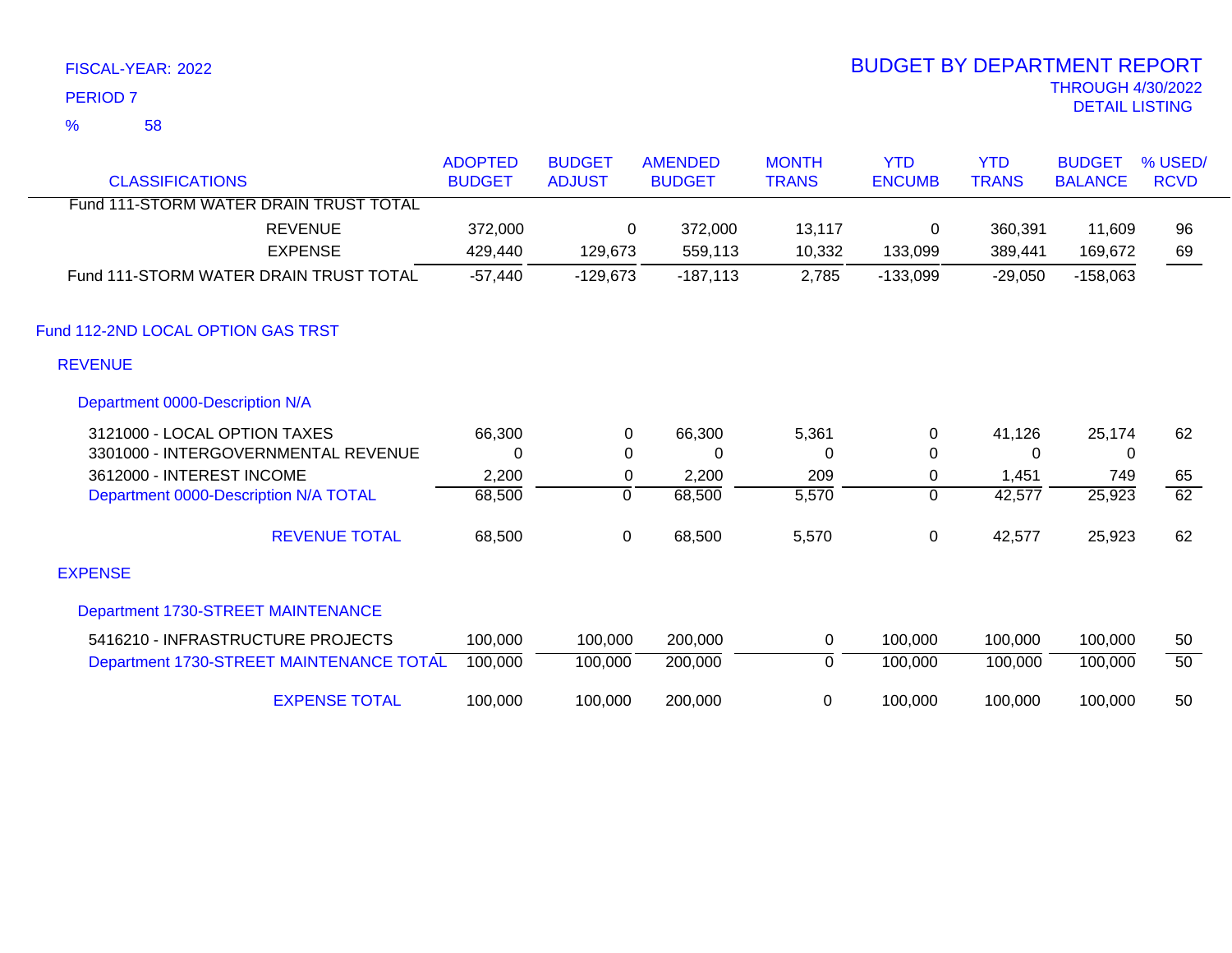58 %

| <b>CLASSIFICATIONS</b>                       | <b>ADOPTED</b><br><b>BUDGET</b> | <b>BUDGET</b><br><b>ADJUST</b> | <b>AMENDED</b><br><b>BUDGET</b> | <b>MONTH</b><br><b>TRANS</b> | <b>YTD</b><br><b>ENCUMB</b> | <b>YTD</b><br><b>TRANS</b> | <b>BUDGET</b><br><b>BALANCE</b> | % USED/<br><b>RCVD</b> |
|----------------------------------------------|---------------------------------|--------------------------------|---------------------------------|------------------------------|-----------------------------|----------------------------|---------------------------------|------------------------|
| Fund 112-2ND LOCAL OPTION GAS TRST TOTAL     |                                 |                                |                                 |                              |                             |                            |                                 |                        |
| <b>REVENUE</b><br><b>EXPENSE</b>             | 68,500<br>100,000               | $\Omega$<br>100,000            | 68,500<br>200,000               | 5,570<br>0                   | 0<br>100,000                | 42,577<br>100,000          | 25,923<br>100,000               | 62<br>50               |
| Fund 112-2ND LOCAL OPTION GAS TRST TOTAL     | $-31,500$                       | $-100,000$                     | $-131,500$                      | 5,570                        | $-100,000$                  | $-57,423$                  | $-74,077$                       |                        |
| Fund 114-LOCAL GRANTS FUND                   |                                 |                                |                                 |                              |                             |                            |                                 |                        |
| <b>REVENUE</b>                               |                                 |                                |                                 |                              |                             |                            |                                 |                        |
| Department 0000-Description N/A              |                                 |                                |                                 |                              |                             |                            |                                 |                        |
| 3371000 - GENERAL GOVERNMENT                 | 0                               | $\mathbf{0}$                   | 0                               | $-6,638$                     | 0                           | 0                          | 0                               |                        |
| Department 0000-Description N/A TOTAL        | $\overline{0}$                  | $\mathbf 0$                    | $\Omega$                        | $-6,638$                     | $\overline{0}$              | $\Omega$                   | $\Omega$                        |                        |
| Department 3001-SNP-MURRAY PARK POOL         |                                 |                                |                                 |                              |                             |                            |                                 |                        |
| 3371000 - GENERAL GOVERNMENT                 | 0                               | 0                              | 0                               | 0                            | $\mathbf 0$                 | 0                          | 0                               |                        |
| Department 3001-SNP-MURRAY PARK POOL TOTAL   | $\Omega$                        | $\Omega$                       | $\Omega$                        | $\Omega$                     | $\Omega$                    | $\Omega$                   | $\Omega$                        |                        |
| Department 3101-HFSF-Complete Streets Policy |                                 |                                |                                 |                              |                             |                            |                                 |                        |
| 3661000 - REVENUE                            | $\mathbf 0$                     | $\mathbf 0$                    | $\mathbf 0$                     | $\mathbf 0$                  | $\mathbf 0$                 | 0                          | $\pmb{0}$                       |                        |
| Department 3101-HFSF-Complete Streets Policy | $\Omega$                        | $\Omega$                       | $\Omega$                        | $\Omega$                     | $\Omega$                    | $\Omega$                   | $\Omega$                        |                        |
| Department 3604-MDC SCHOOL & SR MEALS        |                                 |                                |                                 |                              |                             |                            |                                 |                        |
| 3371000 - GENERAL GOVERNMENT                 | 0                               | $\mathbf 0$                    | $\mathbf 0$                     | 0                            | $\mathbf 0$                 | 0                          | $\mathbf 0$                     |                        |
| Department 3604-MDC SCHOOL & SR MEALS        | $\overline{0}$                  | $\overline{0}$                 | $\overline{0}$                  | $\overline{0}$               | $\overline{0}$              | $\mathbf 0$                | $\Omega$                        |                        |
| Department 3605-MDC SCHOOL & SR MEALS        |                                 |                                |                                 |                              |                             |                            |                                 |                        |
| 3371000 - GENERAL GOVERNMENT                 | $\mathbf 0$                     | 0                              | 0                               | 0                            | $\mathbf 0$                 | 0                          | $\mathbf 0$                     |                        |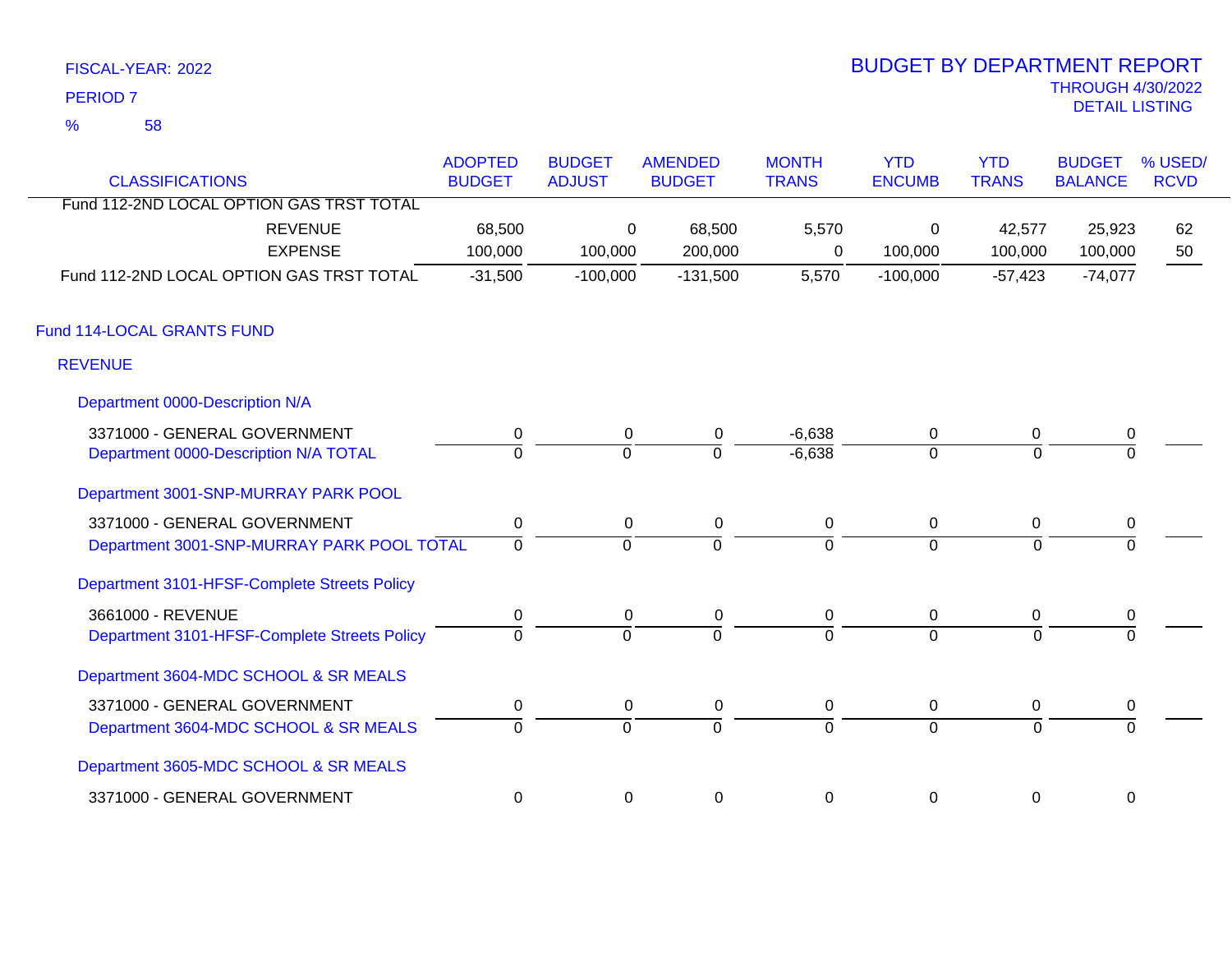58 %

### THROUGH 4/30/2022<br>DETAIL LISTING DETAIL LISTING PERIOD <sup>7</sup> BUDGET BY DEPARTMENT REPORT

| <b>CLASSIFICATIONS</b>                    | <b>ADOPTED</b><br><b>BUDGET</b> | <b>BUDGET</b><br><b>ADJUST</b> | <b>AMENDED</b><br><b>BUDGET</b> | <b>MONTH</b><br><b>TRANS</b> | <b>YTD</b><br><b>ENCUMB</b> | <b>YTD</b><br><b>TRANS</b> | <b>BUDGET</b><br><b>BALANCE</b> | % USED/<br><b>RCVD</b> |
|-------------------------------------------|---------------------------------|--------------------------------|---------------------------------|------------------------------|-----------------------------|----------------------------|---------------------------------|------------------------|
| Department 3605-MDC SCHOOL & SR MEALS     | $\overline{0}$                  | $\Omega$                       | $\overline{0}$                  | $\overline{0}$               | $\overline{0}$              | $\overline{0}$             | $\overline{0}$                  |                        |
| Department 3606-MDC SCHOOL & SR MEALS     |                                 |                                |                                 |                              |                             |                            |                                 |                        |
| 3371000 - GENERAL GOVERNMENT              | 0                               |                                | 0<br>0                          | 0                            | 0                           | 0                          | 0                               |                        |
| Department 3606-MDC SCHOOL & SR MEALS     | $\Omega$                        | $\Omega$                       | $\Omega$                        | 0                            | $\Omega$                    | $\Omega$                   |                                 |                        |
| Department 3607-SR MEAL AMENDMENT TO JUNE |                                 |                                |                                 |                              |                             |                            |                                 |                        |
| 3371000 - GENERAL GOVERNMENT              | 0                               | 0                              | 0                               | 0                            | $\Omega$                    | 0                          | 0                               |                        |
| Department 3607-SR MEAL AMENDMENT TO JUNE | $\mathbf 0$                     | $\overline{0}$                 | $\Omega$                        | $\Omega$                     | $\Omega$                    | $\Omega$                   | $\Omega$                        |                        |
| Department 3608-SR MEAL & AFTER SCHOOL    |                                 |                                |                                 |                              |                             |                            |                                 |                        |
| 3371000 - GENERAL GOVERNMENT              | 0                               |                                | $\mathbf 0$<br>0                | 0                            | 0                           | $\Omega$                   | 0                               |                        |
| Department 3608-SR MEAL & AFTER SCHOOL    | $\Omega$                        | $\Omega$                       | $\Omega$                        | 0                            | $\Omega$                    | $\Omega$                   | $\Omega$                        |                        |
| Department 3609-SR MEAL&AFTER SCH #2 JUL- |                                 |                                |                                 |                              |                             |                            |                                 |                        |
| 3371000 - GENERAL GOVERNMENT              | 0                               |                                | 0<br>0                          | 0                            | $\mathbf{0}$                | 0                          | 0                               |                        |
| Department 3609-SR MEAL&AFTER SCH #2 JUL- | $\overline{0}$                  | $\Omega$                       | $\overline{0}$                  | $\Omega$                     | $\Omega$                    | $\Omega$                   |                                 |                        |
| Department 3610-SR MEAL&AFTER SCH         |                                 |                                |                                 |                              |                             |                            |                                 |                        |
| 3371000 - GENERAL GOVERNMENT              | 0                               |                                | 0<br>0                          | 0                            | 0                           | 0                          | 0                               |                        |
| Department 3610-SR MEAL&AFTER SCH         | $\Omega$                        | $\Omega$                       | $\overline{0}$                  | $\Omega$                     | $\Omega$                    | $\Omega$                   | $\Omega$                        |                        |
| Department 3801-ADA-FY2010                |                                 |                                |                                 |                              |                             |                            |                                 |                        |
| 3371000 - GENERAL GOVERNMENT              | 0                               | $\mathbf 0$                    | 0                               | 0                            | $\mathbf 0$                 | $\mathbf 0$                | 0                               |                        |
| Department 3801-ADA-FY2010 TOTAL          | $\Omega$                        | $\Omega$                       | $\Omega$                        | $\Omega$                     | $\Omega$                    | $\Omega$                   | $\Omega$                        |                        |
|                                           |                                 |                                |                                 |                              |                             |                            |                                 |                        |

Department 3802-ADA FY 2011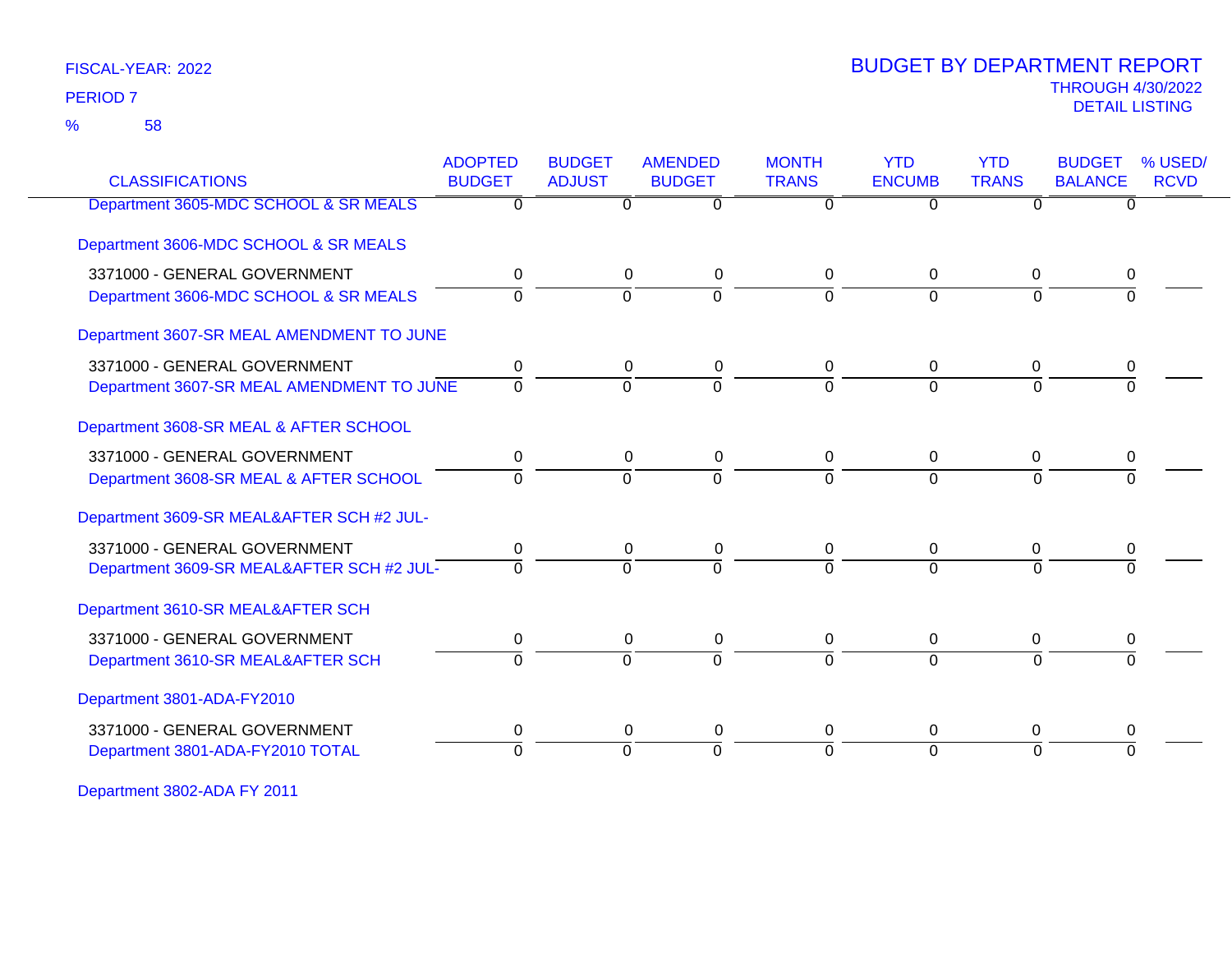58 %

| <b>CLASSIFICATIONS</b>            | <b>ADOPTED</b><br><b>BUDGET</b> | <b>BUDGET</b><br><b>ADJUST</b> | <b>AMENDED</b><br><b>BUDGET</b> | <b>MONTH</b><br><b>TRANS</b> | <b>YTD</b><br><b>ENCUMB</b> | <b>YTD</b><br><b>TRANS</b> | <b>BUDGET</b><br><b>BALANCE</b> | % USED/<br><b>RCVD</b> |
|-----------------------------------|---------------------------------|--------------------------------|---------------------------------|------------------------------|-----------------------------|----------------------------|---------------------------------|------------------------|
| 3371000 - GENERAL GOVERNMENT      | 0                               | $\overline{0}$                 | $\overline{0}$                  | $\overline{0}$               | $\overline{0}$              | $\Omega$                   | 0                               |                        |
| Department 3802-ADA FY 2011 TOTAL | $\Omega$                        | $\Omega$                       | $\Omega$                        | $\Omega$                     | $\Omega$                    | $\Omega$                   | $\Omega$                        |                        |
| Department 3803-ADA FY 2012       |                                 |                                |                                 |                              |                             |                            |                                 |                        |
| 3371000 - GENERAL GOVERNMENT      | 0                               | $\overline{0}$                 | 0                               | $\mathbf 0$                  | $\mathbf 0$                 | $\mathbf 0$                | 0                               |                        |
| Department 3803-ADA FY 2012 TOTAL | $\overline{0}$                  | $\overline{0}$                 | $\overline{0}$                  | $\Omega$                     | $\Omega$                    | $\Omega$                   | $\Omega$                        |                        |
| Department 3804-ADA FY 2013       |                                 |                                |                                 |                              |                             |                            |                                 |                        |
| 3371000 - GENERAL GOVERNMENT      | 0                               | $\mathbf 0$                    | 0                               | 0                            | $\mathbf 0$                 | $\Omega$                   | 0                               |                        |
| Department 3804-ADA FY 2013 TOTAL | $\Omega$                        | $\Omega$                       | $\overline{0}$                  | $\Omega$                     | $\Omega$                    | $\Omega$                   | $\Omega$                        |                        |
| Department 3805-ADA FY 2013       |                                 |                                |                                 |                              |                             |                            |                                 |                        |
| 3371000 - GENERAL GOVERNMENT      | 0                               | 0                              | 0                               | 0                            | $\overline{0}$              | 0                          | 0                               |                        |
| Department 3805-ADA FY 2013 TOTAL | $\Omega$                        | $\Omega$                       | $\overline{0}$                  | $\Omega$                     | $\overline{0}$              | $\Omega$                   | $\Omega$                        |                        |
| Department 3806-ADA FY 2015       |                                 |                                |                                 |                              |                             |                            |                                 |                        |
| 3371000 - GENERAL GOVERNMENT      | 0                               | $\mathbf 0$                    | 0                               | $\mathbf 0$                  | $\mathbf 0$                 | 0                          | 0                               |                        |
| Department 3806-ADA FY 2015 TOTAL | $\Omega$                        | $\overline{0}$                 | $\overline{0}$                  | $\Omega$                     | $\Omega$                    | $\mathbf 0$                | $\Omega$                        |                        |
| Department 3807-ADA FY 2016       |                                 |                                |                                 |                              |                             |                            |                                 |                        |
| 3371000 - GENERAL GOVERNMENT      | 0                               | $\mathbf 0$                    | 0                               | 0                            | $\mathbf 0$                 | 0                          | 0                               |                        |
| Department 3807-ADA FY 2016 TOTAL | $\Omega$                        | $\Omega$                       | $\Omega$                        | $\Omega$                     | $\Omega$                    | $\Omega$                   | $\Omega$                        |                        |
| Department 3808-ADA FY 2017       |                                 |                                |                                 |                              |                             |                            |                                 |                        |
| 3371000 - GENERAL GOVERNMENT      | 0                               | $\overline{0}$                 | 0                               | 0                            | $\mathbf 0$                 | 0                          | 0                               |                        |
| Department 3808-ADA FY 2017 TOTAL | $\overline{0}$                  | $\overline{0}$                 | $\overline{0}$                  | $\Omega$                     | $\overline{0}$              | $\overline{0}$             | $\Omega$                        |                        |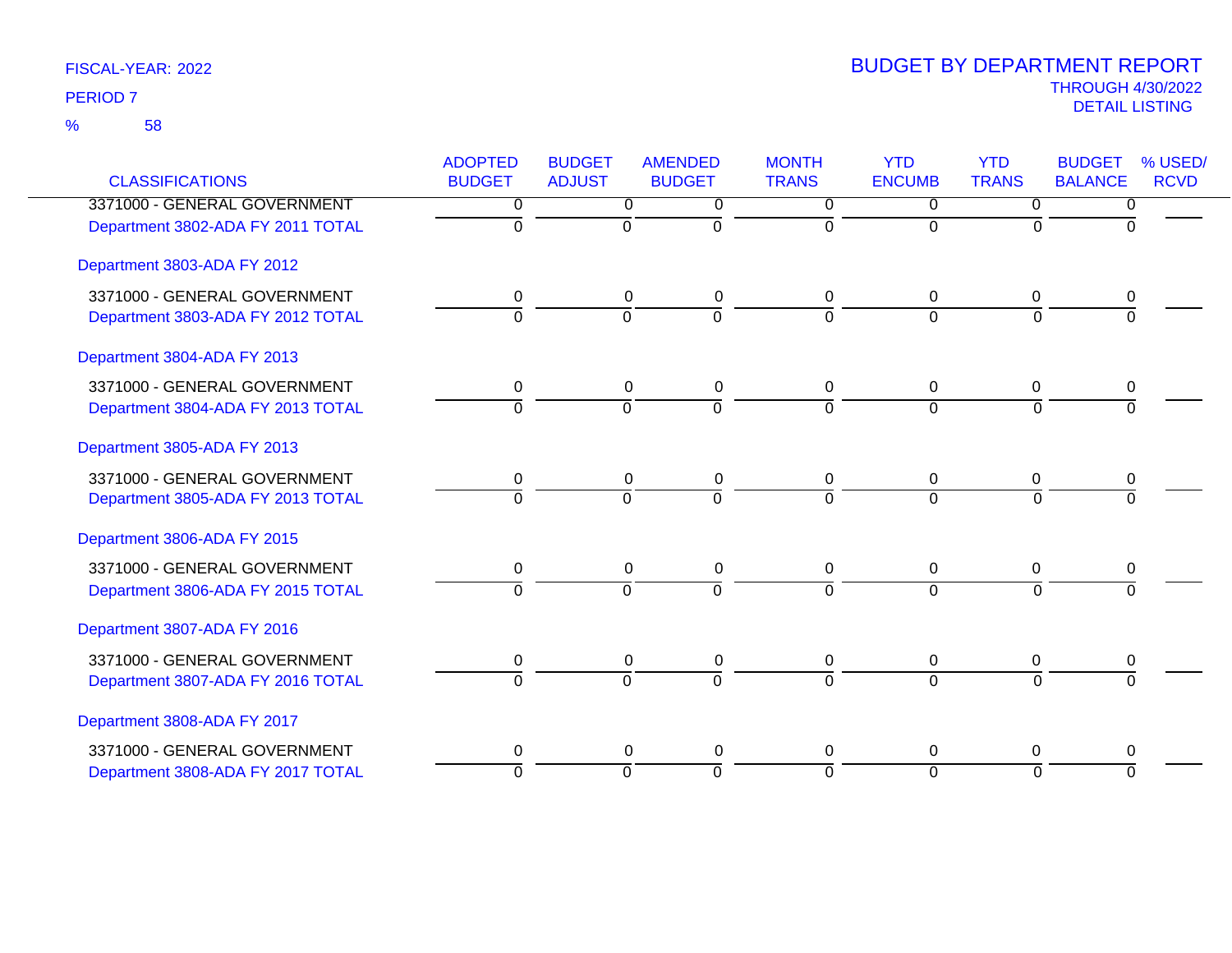58 %

### THROUGH 4/30/2022<br>DETAIL LISTING DETAIL LISTING PERIOD <sup>7</sup> BUDGET BY DEPARTMENT REPORT

| <b>CLASSIFICATIONS</b>                         | <b>ADOPTED</b><br><b>BUDGET</b> | <b>BUDGET</b><br><b>ADJUST</b> | <b>AMENDED</b><br><b>BUDGET</b> | <b>MONTH</b><br><b>TRANS</b> | <b>YTD</b><br><b>ENCUMB</b> | <b>YTD</b><br><b>TRANS</b> | <b>BUDGET</b><br><b>BALANCE</b> | % USED/<br><b>RCVD</b> |
|------------------------------------------------|---------------------------------|--------------------------------|---------------------------------|------------------------------|-----------------------------|----------------------------|---------------------------------|------------------------|
| Department 3809-ADA FY18-20                    |                                 |                                |                                 |                              |                             |                            |                                 |                        |
| 3311000 - REVENUE                              | 0                               | 0                              | 0                               | $\Omega$                     | 0                           | $\Omega$                   | 0                               |                        |
| 3371000 - GENERAL GOVERNMENT                   | 0                               | 0                              | $\mathbf 0$                     | 0                            | 0                           | 0                          | 0                               |                        |
| Department 3809-ADA FY18-20 TOTAL              | $\Omega$                        | $\Omega$                       | $\Omega$                        | $\Omega$                     | $\mathbf 0$                 | $\Omega$                   | $\Omega$                        |                        |
| Department 4010-GOB-WATER & SEWER              |                                 |                                |                                 |                              |                             |                            |                                 |                        |
| 3311000 - REVENUE                              | 0                               | 0                              | 0                               | 0                            | 0                           | 0                          | 0                               |                        |
| 3371000 - GENERAL GOVERNMENT                   | $\mathbf 0$                     | 0                              | $\mathbf 0$                     | 0                            | 0                           | 0                          | 0                               |                        |
| Department 4010-GOB-WATER & SEWER              | $\Omega$                        | $\Omega$                       | $\Omega$                        | $\Omega$                     | $\Omega$                    | $\Omega$                   | $\Omega$                        |                        |
| Department 4011-GOB-Sanitary Sewer Master Plan |                                 |                                |                                 |                              |                             |                            |                                 |                        |
| 3371000 - GENERAL GOVERNMENT                   | 0                               | 1,151,080                      | 1,151,080                       | $\mathbf 0$                  | 0                           | 0                          | 1,151,080                       |                        |
| Department 4011-GOB-Sanitary Sewer Master Plan | $\mathbf{0}$                    | 1,151,080                      | 1,151,080                       | $\Omega$                     | $\overline{0}$              | $\Omega$                   | 1,151,080                       |                        |
| Department 4012-GOB-CITYWIDE ROAD              |                                 |                                |                                 |                              |                             |                            |                                 |                        |
| 3371000 - GENERAL GOVERNMENT                   | 0                               | 0                              | 0                               | 6,638                        | 0                           | 6,638                      | $-6,638$                        |                        |
| Department 4012-GOB-CITYWIDE ROAD              | $\overline{0}$                  | $\overline{0}$                 | 0                               | 6,638                        | $\mathbf 0$                 | 6,638                      | $-6,638$                        |                        |
| Department 4100-VILLAGERS GRANT-               |                                 |                                |                                 |                              |                             |                            |                                 |                        |
| 3371000 - GENERAL GOVERNMENT                   | 0                               | 0                              | 0                               | 0                            | 0                           | 0                          | 0                               |                        |
| Department 4100-VILLAGERS GRANT-               | $\Omega$                        | $\Omega$                       | $\overline{0}$                  | $\Omega$                     | $\Omega$                    | $\Omega$                   | $\overline{0}$                  |                        |
| Department 4101-VILLAGERS GRANT-               |                                 |                                |                                 |                              |                             |                            |                                 |                        |
| 3371000 - GENERAL GOVERNMENT                   | 0                               | 0                              | $\pmb{0}$                       | 0                            | 0                           | 0                          | 0                               |                        |
| Department 4101-VILLAGERS GRANT-               | $\Omega$                        | $\overline{0}$                 | $\overline{0}$                  | $\Omega$                     | $\overline{0}$              | $\Omega$                   | $\overline{0}$                  |                        |

Department 4200-MPO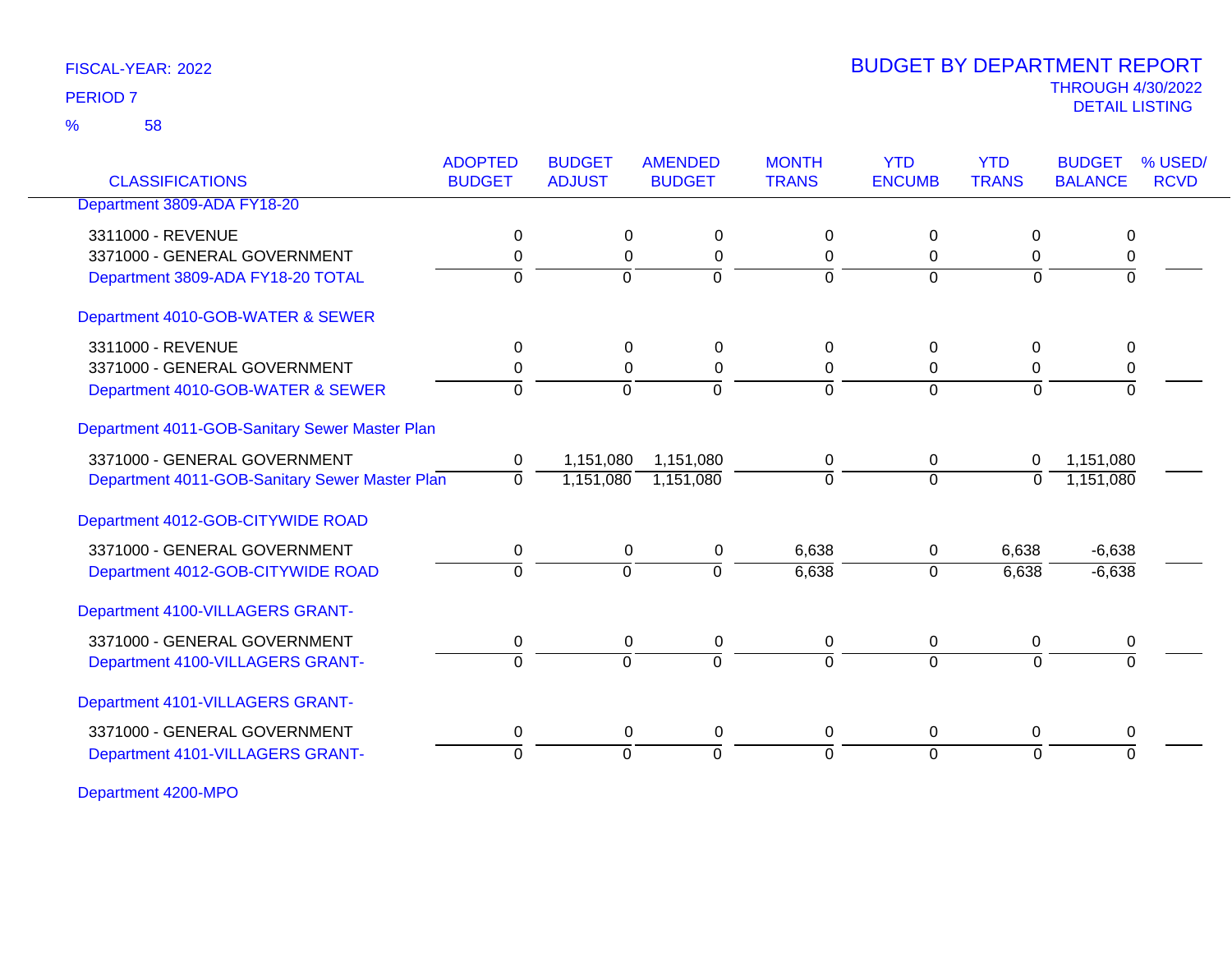|                                                  | <b>ADOPTED</b> | <b>BUDGET</b> | <b>AMENDED</b>   | <b>MONTH</b> | <b>YTD</b>    | <b>YTD</b>     | <b>BUDGET</b>  | % USED/     |
|--------------------------------------------------|----------------|---------------|------------------|--------------|---------------|----------------|----------------|-------------|
| <b>CLASSIFICATIONS</b>                           | <b>BUDGET</b>  | <b>ADJUST</b> | <b>BUDGET</b>    | <b>TRANS</b> | <b>ENCUMB</b> | <b>TRANS</b>   | <b>BALANCE</b> | <b>RCVD</b> |
| 3371000 - GENERAL GOVERNMENT                     | 0              | 0             | 0                | 0            | $\Omega$      | 0              | 0              |             |
| Department 4200-MPO TOTAL                        | 0              | $\Omega$      | $\Omega$         | 0            | $\Omega$      | 0              | $\Omega$       |             |
| Department 4201-MPO-Complete Street Policy       |                |               |                  |              |               |                |                |             |
| 3371000 - GENERAL GOVERNMENT                     | 0              | 0             | 0                | 0            | 0             | 0              |                |             |
| Department 4201-MPO-Complete Street Policy TOTAL | $\mathbf 0$    | $\mathbf 0$   | $\mathbf 0$      | $\Omega$     | $\Omega$      | $\overline{0}$ | $\Omega$       |             |
| Department 4300-MDC-NEAT STREETS-CRA TREE        |                |               |                  |              |               |                |                |             |
| 3371000 - GENERAL GOVERNMENT                     | 0              | 0             | 0                | 0            | 0             | 0              | 0              |             |
| Department 4300-MDC-NEAT STREETS-CRA TREE        | $\Omega$       | $\Omega$      | $\overline{0}$   | $\Omega$     | $\Omega$      | $\Omega$       |                |             |
| Department 4301-MDC Neat Streets-Tree Planting   |                |               |                  |              |               |                |                |             |
| 3371000 - GENERAL GOVERNMENT                     | 0              | 0             | 0                | 0            | 0             | 0              | 0              |             |
| Department 4301-MDC Neat Streets-Tree Planting   | $\Omega$       | $\Omega$      | $\overline{0}$   | $\Omega$     | $\Omega$      | $\Omega$       |                |             |
| Department 4302-MDC Neat Streets-CRA&Downtown    |                |               |                  |              |               |                |                |             |
| 3371000 - GENERAL GOVERNMENT                     | 0              | 0             | 0                | 0            | 0             | 0              | 0              |             |
| Department 4302-MDC Neat Streets-CRA&Downtown    | $\Omega$       | $\Omega$      | $\Omega$         | $\Omega$     | $\Omega$      | $\Omega$       | $\Omega$       |             |
| Department 4400-South Miami Garden Club          |                |               |                  |              |               |                |                |             |
| 3661000 - REVENUE                                | 0              | 0             | 0                | 0            | 0             | 0              | 0              |             |
| Department 4400-South Miami Garden Club TOTAL    | $\Omega$       | $\Omega$      | $\overline{0}$   | $\Omega$     | $\Omega$      | $\Omega$       |                |             |
| Department 4501-ORANGE BOWL YOUTH SPORTS,        |                |               |                  |              |               |                |                |             |
| 3661000 - REVENUE                                | 0              |               | $\mathbf 0$<br>0 | 0            | $\Omega$      | $\Omega$       | 0              |             |
| Department 4501-ORANGE BOWL YOUTH SPORTS,        | $\Omega$       | $\Omega$      | $\Omega$         | $\Omega$     | $\Omega$      | $\Omega$       | $\Omega$       |             |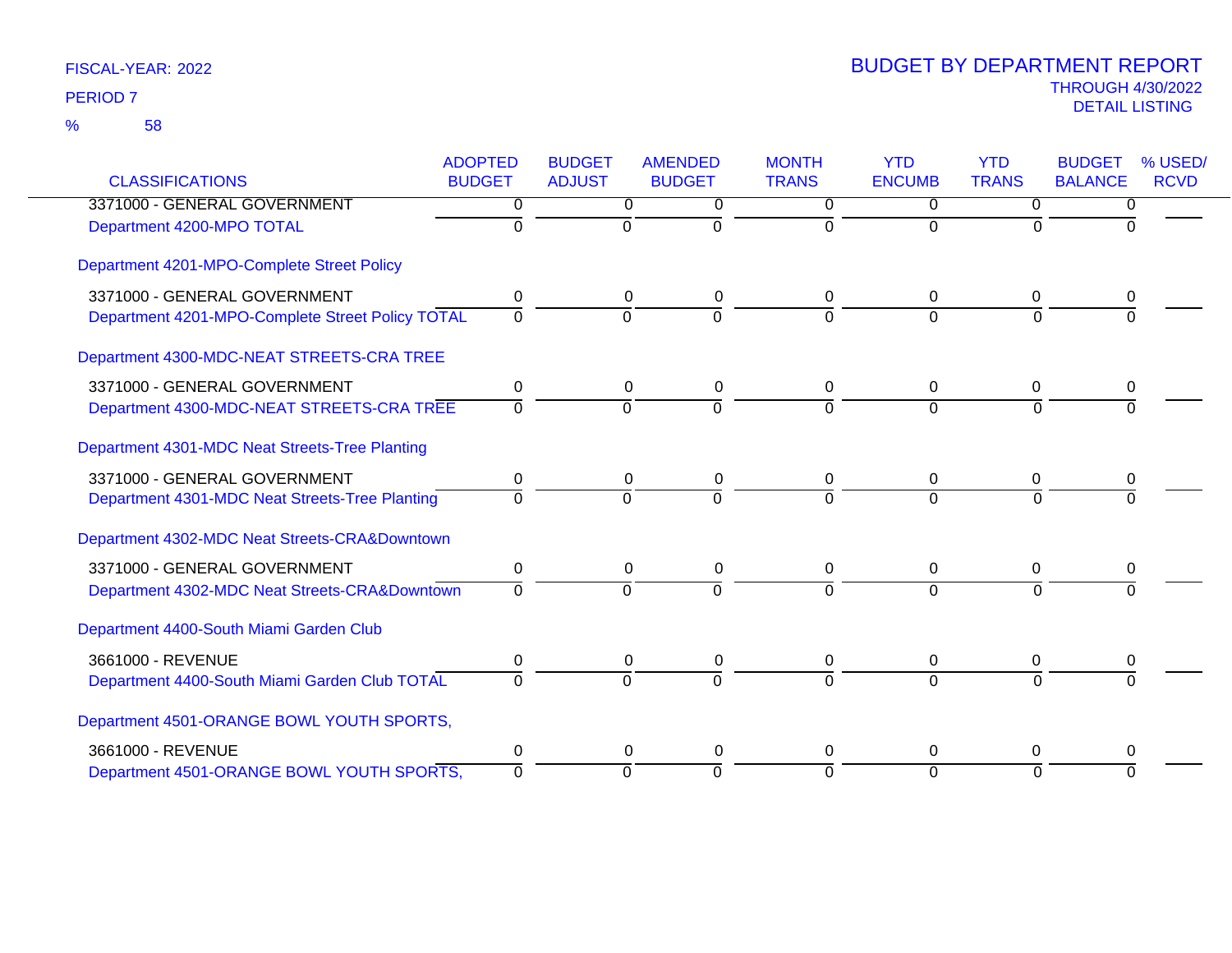58 %

| <b>CLASSIFICATIONS</b>                       | <b>ADOPTED</b><br><b>BUDGET</b> | <b>BUDGET</b><br><b>ADJUST</b> | <b>AMENDED</b><br><b>BUDGET</b> | <b>MONTH</b><br><b>TRANS</b> | <b>YTD</b><br><b>ENCUMB</b> | <b>YTD</b><br><b>TRANS</b> | <b>BUDGET</b><br><b>BALANCE</b> | % USED/<br><b>RCVD</b> |
|----------------------------------------------|---------------------------------|--------------------------------|---------------------------------|------------------------------|-----------------------------|----------------------------|---------------------------------|------------------------|
| Department 4601-USA Swimming FY18            |                                 |                                |                                 |                              |                             |                            |                                 |                        |
| 3661000 - REVENUE                            | 0                               | 0                              | 0                               | 0                            | 0                           | 0                          | 0                               |                        |
| Department 4601-USA Swimming FY18 TOTAL      | $\Omega$                        | $\Omega$                       | $\Omega$                        | $\Omega$                     | $\overline{0}$              | $\Omega$                   | $\Omega$                        |                        |
| <b>REVENUE TOTAL</b>                         | $\Omega$                        | 1,151,080                      | 1,151,080                       | 0                            | 0                           | 6,638                      | 1,144,442                       |                        |
| <b>EXPENSE</b>                               |                                 |                                |                                 |                              |                             |                            |                                 |                        |
| Department 3001-SNP-MURRAY PARK POOL         |                                 |                                |                                 |                              |                             |                            |                                 |                        |
| 5413100 - PROFESSIONAL SERVICES              | 0                               | 0                              | 0                               | 0                            | 0                           | $\Omega$                   | 0                               |                        |
| 5413450 - CONTRACTUAL SERVICES               | 0                               | 0                              | 0                               | 0                            | 0                           | 0                          | 0                               |                        |
| Department 3001-SNP-MURRAY PARK POOL TOTAL   | $\Omega$                        | $\Omega$                       | $\Omega$                        | $\overline{0}$               | $\Omega$                    | $\Omega$                   | $\overline{0}$                  |                        |
| Department 3101-HFSF-Complete Streets Policy |                                 |                                |                                 |                              |                             |                            |                                 |                        |
| 5413450 - CONTRACTUAL SERVICES               | 0                               | 0                              | 0                               | 0                            | 0                           | 0                          | $\boldsymbol{0}$                |                        |
| Department 3101-HFSF-Complete Streets Policy | $\Omega$                        | $\Omega$                       | ∩                               | $\Omega$                     | $\Omega$                    | $\Omega$                   |                                 |                        |
| Department 3603-12-SMIA-CB OCT11-SEP12       |                                 |                                |                                 |                              |                             |                            |                                 |                        |
| 5413450 - CONTRACTUAL SERVICES               | 0                               | 0                              | $\pmb{0}$                       | 0                            | $\mathbf 0$                 | 0                          | 0                               |                        |
| Department 3603-12-SMIA-CB OCT11-SEP12 TOTAL | $\Omega$                        | $\Omega$                       | $\Omega$                        | $\Omega$                     | $\Omega$                    | $\Omega$                   |                                 |                        |
| Department 3604-MDC SCHOOL & SR MEALS        |                                 |                                |                                 |                              |                             |                            |                                 |                        |
| 5411310 - PART TIME                          | 0                               | 0                              | 0                               | 0                            | $\Omega$                    | $\Omega$                   | 0                               |                        |
| 5413450 - CONTRACTUAL SERVICES               | 0                               | 0                              | 0                               | 0                            | 0                           | 0                          | 0                               |                        |
| Department 3604-MDC SCHOOL & SR MEALS        | $\Omega$                        | $\Omega$                       | $\Omega$                        | $\overline{0}$               | $\Omega$                    | $\overline{0}$             | $\overline{0}$                  |                        |
| Department 3605-MDC SCHOOL & SR MEALS        |                                 |                                |                                 |                              |                             |                            |                                 |                        |
| 5411310 - PART TIME                          | $\Omega$                        | 0                              | 0                               | 0                            | $\Omega$                    | 0                          | 0                               |                        |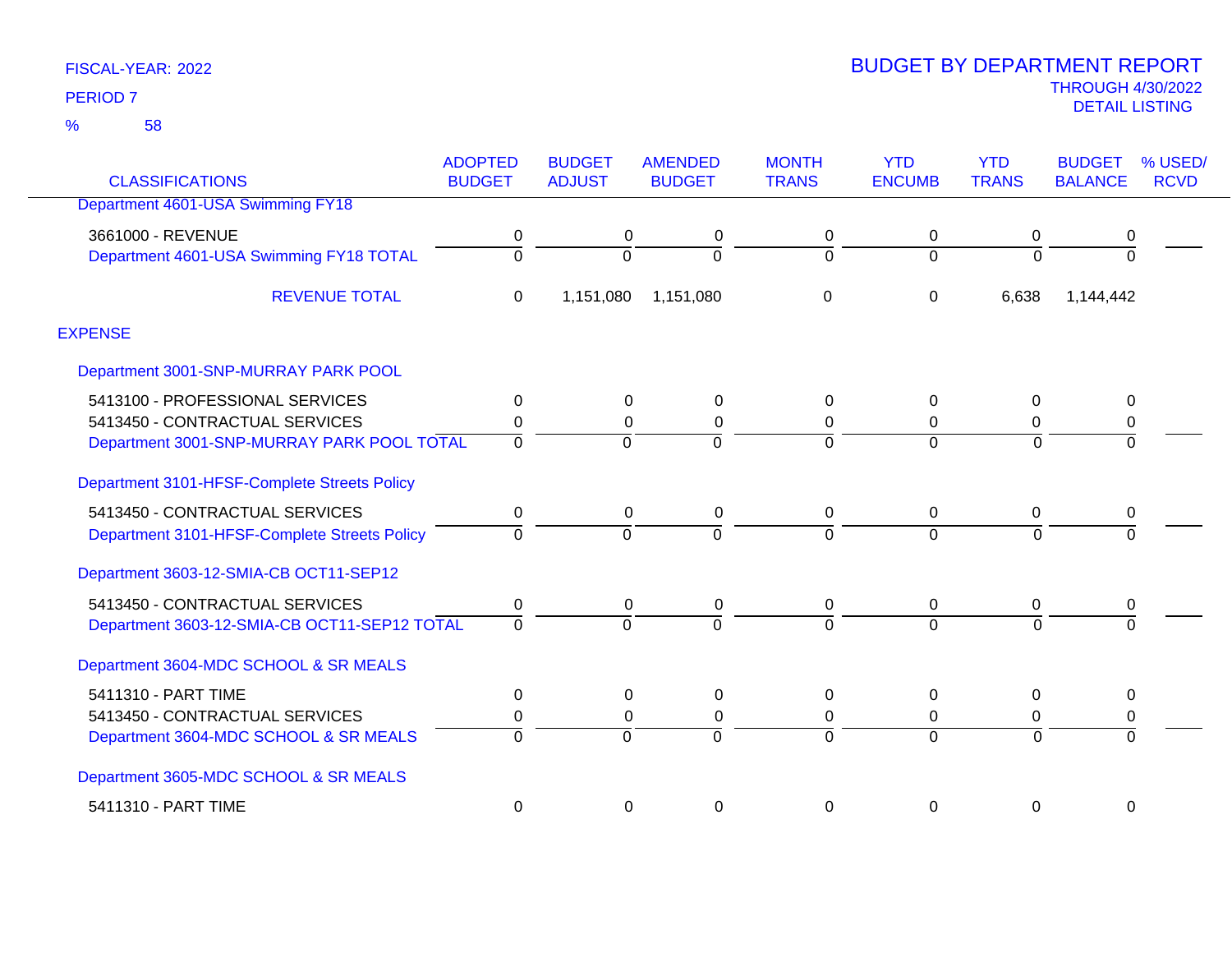| <b>CLASSIFICATIONS</b>                    | <b>ADOPTED</b><br><b>BUDGET</b> | <b>BUDGET</b><br><b>ADJUST</b> | <b>AMENDED</b><br><b>BUDGET</b> | <b>MONTH</b><br><b>TRANS</b> | <b>YTD</b><br><b>ENCUMB</b> | <b>YTD</b><br><b>TRANS</b> | <b>BUDGET</b><br><b>BALANCE</b> | % USED/<br><b>RCVD</b> |
|-------------------------------------------|---------------------------------|--------------------------------|---------------------------------|------------------------------|-----------------------------|----------------------------|---------------------------------|------------------------|
| 5413450 - CONTRACTUAL SERVICES            | $\overline{0}$                  | $\overline{0}$                 | $\overline{0}$                  | $\overline{0}$               | $\overline{0}$              | $\overline{0}$             | 0                               |                        |
| Department 3605-MDC SCHOOL & SR MEALS     | $\Omega$                        | $\mathbf 0$                    | $\Omega$                        | $\Omega$                     | $\Omega$                    | $\Omega$                   | $\Omega$                        |                        |
| Department 3606-MDC SCHOOL & SR MEALS     |                                 |                                |                                 |                              |                             |                            |                                 |                        |
| 5411310 - PART TIME                       | $\Omega$                        | $\Omega$                       | 0                               | $\Omega$                     | $\Omega$                    | $\Omega$                   | $\Omega$                        |                        |
| 5413450 - CONTRACTUAL SERVICES            | 0                               | 0                              | 0                               | $\Omega$                     | $\Omega$                    | $\Omega$                   | 0                               |                        |
| Department 3606-MDC SCHOOL & SR MEALS     | $\Omega$                        | $\overline{0}$                 | $\mathbf 0$                     | $\Omega$                     | $\Omega$                    | $\Omega$                   | $\Omega$                        |                        |
| Department 3607-SR MEAL AMENDMENT TO JUNE |                                 |                                |                                 |                              |                             |                            |                                 |                        |
| 5411310 - PART TIME                       | 0                               | 0                              | 0                               | $\Omega$                     | 0                           | 0                          | 0                               |                        |
| 5413450 - CONTRACTUAL SERVICES            | $\Omega$                        | $\Omega$                       | $\pmb{0}$                       | $\Omega$                     | 0                           | $\Omega$                   | 0                               |                        |
| Department 3607-SR MEAL AMENDMENT TO JUNE | $\Omega$                        | $\Omega$                       | $\Omega$                        | $\Omega$                     | $\Omega$                    | $\Omega$                   | $\Omega$                        |                        |
| Department 3608-SR MEAL & AFTER SCHOOL    |                                 |                                |                                 |                              |                             |                            |                                 |                        |
| 5411310 - PART TIME                       | $\Omega$                        | 0                              | $\pmb{0}$                       | $\Omega$                     | $\Omega$                    | 0                          | $\Omega$                        |                        |
| 5413450 - CONTRACTUAL SERVICES            | 0                               | $\Omega$                       | 0                               | $\Omega$                     | $\Omega$                    | $\mathbf 0$                | 0                               |                        |
| Department 3608-SR MEAL & AFTER SCHOOL    | $\Omega$                        | $\mathbf 0$                    | $\mathbf 0$                     | $\Omega$                     | $\Omega$                    | $\Omega$                   | $\Omega$                        |                        |
| Department 3609-SR MEAL&AFTER SCH #2 JUL- |                                 |                                |                                 |                              |                             |                            |                                 |                        |
| 5411310 - PART TIME                       | 0                               | $\mathbf 0$                    | $\pmb{0}$                       | 0                            | 0                           | $\mathbf 0$                | 0                               |                        |
| 5413450 - CONTRACTUAL SERVICES            | $\Omega$                        | 0                              | $\pmb{0}$                       | $\Omega$                     | $\Omega$                    | $\Omega$                   | 0                               |                        |
| Department 3609-SR MEAL&AFTER SCH #2 JUL- | $\Omega$                        | $\overline{0}$                 | $\overline{0}$                  | $\Omega$                     | $\Omega$                    | $\Omega$                   | $\overline{0}$                  |                        |
| Department 3610-SR MEAL&AFTER SCH         |                                 |                                |                                 |                              |                             |                            |                                 |                        |
| 5411310 - PART TIME                       | 0                               | $\mathbf 0$                    | $\pmb{0}$                       | 0                            | $\Omega$                    | 0                          | $\Omega$                        |                        |
| 5413450 - CONTRACTUAL SERVICES            | $\Omega$                        | $\Omega$                       | 0                               | $\Omega$                     | 0                           | $\Omega$                   | 0                               |                        |
| Department 3610-SR MEAL&AFTER SCH         | $\Omega$                        | $\mathbf 0$                    | $\Omega$                        | $\Omega$                     | $\Omega$                    | $\Omega$                   | $\Omega$                        |                        |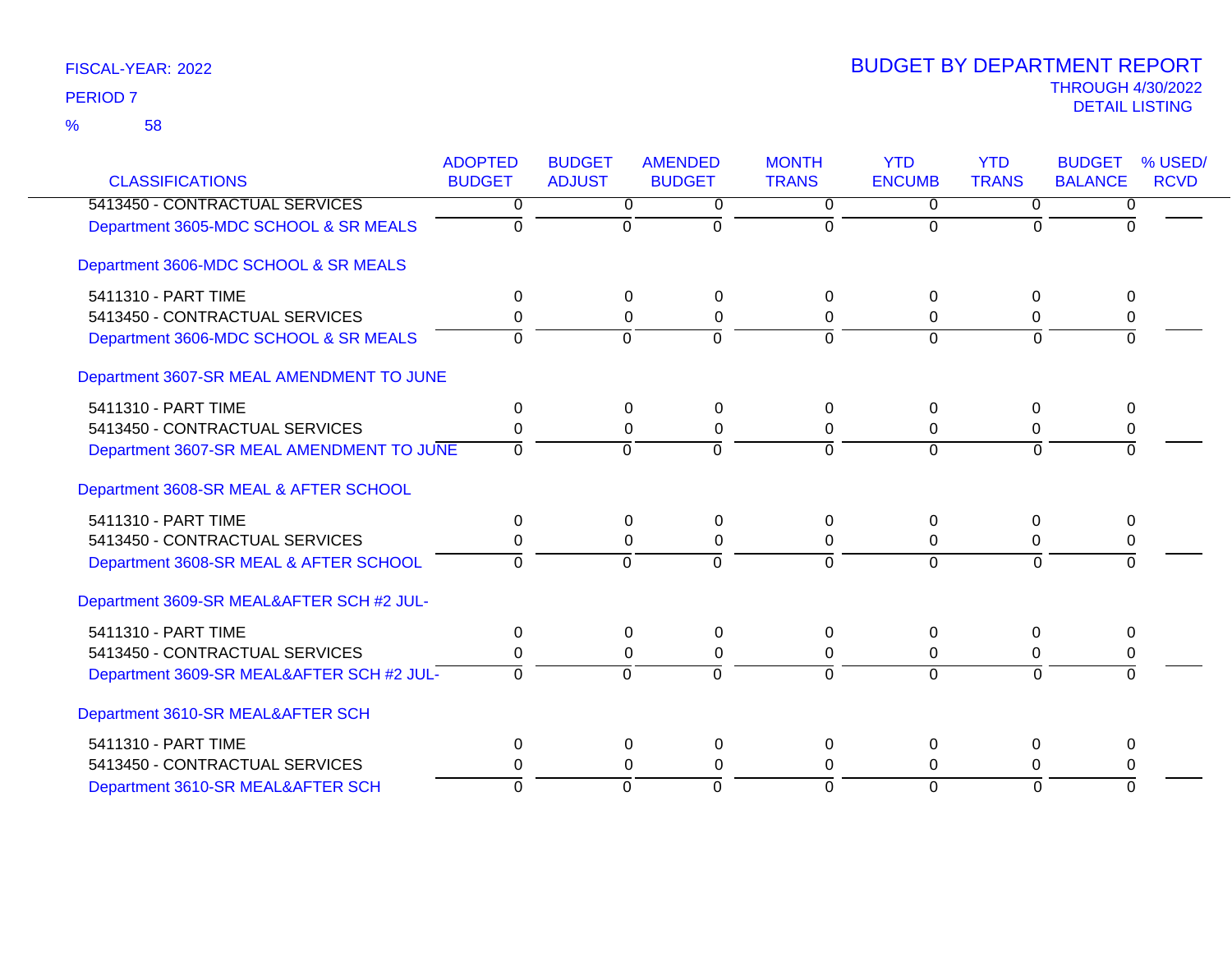58 %

| <b>CLASSIFICATIONS</b>                                     | <b>ADOPTED</b><br><b>BUDGET</b> | <b>BUDGET</b><br><b>ADJUST</b> | <b>AMENDED</b><br><b>BUDGET</b>                              | <b>MONTH</b><br><b>TRANS</b>  | <b>YTD</b><br><b>ENCUMB</b>   | <b>YTD</b><br><b>TRANS</b> | <b>BUDGET</b><br><b>BALANCE</b> | % USED/<br><b>RCVD</b> |
|------------------------------------------------------------|---------------------------------|--------------------------------|--------------------------------------------------------------|-------------------------------|-------------------------------|----------------------------|---------------------------------|------------------------|
| Department 3801-ADA-FY2010                                 |                                 |                                |                                                              |                               |                               |                            |                                 |                        |
| 5453450 - CONTRACTUAL<br>Department 3801-ADA-FY2010 TOTAL  | 0<br>$\overline{0}$             |                                | 0<br>0<br>$\overline{0}$<br>$\overline{0}$                   | 0<br>$\mathbf 0$              | $\mathbf 0$<br>$\overline{0}$ | 0<br>$\overline{0}$        | 0<br>$\overline{0}$             |                        |
| Department 3802-ADA FY 2011                                |                                 |                                |                                                              |                               |                               |                            |                                 |                        |
| 5453450 - CONTRACTUAL<br>Department 3802-ADA FY 2011 TOTAL | 0<br>$\Omega$                   |                                | $\mathbf 0$<br>$\mathbf 0$<br>$\overline{0}$<br>$\Omega$     | $\mathbf 0$<br>$\Omega$       | $\mathbf 0$<br>$\Omega$       | 0<br>$\Omega$              | 0<br>$\Omega$                   |                        |
| Department 3803-ADA FY 2012                                |                                 |                                |                                                              |                               |                               |                            |                                 |                        |
| 5453450 - CONTRACTUAL<br>Department 3803-ADA FY 2012 TOTAL | 0<br>$\overline{0}$             |                                | $\mathbf 0$<br>0<br>$\overline{0}$<br>$\overline{0}$         | 0<br>$\Omega$                 | 0<br>$\overline{0}$           | 0<br>$\Omega$              | 0<br>$\Omega$                   |                        |
| Department 3804-ADA FY 2013                                |                                 |                                |                                                              |                               |                               |                            |                                 |                        |
| 5453450 - CONTRACTUAL<br>Department 3804-ADA FY 2013 TOTAL | 0<br>$\overline{0}$             |                                | 0<br>$\mathbf 0$<br>ō<br>$\overline{0}$                      | 0<br>$\mathbf 0$              | 0<br>$\mathbf 0$              | 0<br>$\mathbf 0$           | 0<br>$\Omega$                   |                        |
| Department 3805-ADA FY 2013                                |                                 |                                |                                                              |                               |                               |                            |                                 |                        |
| 5453450 - CONTRACTUAL<br>Department 3805-ADA FY 2013 TOTAL | 0<br>$\overline{0}$             |                                | $\mathbf 0$<br>$\pmb{0}$<br>$\overline{0}$<br>$\overline{0}$ | $\mathbf 0$<br>$\overline{0}$ | $\mathbf 0$<br>$\Omega$       | 0<br>$\overline{0}$        | 0<br>$\overline{0}$             |                        |
| Department 3806-ADA FY 2015                                |                                 |                                |                                                              |                               |                               |                            |                                 |                        |
| 5453450 - CONTRACTUAL<br>Department 3806-ADA FY 2015 TOTAL | 0<br>$\mathbf 0$                |                                | $\mathbf 0$<br>$\mathbf 0$<br>ō<br>$\overline{0}$            | $\mathbf 0$<br>$\mathbf 0$    | $\mathbf 0$<br>$\mathbf 0$    | $\pmb{0}$<br>$\mathbf 0$   | $\pmb{0}$<br>$\Omega$           |                        |
| Department 3807-ADA FY 2016                                |                                 |                                |                                                              |                               |                               |                            |                                 |                        |
| 5453450 - CONTRACTUAL                                      | 0                               |                                | $\mathbf 0$<br>$\mathbf 0$                                   | $\mathbf 0$                   | 0                             | 0                          | 0                               |                        |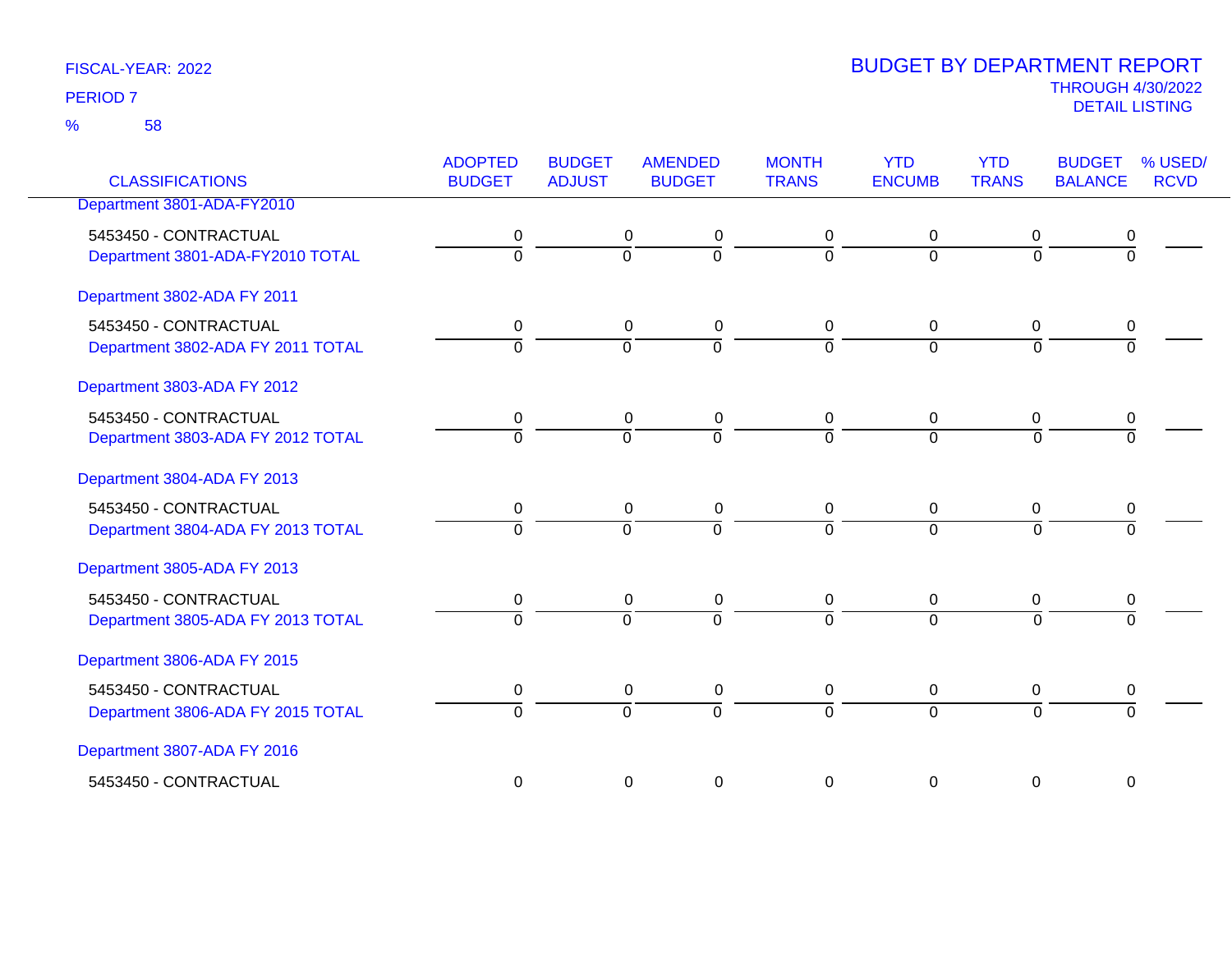58 %

| <b>CLASSIFICATIONS</b>                         | <b>ADOPTED</b><br><b>BUDGET</b> | <b>BUDGET</b><br><b>ADJUST</b> | <b>AMENDED</b><br><b>BUDGET</b> | <b>MONTH</b><br><b>TRANS</b> | <b>YTD</b><br><b>ENCUMB</b> | <b>YTD</b><br><b>TRANS</b> | <b>BUDGET</b><br><b>BALANCE</b> | % USED/<br><b>RCVD</b> |
|------------------------------------------------|---------------------------------|--------------------------------|---------------------------------|------------------------------|-----------------------------|----------------------------|---------------------------------|------------------------|
| Department 3807-ADA FY 2016 TOTAL              | 0                               | 0                              | 0                               | 0                            | 0                           | 0                          | $\Omega$                        |                        |
| Department 3808-ADA FY 2017                    |                                 |                                |                                 |                              |                             |                            |                                 |                        |
| 5453450 - CONTRACTUAL                          | 0                               | $\mathbf 0$                    | 0                               | 0                            | $\mathbf 0$                 | 0                          | 0                               |                        |
| Department 3808-ADA FY 2017 TOTAL              | $\Omega$                        | $\Omega$                       | $\overline{0}$                  | $\Omega$                     | $\Omega$                    | $\Omega$                   | $\Omega$                        |                        |
| Department 3809-ADA FY18-20                    |                                 |                                |                                 |                              |                             |                            |                                 |                        |
| 5413450 - CONTRACTUAL SERVICES                 | 0                               | $\Omega$                       | 0                               | 0                            | $\Omega$                    | $\Omega$                   | $\Omega$                        |                        |
| 5415210 - SUPPLIES                             | 0                               | $\Omega$                       | $\Omega$                        | $\Omega$                     | $\Omega$                    | 0                          | 0                               |                        |
| Department 3809-ADA FY18-20 TOTAL              | $\Omega$                        | 0                              | $\Omega$                        | 0                            | $\Omega$                    | $\Omega$                   | $\Omega$                        |                        |
| Department 4000-WATER DIST SYS EXTENSION       |                                 |                                |                                 |                              |                             |                            |                                 |                        |
| 5416490 - CONSTRUCTIONS PROJECTS               | 0                               | 0                              | 0                               | 0                            | $\mathbf 0$                 | 0                          | 0                               |                        |
| Department 4000-WATER DIST SYS EXTENSION       | $\mathbf 0$                     | $\overline{0}$                 | $\overline{0}$                  | $\mathbf 0$                  | $\Omega$                    | 0                          | $\overline{0}$                  |                        |
| Department 4010-GOB-WATER & SEWER              |                                 |                                |                                 |                              |                             |                            |                                 |                        |
| 5413100 - PROFESSIONAL SERVICES                | $\mathbf 0$                     | $\Omega$                       | $\Omega$                        | 0                            | $\mathbf{0}$                | 0                          | $\Omega$                        |                        |
| 5413450 - CONTRACTUAL SERVICES                 | 0                               | $\Omega$                       | 0                               | 0                            | 0                           | 0                          | 0                               |                        |
| Department 4010-GOB-WATER & SEWER              | $\Omega$                        | $\Omega$                       | $\Omega$                        | $\Omega$                     | $\Omega$                    | $\Omega$                   | $\Omega$                        |                        |
| Department 4011-GOB-Sanitary Sewer Master Plan |                                 |                                |                                 |                              |                             |                            |                                 |                        |
| 5413100 - PROFESSIONAL SERVICES                | 0                               | $\Omega$                       | $\Omega$                        | 0                            | $\Omega$                    | $\Omega$                   | $\Omega$                        |                        |
| 5416490 - CONSTRUCTIONS PROJECTS               | 0                               | 1,151,080                      | 1,151,080                       | 211,711                      | 276,344                     | 690,999                    | 460,081                         | 60                     |
| Department 4011-GOB-Sanitary Sewer Master Plan | $\overline{0}$                  | 1,151,080                      | 1,151,080                       | 211,711                      | 276,344                     | 690,999                    | 460,081                         | 60                     |
| Department 4012-GOB-CITYWIDE ROAD              |                                 |                                |                                 |                              |                             |                            |                                 |                        |
| 5416490 - CONSTRUCTIONS PROJECTS               | $\mathbf 0$                     | 6,639                          | 6,639                           | 0                            |                             | 6,639                      | 0                               | 100                    |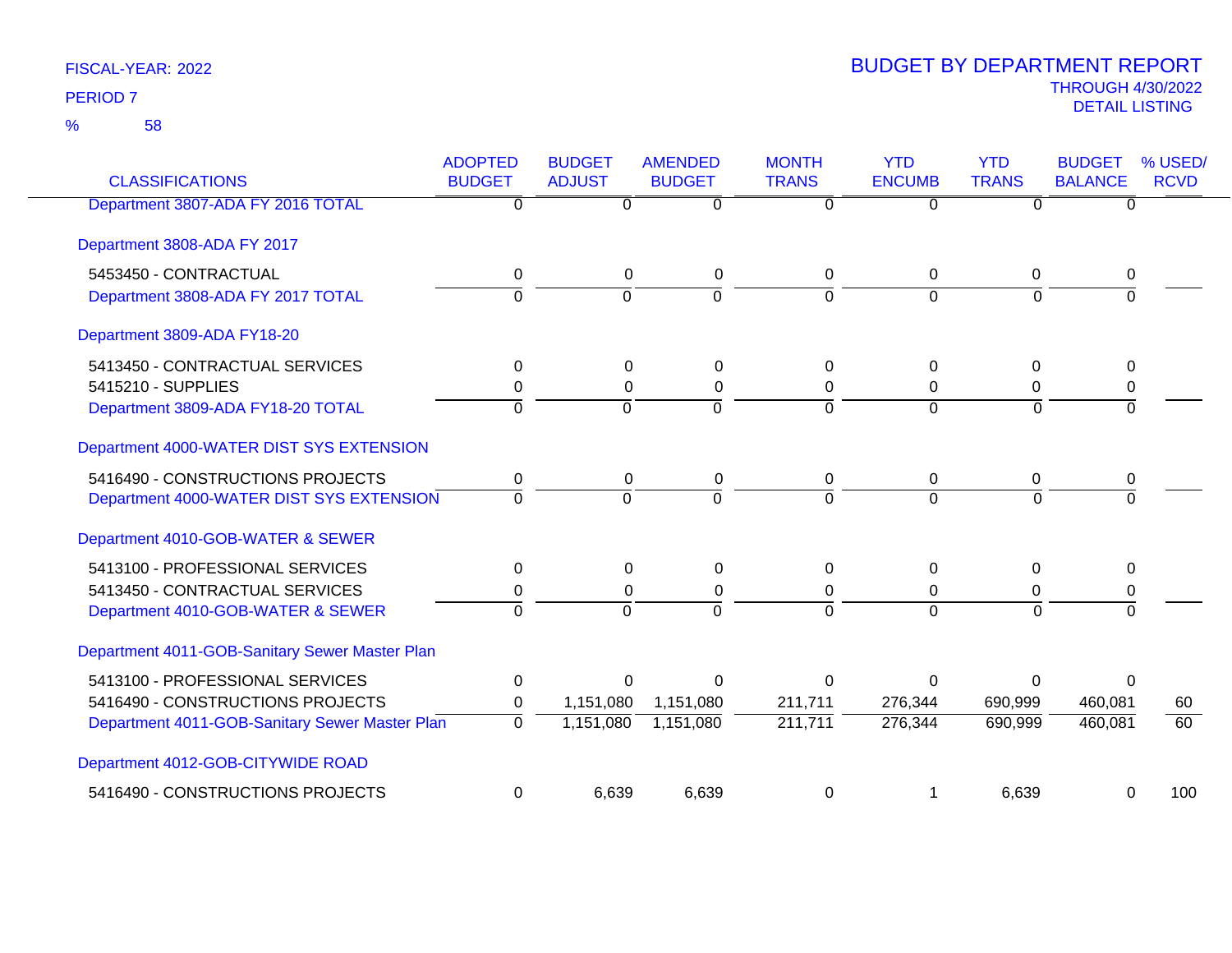58 %

# THROUGH 4/30/2022<br>DETAIL LISTING DETAIL LISTING PERIOD <sup>7</sup> BUDGET BY DEPARTMENT REPORT

| <b>CLASSIFICATIONS</b>                           | <b>ADOPTED</b><br><b>BUDGET</b> | <b>BUDGET</b><br><b>ADJUST</b> | <b>AMENDED</b><br><b>BUDGET</b> | <b>MONTH</b><br><b>TRANS</b> | <b>YTD</b><br><b>ENCUMB</b> | <b>YTD</b><br><b>TRANS</b> | <b>BUDGET</b><br><b>BALANCE</b> | % USED/<br><b>RCVD</b> |
|--------------------------------------------------|---------------------------------|--------------------------------|---------------------------------|------------------------------|-----------------------------|----------------------------|---------------------------------|------------------------|
| Department 4012-GOB-CITYWIDE ROAD                | $\overline{0}$                  | 6,639                          | 6,639                           | $\overline{0}$               |                             | 6,639                      | $\Omega$                        | 100                    |
| Department 4100-VILLAGERS GRANT-                 |                                 |                                |                                 |                              |                             |                            |                                 |                        |
| 5196450 - CAPITAL OUTLAY                         | 0                               | 0                              | 0                               | 0                            | 0                           | 0                          | 0                               |                        |
| Department 4100-VILLAGERS GRANT-                 | $\Omega$                        | $\Omega$                       | $\Omega$                        | $\Omega$                     | $\Omega$                    | $\Omega$                   |                                 |                        |
| Department 4101-VILLAGERS GRANT-                 |                                 |                                |                                 |                              |                             |                            |                                 |                        |
| 5196450 - CAPITAL OUTLAY                         | 0                               | 0                              | 0                               | 0                            | 0                           | 0                          |                                 |                        |
| Department 4101-VILLAGERS GRANT-                 | $\overline{0}$                  | $\overline{0}$                 | $\overline{0}$                  | $\Omega$                     | $\Omega$                    | $\Omega$                   | $\Omega$                        |                        |
| Department 4200-MPO                              |                                 |                                |                                 |                              |                             |                            |                                 |                        |
| 5416490 - CONSTRUCTIONS PROJECTS                 | 0                               | 0                              | 0                               | 0                            | 0                           | 0                          | 0                               |                        |
| Department 4200-MPO TOTAL                        | $\Omega$                        | $\Omega$                       | $\Omega$                        | $\Omega$                     | $\Omega$                    | $\Omega$                   |                                 |                        |
| Department 4201-MPO-Complete Street Policy       |                                 |                                |                                 |                              |                             |                            |                                 |                        |
| 5413450 - CONTRACTUAL SERVICES                   | 0                               | 0                              | 0                               | 0                            | $\Omega$                    | 0                          | 0                               |                        |
| Department 4201-MPO-Complete Street Policy TOTAL | $\Omega$                        | $\Omega$                       | $\Omega$                        | $\Omega$                     | $\Omega$                    | $\Omega$                   | $\Omega$                        |                        |
| Department 4300-MDC-NEAT STREETS-CRA TREE        |                                 |                                |                                 |                              |                             |                            |                                 |                        |
| 5413450 - CONTRACTUAL SERVICES                   | 0                               | 0                              | 0                               | 0                            | $\mathbf{0}$                | 0                          | 0                               |                        |
| Department 4300-MDC-NEAT STREETS-CRA TREE        | $\Omega$                        | $\Omega$                       | $\Omega$                        | $\Omega$                     | $\Omega$                    | $\Omega$                   |                                 |                        |
| Department 4301-MDC Neat Streets-Tree Planting   |                                 |                                |                                 |                              |                             |                            |                                 |                        |
| 5413450 - CONTRACTUAL SERVICES                   | 0                               | 0                              | 0                               | 0                            | $\mathbf{0}$                | 0                          | 0                               |                        |
| Department 4301-MDC Neat Streets-Tree Planting   | $\mathbf 0$                     | $\overline{0}$                 | $\overline{0}$                  | $\Omega$                     | $\Omega$                    | 0                          | $\Omega$                        |                        |

Department 4302-MDC Neat Streets-CRA&Downtown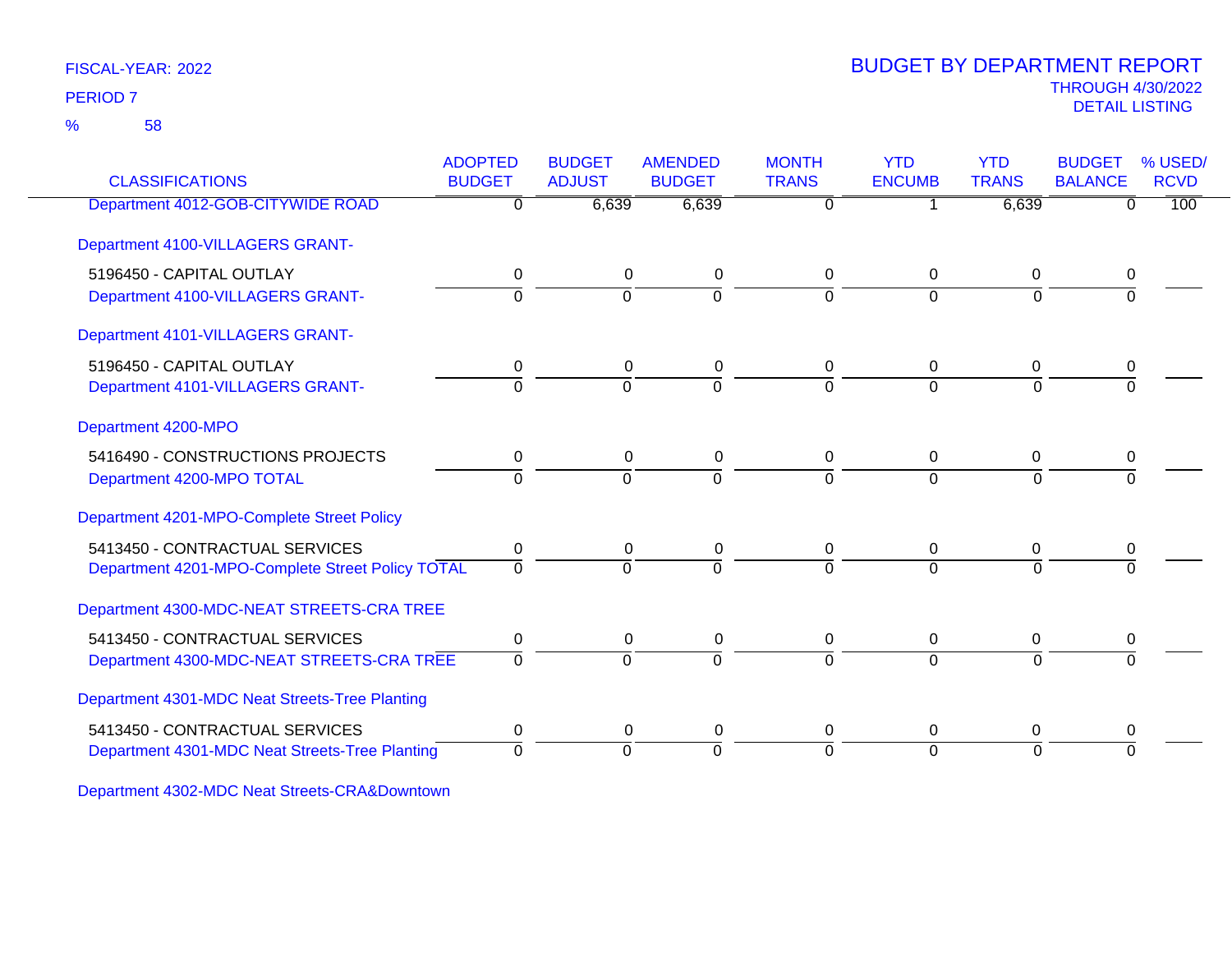| <b>CLASSIFICATIONS</b>                        | <b>ADOPTED</b><br><b>BUDGET</b> | <b>BUDGET</b><br><b>ADJUST</b> | <b>AMENDED</b><br><b>BUDGET</b> | <b>MONTH</b><br><b>TRANS</b> | <b>YTD</b><br><b>ENCUMB</b> | <b>YTD</b><br><b>TRANS</b> | <b>BUDGET</b><br><b>BALANCE</b> | % USED/<br><b>RCVD</b> |
|-----------------------------------------------|---------------------------------|--------------------------------|---------------------------------|------------------------------|-----------------------------|----------------------------|---------------------------------|------------------------|
| 5413450 - CONTRACTUAL SERVICES                | 0                               | 0                              | 0                               | 0                            | 0                           | $\overline{0}$             | 0                               |                        |
| Department 4302-MDC Neat Streets-CRA&Downtown | 0                               | $\mathbf 0$                    | 0                               | $\overline{0}$               | $\Omega$                    | $\Omega$                   | $\Omega$                        |                        |
| Department 4400-South Miami Garden Club       |                                 |                                |                                 |                              |                             |                            |                                 |                        |
| 5193450 - CONT. SVCS.                         | 0                               | 0                              | 0                               | 0                            | 0                           | $\mathbf 0$                | 0                               |                        |
| Department 4400-South Miami Garden Club TOTAL | $\Omega$                        | $\mathbf 0$                    | $\overline{0}$                  | $\Omega$                     | $\overline{0}$              | $\Omega$                   | $\mathbf 0$                     |                        |
| Department 4501-ORANGE BOWL YOUTH SPORTS,     |                                 |                                |                                 |                              |                             |                            |                                 |                        |
| 5723450 - CONTRACTUAL                         | $\pmb{0}$                       | 0                              | $\mathbf 0$                     | 0                            | $\mathbf 0$                 | $\mathbf 0$                | $\pmb{0}$                       |                        |
| Department 4501-ORANGE BOWL YOUTH SPORTS,     | $\Omega$                        | $\Omega$                       | $\overline{0}$                  | $\Omega$                     | $\Omega$                    | $\Omega$                   | $\Omega$                        |                        |
| Department 4601-USA Swimming FY18             |                                 |                                |                                 |                              |                             |                            |                                 |                        |
| 5723450 - CONTRACTUAL                         | $\pmb{0}$                       | 0                              | $\mathbf 0$                     | 0                            | 0                           | $\mathbf 0$                | $\mathbf 0$                     |                        |
| Department 4601-USA Swimming FY18 TOTAL       | $\Omega$                        | $\Omega$                       | $\overline{0}$                  | $\Omega$                     | $\Omega$                    | $\Omega$                   | $\Omega$                        |                        |
| <b>EXPENSE TOTAL</b>                          | 0                               | 1,157,719                      | 1,157,719                       | 211,711                      | 276,345                     | 697,638                    | 460,081                         | 60                     |
| Fund 114-LOCAL GRANTS FUND TOTAL              |                                 |                                |                                 |                              |                             |                            |                                 |                        |
| <b>REVENUE</b>                                | 0                               | 1,151,080                      | 1,151,080                       | $\mathbf 0$                  | $\mathbf 0$                 | 6,638                      | 1,144,442                       |                        |
| <b>EXPENSE</b>                                | 0                               | 1,157,719                      | 1,157,719                       | 211,711                      | 276,345                     | 697,638                    | 460,081                         | 60                     |
| Fund 114-LOCAL GRANTS FUND TOTAL              | $\Omega$                        | $-6,639$                       | $-6,639$                        | $-211,711$                   | $-276,345$                  | $-691,000$                 | 684,361                         |                        |
| Fund 116-HOMETOWN DIST. IMPROVMENT            |                                 |                                |                                 |                              |                             |                            |                                 |                        |
| <b>REVENUE</b>                                |                                 |                                |                                 |                              |                             |                            |                                 |                        |
| Department 0000-Description N/A               |                                 |                                |                                 |                              |                             |                            |                                 |                        |

| - PARKING EXCEPTION<br>3419060 - |  |  |  |  |
|----------------------------------|--|--|--|--|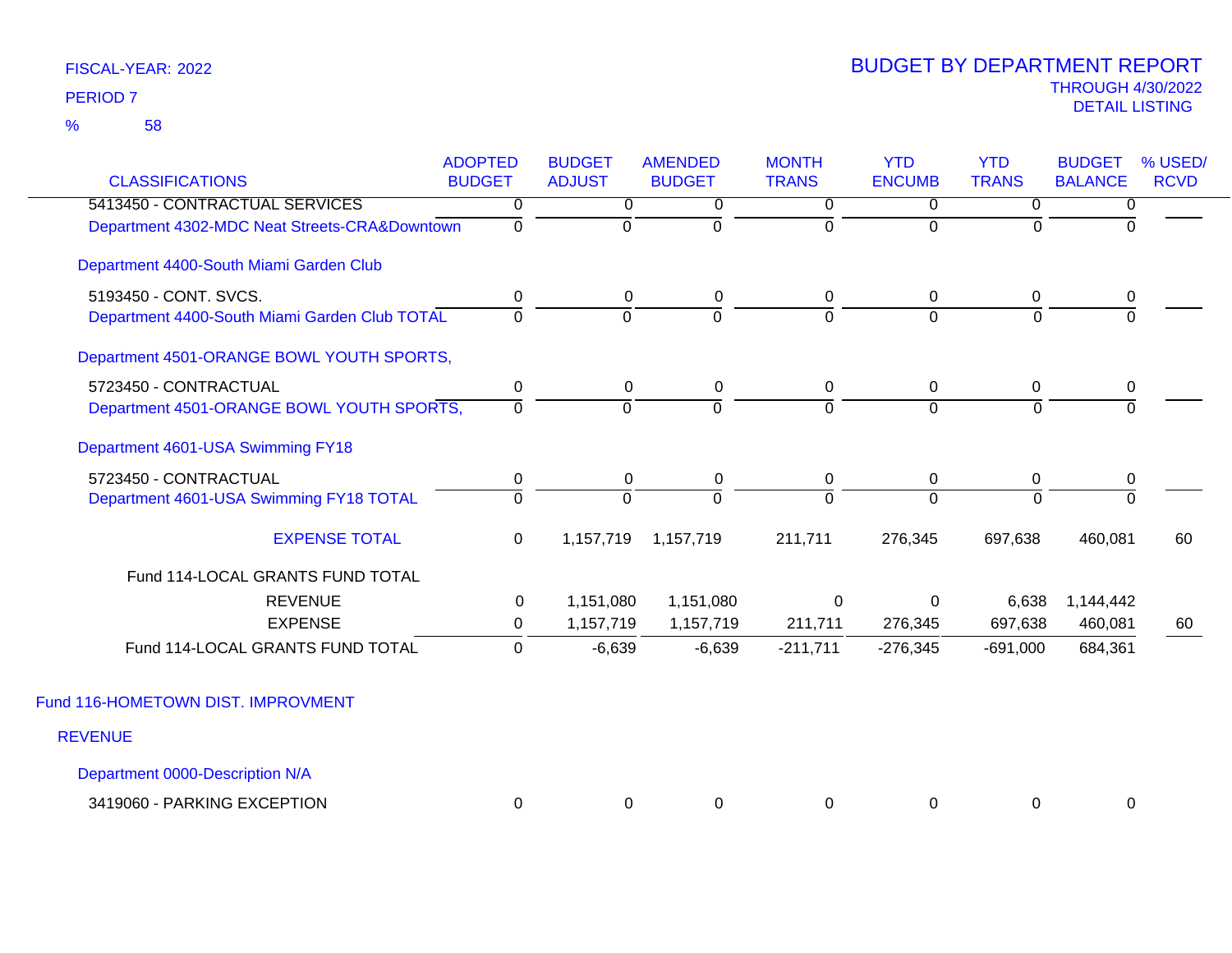| FISCAL-YEAR: 2022 |  |
|-------------------|--|
| <b>DEDIAD 7</b>   |  |

# THROUGH 4/30/2022<br>DETAIL LISTING DETAIL LISTING PERIOD <sup>7</sup> BUDGET BY DEPARTMENT REPORT

|                                              | <b>ADOPTED</b> | <b>BUDGET</b>  | <b>AMENDED</b>           | <b>MONTH</b>   | <b>YTD</b>     | <b>YTD</b>   | <b>BUDGET</b>  | % USED/     |
|----------------------------------------------|----------------|----------------|--------------------------|----------------|----------------|--------------|----------------|-------------|
| <b>CLASSIFICATIONS</b>                       | <b>BUDGET</b>  | <b>ADJUST</b>  | <b>BUDGET</b>            | <b>TRANS</b>   | <b>ENCUMB</b>  | <b>TRANS</b> | <b>BALANCE</b> | <b>RCVD</b> |
| 3612000 - INTEREST INCOME                    | 0              | 0              | 0                        | 0              | 0              | 0            | 0              |             |
| Department 0000-Description N/A TOTAL        | ō              | ō              | ō                        | 0              | $\overline{0}$ | $\mathbf 0$  | $\Omega$       |             |
| <b>REVENUE TOTAL</b>                         | $\mathbf 0$    | $\mathbf 0$    | $\pmb{0}$                | $\pmb{0}$      | $\pmb{0}$      | $\mathbf 0$  | $\mathbf 0$    |             |
| <b>EXPENSE</b>                               |                |                |                          |                |                |              |                |             |
| <b>Department 1410-FINANCE</b>               |                |                |                          |                |                |              |                |             |
| 5819120 - INTRA-GOV TRANSFER-TO GF           | 1,008          | $\mathbf 0$    | 1,008                    | $\mathbf 0$    | $\mathbf 0$    | 1,008        | 0              | 100         |
| Department 1410-FINANCE TOTAL                | 1,008          | $\overline{0}$ | 1,008                    | $\overline{0}$ | $\overline{0}$ | 1,008        | $\overline{0}$ | 100         |
| <b>EXPENSE TOTAL</b>                         | 1,008          | $\pmb{0}$      | 1,008                    | $\pmb{0}$      | $\mathbf 0$    | 1,008        | $\pmb{0}$      | 100         |
| Fund 116-HOMETOWN DIST. IMPROVMENT TOTAL     |                |                |                          |                |                |              |                |             |
| <b>REVENUE</b>                               | 0              |                | $\pmb{0}$<br>$\mathbf 0$ | $\pmb{0}$      | $\pmb{0}$      | 0            | $\pmb{0}$      | 100         |
| <b>EXPENSE</b>                               | 1,008          |                | 0<br>1,008               | 0              | 0              | 1,008        | 0              | 100         |
| Fund 116-HOMETOWN DIST. IMPROVMENT TOTAL     | $-1,008$       |                | $-1,008$<br>$\mathbf 0$  | $\mathbf 0$    | $\mathbf 0$    | $-1,008$     | 0              |             |
| <b>Fund 117-Parks Facilities Impact Fees</b> |                |                |                          |                |                |              |                |             |
| <b>REVENUE</b>                               |                |                |                          |                |                |              |                |             |
| Department 0000-Description N/A              |                |                |                          |                |                |              |                |             |
| 3246100 - Impact Fees-Residential            | $\pmb{0}$      | 0              | $\pmb{0}$                | 14,583         | $\pmb{0}$      | 43,693       | $-43,693$      |             |
| 3246200 - Impact Fees-Commercial             | $\Omega$       | $\Omega$       | $\Omega$                 | $\Omega$       | 0              | $\Omega$     | 0              |             |
| 3612000 - INTEREST INCOME                    | 1,200          | 0              | 1,200                    | 175            | 0              | 1,244        | $-44$          | 103         |
| Department 0000-Description N/A TOTAL        | 1,200          | $\overline{0}$ | 1,200                    | 14,758         | $\overline{0}$ | 44,937       | $-43,737$      | 3744        |
| <b>REVENUE TOTAL</b>                         | 1,200          | 0              | 1,200                    | 14,758         | $\mathbf 0$    | 44,937       | $-43,737$      | 3744        |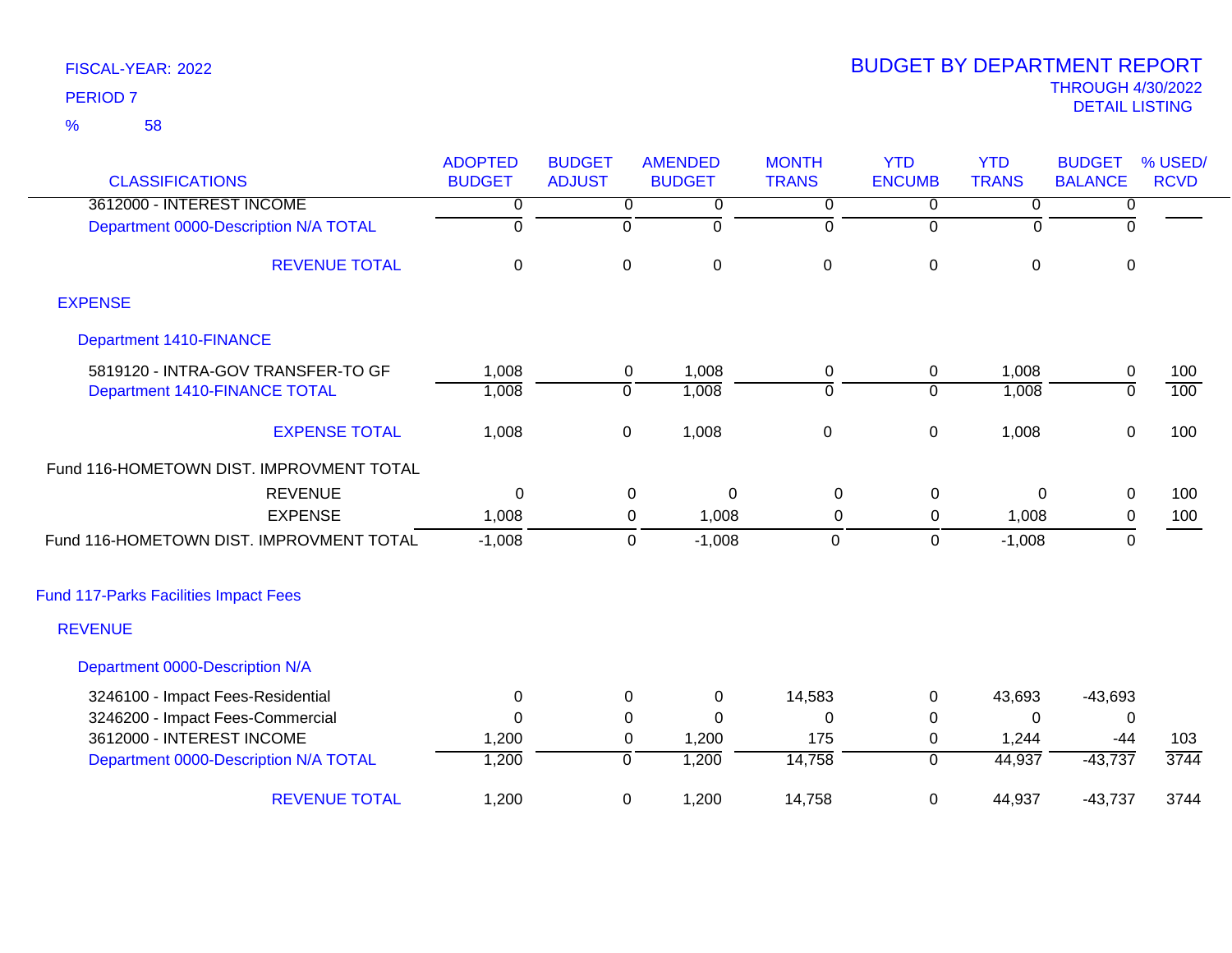58 %

| <b>CLASSIFICATIONS</b>                      | <b>ADOPTED</b><br><b>BUDGET</b> | <b>BUDGET</b><br><b>ADJUST</b> |             | <b>AMENDED</b><br><b>BUDGET</b> | <b>MONTH</b><br><b>TRANS</b> | <b>YTD</b><br><b>ENCUMB</b> | <b>YTD</b><br><b>TRANS</b> | <b>BUDGET</b><br><b>BALANCE</b> | % USED/<br><b>RCVD</b> |
|---------------------------------------------|---------------------------------|--------------------------------|-------------|---------------------------------|------------------------------|-----------------------------|----------------------------|---------------------------------|------------------------|
| <b>EXPENSE</b>                              |                                 |                                |             |                                 |                              |                             |                            |                                 |                        |
| Department 2000-PARKS & RECREATION          |                                 |                                |             |                                 |                              |                             |                            |                                 |                        |
| 5723450 - CONTRACTUAL                       | $\mathbf{0}$                    |                                | 0           | $\mathbf 0$                     | $\Omega$                     | 0                           | $\Omega$                   | $\mathbf 0$                     |                        |
| 5726110 - LAND ACQUISITION                  | $\Omega$                        |                                | 0           | $\Omega$                        | 0                            | $\Omega$                    | 0                          | $\mathbf 0$                     |                        |
| 5726440 - CAPITAL IMPROVEMENTS              | 60,000                          |                                | $\mathbf 0$ | 60,000                          | 0                            | 60,000                      | 60,000                     | $\pmb{0}$                       | 100                    |
| Department 2000-PARKS & RECREATION TOTAL    | 60,000                          | $\mathbf 0$                    |             | 60,000                          | $\overline{0}$               | 60,000                      | 60,000                     | $\overline{0}$                  | 100                    |
| <b>EXPENSE TOTAL</b>                        | 60,000                          |                                | $\mathbf 0$ | 60,000                          | $\mathbf 0$                  | 60,000                      | 60,000                     | 0                               | 100                    |
| Fund 117-Parks Facilities Impact Fees TOTAL |                                 |                                |             |                                 |                              |                             |                            |                                 |                        |
| <b>REVENUE</b>                              | 1,200                           |                                | 0           | 1,200                           | 14,758                       | 0                           | 44,937                     | $-43,737$                       | 3744                   |
| <b>EXPENSE</b>                              | 60,000                          |                                | 0           | 60,000                          | $\mathbf 0$                  | 60,000                      | 60,000                     | 0                               | 100                    |
| Fund 117-Parks Facilities Impact Fees TOTAL | $-58,800$                       |                                | $\Omega$    | $-58,800$                       | 14,758                       | $-60,000$                   | $-15,063$                  | $-43,737$                       |                        |
| Fund 118-TREE TRUST FUND                    |                                 |                                |             |                                 |                              |                             |                            |                                 |                        |
| <b>REVENUE</b>                              |                                 |                                |             |                                 |                              |                             |                            |                                 |                        |
| Department 0000-Description N/A             |                                 |                                |             |                                 |                              |                             |                            |                                 |                        |
| 3430000 - Tree Trust Fund                   | 0                               |                                | 0           | 0                               | 4,000                        | $\mathbf 0$                 | 18,069                     | $-18,069$                       |                        |
| 3437000 - CONSERV & RESC MGMT FEES          | $\mathbf 0$                     |                                | 0           | 0                               | $\Omega$                     | 0                           | 0                          | 0                               |                        |
| Department 0000-Description N/A TOTAL       | $\Omega$                        | $\mathbf 0$                    |             | $\mathbf 0$                     | 4,000                        | $\overline{0}$              | 18,069                     | $-18,069$                       |                        |
| <b>REVENUE TOTAL</b>                        | $\pmb{0}$                       | $\,0\,$                        |             | $\pmb{0}$                       | 4,000                        | $\pmb{0}$                   | 18,069                     | $-18,069$                       |                        |
| <b>EXPENSE</b>                              |                                 |                                |             |                                 |                              |                             |                            |                                 |                        |

Department 1750-LANSCAPE MAINTENANCE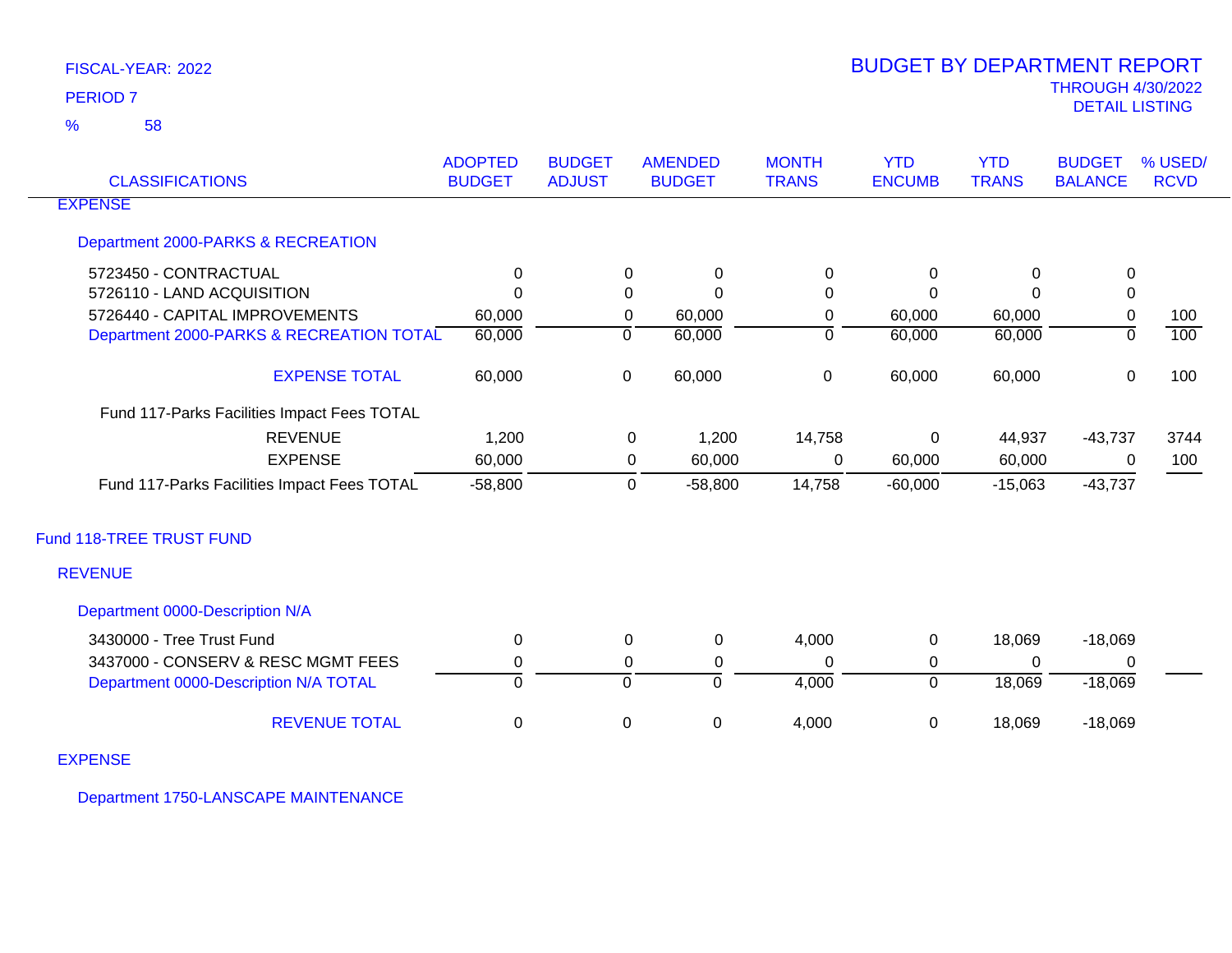| <b>CLASSIFICATIONS</b>                   | <b>ADOPTED</b><br><b>BUDGET</b> | <b>BUDGET</b><br><b>ADJUST</b> | <b>AMENDED</b><br><b>BUDGET</b> | <b>MONTH</b><br><b>TRANS</b> | <b>YTD</b><br><b>ENCUMB</b> | <b>YTD</b><br><b>TRANS</b> | <b>BUDGET</b><br><b>BALANCE</b> | % USED/<br><b>RCVD</b> |
|------------------------------------------|---------------------------------|--------------------------------|---------------------------------|------------------------------|-----------------------------|----------------------------|---------------------------------|------------------------|
| 5193450 - CONT. SVCS.                    | 25,000                          | 25,000                         | 50,000                          | 0                            | 25,000                      | 25,000                     | 25,000                          | $\overline{50}$        |
| Department 1750-LANSCAPE MAINTENANCE     | 25,000                          | 25,000                         | 50,000                          | $\overline{0}$               | 25,000                      | 25,000                     | 25,000                          | $\overline{50}$        |
| <b>EXPENSE TOTAL</b>                     | 25,000                          | 25,000                         | 50,000                          | 0                            | 25,000                      | 25,000                     | 25,000                          | 50                     |
| Fund 118-TREE TRUST FUND TOTAL           |                                 |                                |                                 |                              |                             |                            |                                 |                        |
| <b>REVENUE</b>                           | $\mathbf 0$                     | 0                              | 0                               | 4,000                        | 0                           | 18,069                     | $-18,069$                       | 50                     |
| <b>EXPENSE</b>                           | 25,000                          | 25,000                         | 50,000                          | 0                            | 25,000                      | 25,000                     | 25,000                          | 50                     |
| Fund 118-TREE TRUST FUND TOTAL           | $-25,000$                       | $-25,000$                      | $-50,000$                       | 4,000                        | $-25,000$                   | $-6,931$                   | $-43,069$                       |                        |
| Fund 119-Solar Panel Trust Fund          |                                 |                                |                                 |                              |                             |                            |                                 |                        |
| <b>REVENUE</b>                           |                                 |                                |                                 |                              |                             |                            |                                 |                        |
| Department 0000-Description N/A          |                                 |                                |                                 |                              |                             |                            |                                 |                        |
| 3371000 - GENERAL GOVERNMENT             | 0                               | 0                              | 0                               | 0                            | $\mathbf 0$                 | 0                          | $\pmb{0}$                       |                        |
| Department 0000-Description N/A TOTAL    | $\Omega$                        | $\mathbf 0$                    | $\Omega$                        | $\Omega$                     | $\overline{0}$              | 0                          | $\Omega$                        |                        |
| <b>REVENUE TOTAL</b>                     | $\mathbf{0}$                    | $\mathbf 0$                    | $\boldsymbol{0}$                | $\mathbf 0$                  | $\pmb{0}$                   | $\mathbf 0$                | 0                               |                        |
| <b>EXPENSE</b>                           |                                 |                                |                                 |                              |                             |                            |                                 |                        |
| Department 1790-ENGINEERING & CONSTRUCTN |                                 |                                |                                 |                              |                             |                            |                                 |                        |
| 5193450 - CONT. SVCS.                    | 0                               | 0                              | 0                               | 0                            | $\boldsymbol{0}$            | $\mathbf 0$                | $\mathbf 0$                     |                        |
| 5196450 - CAPITAL OUTLAY                 | 0                               | 0                              | 0                               | 0                            | $\mathbf 0$                 | 0                          | 0                               |                        |
| Department 1790-ENGINEERING & CONSTRUCTN | $\mathbf 0$                     | $\mathbf 0$                    | $\overline{0}$                  | $\overline{0}$               | $\mathbf 0$                 | $\overline{0}$             | $\mathbf 0$                     |                        |
| <b>EXPENSE TOTAL</b>                     | 0                               | 0                              | 0                               | 0                            | 0                           | 0                          | 0                               |                        |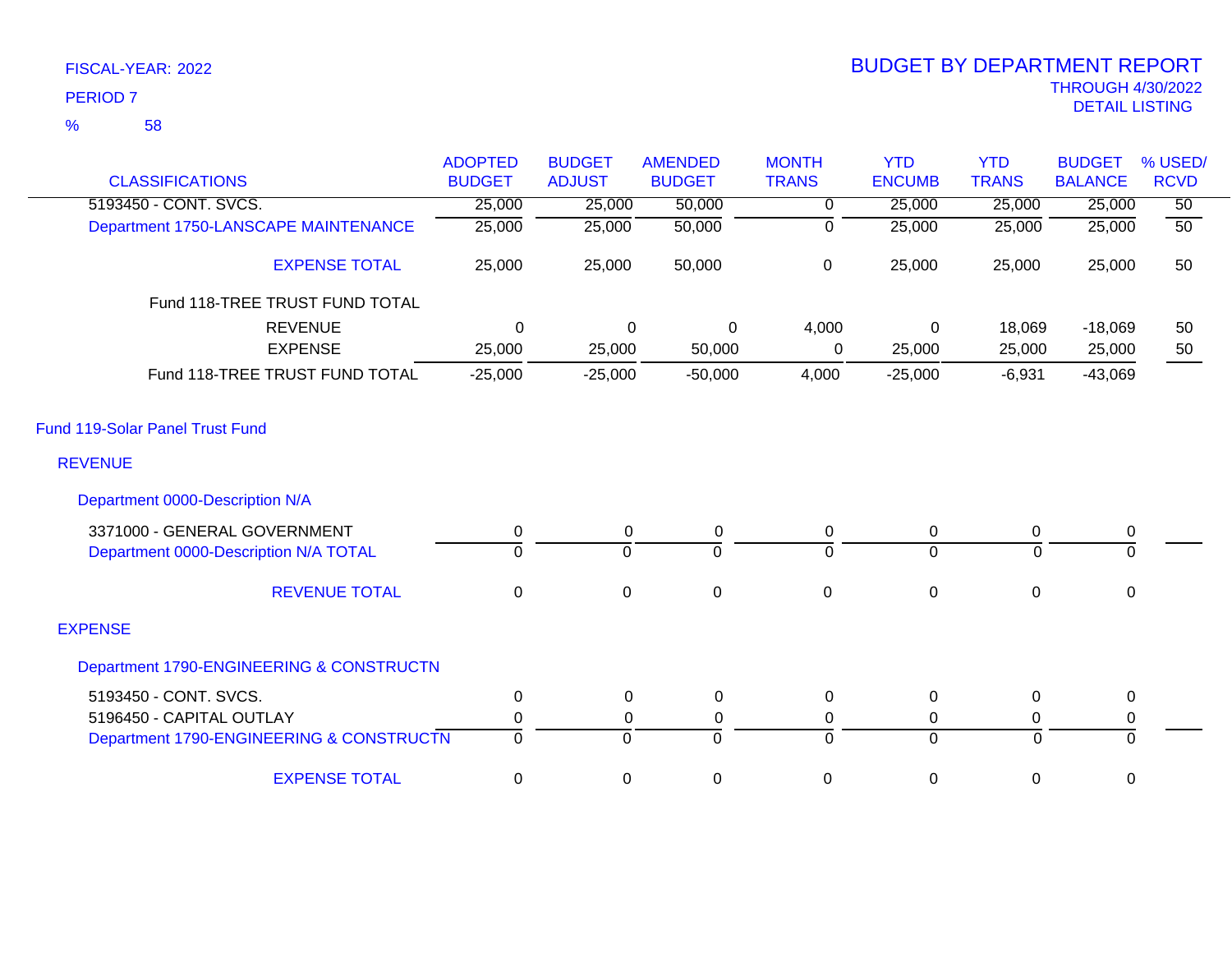58 %

# THROUGH 4/30/2022<br>DETAIL LISTING DETAIL LISTING PERIOD <sup>7</sup> BUDGET BY DEPARTMENT REPORT

| <b>CLASSIFICATIONS</b>                     | <b>ADOPTED</b><br><b>BUDGET</b> | <b>BUDGET</b><br><b>ADJUST</b> | <b>AMENDED</b><br><b>BUDGET</b> | <b>MONTH</b><br><b>TRANS</b> | <b>YTD</b><br><b>ENCUMB</b> | <b>YTD</b><br><b>TRANS</b> | <b>BUDGET</b><br>% USED/<br><b>RCVD</b><br><b>BALANCE</b> |    |
|--------------------------------------------|---------------------------------|--------------------------------|---------------------------------|------------------------------|-----------------------------|----------------------------|-----------------------------------------------------------|----|
| Fund 119-Solar Panel Trust Fund TOTAL      |                                 |                                |                                 |                              |                             |                            |                                                           |    |
| <b>REVENUE</b>                             | $\mathbf 0$                     |                                | $\Omega$                        | $\mathbf 0$<br>$\mathbf 0$   | $\mathbf 0$                 | $\mathbf 0$                | $\mathbf 0$                                               |    |
| <b>EXPENSE</b>                             | 0                               |                                | 0                               | $\mathbf 0$<br>0             | $\mathbf 0$                 | $\mathbf 0$                | $\pmb{0}$                                                 | 50 |
| Fund 119-Solar Panel Trust Fund TOTAL      | $\Omega$                        |                                | $\mathbf 0$                     | $\overline{0}$<br>0          | 0                           | $\mathbf 0$                | $\mathbf 0$                                               |    |
| Fund 120-FEDERAL GRANT FUND                |                                 |                                |                                 |                              |                             |                            |                                                           |    |
| <b>REVENUE</b>                             |                                 |                                |                                 |                              |                             |                            |                                                           |    |
| Department 0000-Description N/A            |                                 |                                |                                 |                              |                             |                            |                                                           |    |
| 3311000 - REVENUE                          | $\mathbf{0}$                    | 0                              | $\mathbf 0$                     | $\Omega$                     | 0                           | 0                          | 0                                                         |    |
| 3699201 - MISC. OTHERS                     | $\Omega$                        | $\Omega$                       | $\Omega$                        | $\Omega$                     | $\Omega$                    | $\Omega$                   | 0                                                         |    |
| 3699294 - PRIOR YEAR ENCUMBRANCES          | 0                               | 0                              | 0                               | $\Omega$                     | 0                           | 0                          | $\pmb{0}$                                                 |    |
| Department 0000-Description N/A TOTAL      | $\Omega$                        | $\Omega$                       | $\Omega$                        | $\Omega$                     | $\Omega$                    | $\Omega$                   | $\Omega$                                                  |    |
| Department 3301-CDBG MURRAY PARK POOL      |                                 |                                |                                 |                              |                             |                            |                                                           |    |
| 3311000 - REVENUE                          | $\mathbf 0$                     |                                | $\mathbf 0$<br>$\mathbf 0$      | $\mathbf 0$                  | $\mathbf 0$                 | 0                          | 0                                                         |    |
| Department 3301-CDBG MURRAY PARK POOL      | $\Omega$                        | $\Omega$                       | $\overline{0}$                  | $\Omega$                     | $\overline{0}$              | $\Omega$                   | $\Omega$                                                  |    |
| Department 3302-CDBG STREET LIGHTING       |                                 |                                |                                 |                              |                             |                            |                                                           |    |
| 3311000 - REVENUE                          | $\pmb{0}$                       | $\mathbf 0$                    | $\pmb{0}$                       | $\mathbf 0$                  | $\mathbf 0$                 | 0                          | $\pmb{0}$                                                 |    |
| Department 3302-CDBG STREET LIGHTING TOTAL | $\Omega$                        | $\Omega$                       | $\Omega$                        | $\Omega$                     | $\Omega$                    | $\Omega$                   | $\Omega$                                                  |    |
| Department 3303-CDBG SW 66 ST IMPROV PHASE |                                 |                                |                                 |                              |                             |                            |                                                           |    |
| 3311000 - REVENUE                          | 0                               |                                | 0<br>0                          | 0                            | $\mathbf 0$                 | 0                          | 0                                                         |    |
| Department 3303-CDBG SW 66 ST IMPROV PHASE | $\overline{0}$                  | $\Omega$                       | $\overline{0}$                  | $\overline{0}$               | $\overline{0}$              | $\mathbf{0}$               | $\Omega$                                                  |    |

Department 3304-CDBG MARSHALL WILLIAMSON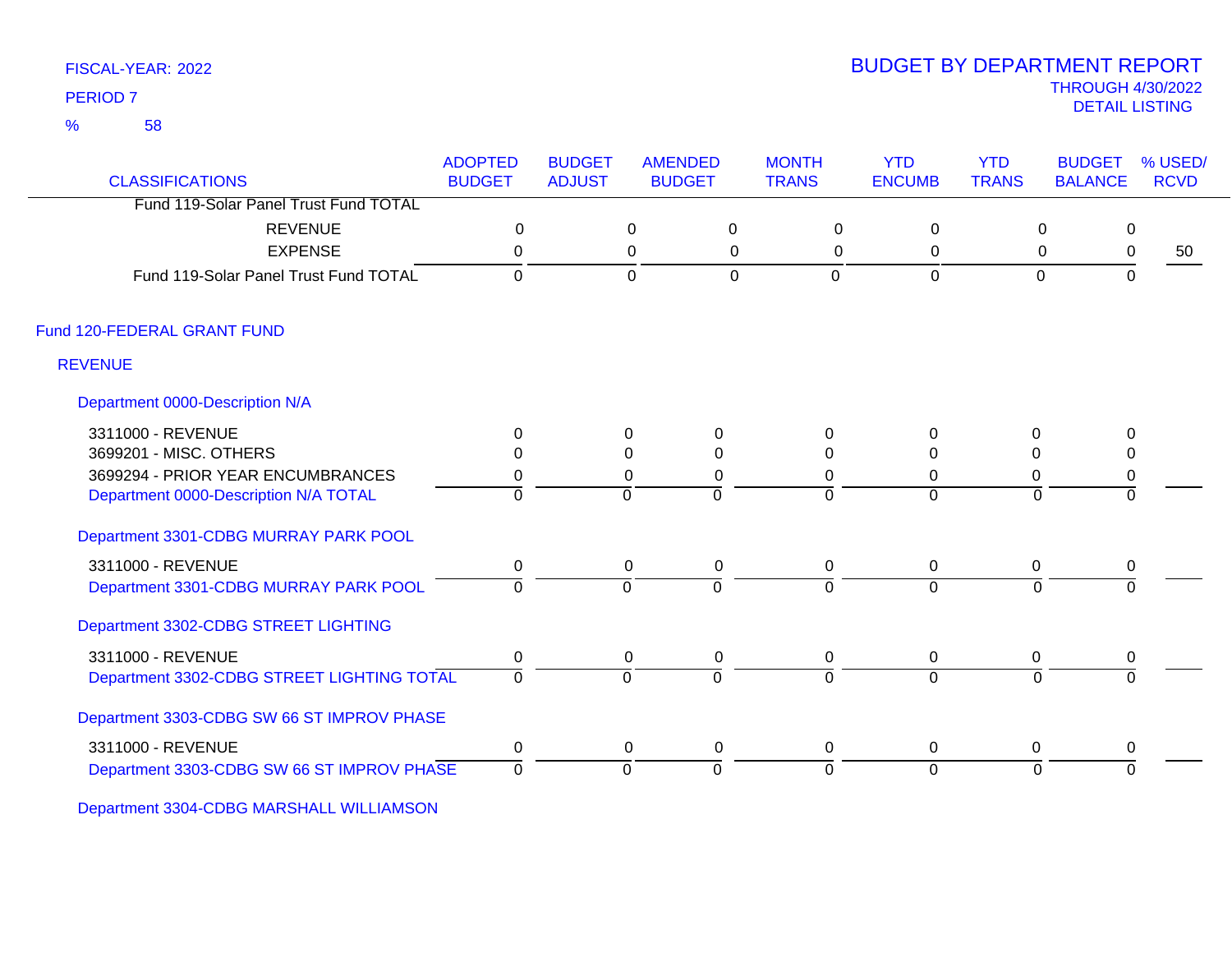|                                               | <b>ADOPTED</b> | <b>BUDGET</b>  | <b>AMENDED</b> | <b>MONTH</b>         | <b>YTD</b>           | <b>YTD</b>           | <b>BUDGET</b>  | % USED/     |
|-----------------------------------------------|----------------|----------------|----------------|----------------------|----------------------|----------------------|----------------|-------------|
| <b>CLASSIFICATIONS</b>                        | <b>BUDGET</b>  | <b>ADJUST</b>  | <b>BUDGET</b>  | <b>TRANS</b>         | <b>ENCUMB</b>        | <b>TRANS</b>         | <b>BALANCE</b> | <b>RCVD</b> |
| 3311000 - REVENUE                             | 0<br>$\Omega$  | 0<br>$\Omega$  | 0<br>$\Omega$  | $\Omega$<br>$\Omega$ | $\Omega$<br>$\Omega$ | $\Omega$<br>$\Omega$ | 0<br>$\Omega$  |             |
| Department 3304-CDBG MARSHALL WILLIAMSON      |                |                |                |                      |                      |                      |                |             |
| Department 3305-CDBG MURRAY PARK FIELD        |                |                |                |                      |                      |                      |                |             |
| 3311000 - REVENUE                             | 0              | 0              | 0              | 0                    | 0                    | 0                    | 0              |             |
| Department 3305-CDBG MURRAY PARK FIELD        | $\Omega$       | $\mathbf 0$    | $\Omega$       | $\Omega$             | $\Omega$             | $\overline{0}$       | $\Omega$       |             |
| Department 3306-CDBG SW 64 BIKE LANE & ST IMP |                |                |                |                      |                      |                      |                |             |
| 3311000 - REVENUE                             | 0              | 0              | 0              | 0                    | 0                    | $\mathbf 0$          | 0              |             |
| Department 3306-CDBG SW 64 BIKE LANE & ST IMP | $\Omega$       | $\Omega$       | $\Omega$       | 0                    | $\Omega$             | $\Omega$             |                |             |
| Department 3307-CDBG-AFTER SCHOOL             |                |                |                |                      |                      |                      |                |             |
| 3311000 - REVENUE                             | 0              | 0              | $\pmb{0}$      | 0                    | $\Omega$             | 0                    | 0              |             |
| Department 3307-CDBG-AFTER SCHOOL             | $\Omega$       | $\overline{0}$ | $\overline{0}$ | $\Omega$             | $\Omega$             | $\Omega$             |                |             |
| Department 3308-CDBG-TENNIS LESSONS           |                |                |                |                      |                      |                      |                |             |
| 3311000 - REVENUE                             | 0              | 0              | 0              | 0                    | 0                    | 0                    | 0              |             |
| Department 3308-CDBG-TENNIS LESSONS TOTAL     | $\Omega$       | $\Omega$       | $\Omega$       | $\Omega$             | $\Omega$             | $\Omega$             | $\Omega$       |             |
| Department 3309-CDBG BREWER PARK              |                |                |                |                      |                      |                      |                |             |
| 3311000 - REVENUE                             | 0              | 0              | 0              | 0                    | 0                    | 0                    | 0              |             |
| Department 3309-CDBG BREWER PARK              | $\Omega$       | $\Omega$       | $\Omega$       | $\Omega$             | $\Omega$             | $\Omega$             |                |             |
| Department 3310-CDBG COMM CTR RENOVATION      |                |                |                |                      |                      |                      |                |             |
| 3311000 - REVENUE                             | 0              | $\Omega$       | 0              | $\Omega$             | $\Omega$             | $\Omega$             | 0              |             |
| Department 3310-CDBG COMM CTR RENOVATION      | $\Omega$       | $\Omega$       | $\Omega$       | $\Omega$             | $\Omega$             | $\Omega$             | $\Omega$       |             |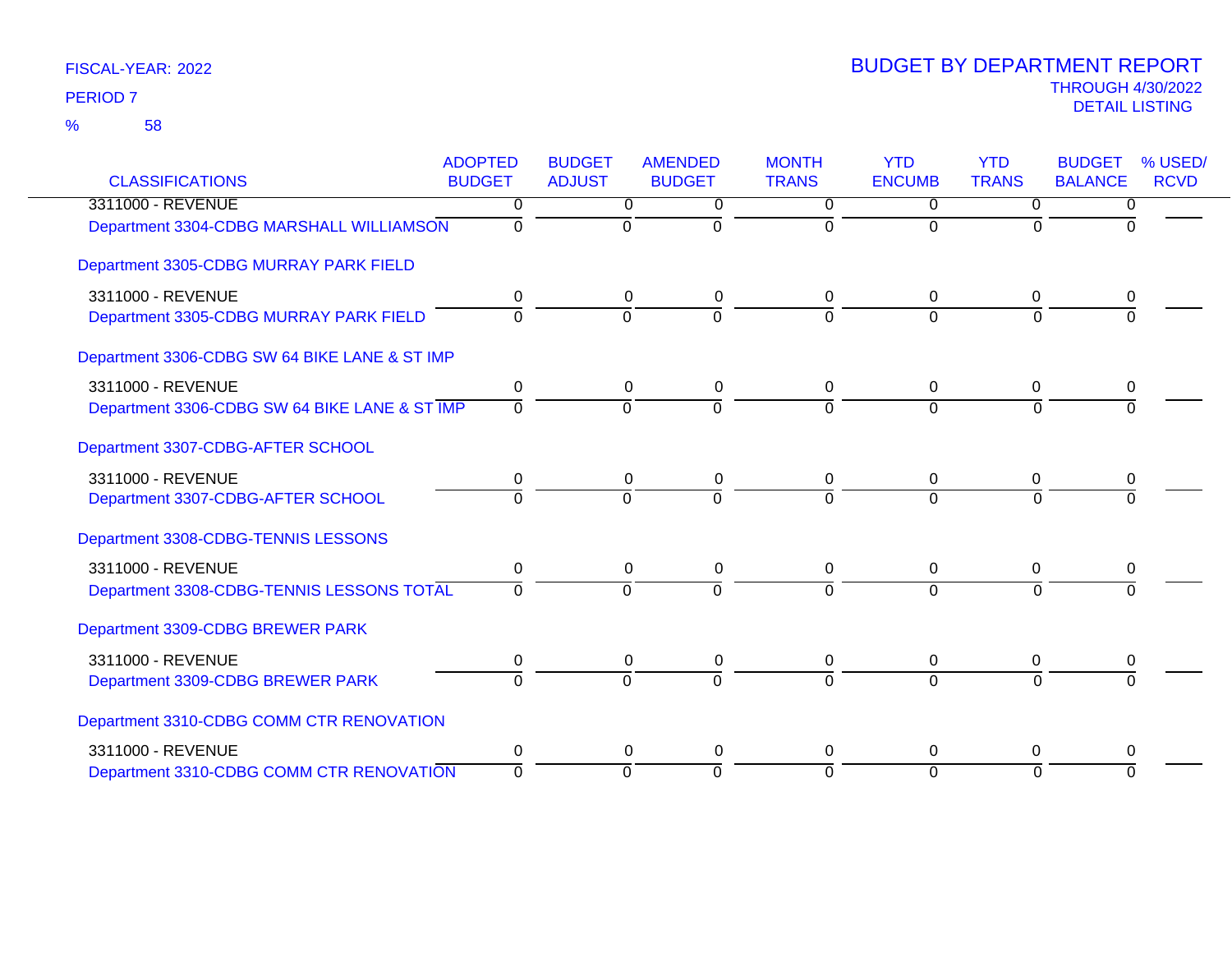58 %

| <b>CLASSIFICATIONS</b>                         | <b>ADOPTED</b><br><b>BUDGET</b> | <b>BUDGET</b><br><b>ADJUST</b> | <b>AMENDED</b><br><b>BUDGET</b> | <b>MONTH</b><br><b>TRANS</b> | <b>YTD</b><br><b>ENCUMB</b> | <b>YTD</b><br><b>TRANS</b> | <b>BUDGET</b><br><b>BALANCE</b> | % USED/<br><b>RCVD</b> |
|------------------------------------------------|---------------------------------|--------------------------------|---------------------------------|------------------------------|-----------------------------|----------------------------|---------------------------------|------------------------|
| Department 3311-CDBG-SENIOR MEALS PROGRAM      |                                 |                                |                                 |                              |                             |                            |                                 |                        |
|                                                |                                 |                                |                                 |                              |                             |                            |                                 |                        |
| 3311000 - REVENUE                              | 0                               | 0                              | 0                               | 0                            | 0                           | 0                          | 0                               |                        |
| Department 3311-CDBG-SENIOR MEALS PROGRAM      | $\overline{0}$                  | $\overline{0}$                 | $\overline{0}$                  | $\Omega$                     | $\Omega$                    | $\Omega$                   | $\Omega$                        |                        |
| Department 3312-CDBG-SENIOR MEALS PROGRAM      |                                 |                                |                                 |                              |                             |                            |                                 |                        |
| 3311000 - REVENUE                              | 0                               | 0                              | 0                               | 0                            | 0                           | 0                          | 0                               |                        |
| Department 3312-CDBG-SENIOR MEALS PROGRAM      | $\overline{0}$                  | $\Omega$                       | $\Omega$                        | $\Omega$                     | $\Omega$                    | $\Omega$                   |                                 |                        |
| Department 3313-CDBG-MARSHALL WILLIAMSON       |                                 |                                |                                 |                              |                             |                            |                                 |                        |
| 3311000 - REVENUE                              | 0                               | 101,149                        | 101,149                         | 0                            | $\Omega$                    | 0                          | 101,149                         |                        |
| Department 3313-CDBG-MARSHALL WILLIAMSON       | $\overline{0}$                  | 101,149                        | 101,149                         | $\Omega$                     | $\Omega$                    | $\overline{0}$             | 101,149                         |                        |
| Department 3314-FY 2019 CDBG Sr Meals          |                                 |                                |                                 |                              |                             |                            |                                 |                        |
| 3311000 - REVENUE                              | 0                               | 0                              | 0                               | 0                            | 0                           | 0                          | 0                               |                        |
| Department 3314-FY 2019 CDBG Sr Meals TOTAL    | $\Omega$                        | $\Omega$                       | $\overline{0}$                  | $\Omega$                     | $\Omega$                    | $\Omega$                   | $\Omega$                        |                        |
| Department 3315-FY 2020 CDBG SENIOR MEALS      |                                 |                                |                                 |                              |                             |                            |                                 |                        |
| 3311000 - REVENUE                              | 0                               | 0                              | 0                               | 0                            | $\mathbf 0$                 | 0                          | 0                               |                        |
| Department 3315-FY 2020 CDBG SENIOR MEALS      | $\Omega$                        | $\Omega$                       | $\overline{0}$                  | $\Omega$                     | $\Omega$                    | $\Omega$                   | $\Omega$                        |                        |
| Department 3316-FY21 CDBG SENIOR MEALS         |                                 |                                |                                 |                              |                             |                            |                                 |                        |
| 3311000 - REVENUE                              | 0                               | 7,286                          | 7,286                           | 7,286                        | 0                           | 7,286                      | 0                               | 100                    |
| Department 3316-FY21 CDBG SENIOR MEALS         | $\mathbf 0$                     | 7,286                          | 7,286                           | 7,286                        | $\mathbf{0}$                | 7,286                      | $\Omega$                        | $\overline{100}$       |
| Department 3405-2013 JAG A-Form Interface Cont |                                 |                                |                                 |                              |                             |                            |                                 |                        |
| 3311000 - REVENUE                              | 0                               | 0                              | 0                               | 0                            | 0                           | 0                          | 0                               |                        |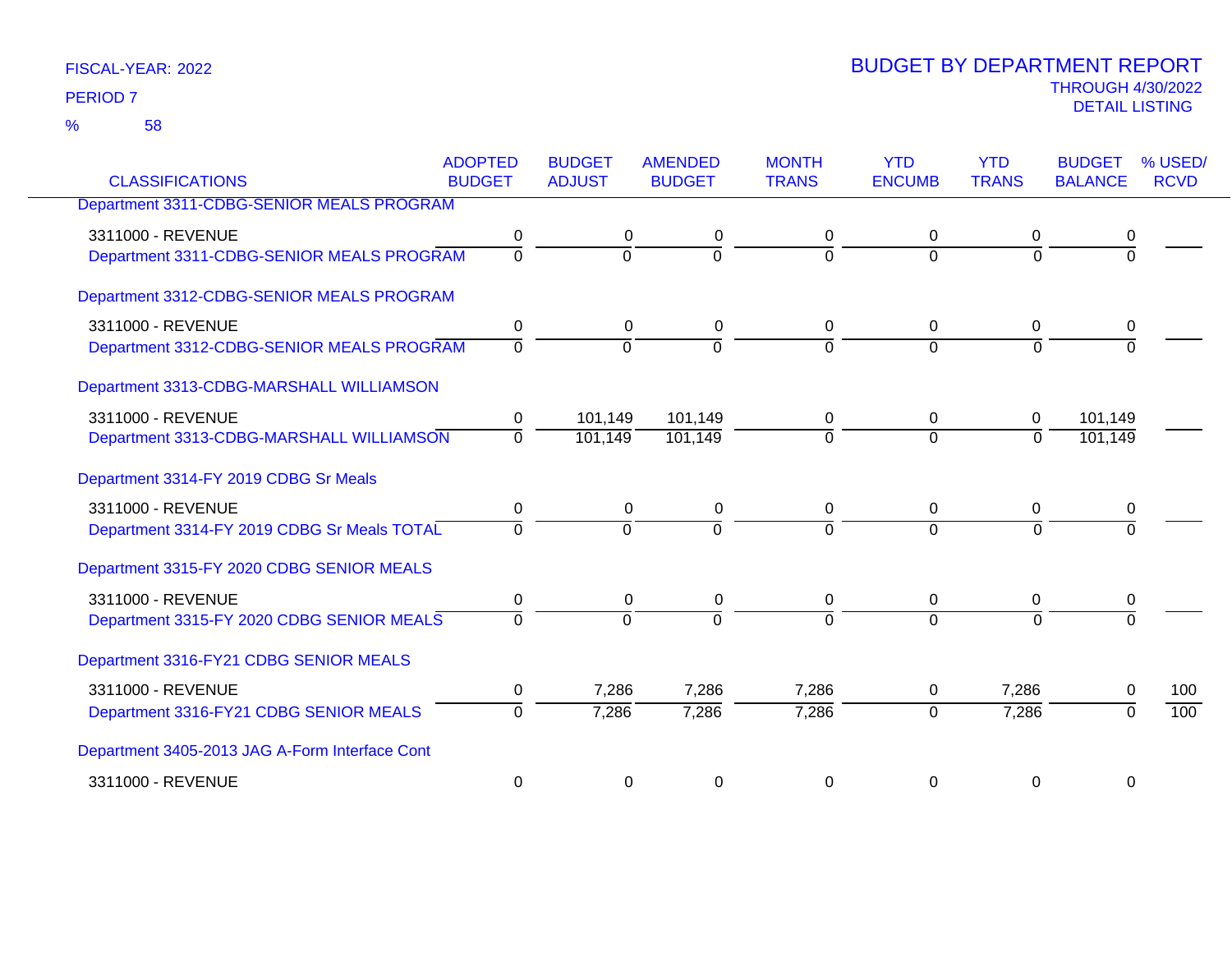58 %

# THROUGH 4/30/2022<br>DETAIL LISTING DETAIL LISTING PERIOD <sup>7</sup> BUDGET BY DEPARTMENT REPORT

| <b>CLASSIFICATIONS</b>                         | <b>ADOPTED</b><br><b>BUDGET</b> | <b>BUDGET</b><br><b>ADJUST</b> | <b>AMENDED</b><br><b>BUDGET</b> | <b>MONTH</b><br><b>TRANS</b> | <b>YTD</b><br><b>ENCUMB</b> | <b>YTD</b><br><b>TRANS</b> | <b>BUDGET</b><br><b>BALANCE</b> | % USED/<br><b>RCVD</b> |
|------------------------------------------------|---------------------------------|--------------------------------|---------------------------------|------------------------------|-----------------------------|----------------------------|---------------------------------|------------------------|
| Department 3405-2013 JAG A-Form Interface Cont | 0                               | 0                              | $\Omega$                        | $\Omega$                     | $\Omega$                    | 0                          | 0                               |                        |
| Department 3406-BYRNE-JAG 2013                 |                                 |                                |                                 |                              |                             |                            |                                 |                        |
| 3311000 - REVENUE                              | 0                               | 0                              | $\mathbf 0$                     | 0                            | 0                           | 0                          | 0                               |                        |
| Department 3406-BYRNE-JAG 2013 TOTAL           | 0                               | $\Omega$                       | $\Omega$                        | $\Omega$                     | $\Omega$                    | $\Omega$                   |                                 |                        |
| Department 3407-BYRNE-JAG VEH BURGLARY         |                                 |                                |                                 |                              |                             |                            |                                 |                        |
| 3311000 - REVENUE                              | 0                               | 0                              | $\pmb{0}$                       | 0                            | 0                           | 0                          | 0                               |                        |
| Department 3407-BYRNE-JAG VEH BURGLARY 2013    | $\overline{0}$                  | $\mathbf 0$                    | $\overline{0}$                  | $\Omega$                     | $\Omega$                    | $\Omega$                   | $\Omega$                        |                        |
| Department 3408-BYRNE-JAG 2014                 |                                 |                                |                                 |                              |                             |                            |                                 |                        |
| 3311000 - REVENUE                              | 0                               | 0                              | 0                               | 0                            | 0                           | 0                          | 0                               |                        |
| Department 3408-BYRNE-JAG 2014 TOTAL           | $\Omega$                        | $\overline{0}$                 | $\overline{0}$                  | $\Omega$                     | $\overline{0}$              | $\Omega$                   | $\Omega$                        |                        |
| Department 3409-BYRNE-JAG 2014                 |                                 |                                |                                 |                              |                             |                            |                                 |                        |
| 3311000 - REVENUE                              | 0                               | 0                              | $\pmb{0}$                       | 0                            | 0                           | 0                          | 0                               |                        |
| Department 3409-BYRNE-JAG 2014 TOTAL           | $\Omega$                        | $\Omega$                       | $\Omega$                        | $\Omega$                     | $\Omega$                    | $\Omega$                   | $\Omega$                        |                        |
| Department 3410-BYRNE-JAG FY15                 |                                 |                                |                                 |                              |                             |                            |                                 |                        |
| 3311000 - REVENUE                              | 0                               | 0                              | 0                               | 0                            | 0                           | 0                          | 0                               |                        |
| Department 3410-BYRNE-JAG FY15 TOTAL           | $\Omega$                        | $\mathbf 0$                    | $\Omega$                        | $\Omega$                     | $\Omega$                    | $\Omega$                   | $\Omega$                        |                        |
| Department 3411-BYRNE-JAG FY15-2               |                                 |                                |                                 |                              |                             |                            |                                 |                        |
| 3311000 - REVENUE                              | 0                               | 0                              | $\pmb{0}$                       | 0                            | $\mathbf 0$                 | 0                          | 0                               |                        |
| Department 3411-BYRNE-JAG FY15-2 TOTAL         | $\Omega$                        | $\Omega$                       | $\overline{0}$                  | $\Omega$                     | $\Omega$                    | $\Omega$                   | $\Omega$                        |                        |
|                                                |                                 |                                |                                 |                              |                             |                            |                                 |                        |

Department 3412-BYRNE-JAG FY16 2 TABLETS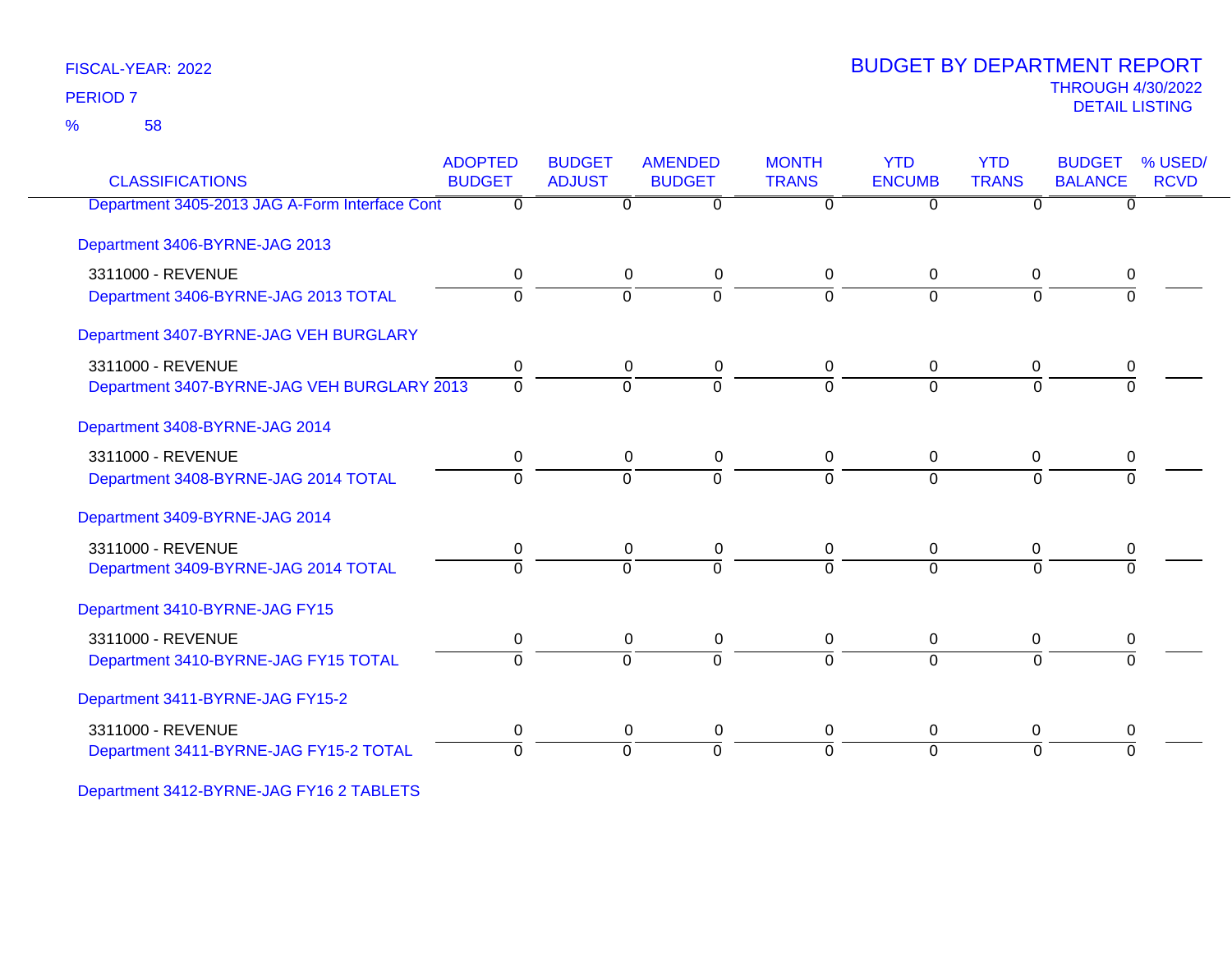| <b>CLASSIFICATIONS</b>                   | <b>ADOPTED</b><br><b>BUDGET</b> | <b>BUDGET</b><br><b>ADJUST</b> | <b>AMENDED</b><br><b>BUDGET</b> | <b>MONTH</b><br><b>TRANS</b> | <b>YTD</b><br><b>ENCUMB</b> | <b>YTD</b><br><b>TRANS</b> | <b>BUDGET</b><br><b>BALANCE</b> | % USED/<br><b>RCVD</b> |
|------------------------------------------|---------------------------------|--------------------------------|---------------------------------|------------------------------|-----------------------------|----------------------------|---------------------------------|------------------------|
| 3311000 - REVENUE                        | 0                               | 0                              | 0                               | $\Omega$                     | $\Omega$                    | $\Omega$                   | 0                               |                        |
| Department 3412-BYRNE-JAG FY16 2 TABLETS | $\Omega$                        | $\mathbf 0$                    | $\Omega$                        | $\Omega$                     | $\Omega$                    | $\Omega$                   | $\Omega$                        |                        |
| Department 3413-BYRNE-JAG FY16           |                                 |                                |                                 |                              |                             |                            |                                 |                        |
| 3311000 - REVENUE                        | 0                               | 0                              | $\pmb{0}$                       | 0                            | $\Omega$                    | $\Omega$                   | 0                               |                        |
| Department 3413-BYRNE-JAG FY16 TOTAL     | $\mathbf 0$                     | $\overline{0}$                 | $\overline{0}$                  | $\Omega$                     | $\Omega$                    | $\Omega$                   | $\Omega$                        |                        |
| Department 3414-BYRNE JAG-FY17           |                                 |                                |                                 |                              |                             |                            |                                 |                        |
| 3311000 - REVENUE                        | 0                               | 0                              | 0                               | 0                            | $\mathbf 0$                 | $\mathbf{0}$               | 0                               |                        |
| Department 3414-BYRNE JAG-FY17 TOTAL     | $\Omega$                        | $\Omega$                       | $\Omega$                        | $\Omega$                     | $\Omega$                    | $\Omega$                   | $\Omega$                        |                        |
| Department 3415-BYRNE JAG- FY17          |                                 |                                |                                 |                              |                             |                            |                                 |                        |
| 3311000 - REVENUE                        | 0                               | 0                              | $\pmb{0}$                       | 0                            | 0                           | 0                          | 0                               |                        |
| Department 3415-BYRNE JAG- FY17 TOTAL    | $\Omega$                        | $\Omega$                       | $\Omega$                        | 0                            | $\Omega$                    | $\Omega$                   | $\Omega$                        |                        |
| Department 3416-BYRNE-JAG FY19           |                                 |                                |                                 |                              |                             |                            |                                 |                        |
| 3311000 - REVENUE                        | 0                               | 0                              | $\pmb{0}$                       | 0                            | 0                           | 0                          | 0                               |                        |
| Department 3416-BYRNE-JAG FY19 TOTAL     | $\overline{0}$                  | $\overline{0}$                 | $\overline{0}$                  | $\Omega$                     | $\overline{0}$              | $\overline{0}$             | $\overline{0}$                  |                        |
| Department 3417-BYRNE-JAG FY18-19        |                                 |                                |                                 |                              |                             |                            |                                 |                        |
| 3311000 - REVENUE                        | 0                               | 0                              | 0                               | 0                            | 0                           | 0                          | 0                               |                        |
| Department 3417-BYRNE-JAG FY18-19 TOTAL  | $\Omega$                        | $\Omega$                       | $\overline{0}$                  | $\Omega$                     | $\Omega$                    | $\Omega$                   | $\Omega$                        |                        |
| Department 5001-POLICE VESTS GRANT FY11  |                                 |                                |                                 |                              |                             |                            |                                 |                        |
| 3311000 - REVENUE                        | 0                               | 0                              | $\pmb{0}$                       | 0                            | 0                           | $\Omega$                   | 0                               |                        |
| Department 5001-POLICE VESTS GRANT FY11  | $\Omega$                        | $\Omega$                       | $\Omega$                        | $\Omega$                     | $\Omega$                    | $\Omega$                   | $\Omega$                        |                        |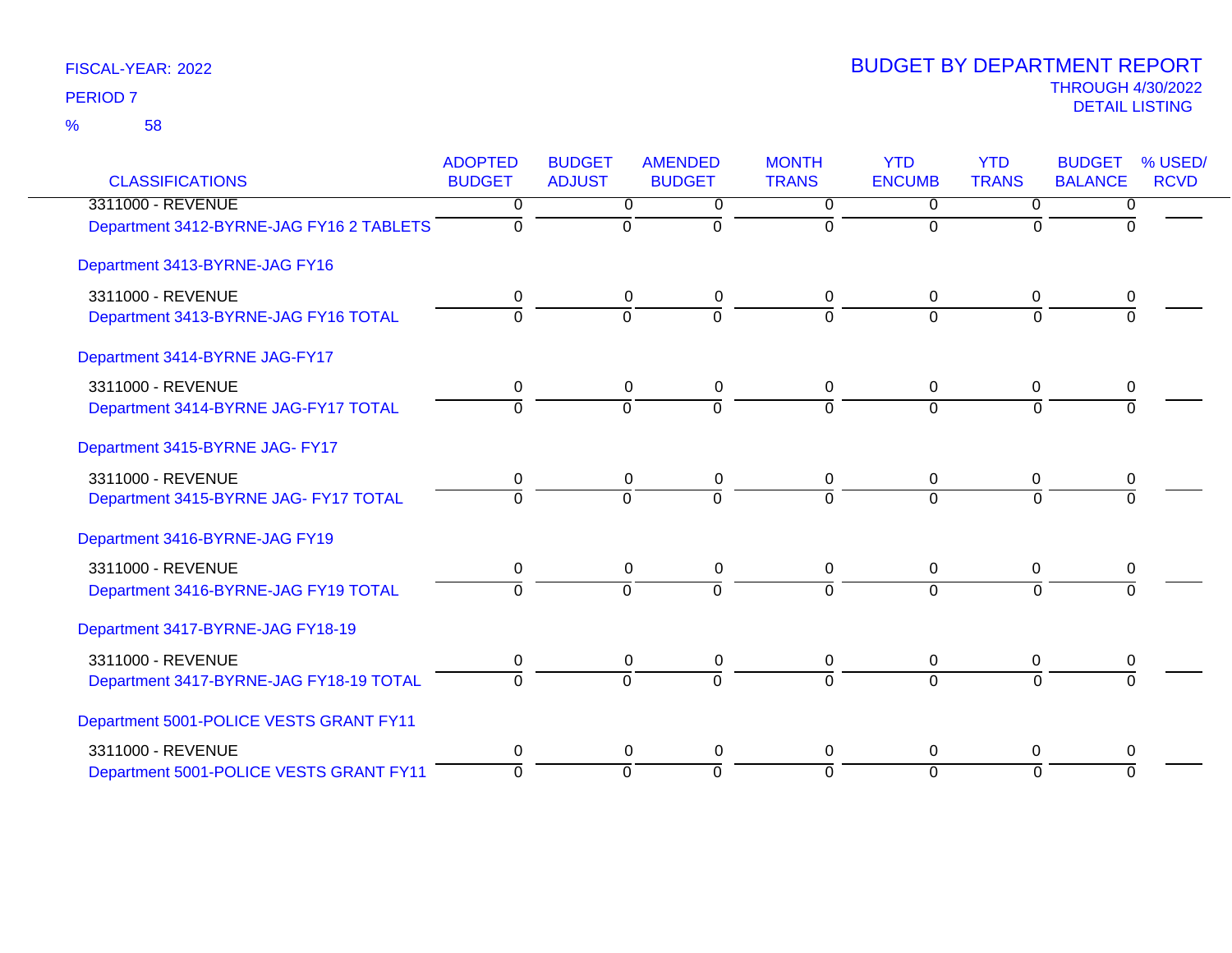58 %

|                                            | <b>ADOPTED</b> | <b>BUDGET</b>  | <b>AMENDED</b> | <b>MONTH</b>   | <b>YTD</b>     | <b>YTD</b>     | <b>BUDGET</b>  | % USED/     |
|--------------------------------------------|----------------|----------------|----------------|----------------|----------------|----------------|----------------|-------------|
| <b>CLASSIFICATIONS</b>                     | <b>BUDGET</b>  | <b>ADJUST</b>  | <b>BUDGET</b>  | <b>TRANS</b>   | <b>ENCUMB</b>  | <b>TRANS</b>   | <b>BALANCE</b> | <b>RCVD</b> |
| Department 5002-POLICE VESTS GRANT FY12    |                |                |                |                |                |                |                |             |
| 3311000 - REVENUE                          | 0              | 0              | 0              | 0              | 0              | 0              | 0              |             |
| Department 5002-POLICE VESTS GRANT FY12    | $\overline{0}$ | $\overline{0}$ | $\overline{0}$ | $\mathbf 0$    | $\Omega$       | $\Omega$       | $\overline{0}$ |             |
| Department 5003-BVP-POLICE VEST GRANT FY17 |                |                |                |                |                |                |                |             |
| 3311000 - REVENUE                          | 0              | 0              | 0              | 0              | 0              | 0              | 0              |             |
| Department 5003-BVP-POLICE VEST GRANT FY17 | $\overline{0}$ | $\overline{0}$ | $\overline{0}$ | ō              | $\overline{0}$ | $\Omega$       | $\Omega$       |             |
| Department 6000-SFLHIDTA-FY12              |                |                |                |                |                |                |                |             |
| 3311000 - REVENUE                          | 0              | 0              | 0              | 0              | 0              | 0              | 0              |             |
| 3811000 - CONTRIB. FROM OTHER FUNDS        | 0              | $\mathbf 0$    | $\mathbf 0$    | $\pmb{0}$      | 0              | 0              | 0              |             |
| Department 6000-SFLHIDTA-FY12 TOTAL        | $\Omega$       | $\overline{0}$ | $\Omega$       | $\overline{0}$ | $\overline{0}$ | $\Omega$       | $\Omega$       |             |
| Department 6001-SFLHIDTA-FY13MAY-SEP       |                |                |                |                |                |                |                |             |
| 3311000 - REVENUE                          | 0              | 0              | 0              | 0              | 0              | 0              | 0              |             |
| 3811000 - CONTRIB. FROM OTHER FUNDS        | $\mathbf 0$    | $\mathbf 0$    | 0              | $\pmb{0}$      | $\mathbf 0$    | 0              | $\mathbf 0$    |             |
| Department 6001-SFLHIDTA-FY13MAY-SEP TOTAL | 0              | $\Omega$       | $\Omega$       | $\Omega$       | $\Omega$       | $\Omega$       | $\Omega$       |             |
| <b>REVENUE TOTAL</b>                       | 0              | 108,435        | 108,435        | 7,286          | 0              | 7,286          | 101,149        | 6           |
| <b>EXPENSE</b>                             |                |                |                |                |                |                |                |             |
| Department 3301-CDBG MURRAY PARK POOL      |                |                |                |                |                |                |                |             |
| 5726550 - CONSTRUCTION                     | 0              | 0              | 0              | 0              | $\overline{0}$ | 0              | 0              |             |
| Department 3301-CDBG MURRAY PARK POOL      | $\Omega$       | $\overline{0}$ | $\overline{0}$ | $\overline{0}$ | $\Omega$       | $\overline{0}$ | $\overline{0}$ |             |
| Department 3302-CDBG STREET LIGHTING       |                |                |                |                |                |                |                |             |
| 5416550 - CONSTRUCTION                     | 0              | 0              | 0              | 0              | 0              | 0              | 0              |             |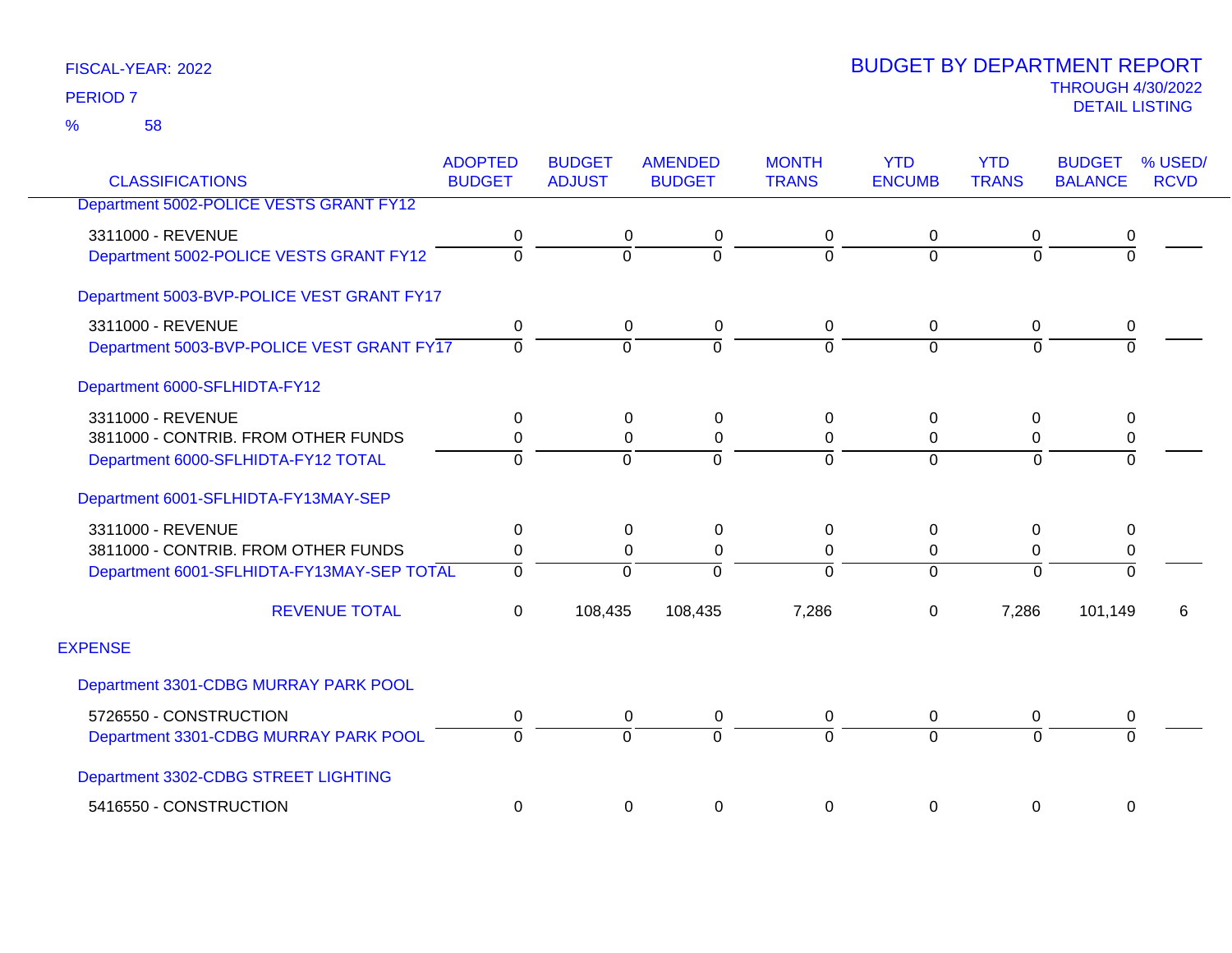58 %

| <b>CLASSIFICATIONS</b>                        | <b>ADOPTED</b><br><b>BUDGET</b> | <b>BUDGET</b><br><b>ADJUST</b> | <b>AMENDED</b><br><b>BUDGET</b>  | <b>MONTH</b><br><b>TRANS</b> | <b>YTD</b><br><b>ENCUMB</b> | <b>YTD</b><br><b>TRANS</b> | <b>BUDGET</b><br>% USED/<br><b>BALANCE</b><br><b>RCVD</b> |
|-----------------------------------------------|---------------------------------|--------------------------------|----------------------------------|------------------------------|-----------------------------|----------------------------|-----------------------------------------------------------|
| Department 3302-CDBG STREET LIGHTING TOTAL    | $\overline{\mathfrak{o}}$       |                                | $\overline{0}$<br>$\overline{0}$ | $\overline{0}$               | $\overline{0}$              | $\overline{0}$             | $\overline{0}$                                            |
| Department 3303-CDBG SW 66 ST IMPROV PHASE    |                                 |                                |                                  |                              |                             |                            |                                                           |
| 5411210 - REGULAR                             | $\Omega$                        |                                | $\Omega$<br>$\Omega$             | $\Omega$                     | $\Omega$                    | $\Omega$                   | $\Omega$                                                  |
| 5413450 - CONTRACTUAL SERVICES                | $\Omega$                        |                                | 0<br>0                           | 0                            | 0                           | 0                          | 0                                                         |
| 5416440 - CAPITAL IMPROVEMENTS                | $\Omega$                        |                                | $\Omega$<br>$\Omega$             | $\Omega$                     | $\Omega$                    | $\Omega$                   | 0                                                         |
| Department 3303-CDBG SW 66 ST IMPROV PHASE    | $\overline{0}$                  |                                | $\overline{0}$<br>$\overline{0}$ | $\Omega$                     | $\Omega$                    | $\overline{0}$             | $\overline{0}$                                            |
| Department 3304-CDBG MARSHALL WILLIAMSON      |                                 |                                |                                  |                              |                             |                            |                                                           |
| 5726550 - CONSTRUCTION                        | 0                               |                                | 0<br>0                           | 0                            | 0                           | 0                          | 0                                                         |
| Department 3304-CDBG MARSHALL WILLIAMSON      | $\overline{0}$                  |                                | $\overline{0}$<br>$\Omega$       |                              | $\Omega$                    | $\overline{0}$             | $\overline{0}$                                            |
| Department 3305-CDBG MURRAY PARK FIELD        |                                 |                                |                                  |                              |                             |                            |                                                           |
| 5726302 - IMPROVEMENT OTHER THAN BLDG         | $\Omega$                        |                                | 0<br>0                           | 0                            | $\mathbf 0$                 | $\Omega$                   | 0                                                         |
| Department 3305-CDBG MURRAY PARK FIELD        | $\Omega$                        |                                | $\Omega$<br>$\Omega$             | $\Omega$                     | $\Omega$                    | $\Omega$                   | $\Omega$                                                  |
| Department 3306-CDBG SW 64 BIKE LANE & ST IMP |                                 |                                |                                  |                              |                             |                            |                                                           |
| 5413120 - PROFESSIONAL SERVS-ST BEA           | $\Omega$                        |                                | $\Omega$<br>$\Omega$             | $\Omega$                     | $\Omega$                    | $\Omega$                   | $\Omega$                                                  |
| 5413450 - CONTRACTUAL SERVICES                | $\Omega$                        |                                | $\Omega$<br>0                    | 0                            | 0                           | 0                          | 0                                                         |
| 5416450 - SUNSET DR & ST LIGHTING             | 0                               |                                | $\Omega$<br>0                    | 0                            | 0                           | 0                          | 0                                                         |
| Department 3306-CDBG SW 64 BIKE LANE & ST IMP | $\overline{0}$                  |                                | $\overline{0}$<br>$\Omega$       | $\Omega$                     | $\Omega$                    | $\overline{0}$             | $\Omega$                                                  |
| Department 3307-CDBG-AFTER SCHOOL             |                                 |                                |                                  |                              |                             |                            |                                                           |
| 5725210 - SUPPLIES                            | 0                               |                                | 0<br>0                           | 0                            | $\mathbf 0$                 | 0                          | 0                                                         |
| Department 3307-CDBG-AFTER SCHOOL             | $\overline{0}$                  |                                | 0<br>$\overline{0}$              | $\Omega$                     | $\Omega$                    | $\overline{0}$             | $\Omega$                                                  |
| Department 3308-CDBG-TENNIS LESSONS           |                                 |                                |                                  |                              |                             |                            |                                                           |
| 5721210 - FULL-TIME                           | $\Omega$                        |                                | $\Omega$<br>0                    | $\Omega$                     | $\Omega$                    | 0                          | $\Omega$                                                  |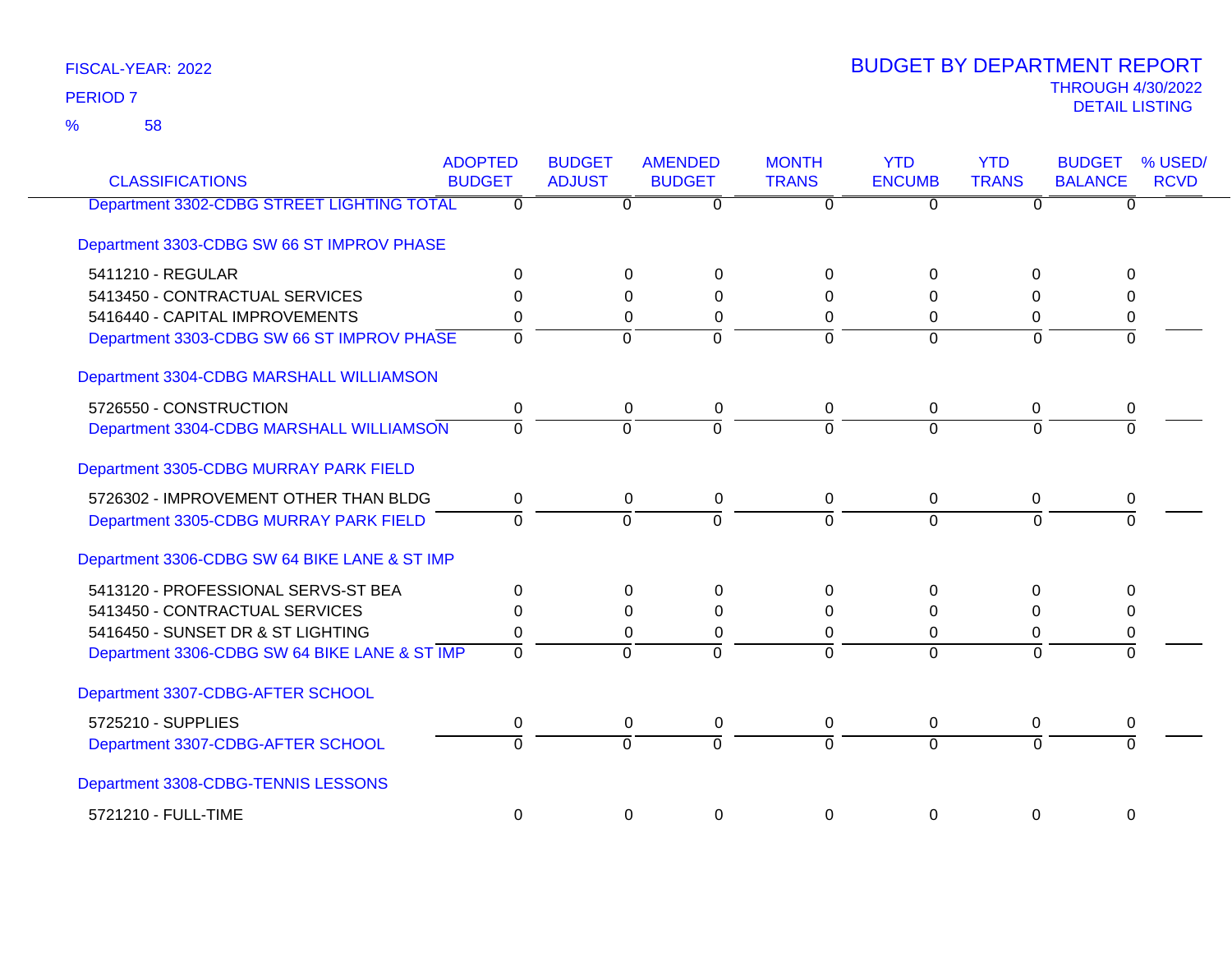| <b>CLASSIFICATIONS</b>                    | <b>ADOPTED</b><br><b>BUDGET</b> | <b>BUDGET</b><br><b>ADJUST</b> | <b>AMENDED</b><br><b>BUDGET</b> | <b>MONTH</b><br><b>TRANS</b> | <b>YTD</b><br><b>ENCUMB</b> | <b>YTD</b><br><b>TRANS</b> | <b>BUDGET</b><br><b>BALANCE</b> | % USED/<br><b>RCVD</b> |
|-------------------------------------------|---------------------------------|--------------------------------|---------------------------------|------------------------------|-----------------------------|----------------------------|---------------------------------|------------------------|
| 5722110 - F.I.C.A.                        | $\mathbf{0}$                    | $\mathbf{0}$                   | 0                               | $\Omega$                     | $\Omega$                    | $\Omega$                   | 0                               |                        |
| 5725205 - COMPUTER EQUIPMENT              | 0                               | 0                              | 0                               | 0                            | 0                           | 0                          | 0                               |                        |
| Department 3308-CDBG-TENNIS LESSONS TOTAL | $\overline{0}$                  | $\overline{0}$                 | $\overline{0}$                  | $\overline{0}$               | $\overline{0}$              | $\Omega$                   | $\overline{0}$                  |                        |
| Department 3309-CDBG BREWER PARK          |                                 |                                |                                 |                              |                             |                            |                                 |                        |
| 5726302 - IMPROVEMENT OTHER THAN BLDG     | 0                               | 0                              | 0                               | 0                            | 0                           | 0                          | 0                               |                        |
| Department 3309-CDBG BREWER PARK          | $\overline{0}$                  | $\overline{0}$                 | ō                               | ō                            | $\mathbf 0$                 | 0                          | 0                               |                        |
| Department 3310-CDBG COMM CTR RENOVATION  |                                 |                                |                                 |                              |                             |                            |                                 |                        |
| 5726550 - CONSTRUCTION                    | 0                               | 0                              | 0                               | 0                            | 0                           | 0                          | 0                               |                        |
| Department 3310-CDBG COMM CTR RENOVATION  | $\overline{0}$                  | $\overline{0}$                 | $\overline{0}$                  | $\overline{0}$               | $\overline{0}$              | $\Omega$                   | $\Omega$                        |                        |
| Department 3311-CDBG-SENIOR MEALS PROGRAM |                                 |                                |                                 |                              |                             |                            |                                 |                        |
| 5721210 - FULL-TIME                       | $\mathbf{0}$                    | $\Omega$                       | 0                               | $\Omega$                     | 0                           | 0                          | 0                               |                        |
| 5723450 - CONTRACTUAL                     | 0                               | $\Omega$                       | 0                               | 0                            | $\Omega$                    | 0                          | 0                               |                        |
| Department 3311-CDBG-SENIOR MEALS PROGRAM | $\overline{0}$                  | $\Omega$                       | $\Omega$                        | $\Omega$                     | $\Omega$                    | $\Omega$                   | $\Omega$                        |                        |
| Department 3312-CDBG-SENIOR MEALS PROGRAM |                                 |                                |                                 |                              |                             |                            |                                 |                        |
| 5723450 - CONTRACTUAL                     | 0                               | 0                              | 0                               | 0                            | 0                           | 0                          | 0                               |                        |
| Department 3312-CDBG-SENIOR MEALS PROGRAM | $\Omega$                        | $\Omega$                       | $\Omega$                        | $\Omega$                     | $\Omega$                    | $\Omega$                   | $\Omega$                        |                        |
| Department 3313-CDBG-MARSHALL WILLIAMSON  |                                 |                                |                                 |                              |                             |                            |                                 |                        |
| 5726550 - CONSTRUCTION                    | 0                               | 101,149                        | 101,149                         | 0                            | 37,935                      | 101,149                    | $\Omega$                        | 100                    |
| Department 3313-CDBG-MARSHALL WILLIAMSON  | $\overline{0}$                  | 101,149                        | 101,149                         | $\overline{0}$               | 37,935                      | 101,149                    | $\Omega$                        | 100                    |
| Department 3314-FY 2019 CDBG Sr Meals     |                                 |                                |                                 |                              |                             |                            |                                 |                        |
| 5723450 - CONTRACTUAL                     | $\mathbf 0$                     | $\mathbf 0$                    | 0                               | 0                            | 0                           | $\mathbf 0$                | $\mathbf 0$                     |                        |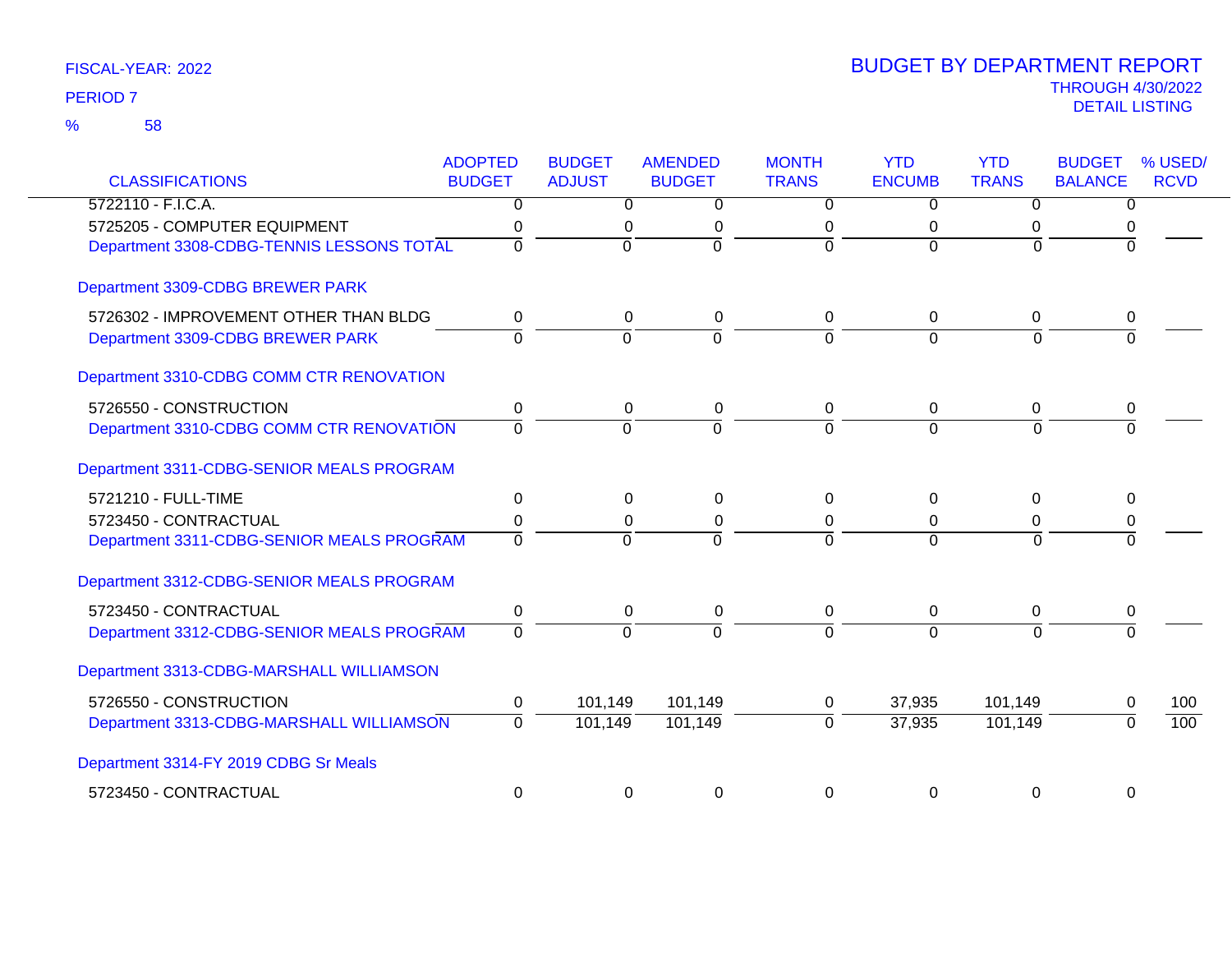58 %

# THROUGH 4/30/2022<br>DETAIL LISTING DETAIL LISTING PERIOD <sup>7</sup> BUDGET BY DEPARTMENT REPORT

| <b>CLASSIFICATIONS</b>                         | <b>ADOPTED</b><br><b>BUDGET</b> | <b>BUDGET</b><br><b>ADJUST</b> | <b>AMENDED</b><br><b>BUDGET</b> | <b>MONTH</b><br><b>TRANS</b> | <b>YTD</b><br><b>ENCUMB</b> | <b>YTD</b><br><b>TRANS</b> | <b>BUDGET</b><br><b>BALANCE</b> | % USED/<br><b>RCVD</b> |
|------------------------------------------------|---------------------------------|--------------------------------|---------------------------------|------------------------------|-----------------------------|----------------------------|---------------------------------|------------------------|
| Department 3314-FY 2019 CDBG Sr Meals TOTAL    | $\overline{0}$                  | $\overline{0}$                 | $\overline{0}$                  | $\overline{0}$               | $\overline{0}$              | $\Omega$                   | $\overline{0}$                  |                        |
| Department 3315-FY 2020 CDBG SENIOR MEALS      |                                 |                                |                                 |                              |                             |                            |                                 |                        |
| 5723450 - CONTRACTUAL                          | 0                               | 0                              | 0                               | 0                            | $\Omega$                    | $\mathbf 0$                | 0                               |                        |
| Department 3315-FY 2020 CDBG SENIOR MEALS      | $\Omega$                        | $\Omega$                       | $\overline{0}$                  | $\Omega$                     | $\Omega$                    | $\Omega$                   | <sup>0</sup>                    |                        |
| Department 3316-FY21 CDBG SENIOR MEALS         |                                 |                                |                                 |                              |                             |                            |                                 |                        |
| 5723450 - CONTRACTUAL                          | 0                               | 7,286                          | 7,286                           | 0                            | $\Omega$                    | $\Omega$                   | 7,286                           |                        |
| Department 3316-FY21 CDBG SENIOR MEALS         | $\overline{0}$                  | 7,286                          | 7,286                           | $\Omega$                     | $\overline{0}$              | $\Omega$                   | 7,286                           |                        |
| Department 3405-2013 JAG A-Form Interface Cont |                                 |                                |                                 |                              |                             |                            |                                 |                        |
| 5214634 - MAINTENANCE-INTERNET SFTW            | 0                               | 0                              | 0                               | 0                            | 0                           | $\mathbf 0$                | 0                               |                        |
| Department 3405-2013 JAG A-Form Interface Cont | $\overline{0}$                  | $\overline{0}$                 | $\overline{0}$                  | $\Omega$                     | $\Omega$                    | $\overline{0}$             | $\Omega$                        |                        |
| Department 3406-BYRNE-JAG 2013                 |                                 |                                |                                 |                              |                             |                            |                                 |                        |
| 5215205 - COMPUTER SUPPLIES                    | 0                               | 0                              | 0                               | 0                            | 0                           | 0                          | 0                               |                        |
| Department 3406-BYRNE-JAG 2013 TOTAL           | $\Omega$                        | $\overline{0}$                 | $\Omega$                        | $\Omega$                     | $\Omega$                    | $\Omega$                   |                                 |                        |
| Department 3407-BYRNE-JAG VEH BURGLARY         |                                 |                                |                                 |                              |                             |                            |                                 |                        |
| 5215205 - COMPUTER SUPPLIES                    | 0                               | $\pmb{0}$                      | $\pmb{0}$                       | 0                            | 0                           | 0                          | 0                               |                        |
| Department 3407-BYRNE-JAG VEH BURGLARY 2013    | $\Omega$                        | $\Omega$                       | $\Omega$                        | $\Omega$                     | $\Omega$                    | $\Omega$                   | $\Omega$                        |                        |
| Department 3408-BYRNE-JAG 2014                 |                                 |                                |                                 |                              |                             |                            |                                 |                        |
| 5215205 - COMPUTER SUPPLIES                    | 0                               | 0                              | 0                               | 0                            | 0                           | 0                          | 0                               |                        |
| Department 3408-BYRNE-JAG 2014 TOTAL           | $\Omega$                        | $\Omega$                       | $\Omega$                        | $\Omega$                     | $\Omega$                    | $\Omega$                   | $\Omega$                        |                        |

Department 3409-BYRNE-JAG 2014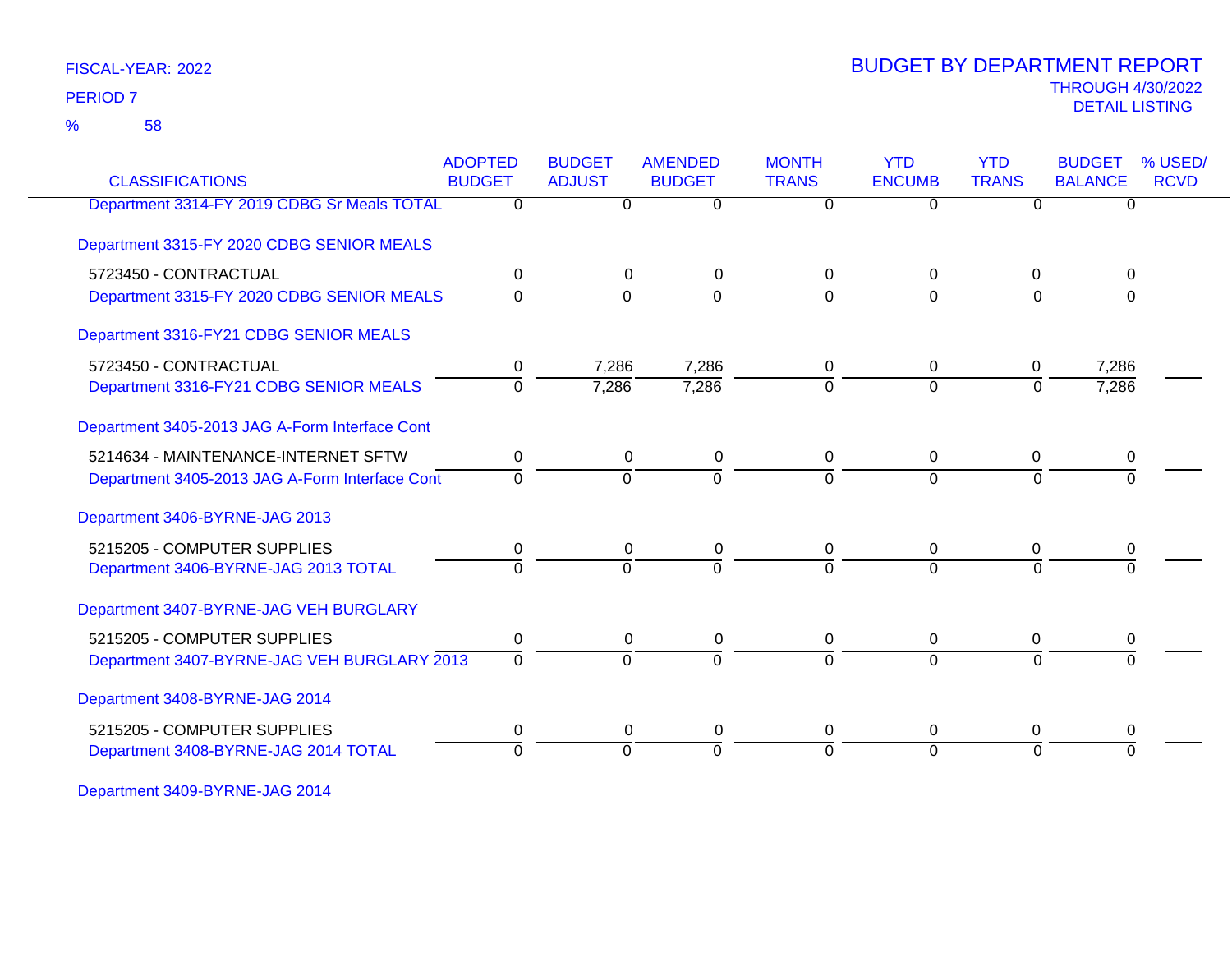| <b>CLASSIFICATIONS</b>                                                  | <b>ADOPTED</b><br><b>BUDGET</b> | <b>BUDGET</b><br><b>ADJUST</b> | <b>AMENDED</b><br><b>BUDGET</b> | <b>MONTH</b><br><b>TRANS</b> | <b>YTD</b><br><b>ENCUMB</b> | <b>YTD</b><br><b>TRANS</b> | <b>BUDGET</b><br><b>BALANCE</b> | % USED/<br><b>RCVD</b> |
|-------------------------------------------------------------------------|---------------------------------|--------------------------------|---------------------------------|------------------------------|-----------------------------|----------------------------|---------------------------------|------------------------|
| 5215205 - COMPUTER SUPPLIES                                             | 0                               | 0                              | 0                               | $\mathbf{0}$                 | $\Omega$                    | $\Omega$                   | 0                               |                        |
| Department 3409-BYRNE-JAG 2014 TOTAL                                    | 0                               | $\mathbf{0}$                   | $\mathbf 0$                     | $\Omega$                     | $\Omega$                    | $\Omega$                   | $\Omega$                        |                        |
| Department 3410-BYRNE-JAG FY15                                          |                                 |                                |                                 |                              |                             |                            |                                 |                        |
| 5215205 - COMPUTER SUPPLIES<br>Department 3410-BYRNE-JAG FY15 TOTAL     | 0<br>$\Omega$                   | 0<br>$\Omega$                  | 0<br>$\mathbf 0$                | 0<br>$\Omega$                | 0<br>$\Omega$               | 0<br>$\overline{0}$        | 0<br>$\Omega$                   |                        |
| Department 3411-BYRNE-JAG FY15-2                                        |                                 |                                |                                 |                              |                             |                            |                                 |                        |
| 5215205 - COMPUTER SUPPLIES<br>Department 3411-BYRNE-JAG FY15-2 TOTAL   | 0<br>$\Omega$                   | 0<br>$\overline{0}$            | 0<br>$\overline{0}$             | 0<br>$\Omega$                | 0<br>$\Omega$               | 0<br>$\Omega$              | 0                               |                        |
| Department 3412-BYRNE-JAG FY16 2 TABLETS                                |                                 |                                |                                 |                              |                             |                            |                                 |                        |
| 5215205 - COMPUTER SUPPLIES<br>Department 3412-BYRNE-JAG FY16 2 TABLETS | 0<br>$\Omega$                   | 0<br>$\overline{0}$            | 0<br>$\overline{0}$             | 0<br>$\Omega$                | 0<br>$\overline{0}$         | 0<br>$\Omega$              | 0                               |                        |
| Department 3413-BYRNE-JAG FY16                                          |                                 |                                |                                 |                              |                             |                            |                                 |                        |
| 5215205 - COMPUTER SUPPLIES<br>Department 3413-BYRNE-JAG FY16 TOTAL     | 0<br>$\Omega$                   | 0<br>$\Omega$                  | $\pmb{0}$<br>$\Omega$           | 0<br>$\Omega$                | 0<br>$\Omega$               | 0<br>$\Omega$              | 0<br>$\Omega$                   |                        |
| Department 3414-BYRNE JAG-FY17                                          |                                 |                                |                                 |                              |                             |                            |                                 |                        |
| 5215205 - COMPUTER SUPPLIES<br>Department 3414-BYRNE JAG-FY17 TOTAL     | 0<br>$\Omega$                   | 0<br>$\overline{0}$            | 0<br>$\overline{0}$             | 0<br>$\Omega$                | 0<br>$\Omega$               | 0<br>$\Omega$              | 0<br>$\Omega$                   |                        |
| Department 3415-BYRNE JAG- FY17                                         |                                 |                                |                                 |                              |                             |                            |                                 |                        |
| 5215205 - COMPUTER SUPPLIES                                             | 0                               | $\Omega$                       | $\mathbf 0$                     | 0                            | 0                           | 0                          | 0                               |                        |
| Department 3415-BYRNE JAG- FY17 TOTAL                                   | $\Omega$                        | $\Omega$                       | $\mathbf 0$                     | $\Omega$                     | $\Omega$                    | $\Omega$                   | $\Omega$                        |                        |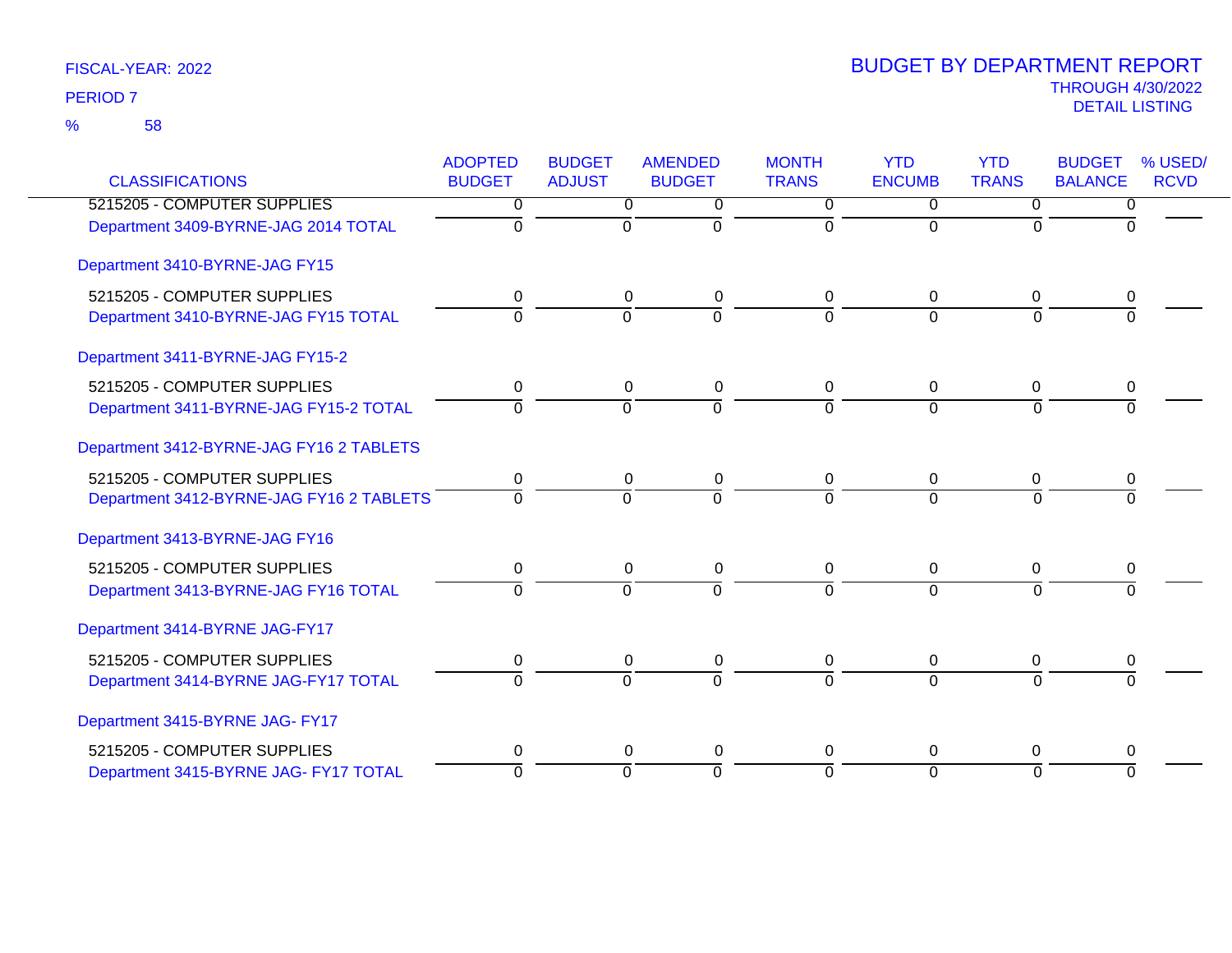58 %

# THROUGH 4/30/2022<br>DETAIL LISTING DETAIL LISTING PERIOD <sup>7</sup> BUDGET BY DEPARTMENT REPORT

| <b>CLASSIFICATIONS</b>                                                                      | <b>ADOPTED</b><br><b>BUDGET</b> | <b>BUDGET</b><br><b>ADJUST</b> | <b>AMENDED</b><br><b>BUDGET</b>                        | <b>MONTH</b><br><b>TRANS</b> | <b>YTD</b><br><b>ENCUMB</b>      | <b>YTD</b><br><b>TRANS</b>       | <b>BUDGET</b><br><b>BALANCE</b> | % USED/<br><b>RCVD</b> |
|---------------------------------------------------------------------------------------------|---------------------------------|--------------------------------|--------------------------------------------------------|------------------------------|----------------------------------|----------------------------------|---------------------------------|------------------------|
| Department 3416-BYRNE-JAG FY19                                                              |                                 |                                |                                                        |                              |                                  |                                  |                                 |                        |
| 5215205 - COMPUTER SUPPLIES<br>Department 3416-BYRNE-JAG FY19 TOTAL                         | 0<br>$\Omega$                   | $\Omega$                       | 0<br>0<br>$\overline{0}$                               | 0<br>$\Omega$                | 0<br>$\Omega$                    | 0<br>$\Omega$                    | $\Omega$                        |                        |
| Department 3417-BYRNE-JAG FY18-19                                                           |                                 |                                |                                                        |                              |                                  |                                  |                                 |                        |
| 5215205 - COMPUTER SUPPLIES<br>Department 3417-BYRNE-JAG FY18-19 TOTAL                      | $\pmb{0}$<br>$\Omega$           | $\Omega$                       | 0<br>0<br>$\Omega$                                     | $\mathbf 0$<br>0             | 0<br>$\Omega$                    | $\mathbf 0$<br>$\Omega$          | 0                               |                        |
| Department 5001-POLICE VESTS GRANT FY11                                                     |                                 |                                |                                                        |                              |                                  |                                  |                                 |                        |
| 5215220 - UNIFORMS<br>Department 5001-POLICE VESTS GRANT FY11                               | 0<br>$\Omega$                   | $\Omega$                       | 0<br>0<br>$\Omega$                                     | 0<br>$\Omega$                | 0<br>$\Omega$                    | 0<br>$\Omega$                    | 0<br>$\Omega$                   |                        |
| Department 5002-POLICE VESTS GRANT FY12                                                     |                                 |                                |                                                        |                              |                                  |                                  |                                 |                        |
| 5215220 - UNIFORMS<br>Department 5002-POLICE VESTS GRANT FY12                               | 0<br>$\Omega$                   | $\Omega$                       | 0<br>0<br>$\Omega$                                     | 0<br>$\Omega$                | 0<br>$\Omega$                    | 0<br>$\Omega$                    | 0                               |                        |
| Department 5003-BVP-POLICE VEST GRANT FY17                                                  |                                 |                                |                                                        |                              |                                  |                                  |                                 |                        |
| 5215220 - UNIFORMS<br>Department 5003-BVP-POLICE VEST GRANT FY17                            | 0<br>$\Omega$                   | $\Omega$                       | 0<br>0<br>$\overline{0}$                               | 0<br>$\Omega$                | 0<br>$\Omega$                    | 0<br>$\Omega$                    | 0<br>$\Omega$                   |                        |
| Department 6000-SFLHIDTA-FY12                                                               |                                 |                                |                                                        |                              |                                  |                                  |                                 |                        |
| 5213450 - CONTRACTUAL SERVICES<br>5214060 - AUTO ALLOWANCE<br>5819900 - INTER-FUND TRANSFER | $\Omega$<br>$\Omega$<br>0       |                                | $\Omega$<br>$\Omega$<br>$\Omega$<br>0<br>$\Omega$<br>0 | $\Omega$<br>0<br>$\Omega$    | $\Omega$<br>$\Omega$<br>$\Omega$ | $\Omega$<br>$\Omega$<br>$\Omega$ | ∩<br>0                          |                        |
| Department 6000-SFLHIDTA-FY12 TOTAL                                                         | $\Omega$                        | $\Omega$                       | $\Omega$                                               | $\Omega$                     | $\Omega$                         | $\Omega$                         | $\Omega$                        |                        |

Department 6001-SFLHIDTA-FY13MAY-SEP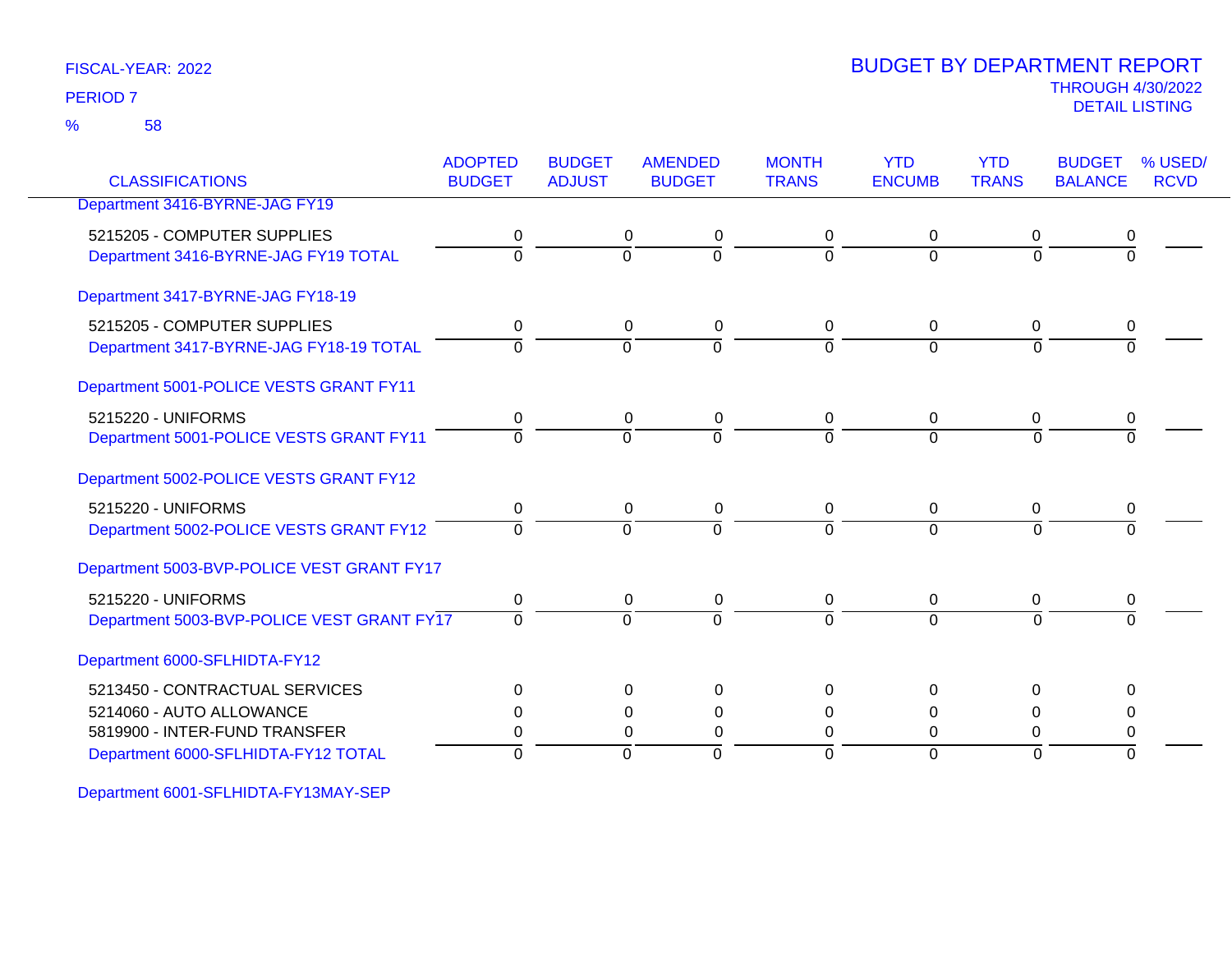## 58 %

|                                                          | <b>ADOPTED</b> | <b>BUDGET</b>  | <b>AMENDED</b> | <b>MONTH</b>   | <b>YTD</b>     | <b>YTD</b>     | <b>BUDGET</b>  | % USED/        |
|----------------------------------------------------------|----------------|----------------|----------------|----------------|----------------|----------------|----------------|----------------|
| <b>CLASSIFICATIONS</b>                                   | <b>BUDGET</b>  | <b>ADJUST</b>  | <b>BUDGET</b>  | <b>TRANS</b>   | <b>ENCUMB</b>  | <b>TRANS</b>   | <b>BALANCE</b> | <b>RCVD</b>    |
| 5213450 - CONTRACTUAL SERVICES                           | $\overline{0}$ | $\overline{0}$ | $\overline{0}$ | $\overline{0}$ | $\Omega$       | $\overline{0}$ | $\overline{0}$ |                |
| 5214060 - AUTO ALLOWANCE                                 | 0              | 0              | 0              | 0              | 0              | 0              | $\Omega$       |                |
| 5819900 - INTER-FUND TRANSFER                            | 0              | 0              | 0              | 0              | 0              | 0              | 0              |                |
| Department 6001-SFLHIDTA-FY13MAY-SEP TOTAL               | $\overline{0}$ | $\overline{0}$ | $\overline{0}$ | $\overline{0}$ | $\Omega$       | $\mathbf 0$    | $\overline{0}$ |                |
| <b>EXPENSE TOTAL</b>                                     | 0              | 108,435        | 108,435        | $\mathbf 0$    | 37,935         | 101,149        | 7,286          | 93             |
| Fund 120-FEDERAL GRANT FUND TOTAL                        |                |                |                |                |                |                |                |                |
| <b>REVENUE</b>                                           | 0              | 108,435        | 108,435        | 7,286          | $\mathbf 0$    | 7,286          | 101,149        | 6              |
| <b>EXPENSE</b>                                           | 0              | 108,435        | 108,435        | 0              | 37,935         | 101,149        | 7,286          | 93             |
| Fund 120-FEDERAL GRANT FUND TOTAL                        | $\mathbf 0$    | $\overline{0}$ | $\mathbf 0$    | 7,286          | $-37,935$      | $-93,863$      | 93,863         |                |
| Fund 121-ARPA-American Rescue Plan Act<br><b>REVENUE</b> |                |                |                |                |                |                |                |                |
| Department 0000-Description N/A                          |                |                |                |                |                |                |                |                |
| 3320000 - OTHER FIN ASSIST FEDERAL                       | 0              | 685,662        | 685,662        | 0              | 0              | 0              | 685,662        |                |
| 3612100 - INTEREST INCOME-TIF                            | 0              | 0              | 0              | 1,678          | 0              | 12,371         | $-12,371$      |                |
| Department 0000-Description N/A TOTAL                    | $\overline{0}$ | 685,662        | 685,662        | 1,678          | $\overline{0}$ | 12,371         | 673,291        | $\overline{1}$ |
| <b>REVENUE TOTAL</b>                                     | $\Omega$       | 685,662        | 685,662        | 1,678          | 0              | 12,371         | 673,291        | 1              |
| <b>EXPENSE</b>                                           |                |                |                |                |                |                |                |                |
| Department 1310-CITY MANAGER                             |                |                |                |                |                |                |                |                |
| 5131210 - REGULAR                                        | 0              | 281,000        | 281,000        | 0              | 0              | 281,000        | 0              | 100            |
| 5132110 - F.I.C.A.                                       | 0              | 21,187         | 21,187         | 0              | $\Omega$       | 21,187         |                | 100            |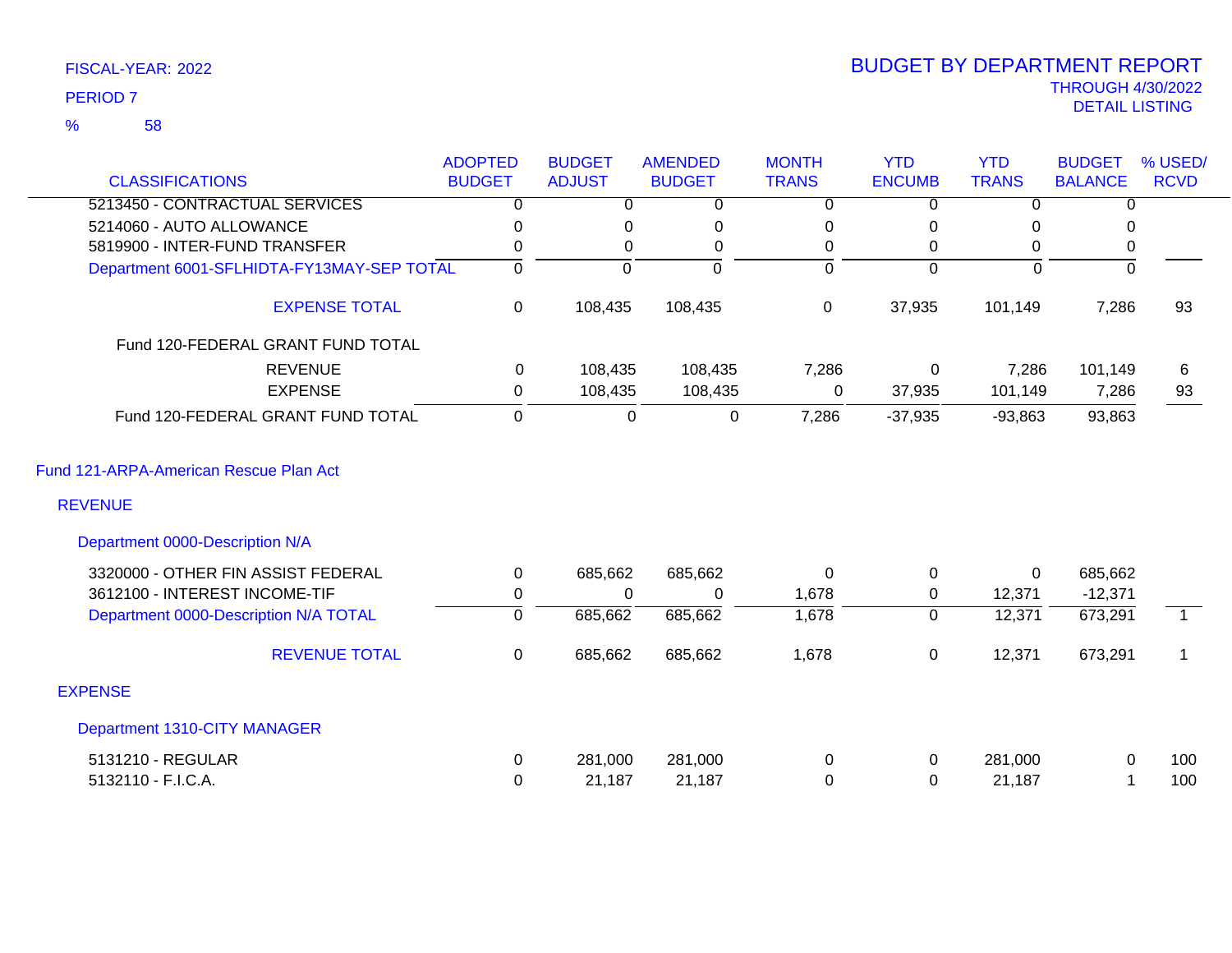58 %

| <b>CLASSIFICATIONS</b>                       | <b>ADOPTED</b><br><b>BUDGET</b> | <b>BUDGET</b><br><b>ADJUST</b> | <b>AMENDED</b><br><b>BUDGET</b> | <b>MONTH</b><br><b>TRANS</b> | <b>YTD</b><br><b>ENCUMB</b> | <b>YTD</b><br><b>TRANS</b> | <b>BUDGET</b><br><b>BALANCE</b> | % USED/<br><b>RCVD</b> |
|----------------------------------------------|---------------------------------|--------------------------------|---------------------------------|------------------------------|-----------------------------|----------------------------|---------------------------------|------------------------|
| Department 1310-CITY MANAGER TOTAL           | 0                               | 302,187                        | 302,187                         | $\Omega$                     | 0                           | 302,187                    |                                 | $\overline{100}$       |
| Department 1730-STREET MAINTENANCE           |                                 |                                |                                 |                              |                             |                            |                                 |                        |
| 5416210 - INFRASTRUCTURE PROJECTS            | $\Omega$                        | 100,000                        | 100,000                         | 34,061                       | 65,939                      | 100,000                    | 0                               | 100                    |
| 5416490 - CONSTRUCTIONS PROJECTS             | 0                               | 283,475                        | 283,475                         | 32,932                       | 34,853                      | 283,475                    | $\mathbf 0$                     | 100                    |
| Department 1730-STREET MAINTENANCE TOTAL     | $\Omega$                        | 383,475                        | 383,475                         | 66,993                       | 100,792                     | 383,475                    | $\Omega$                        | 100                    |
| <b>EXPENSE TOTAL</b>                         | 0                               | 685,662                        | 685,662                         | 66,993                       | 100,792                     | 685,662                    |                                 | 100                    |
| Fund 121-ARPA-American Rescue Plan Act TOTAL |                                 |                                |                                 |                              |                             |                            |                                 |                        |
| <b>REVENUE</b>                               | 0                               | 685,662                        | 685,662                         | 1,678                        | 0                           | 12,371                     | 673,291                         | 1                      |
| <b>EXPENSE</b>                               | 0                               | 685,662                        | 685,662                         | 66,993                       | 100,792                     | 685,662                    |                                 | 100                    |
| Fund 121-ARPA-American Rescue Plan Act TOTAL | $\mathbf 0$                     | $\Omega$                       | 0                               | $-65,315$                    | $-100,792$                  | $-673,291$                 | 673,290                         |                        |
| Fund 122-Art in Public Places Trust Fun      |                                 |                                |                                 |                              |                             |                            |                                 |                        |
| <b>REVENUE</b>                               |                                 |                                |                                 |                              |                             |                            |                                 |                        |
| Department 0000-Description N/A              |                                 |                                |                                 |                              |                             |                            |                                 |                        |
| 3473000 - CULTURAL SERVICES                  | $\mathbf 0$                     | 0                              | $\pmb{0}$                       | $\mathbf 0$                  | 0                           | 0                          | $\mathbf 0$                     |                        |
| 3612000 - INTEREST INCOME                    | 0                               | 0                              | 0                               | 0                            | 0                           | 0                          | 0                               |                        |
| Department 0000-Description N/A TOTAL        | $\Omega$                        | $\Omega$                       | $\Omega$                        | $\Omega$                     | $\Omega$                    | $\Omega$                   | $\Omega$                        |                        |
| <b>REVENUE TOTAL</b>                         | 0                               | 0                              | $\mathbf 0$                     | 0                            | 0                           | 0                          | 0                               |                        |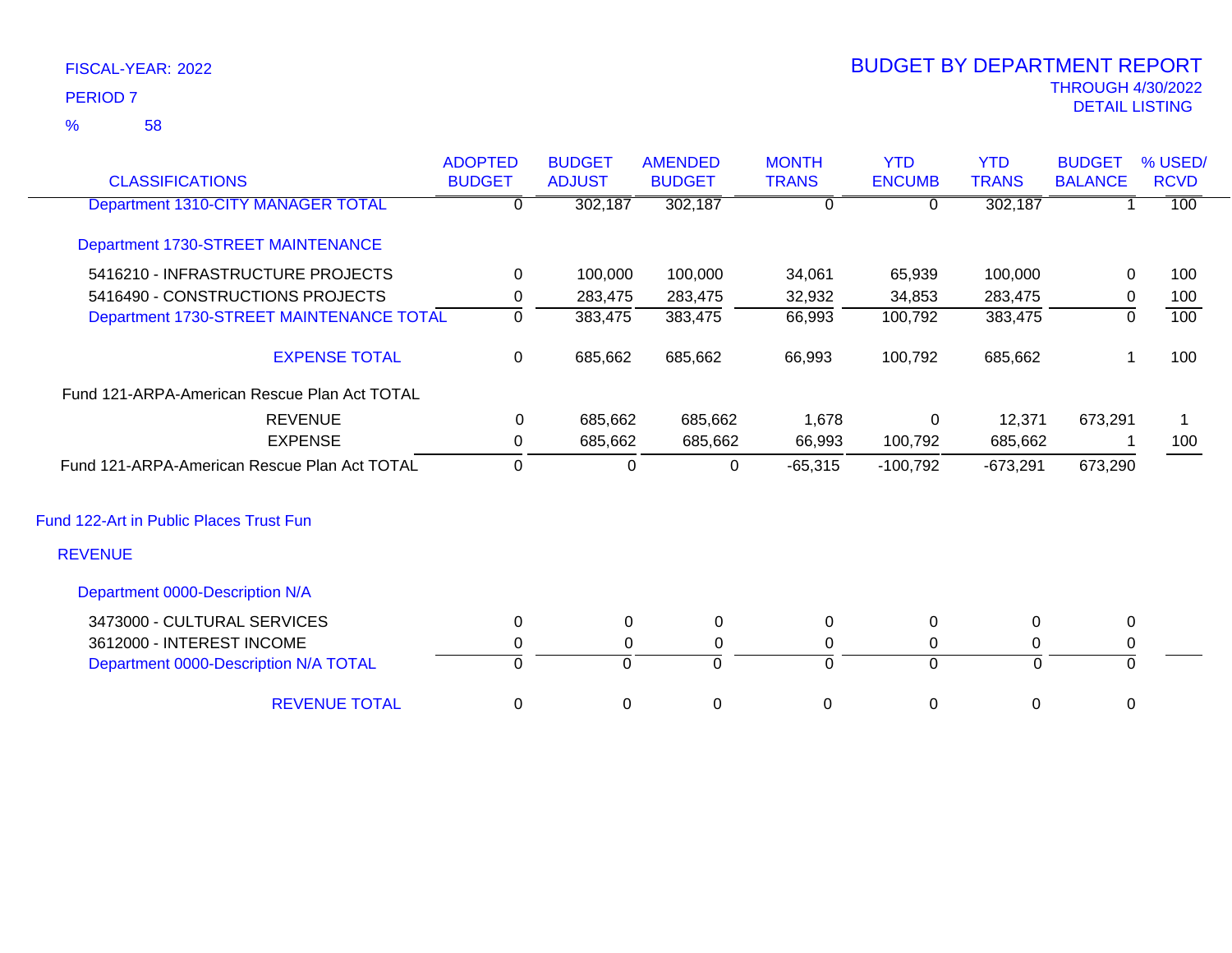58 %

| <b>CLASSIFICATIONS</b>                             | <b>ADOPTED</b><br><b>BUDGET</b> | <b>BUDGET</b><br><b>ADJUST</b> | <b>AMENDED</b><br><b>BUDGET</b> | <b>MONTH</b><br><b>TRANS</b> | <b>YTD</b><br><b>ENCUMB</b> | <b>YTD</b><br><b>TRANS</b> | <b>BUDGET</b><br><b>BALANCE</b> | % USED/<br><b>RCVD</b> |
|----------------------------------------------------|---------------------------------|--------------------------------|---------------------------------|------------------------------|-----------------------------|----------------------------|---------------------------------|------------------------|
| Fund 122-Art in Public Places Trust Fun TOTAL      |                                 |                                |                                 |                              |                             |                            |                                 |                        |
|                                                    |                                 |                                |                                 |                              |                             |                            |                                 |                        |
| <b>REVENUE</b>                                     | 0                               | $\Omega$                       | 0                               | 0                            | 0                           | 0                          | 0                               |                        |
| <b>EXPENSE</b>                                     | 0                               | 0                              | 0                               | 0                            | 0                           | 0                          | 0                               | 100                    |
| Fund 122-Art in Public Places Trust Fun TOTAL      | $\mathbf 0$                     | $\overline{0}$                 | $\overline{0}$                  | $\mathbf{0}$                 | 0                           | $\overline{0}$             | $\Omega$                        |                        |
| Fund 124-PTP TAX-TRANSPORTATION                    |                                 |                                |                                 |                              |                             |                            |                                 |                        |
| <b>REVENUE</b>                                     |                                 |                                |                                 |                              |                             |                            |                                 |                        |
| Department 0000-Description N/A                    |                                 |                                |                                 |                              |                             |                            |                                 |                        |
| 3126000 - DISCRETIONARY SALES S/TAX                | 430,000                         | 0                              | 430,000                         | 47,736                       | 0                           | 294,810                    | 135,190                         | 68                     |
| 3301000 - INTERGOVERNMENTAL REVENUE                | 0                               | 0                              | 0                               | 0                            | 0                           | $\Omega$                   | 0                               |                        |
| 3612000 - INTEREST INCOME                          | 10,000                          | $\pmb{0}$                      | 10,000                          | 700                          | 0                           | 5,127                      | 4,873                           | 51                     |
| Department 0000-Description N/A TOTAL              | 440,000                         | $\Omega$                       | 440,000                         | 48,436                       | $\mathbf 0$                 | 299,937                    | 140,063                         | $\overline{68}$        |
| <b>REVENUE TOTAL</b>                               | 440,000                         | 0                              | 440,000                         | 48,436                       | 0                           | 299,937                    | 140,063                         | 68                     |
| <b>EXPENSE</b>                                     |                                 |                                |                                 |                              |                             |                            |                                 |                        |
| Department 1730-STREET MAINTENANCE                 |                                 |                                |                                 |                              |                             |                            |                                 |                        |
| 5413450 - CONTRACTUAL SERVICES                     | $\Omega$                        | 0                              | $\mathbf{0}$                    | 0                            | 0                           | $\Omega$                   | $\Omega$                        |                        |
| 5416490 - CONSTRUCTIONS PROJECTS                   | 1,141,000                       | 550,979                        | 1,691,979                       | 0                            | 624,096                     | 866,316                    | 825,663                         | 51                     |
| Department 1730-STREET MAINTENANCE TOTAL 1,141,000 |                                 | 550,979                        | 1,691,979                       | 0                            | 624,096                     | 866,316                    | 825,663                         | 51                     |
| <b>EXPENSE TOTAL</b>                               | 1,141,000                       | 550,979                        | 1,691,979                       | 0                            | 624,096                     | 866,316                    | 825,663                         | 51                     |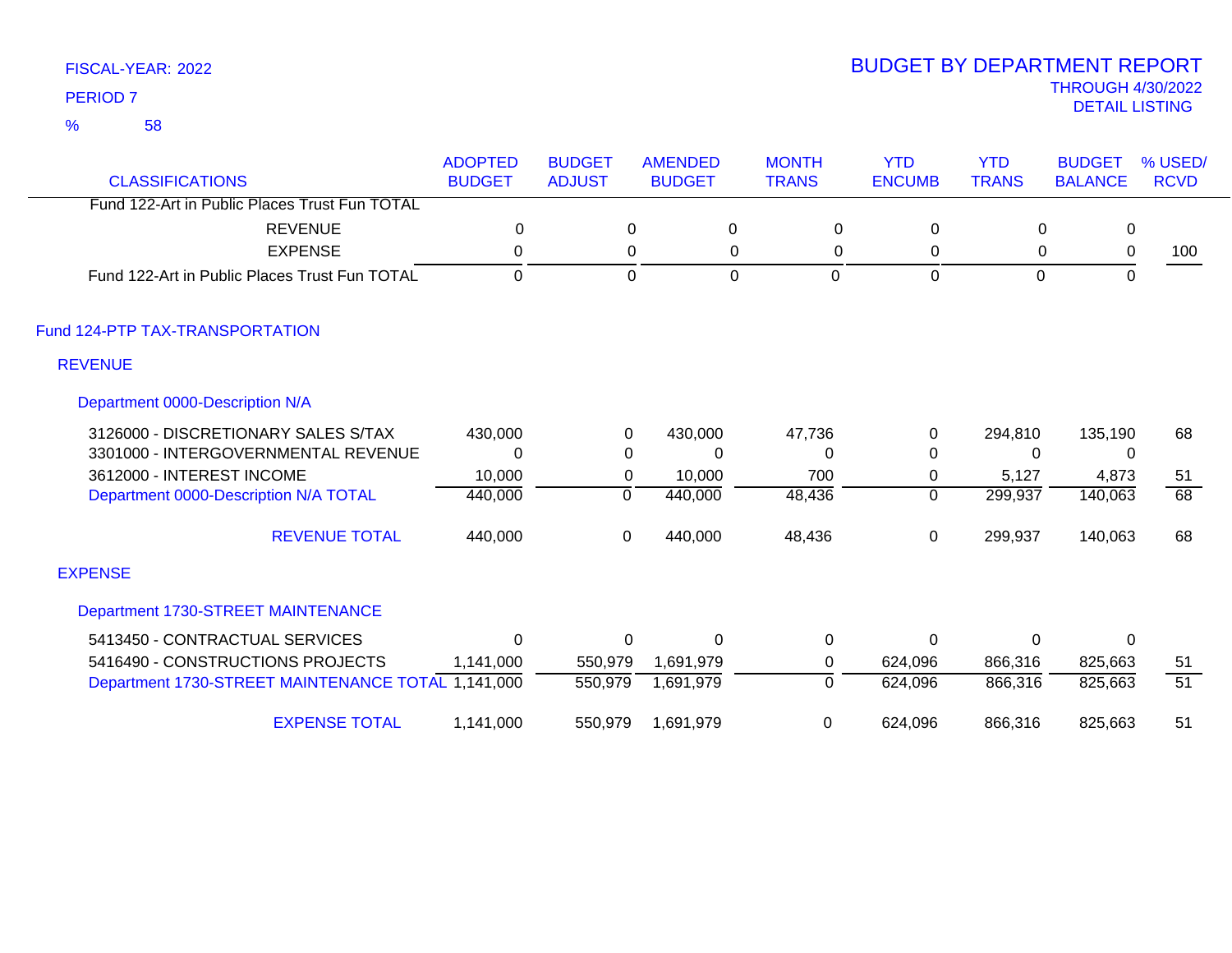58 %

| <b>CLASSIFICATIONS</b>                   | <b>ADOPTED</b><br><b>BUDGET</b> | <b>BUDGET</b><br><b>ADJUST</b> | <b>AMENDED</b><br><b>BUDGET</b> | <b>MONTH</b><br><b>TRANS</b> | <b>YTD</b><br><b>ENCUMB</b> | <b>YTD</b><br><b>TRANS</b> | <b>BUDGET</b><br><b>BALANCE</b> | % USED/<br><b>RCVD</b> |
|------------------------------------------|---------------------------------|--------------------------------|---------------------------------|------------------------------|-----------------------------|----------------------------|---------------------------------|------------------------|
| Fund 124-PTP TAX-TRANSPORTATION TOTAL    |                                 |                                |                                 |                              |                             |                            |                                 |                        |
| <b>REVENUE</b>                           | 440,000                         | $\Omega$                       | 440,000                         | 48,436                       | $\mathbf 0$                 | 299,937                    | 140,063                         | 68                     |
| <b>EXPENSE</b>                           | 1,141,000                       | 550,979                        | 1,691,979                       | 0                            | 624,096                     | 866,316                    | 825,663                         | 51                     |
| Fund 124-PTP TAX-TRANSPORTATION TOTAL    | $-701,000$                      | $-550,979$                     | $-1,251,979$                    | 48,436                       | $-624,096$                  | $-566,379$                 | $-685,600$                      |                        |
| Fund 125-PTP TAX FUND-DIRECT TRANSIT     |                                 |                                |                                 |                              |                             |                            |                                 |                        |
| <b>REVENUE</b>                           |                                 |                                |                                 |                              |                             |                            |                                 |                        |
| Department 0000-Description N/A          |                                 |                                |                                 |                              |                             |                            |                                 |                        |
| 3126000 - DISCRETIONARY SALES S/TAX      | 107,500                         | 0                              | 107,500                         | 0                            | $\mathbf 0$                 | $\mathbf 0$                | 107,500                         |                        |
| Department 0000-Description N/A TOTAL    | 107,500                         | 0                              | 107,500                         | $\Omega$                     | $\overline{0}$              | 0                          | 107,500                         |                        |
| <b>REVENUE TOTAL</b>                     | 107,500                         | $\mathbf 0$                    | 107,500                         | $\boldsymbol{0}$             | $\boldsymbol{0}$            | $\mathbf 0$                | 107,500                         |                        |
| <b>EXPENSE</b>                           |                                 |                                |                                 |                              |                             |                            |                                 |                        |
| Department 1730-STREET MAINTENANCE       |                                 |                                |                                 |                              |                             |                            |                                 |                        |
| 5413450 - CONTRACTUAL SERVICES           | 182,926                         | 0                              | 182,926                         | 15,244                       | 92,658                      | 182,926                    | 0                               | 100                    |
| 5414640 - MAINT & REP STRS & PARKWY      | 0                               | 0                              | 0                               | 0                            | 0                           | 0                          | 0                               |                        |
| 5416490 - CONSTRUCTIONS PROJECTS         | 0                               | 0                              | 0                               | 0                            | 0                           | $\Omega$                   | 0                               |                        |
| Department 1730-STREET MAINTENANCE TOTAL | 182,926                         | 0                              | 182,926                         | 15,244                       | 92,658                      | 182,926                    | $\mathbf{0}$                    | 100                    |
| <b>EXPENSE TOTAL</b>                     | 182,926                         | 0                              | 182,926                         | 15,244                       | 92,658                      | 182,926                    | 0                               | 100                    |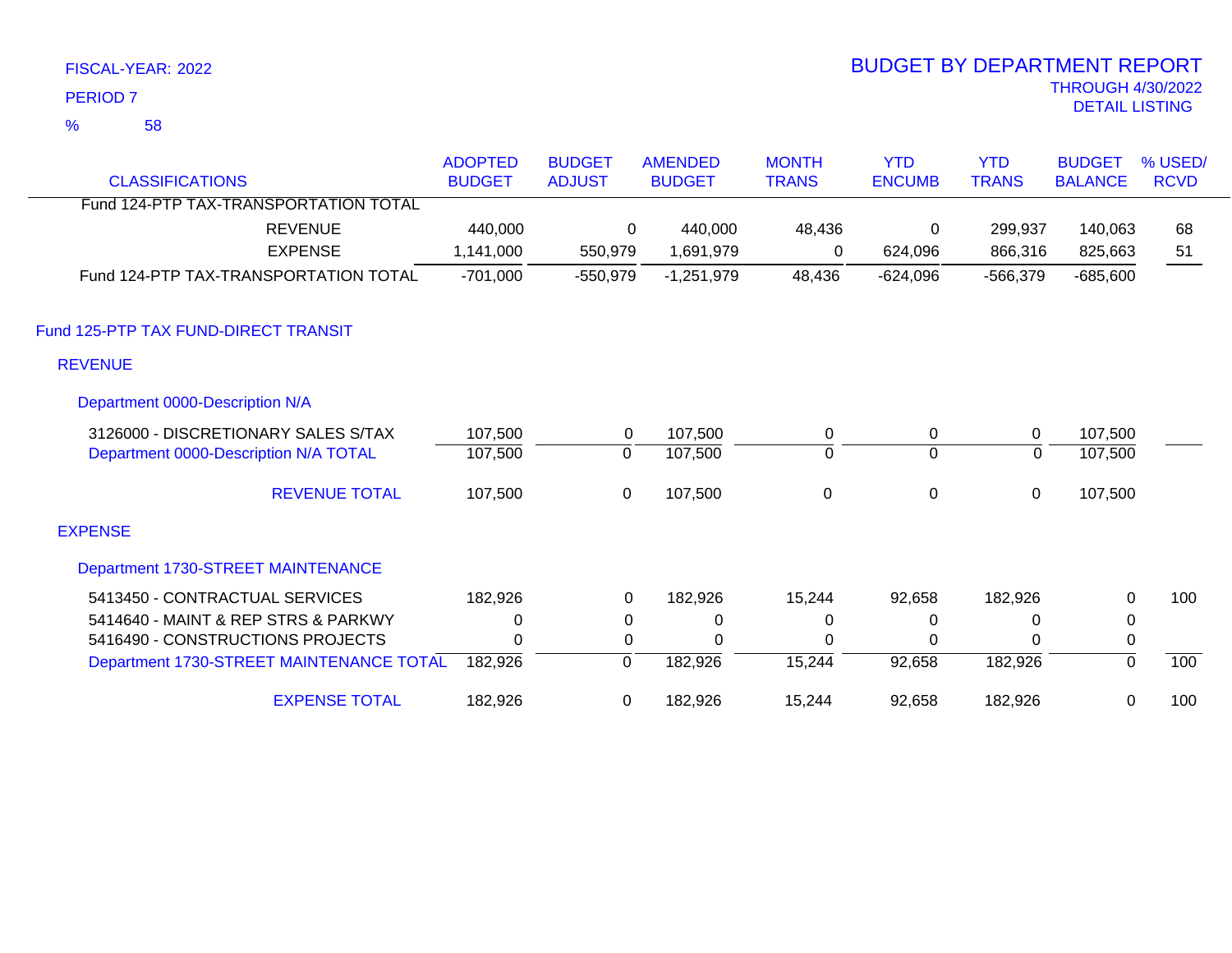58 %

| <b>CLASSIFICATIONS</b>                     | <b>ADOPTED</b><br><b>BUDGET</b> | <b>BUDGET</b><br><b>ADJUST</b> |             | <b>AMENDED</b><br><b>BUDGET</b> | <b>MONTH</b><br><b>TRANS</b> | <b>YTD</b><br><b>ENCUMB</b> | <b>YTD</b><br><b>TRANS</b> | <b>BUDGET</b><br><b>BALANCE</b> | % USED/<br><b>RCVD</b> |
|--------------------------------------------|---------------------------------|--------------------------------|-------------|---------------------------------|------------------------------|-----------------------------|----------------------------|---------------------------------|------------------------|
| Fund 125-PTP TAX FUND-DIRECT TRANSIT TOTAL |                                 |                                |             |                                 |                              |                             |                            |                                 |                        |
| <b>REVENUE</b>                             | 107,500                         |                                | 0           | 107,500                         | $\mathbf 0$                  | $\mathbf{0}$                | 0                          | 107,500                         |                        |
| <b>EXPENSE</b>                             | 182,926                         |                                | 0           | 182,926                         | 15,244                       | 92,658                      | 182,926                    | 0                               | 100                    |
| Fund 125-PTP TAX FUND-DIRECT TRANSIT TOTAL | $-75,426$                       |                                | $\mathbf 0$ | $-75,426$                       | $-15,244$                    | $-92,658$                   | $-182,926$                 | 107,500                         |                        |
| Fund 150-REVENUE STABILIZATION FUND        |                                 |                                |             |                                 |                              |                             |                            |                                 |                        |
| <b>REVENUE</b>                             |                                 |                                |             |                                 |                              |                             |                            |                                 |                        |
| Department 0000-Description N/A            |                                 |                                |             |                                 |                              |                             |                            |                                 |                        |
| 3811000 - CONTRIB. FROM OTHER FUNDS        | 0                               |                                | 0           | 0                               | $\mathbf 0$                  | 0                           | 0                          | $\pmb{0}$                       |                        |
| Department 0000-Description N/A TOTAL      | $\Omega$                        |                                | $\mathbf 0$ | $\Omega$                        | 0                            | $\overline{0}$              | $\Omega$                   | $\mathbf 0$                     |                        |
| <b>REVENUE TOTAL</b>                       | $\pmb{0}$                       |                                | $\mathbf 0$ | $\mathbf 0$                     | $\mathbf 0$                  | $\mathbf 0$                 | $\mathbf 0$                | $\mathbf 0$                     |                        |
| <b>EXPENSE</b>                             |                                 |                                |             |                                 |                              |                             |                            |                                 |                        |
| <b>Department 1410-FINANCE</b>             |                                 |                                |             |                                 |                              |                             |                            |                                 |                        |
| 5819120 - INTRA-GOV TRANSFER-TO GF         | 0                               |                                | 0           | $\pmb{0}$                       | 0                            | 0                           | $\mathbf 0$                | $\mathbf 0$                     |                        |
| 5819900 - INTER-FUND TRANSFER              | 0                               |                                | 0           | 0                               | 0                            | 0                           | 0                          | 0                               |                        |
| Department 1410-FINANCE TOTAL              | $\overline{0}$                  |                                | ō           | $\Omega$                        | $\Omega$                     | $\overline{0}$              | $\overline{0}$             | $\overline{0}$                  |                        |
| <b>EXPENSE TOTAL</b>                       | $\mathbf 0$                     |                                | $\mathbf 0$ | $\mathbf 0$                     | $\mathbf 0$                  | $\mathbf 0$                 | $\mathbf 0$                | 0                               |                        |
| Fund 150-REVENUE STABILIZATION FUND TOTAL  |                                 |                                |             |                                 |                              |                             |                            |                                 |                        |
| <b>REVENUE</b>                             | 0                               |                                | 0           | 0                               | 0                            | $\Omega$                    | 0                          | 0                               |                        |
| <b>EXPENSE</b>                             | 0                               |                                | 0           | 0                               | 0                            | 0                           | 0                          | 0                               | 100                    |
| Fund 150-REVENUE STABILIZATION FUND TOTAL  | $\mathbf 0$                     |                                | $\mathbf 0$ | $\Omega$                        | $\mathbf 0$                  | $\mathbf 0$                 | $\mathbf 0$                | $\mathbf 0$                     |                        |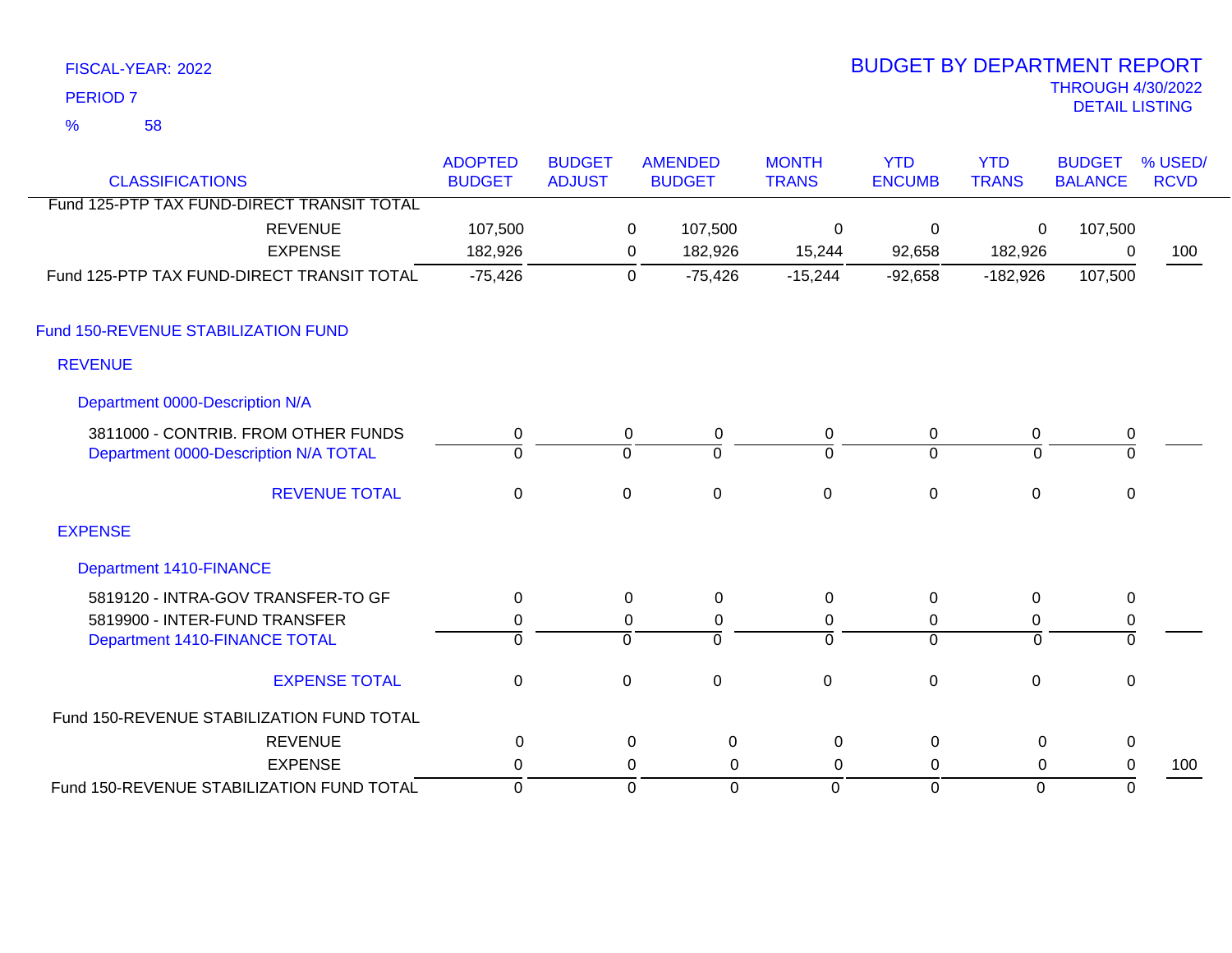| FISCAL-YEAR: 2022<br>PERIOD <sub>7</sub>                                     |                                 |                                |                  |                                 |                               | <b>BUDGET BY DEPARTMENT REPORT</b> |                            | <b>THROUGH 4/30/2022</b><br><b>DETAIL LISTING</b> |                        |
|------------------------------------------------------------------------------|---------------------------------|--------------------------------|------------------|---------------------------------|-------------------------------|------------------------------------|----------------------------|---------------------------------------------------|------------------------|
| $\frac{9}{6}$<br>58                                                          |                                 |                                |                  |                                 |                               |                                    |                            |                                                   |                        |
| <b>CLASSIFICATIONS</b>                                                       | <b>ADOPTED</b><br><b>BUDGET</b> | <b>BUDGET</b><br><b>ADJUST</b> |                  | <b>AMENDED</b><br><b>BUDGET</b> | <b>MONTH</b><br><b>TRANS</b>  | <b>YTD</b><br><b>ENCUMB</b>        | <b>YTD</b><br><b>TRANS</b> | <b>BUDGET</b><br><b>BALANCE</b>                   | % USED/<br><b>RCVD</b> |
| Fund 151-GRANT MATCH RESERVE FUND                                            |                                 |                                |                  |                                 |                               |                                    |                            |                                                   |                        |
| <b>REVENUE</b>                                                               |                                 |                                |                  |                                 |                               |                                    |                            |                                                   |                        |
| Department 0000-Description N/A                                              |                                 |                                |                  |                                 |                               |                                    |                            |                                                   |                        |
| 3811000 - CONTRIB. FROM OTHER FUNDS<br>Department 0000-Description N/A TOTAL | $\mathbf 0$<br>$\Omega$         |                                | 0<br>$\mathbf 0$ | $\pmb{0}$<br>$\mathbf 0$        | $\mathbf 0$<br>$\overline{0}$ | 0<br>$\mathbf 0$                   | $\mathbf 0$<br>$\mathbf 0$ | 0<br>$\overline{0}$                               |                        |
| <b>REVENUE TOTAL</b>                                                         | $\mathbf 0$                     |                                | $\mathbf 0$      | $\pmb{0}$                       | $\pmb{0}$                     | $\mathbf 0$                        | $\pmb{0}$                  | $\mathsf 0$                                       |                        |
| <b>EXPENSE</b>                                                               |                                 |                                |                  |                                 |                               |                                    |                            |                                                   |                        |
| <b>Department 1410-FINANCE</b>                                               |                                 |                                |                  |                                 |                               |                                    |                            |                                                   |                        |
| 5819120 - INTRA-GOV TRANSFER-TO GF                                           | $\mathbf 0$                     |                                | 0                | 0                               | 0                             | 0                                  | 0                          | 0                                                 |                        |
| 5819900 - INTER-FUND TRANSFER                                                | $\mathbf 0$                     |                                | 0                | $\boldsymbol{0}$                | $\mathbf 0$                   | $\mathbf 0$                        | $\mathbf 0$                | $\pmb{0}$                                         |                        |
| Department 1410-FINANCE TOTAL                                                | $\mathbf 0$                     |                                | $\mathbf 0$      | $\mathbf 0$                     | $\mathbf 0$                   | $\mathbf 0$                        | $\mathbf 0$                | $\overline{0}$                                    |                        |
| <b>EXPENSE TOTAL</b>                                                         | $\mathbf 0$                     |                                | $\mathbf 0$      | $\pmb{0}$                       | $\pmb{0}$                     | $\mathbf 0$                        | $\pmb{0}$                  | $\mathsf 0$                                       |                        |
| Fund 151-GRANT MATCH RESERVE FUND TOTAL                                      |                                 |                                |                  |                                 |                               |                                    |                            |                                                   |                        |
| <b>REVENUE</b>                                                               | 0                               |                                | $\mathbf 0$      | $\mathbf 0$                     | 0                             | $\mathbf 0$                        | 0                          | $\mathbf 0$                                       |                        |
| <b>EXPENSE</b>                                                               | $\mathbf 0$                     |                                | 0                | $\mathbf 0$                     | 0                             | $\mathbf 0$                        | 0                          | $\mathbf 0$                                       | 100                    |
| Fund 151-GRANT MATCH RESERVE FUND TOTAL                                      | $\mathbf 0$                     |                                | $\mathbf 0$      | $\overline{0}$                  | $\Omega$                      | $\mathbf 0$                        | $\overline{0}$             | $\mathbf 0$                                       |                        |

Fund 152-INSURANCE RESERVE FUND

REVENUE

Department 0000-Description N/A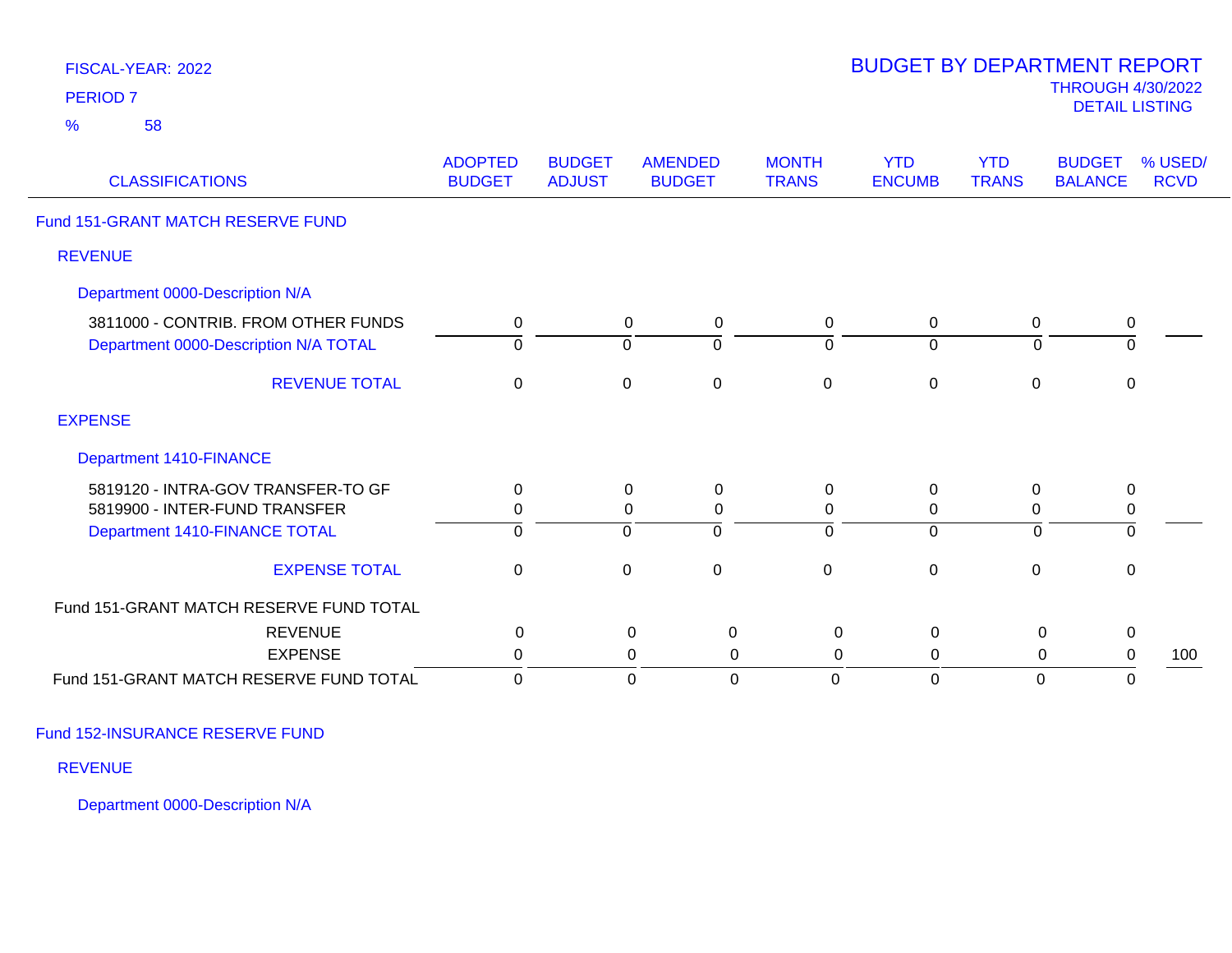58 %

| <b>CLASSIFICATIONS</b>                                                       | <b>ADOPTED</b><br><b>BUDGET</b> | <b>BUDGET</b><br><b>ADJUST</b> | <b>AMENDED</b><br><b>BUDGET</b> | <b>MONTH</b><br><b>TRANS</b> | <b>YTD</b><br><b>ENCUMB</b> | <b>YTD</b><br><b>TRANS</b> | <b>BUDGET</b><br><b>BALANCE</b> | % USED/<br><b>RCVD</b> |
|------------------------------------------------------------------------------|---------------------------------|--------------------------------|---------------------------------|------------------------------|-----------------------------|----------------------------|---------------------------------|------------------------|
| 3811000 - CONTRIB. FROM OTHER FUNDS                                          | 0                               | $\overline{0}$                 | 0                               | 0                            | $\overline{0}$              | $\overline{0}$             | 0                               |                        |
| Department 0000-Description N/A TOTAL                                        | $\overline{0}$                  | $\overline{0}$                 | $\mathbf 0$                     | $\mathbf 0$                  | $\mathbf 0$                 | $\Omega$                   | $\Omega$                        |                        |
| <b>REVENUE TOTAL</b>                                                         | 0                               | 0                              | $\mathbf 0$                     | $\pmb{0}$                    | $\pmb{0}$                   | 0                          | $\mathbf 0$                     |                        |
| <b>EXPENSE</b>                                                               |                                 |                                |                                 |                              |                             |                            |                                 |                        |
| <b>Department 1410-FINANCE</b>                                               |                                 |                                |                                 |                              |                             |                            |                                 |                        |
| 5819120 - INTRA-GOV TRANSFER-TO GF                                           | 0                               | 0                              | 0                               | $\mathbf 0$                  | $\pmb{0}$                   | 0                          | $\mathbf 0$                     |                        |
| 5819900 - INTER-FUND TRANSFER                                                | 0                               | $\Omega$                       | 0                               | 0                            | 0                           | $\mathbf{0}$               | 0                               |                        |
| Department 1410-FINANCE TOTAL                                                | ō                               | $\overline{0}$                 | ō                               | 0                            | $\overline{0}$              | $\mathbf 0$                | $\overline{0}$                  |                        |
| <b>EXPENSE TOTAL</b>                                                         | $\mathbf 0$                     | $\mathbf 0$                    | $\mathbf 0$                     | $\mathbf 0$                  | $\mathbf 0$                 | $\mathbf 0$                | $\mathbf 0$                     |                        |
| Fund 152-INSURANCE RESERVE FUND TOTAL                                        |                                 |                                |                                 |                              |                             |                            |                                 |                        |
| <b>REVENUE</b>                                                               | $\Omega$                        |                                | 0<br>0                          | 0                            | $\mathbf 0$                 | $\mathbf 0$                | $\mathbf 0$                     |                        |
| <b>EXPENSE</b>                                                               | 0                               |                                | 0<br>0                          | $\mathbf 0$                  | 0                           | 0                          | 0                               | 100                    |
| Fund 152-INSURANCE RESERVE FUND TOTAL                                        | $\mathbf{0}$                    |                                | $\mathbf 0$<br>$\mathbf 0$      | $\mathbf 0$                  | $\mathbf 0$                 | 0                          | $\mathbf 0$                     |                        |
| Fund 153-TAX EQUALIZATION RESERVE FUND                                       |                                 |                                |                                 |                              |                             |                            |                                 |                        |
| <b>REVENUE</b>                                                               |                                 |                                |                                 |                              |                             |                            |                                 |                        |
| Department 0000-Description N/A                                              |                                 |                                |                                 |                              |                             |                            |                                 |                        |
| 3811000 - CONTRIB. FROM OTHER FUNDS<br>Department 0000-Description N/A TOTAL | $\mathbf 0$<br>$\Omega$         | $\mathbf 0$<br>$\Omega$        | $\mathbf 0$<br>$\overline{0}$   | $\mathbf 0$<br>$\Omega$      | 0<br>$\overline{0}$         | $\mathbf 0$<br>$\Omega$    | $\mathbf 0$<br>$\Omega$         |                        |
| <b>REVENUE TOTAL</b>                                                         | 0                               | 0                              | $\mathbf 0$                     | 0                            | 0                           | 0                          | 0                               |                        |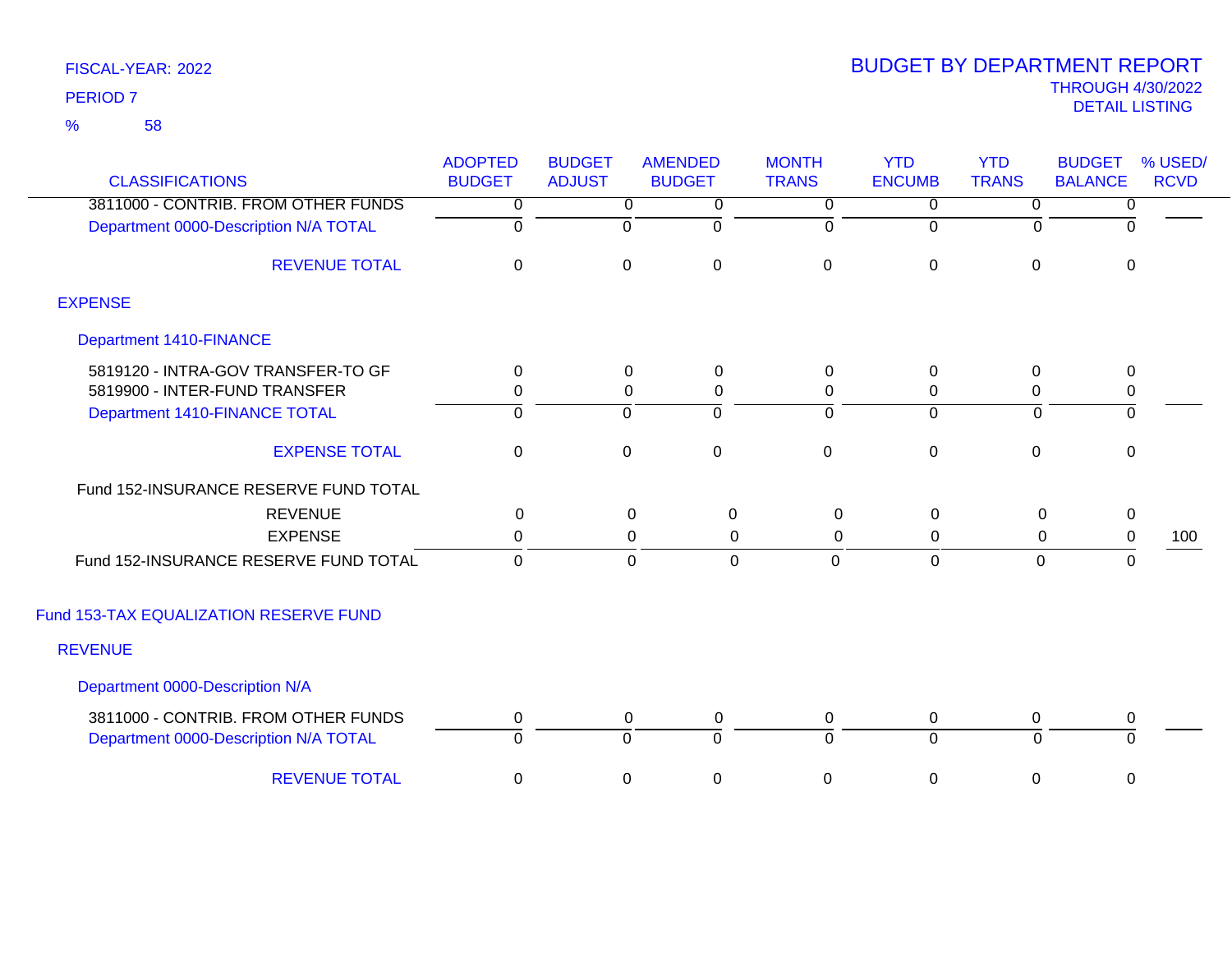| <b>CLASSIFICATIONS</b>                                                                               | <b>ADOPTED</b><br><b>BUDGET</b> | <b>BUDGET</b><br><b>ADJUST</b> | <b>AMENDED</b><br><b>BUDGET</b>                                                   | <b>MONTH</b><br><b>TRANS</b>    | <b>YTD</b><br><b>ENCUMB</b>        | <b>YTD</b><br><b>TRANS</b>               | <b>BUDGET</b><br><b>BALANCE</b> | % USED/<br><b>RCVD</b> |
|------------------------------------------------------------------------------------------------------|---------------------------------|--------------------------------|-----------------------------------------------------------------------------------|---------------------------------|------------------------------------|------------------------------------------|---------------------------------|------------------------|
| <b>EXPENSE</b>                                                                                       |                                 |                                |                                                                                   |                                 |                                    |                                          |                                 |                        |
| <b>Department 1410-FINANCE</b>                                                                       |                                 |                                |                                                                                   |                                 |                                    |                                          |                                 |                        |
| 5819120 - INTRA-GOV TRANSFER-TO GF<br>5819900 - INTER-FUND TRANSFER<br>Department 1410-FINANCE TOTAL | 0<br>0<br>$\overline{0}$        |                                | $\mathbf 0$<br>0<br>$\boldsymbol{0}$<br>$\mathbf 0$<br>$\overline{0}$<br>$\Omega$ | 0<br>$\mathbf 0$<br>$\mathbf 0$ | $\mathbf 0$<br>0<br>$\overline{0}$ | $\pmb{0}$<br>$\pmb{0}$<br>$\overline{0}$ | 0<br>0<br>0                     |                        |
| <b>EXPENSE TOTAL</b>                                                                                 | $\mathbf 0$                     |                                | $\mathbf 0$<br>$\mathbf 0$                                                        | $\mathbf 0$                     | $\mathbf 0$                        | $\pmb{0}$                                | 0                               |                        |
| Fund 153-TAX EQUALIZATION RESERVE FUND TOTAL                                                         |                                 |                                |                                                                                   |                                 |                                    |                                          |                                 |                        |
| <b>REVENUE</b><br><b>EXPENSE</b>                                                                     | $\mathbf{0}$<br>0               |                                | 0<br>0<br>$\Omega$<br>$\Omega$                                                    | $\mathbf 0$<br>$\Omega$         | 0<br>0                             | 0<br>0                                   | $\pmb{0}$<br>0                  | 100                    |
| Fund 153-TAX EQUALIZATION RESERVE FUND TOTAL                                                         | $\mathbf 0$                     |                                | $\mathbf 0$<br>$\mathbf 0$                                                        | $\mathbf 0$                     | $\mathbf 0$                        | $\mathbf 0$                              | $\mathbf{0}$                    |                        |
| Fund 154-BUILDING CAPITAL RESERVE FUND                                                               |                                 |                                |                                                                                   |                                 |                                    |                                          |                                 |                        |
| <b>REVENUE</b>                                                                                       |                                 |                                |                                                                                   |                                 |                                    |                                          |                                 |                        |
| Department 0000-Description N/A                                                                      |                                 |                                |                                                                                   |                                 |                                    |                                          |                                 |                        |
| 3811000 - CONTRIB. FROM OTHER FUNDS<br>Department 0000-Description N/A TOTAL                         | $\mathbf 0$<br>$\mathbf 0$      |                                | $\mathsf 0$<br>0<br>$\mathbf 0$<br>$\Omega$                                       | 0<br>$\Omega$                   | $\mathbf 0$<br>$\overline{0}$      | 0<br>$\Omega$                            | 0<br>$\Omega$                   |                        |
| <b>REVENUE TOTAL</b>                                                                                 | $\mathbf 0$                     |                                | $\mathbf 0$<br>$\mathbf 0$                                                        | $\mathbf 0$                     | $\mathbf 0$                        | $\mathbf 0$                              | $\boldsymbol{0}$                |                        |
| <b>EXPENSE</b>                                                                                       |                                 |                                |                                                                                   |                                 |                                    |                                          |                                 |                        |
| <b>Department 1410-FINANCE</b>                                                                       |                                 |                                |                                                                                   |                                 |                                    |                                          |                                 |                        |
| 5819120 - INTRA-GOV TRANSFER-TO GF<br>5819900 - INTER-FUND TRANSFER                                  | $\Omega$<br>$\Omega$            |                                | 0<br>0<br>0<br>0                                                                  | 0<br>$\Omega$                   | $\Omega$<br>0                      | 0<br>0                                   | 0<br>0                          |                        |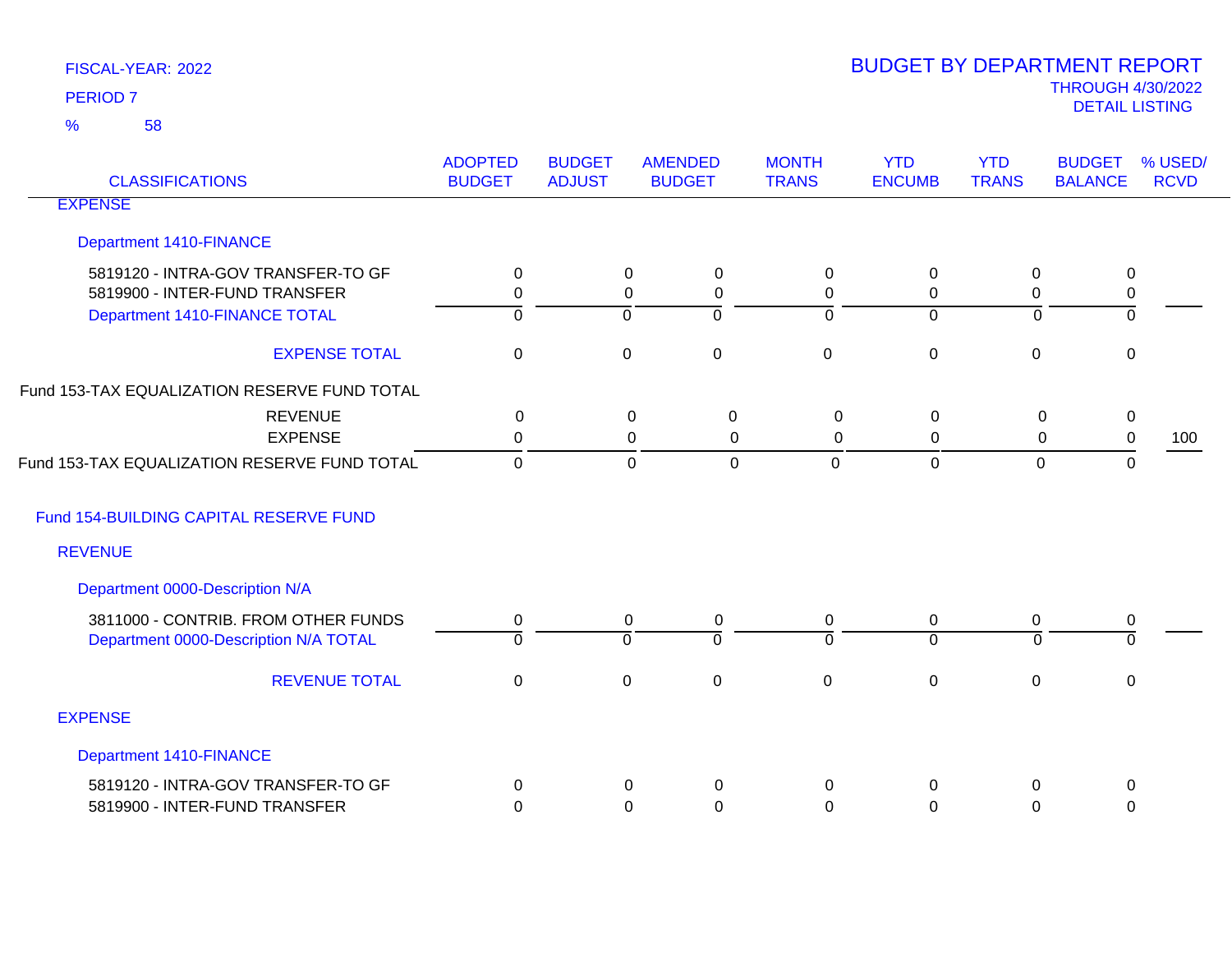| FISCAL-YEAR: 2022 |
|-------------------|
| <b>PERIOD 7</b>   |

| <b>CLASSIFICATIONS</b>                       | <b>ADOPTED</b><br><b>BUDGET</b> | <b>BUDGET</b><br><b>ADJUST</b> | <b>AMENDED</b><br><b>BUDGET</b> | <b>MONTH</b><br><b>TRANS</b> | <b>YTD</b><br><b>ENCUMB</b> | <b>YTD</b><br><b>TRANS</b> | <b>BUDGET</b><br><b>BALANCE</b> | % USED/<br><b>RCVD</b> |
|----------------------------------------------|---------------------------------|--------------------------------|---------------------------------|------------------------------|-----------------------------|----------------------------|---------------------------------|------------------------|
| <b>Department 1410-FINANCE TOTAL</b>         | 0                               | $\mathbf 0$                    | 0                               | $\mathbf 0$                  | $\overline{0}$              | 0                          | 0                               |                        |
| <b>EXPENSE TOTAL</b>                         | $\pmb{0}$                       | $\mathbf 0$                    | $\pmb{0}$                       | $\pmb{0}$                    | $\pmb{0}$                   | $\mathbf 0$                | 0                               |                        |
| Fund 154-BUILDING CAPITAL RESERVE FUND TOTAL |                                 |                                |                                 |                              |                             |                            |                                 |                        |
| <b>REVENUE</b>                               | 0                               | $\mathsf 0$                    | $\mathbf 0$                     | $\mathbf 0$                  | $\mathbf 0$                 | $\mathsf 0$                | $\pmb{0}$                       |                        |
| <b>EXPENSE</b>                               | $\Omega$                        |                                | $\mathbf 0$<br>0                | $\mathbf 0$                  | 0                           | $\mathbf 0$                | $\pmb{0}$                       | 100                    |
| Fund 154-BUILDING CAPITAL RESERVE FUND TOTAL | $\Omega$                        |                                | $\mathbf 0$<br>$\overline{0}$   | $\mathbf 0$                  | $\mathbf 0$                 | $\mathbf 0$                | $\Omega$                        |                        |
| Fund 155-CITY PARKS ACQUI DEV OPERATION      |                                 |                                |                                 |                              |                             |                            |                                 |                        |
| <b>REVENUE</b>                               |                                 |                                |                                 |                              |                             |                            |                                 |                        |
| Department 0000-Description N/A              |                                 |                                |                                 |                              |                             |                            |                                 |                        |
| 3699201 - MISC. OTHERS                       | 0                               | 0                              | 0                               | $\mathbf{0}$                 | 0                           | $\Omega$                   | 0                               |                        |
| 3811000 - CONTRIB. FROM OTHER FUNDS          | 0                               | 0                              | 0                               | 0                            | 0                           | $\Omega$                   | 0                               |                        |
| Department 0000-Description N/A TOTAL        | $\Omega$                        | $\Omega$                       | $\overline{0}$                  | $\Omega$                     | $\overline{0}$              | $\overline{0}$             | $\mathbf 0$                     |                        |
| <b>REVENUE TOTAL</b>                         | 0                               | $\mathbf 0$                    | $\mathbf 0$                     | $\mathbf 0$                  | $\mathbf 0$                 | $\mathbf 0$                | 0                               |                        |
| <b>EXPENSE</b>                               |                                 |                                |                                 |                              |                             |                            |                                 |                        |
| Department 1410-FINANCE                      |                                 |                                |                                 |                              |                             |                            |                                 |                        |
| 5819120 - INTRA-GOV TRANSFER-TO GF           | 0                               | 0                              | $\mathbf 0$                     | $\mathbf 0$                  | 0                           | 0                          | $\pmb{0}$                       |                        |
| Department 1410-FINANCE TOTAL                | O                               | $\Omega$                       | $\Omega$                        | $\Omega$                     | $\overline{0}$              | $\Omega$                   | $\Omega$                        |                        |
| Department 2000-PARKS & RECREATION           |                                 |                                |                                 |                              |                             |                            |                                 |                        |
| 5726110 - LAND ACQUISITION                   | 0                               | $\pmb{0}$                      | $\pmb{0}$                       | $\mathbf 0$                  | $\pmb{0}$                   | 0                          | 0                               |                        |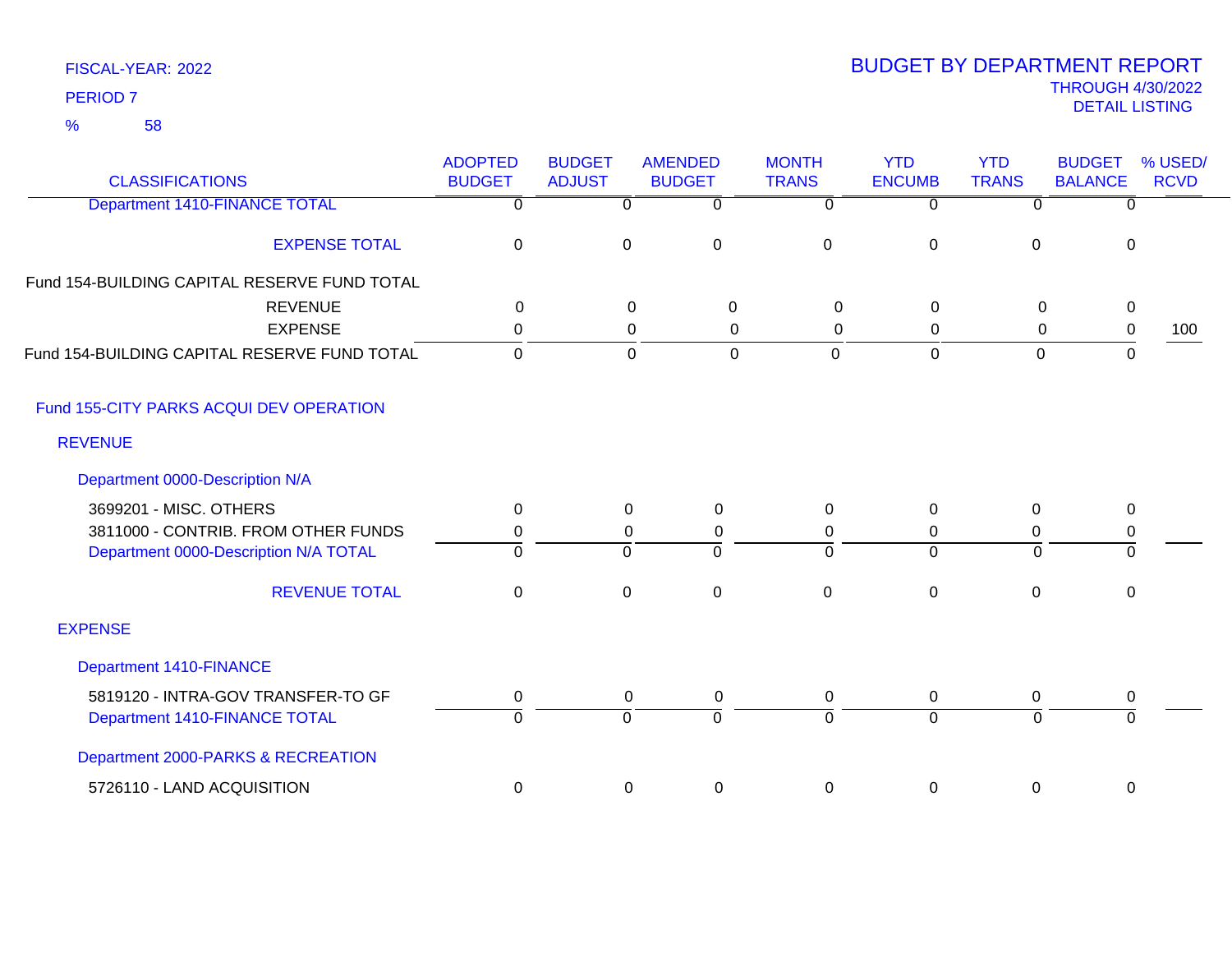58 %

| <b>CLASSIFICATIONS</b>                        | <b>ADOPTED</b><br><b>BUDGET</b> | <b>BUDGET</b><br><b>ADJUST</b> | <b>AMENDED</b><br><b>BUDGET</b> | <b>MONTH</b><br><b>TRANS</b> | <b>YTD</b><br><b>ENCUMB</b> | <b>YTD</b><br><b>TRANS</b> | <b>BUDGET</b><br><b>BALANCE</b> | % USED/<br><b>RCVD</b> |
|-----------------------------------------------|---------------------------------|--------------------------------|---------------------------------|------------------------------|-----------------------------|----------------------------|---------------------------------|------------------------|
| Department 2000-PARKS & RECREATION TOTAL      | $\Omega$                        | 0                              | $\overline{0}$                  | 0                            | $\overline{0}$              | $\Omega$                   | 0                               |                        |
| <b>EXPENSE TOTAL</b>                          | $\pmb{0}$                       | $\mathbf 0$                    | $\mathbf 0$                     | $\mathbf 0$                  | $\mathbf 0$                 | 0                          | $\mathbf 0$                     |                        |
| Fund 155-CITY PARKS ACQUI DEV OPERATION TOTAL |                                 |                                |                                 |                              |                             |                            |                                 |                        |
| <b>REVENUE</b>                                | $\mathbf{0}$                    | $\mathbf 0$                    | 0                               | $\Omega$                     | 0                           | 0                          | $\pmb{0}$                       |                        |
| <b>EXPENSE</b>                                | 0                               | 0                              | 0                               | 0                            | 0                           | 0                          | $\pmb{0}$                       | 100                    |
| Fund 155-CITY PARKS ACQUI DEV OPERATION       | $\mathbf 0$                     | $\mathbf 0$                    | 0                               | $\mathbf 0$                  | $\mathbf 0$                 | $\mathbf 0$                | $\mathbf 0$                     |                        |
| Fund 156-PEDESTRIAN CROSSING ACQUISITIO       |                                 |                                |                                 |                              |                             |                            |                                 |                        |
| <b>REVENUE</b>                                |                                 |                                |                                 |                              |                             |                            |                                 |                        |
| Department 0000-Description N/A               |                                 |                                |                                 |                              |                             |                            |                                 |                        |
| 3699201 - MISC. OTHERS                        | 0                               | 0                              | 0                               | $\Omega$                     | 0                           | 0                          | $\mathbf 0$                     |                        |
| 3811000 - CONTRIB. FROM OTHER FUNDS           | 0                               | 0                              | 0                               | 0                            | 0                           | 0                          | $\pmb{0}$                       |                        |
| Department 0000-Description N/A TOTAL         | $\Omega$                        | $\mathbf 0$                    | $\Omega$                        | 0                            | $\Omega$                    | $\Omega$                   | 0                               |                        |
| <b>REVENUE TOTAL</b>                          | $\pmb{0}$                       | $\mathbf 0$                    | $\pmb{0}$                       | $\mathbf 0$                  | $\mathbf 0$                 | $\pmb{0}$                  | $\pmb{0}$                       |                        |
| <b>EXPENSE</b>                                |                                 |                                |                                 |                              |                             |                            |                                 |                        |
| Department 1790-ENGINEERING & CONSTRUCTN      |                                 |                                |                                 |                              |                             |                            |                                 |                        |
| 5193450 - CONT. SVCS.                         | 0                               | 284,352                        | 284,352                         | 0                            | 284,352                     | 284,352                    | $\mathbf 0$                     | 100                    |
| 5196490 - CONSTRUCTION PROJECTS               | 0                               | $\Omega$                       | $\Omega$                        | 0                            | $\Omega$                    | $\Omega$                   | $\pmb{0}$                       |                        |
| Department 1790-ENGINEERING & CONSTRUCTN      | $\overline{0}$                  | 284,352                        | 284,352                         | 0                            | 284,352                     | 284,352                    | 0                               | 100                    |
| <b>EXPENSE TOTAL</b>                          | $\mathbf 0$                     | 284,352                        | 284,352                         | 0                            | 284,352                     | 284,352                    | 0                               | 100                    |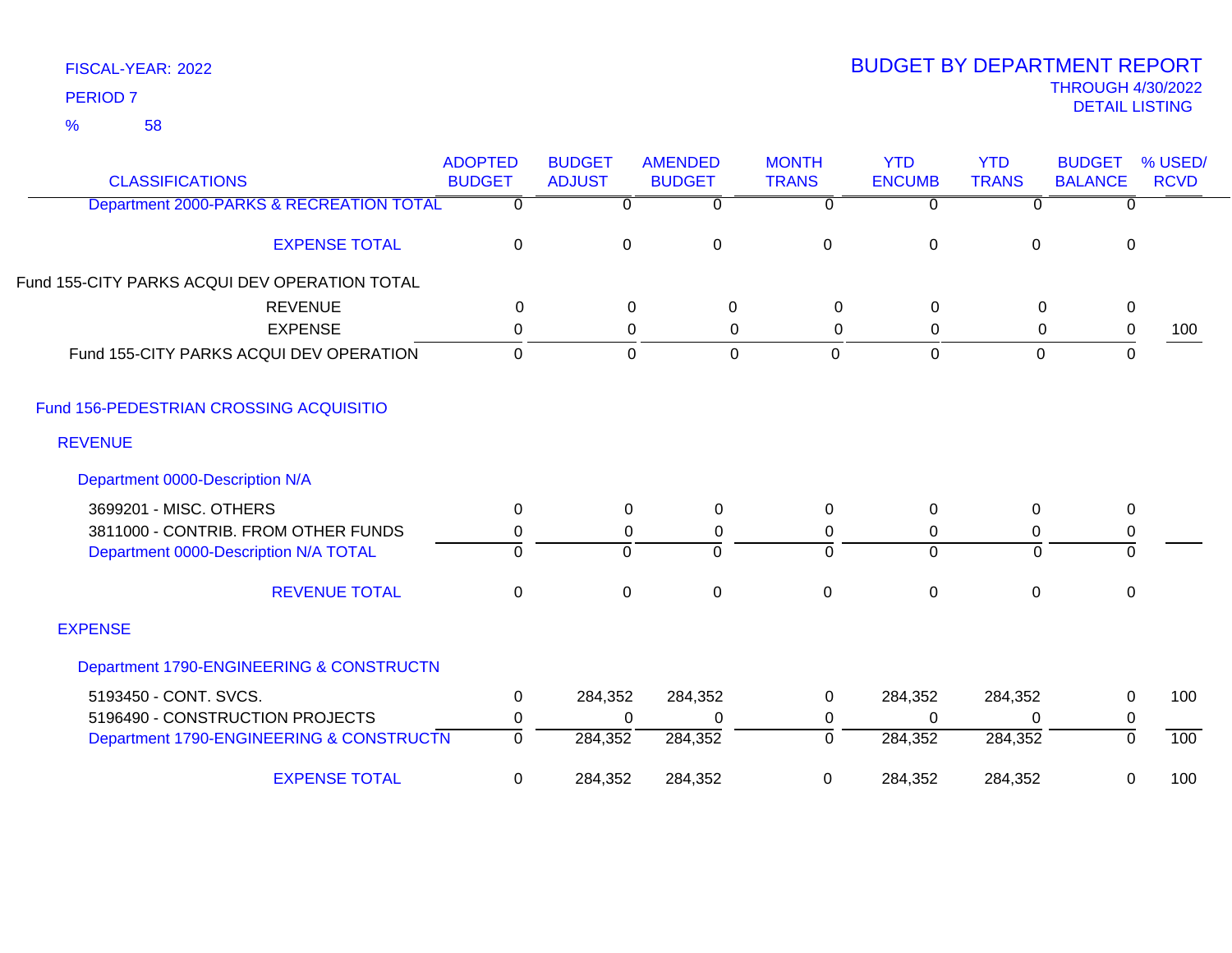58 %

| <b>CLASSIFICATIONS</b>                   | <b>ADOPTED</b><br><b>BUDGET</b> | <b>BUDGET</b><br><b>ADJUST</b> | <b>AMENDED</b><br><b>BUDGET</b> | <b>MONTH</b><br><b>TRANS</b> | <b>YTD</b><br><b>ENCUMB</b> | <b>YTD</b><br><b>TRANS</b> | <b>BUDGET</b><br><b>BALANCE</b> | % USED/<br><b>RCVD</b> |
|------------------------------------------|---------------------------------|--------------------------------|---------------------------------|------------------------------|-----------------------------|----------------------------|---------------------------------|------------------------|
| Fund 156-PEDESTRIAN CROSSING ACQUISITIO  |                                 |                                |                                 |                              |                             |                            |                                 |                        |
| <b>REVENUE</b>                           | $\mathbf 0$                     | 0                              | 0                               | 0                            | 0                           | $\Omega$                   | 0                               | 100                    |
| <b>EXPENSE</b>                           | 0                               | 284,352                        | 284,352                         | 0                            | 284,352                     | 284,352                    | 0                               | 100                    |
| Fund 156-PEDESTRIAN CROSSING ACQUISITIO  | $\mathbf 0$                     | $-284,352$                     | $-284,352$                      | 0                            | $-284,352$                  | $-284,352$                 | 0                               |                        |
| Fund 157-PD HEADQUARTERS & EMER OPER CT  |                                 |                                |                                 |                              |                             |                            |                                 |                        |
| <b>REVENUE</b>                           |                                 |                                |                                 |                              |                             |                            |                                 |                        |
| Department 0000-Description N/A          |                                 |                                |                                 |                              |                             |                            |                                 |                        |
| 3699201 - MISC. OTHERS                   | 0                               | 0                              | 0                               | $\pmb{0}$                    | $\mathbf 0$                 | 0                          | $\mathbf 0$                     |                        |
| 3811000 - CONTRIB. FROM OTHER FUNDS      | 1,910,146                       | 0                              | 1,910,146                       | 0                            | 0                           | 1,910,146                  | $\mathbf 0$                     | 100                    |
| Department 0000-Description N/A TOTAL    | 1,910,146                       | 0                              | 1,910,146                       | $\pmb{0}$                    | $\overline{0}$              | 1,910,146                  | $\overline{0}$                  | 100                    |
| <b>REVENUE TOTAL</b>                     | 1,910,146                       | 0                              | 1,910,146                       | 0                            | 0                           | 1,910,146                  | 0                               | 100                    |
| <b>EXPENSE</b>                           |                                 |                                |                                 |                              |                             |                            |                                 |                        |
| Department 1790-ENGINEERING & CONSTRUCTN |                                 |                                |                                 |                              |                             |                            |                                 |                        |
| 5193450 - CONT. SVCS.                    | 650,000                         | $\pmb{0}$                      | 650,000                         | 0                            | 2,995                       | 2,995                      | 647,005                         |                        |
| 5196490 - CONSTRUCTION PROJECTS          | 0                               | 0                              | 0                               | 0                            | $\Omega$                    | 0                          | 0                               |                        |
| Department 1790-ENGINEERING & CONSTRUCTN | 650,000                         | $\mathbf 0$                    | 650,000                         | $\pmb{0}$                    | 2,995                       | 2,995                      | 647,005                         |                        |
| <b>EXPENSE TOTAL</b>                     | 650,000                         | 0                              | 650,000                         | 0                            | 2,995                       | 2,995                      | 647,005                         |                        |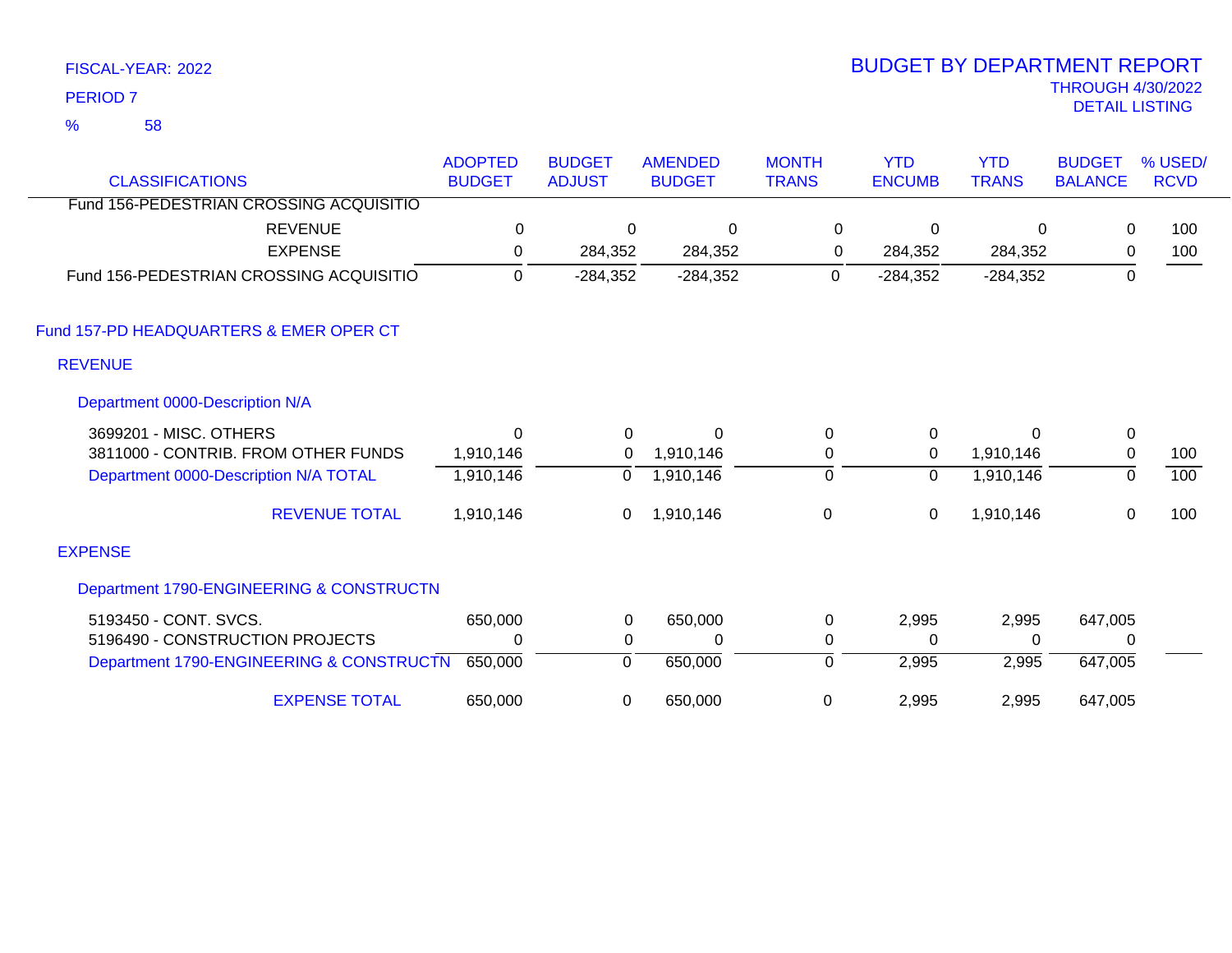58 %

# THROUGH 4/30/2022<br>DETAIL LISTING DETAIL LISTING PERIOD <sup>7</sup> BUDGET BY DEPARTMENT REPORT

| <b>CLASSIFICATIONS</b>                  | <b>ADOPTED</b><br><b>BUDGET</b> | <b>BUDGET</b><br><b>ADJUST</b> | <b>AMENDED</b><br><b>BUDGET</b> | <b>MONTH</b><br><b>TRANS</b> | <b>YTD</b><br><b>ENCUMB</b> | <b>YTD</b><br><b>TRANS</b> | <b>BUDGET</b><br><b>BALANCE</b> | % USED/<br><b>RCVD</b> |
|-----------------------------------------|---------------------------------|--------------------------------|---------------------------------|------------------------------|-----------------------------|----------------------------|---------------------------------|------------------------|
| Fund 157-PD HEADQUARTERS & EMER OPER CT |                                 |                                |                                 |                              |                             |                            |                                 |                        |
| <b>REVENUE</b>                          | 1,910,146                       |                                | 0<br>1,910,146                  | 0                            | 0                           | 1,910,146                  | $\mathbf{0}$                    | 100                    |
| <b>EXPENSE</b>                          | 650,000                         |                                | 650,000<br>0                    | 0                            | 2,995                       | 2,995                      | 647,005                         |                        |
| Fund 157-PD HEADQUARTERS & EMER OPER CT | 1,260,146                       |                                | 0<br>1,260,146                  | 0                            | $-2,995$                    | 1,907,151                  | $-647,005$                      |                        |
| Fund 201-DEBT SERVICE FUND              |                                 |                                |                                 |                              |                             |                            |                                 |                        |
| <b>REVENUE</b>                          |                                 |                                |                                 |                              |                             |                            |                                 |                        |
| Department 0000-Description N/A         |                                 |                                |                                 |                              |                             |                            |                                 |                        |
| 3612000 - INTEREST INCOME               | 2,000                           |                                | 2,000<br>0                      | 25                           | 0                           | 266                        | 1,734                           | 13                     |
| 3669000 - HOSPITAL LANDSCAPE REVENU     | 143,661                         | 0                              | 143,661                         | 0                            | 0                           | 143,661                    | 0                               | 100                    |
| 3669300 - RICHMAN PROPERTIES LN PMT     | 642,594                         | 0                              | 642,594                         | 0                            | 0                           | 394,231                    | 248,363                         | 61                     |
| 3699201 - MISC. OTHERS                  | $\Omega$                        | 0                              | 0                               | 0                            | 0                           | 0                          | 0                               |                        |
| 3811100 - TRANSFER IN FROM GEN FUND     | 74,314                          | 0                              | 74,314                          | 0                            | $\mathbf 0$                 | 316,314                    | $-242,000$                      | 425                    |
| 3841100 - DEBT BB&T LOAN FY15           | $\mathbf{0}$                    | 0                              | $\Omega$                        | 0                            | 0                           | $\Omega$                   | 0                               |                        |
| Department 0000-Description N/A TOTAL   | 862,569                         | 0                              | 862,569                         | $\overline{25}$              | $\overline{0}$              | 854,472                    | 8,097                           | 99                     |
| <b>REVENUE TOTAL</b>                    | 862,569                         | 0                              | 862,569                         | 25                           | $\pmb{0}$                   | 854,472                    | 8,097                           | 99                     |
| <b>EXPENSE</b>                          |                                 |                                |                                 |                              |                             |                            |                                 |                        |
| <b>Department 1410-FINANCE</b>          |                                 |                                |                                 |                              |                             |                            |                                 |                        |
| 5197110 - DEBT SERVICE- PRINCIPAL       | 832,000                         | 0                              | 832,000                         | 292,000                      | 0                           | 832,000                    | 0                               | 100                    |
| 5197210 - DEBT SERVICE-INTEREST         | 217,956                         | 0                              | 217,956                         | 102,767                      | 0                           | 218,417                    | $-461$                          | 100                    |
| 5197310 - DEBT OTHER COST               | 2,000                           | $\Omega$                       | 2,000                           | $\Omega$                     | 0                           | $\Omega$                   | 2,000                           |                        |
| Department 1410-FINANCE TOTAL           | 1,051,956                       | 0                              | 1,051,956                       | 394,767                      | $\mathbf 0$                 | 1,050,417                  | 1,539                           | $\overline{99}$        |

Department 1500-CITY ATTORNEY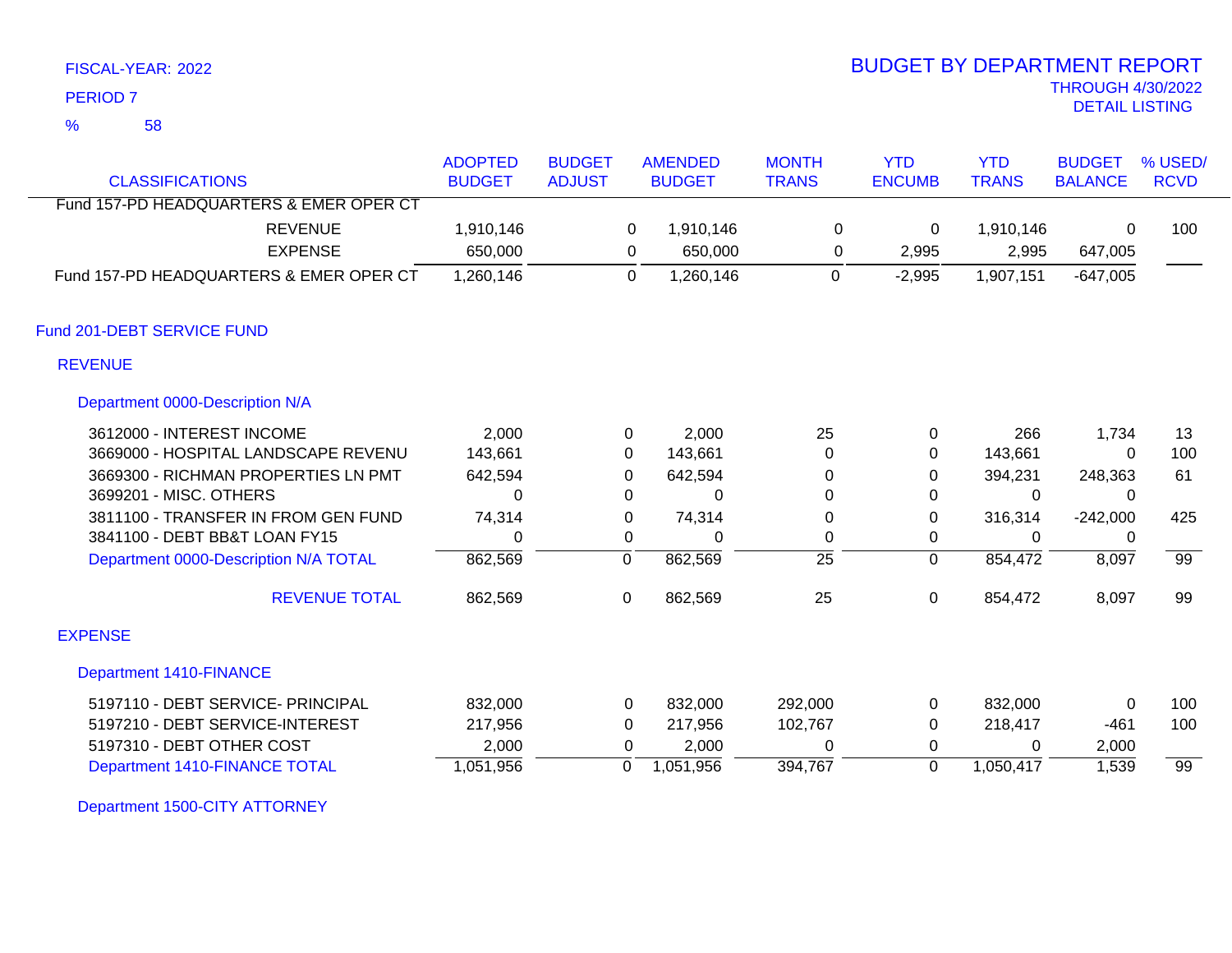## 58 %

# THROUGH 4/30/2022<br>DETAIL LISTING DETAIL LISTING PERIOD <sup>7</sup> BUDGET BY DEPARTMENT REPORT

|                                       | <b>ADOPTED</b> | <b>BUDGET</b>  | <b>AMENDED</b>                | <b>MONTH</b>   | <b>YTD</b>     | <b>YTD</b>   | <b>BUDGET</b>  | % USED/     |
|---------------------------------------|----------------|----------------|-------------------------------|----------------|----------------|--------------|----------------|-------------|
| <b>CLASSIFICATIONS</b>                | <b>BUDGET</b>  | <b>ADJUST</b>  | <b>BUDGET</b>                 | <b>TRANS</b>   | <b>ENCUMB</b>  | <b>TRANS</b> | <b>BALANCE</b> | <b>RCVD</b> |
| 5147310 - DEBT OTHER COST             |                |                | 0<br>0                        | 0              | 0              | $\Omega$     | 0              |             |
| 5197310 - DEBT OTHER COST             |                | 0              | 0                             | 0              | 0              | 0            | 0              |             |
| Department 1500-CITY ATTORNEY TOTAL   | ∩              | $\Omega$       | $\Omega$                      | $\Omega$       | $\Omega$       | $\Omega$     | $\Omega$       |             |
| <b>EXPENSE TOTAL</b>                  | 1,051,956      | $\mathbf{0}$   | 1,051,956                     | 394,767        | 0              | 1,050,417    | 1,539          | 99          |
| Fund 201-DEBT SERVICE FUND TOTAL      |                |                |                               |                |                |              |                |             |
| <b>REVENUE</b>                        | 862,569        |                | 862,569<br>0                  | 25             | 0              | 854,472      | 8,097          | 99          |
| <b>EXPENSE</b>                        | 1,051,956      |                | 0<br>1,051,956                | 394,767        | 0              | 1,050,417    | 1,539          | 99          |
| Fund 201-DEBT SERVICE FUND TOTAL      | $-189,387$     |                | $-189,387$<br>0               | $-394,742$     | $\mathbf 0$    | $-195,945$   | 6,558          |             |
| Fund 202-BOND TRUST FUND              |                |                |                               |                |                |              |                |             |
| <b>REVENUE</b>                        |                |                |                               |                |                |              |                |             |
| Department 0000-Description N/A       |                |                |                               |                |                |              |                |             |
| 3111000 - OPERATING REVENUE           | 0              |                | 0<br>0                        | 0              | $\mathbf 0$    | 0            | 0              |             |
| Department 0000-Description N/A TOTAL | $\Omega$       | $\overline{0}$ | $\overline{0}$                | $\overline{0}$ | $\overline{0}$ | 0            | 0              |             |
| <b>REVENUE TOTAL</b>                  | $\mathbf 0$    | $\mathbf 0$    | $\mathbf 0$                   | $\mathbf 0$    | $\pmb{0}$      | $\mathbf 0$  | $\mathbf 0$    |             |
| Fund 202-BOND TRUST FUND TOTAL        |                |                |                               |                |                |              |                |             |
| <b>REVENUE</b>                        | $\mathbf 0$    |                | $\mathbf 0$<br>$\mathbf 0$    | $\mathbf 0$    | $\mathbf 0$    | $\mathsf 0$  | $\mathbf 0$    |             |
| <b>EXPENSE</b>                        | 0              |                | 0                             | 0<br>0         | 0              | $\pmb{0}$    | 0              | 99          |
| Fund 202-BOND TRUST FUND TOTAL        | $\Omega$       |                | $\overline{0}$<br>$\mathbf 0$ | 0              | $\mathbf 0$    | $\mathbf 0$  | $\Omega$       |             |

Fund 301-CAPITAL IMPROVEMENT FUND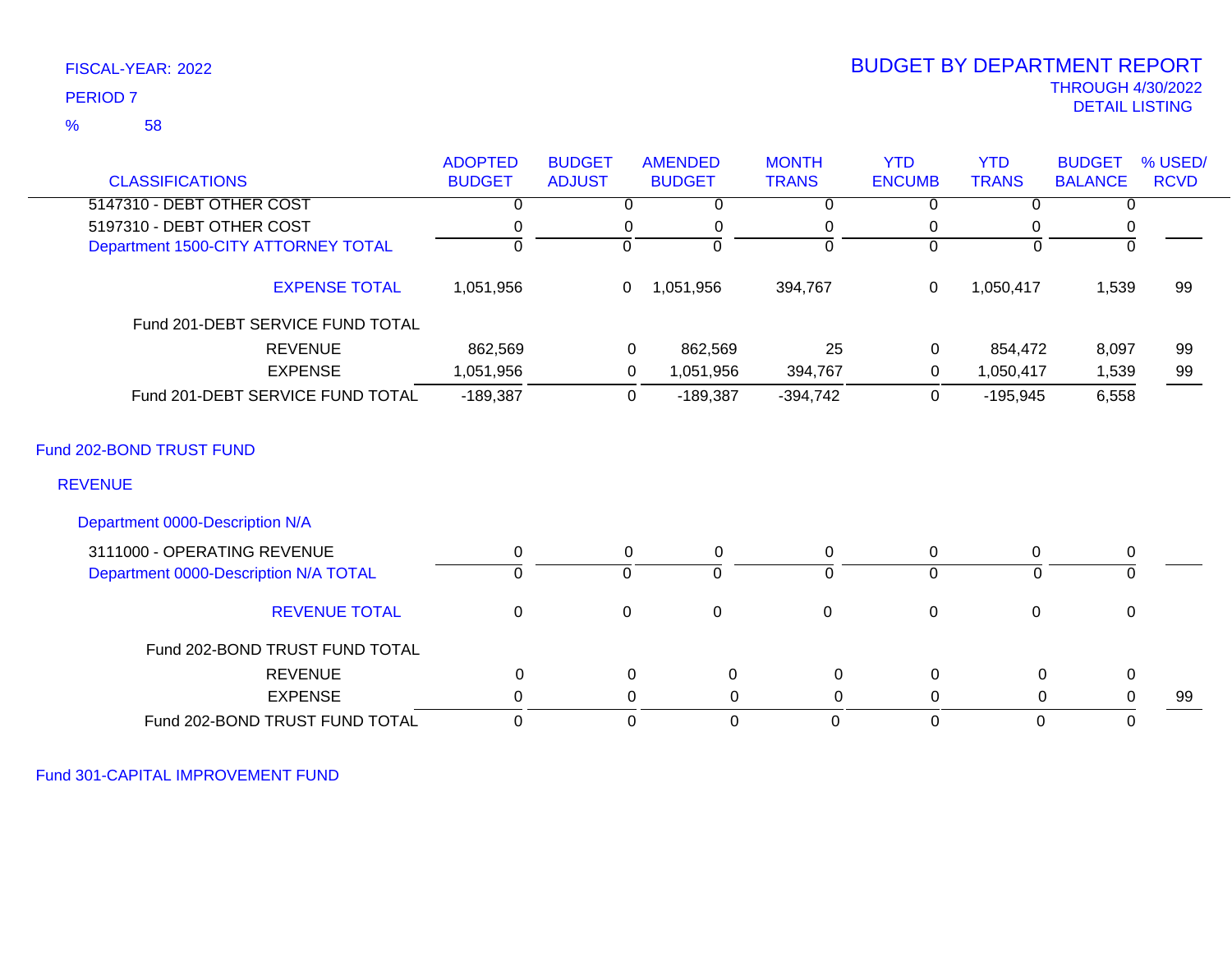| <b>CLASSIFICATIONS</b>                     | <b>ADOPTED</b><br><b>BUDGET</b> | <b>BUDGET</b><br><b>ADJUST</b> | <b>AMENDED</b><br><b>BUDGET</b> | <b>MONTH</b><br><b>TRANS</b> | <b>YTD</b><br><b>ENCUMB</b> | <b>YTD</b><br><b>TRANS</b> | <b>BUDGET</b><br><b>BALANCE</b> | % USED/<br><b>RCVD</b> |
|--------------------------------------------|---------------------------------|--------------------------------|---------------------------------|------------------------------|-----------------------------|----------------------------|---------------------------------|------------------------|
| <b>REVENUE</b>                             |                                 |                                |                                 |                              |                             |                            |                                 |                        |
| Department 0000-Description N/A            |                                 |                                |                                 |                              |                             |                            |                                 |                        |
| 3699294 - PRIOR YEAR ENCUMBRANCES          | ∩                               | 0                              | $\Omega$                        | 0                            | $\Omega$                    | $\Omega$                   | 0                               |                        |
| 3811000 - CONTRIB. FROM OTHER FUNDS        | 2,565,547                       | $\Omega$                       | 2,565,547                       | 0                            | 0                           | 2,565,547                  | $\mathsf 0$                     | 100                    |
| Department 0000-Description N/A TOTAL      | 2,565,547                       | 0                              | 2,565,547                       | 0                            | 0                           | 2,565,547                  | 0                               | $\overline{100}$       |
| <b>REVENUE TOTAL</b>                       | 2,565,547                       | $\overline{0}$                 | 2,565,547                       | 0                            | 0                           | 2,565,547                  | $\mathbf 0$                     | 100                    |
| <b>EXPENSE</b>                             |                                 |                                |                                 |                              |                             |                            |                                 |                        |
| Department 1310-CITY MANAGER               |                                 |                                |                                 |                              |                             |                            |                                 |                        |
| 5136450 - CAPITAL IMPROVEMENT              | 0                               | 0                              | 0                               | 0                            | $\Omega$                    | $\Omega$                   | 0                               |                        |
| 5139920 - GENERAL CONTINGENCY              | 0                               | 0                              | 0                               | 0                            | 0                           | 0                          | $\pmb{0}$                       |                        |
| Department 1310-CITY MANAGER TOTAL         | $\Omega$                        | $\Omega$                       | $\Omega$                        | $\Omega$                     | $\Omega$                    | $\overline{0}$             | $\Omega$                        |                        |
| Department 1320-PROCUREMENT DIVISION       |                                 |                                |                                 |                              |                             |                            |                                 |                        |
| 5136430 - EQUIPMENT-OPERATING              | 0                               | 0                              | 0                               | 0                            | 0                           | 0                          | 0                               |                        |
| Department 1320-PROCUREMENT DIVISION TOTAL | $\Omega$                        | $\Omega$                       | $\Omega$                        | $\overline{0}$               | $\Omega$                    | $\Omega$                   | $\Omega$                        |                        |
| Department 1340-MANAGEMENT INFO. SYSTEMS   |                                 |                                |                                 |                              |                             |                            |                                 |                        |
| 5133450 - CONTRACTUAL SERVCS-INFRA         | $\Omega$                        | $\Omega$                       | $\Omega$                        | 0                            | $\Omega$                    | $\Omega$                   | $\mathbf{0}$                    |                        |
| 5136430 - EQUIPMENT-OPERATING              | 0                               | 0                              | 0                               | 0                            | 0                           | 0                          | 0                               |                        |
| Department 1340-MANAGEMENT INFO. SYSTEMS   | $\Omega$                        | $\Omega$                       | $\Omega$                        | 0                            | $\Omega$                    | $\Omega$                   | $\Omega$                        |                        |
| <b>Department 1410-FINANCE</b>             |                                 |                                |                                 |                              |                             |                            |                                 |                        |
| 5136430 - EQUIPMENT-OPERATING              | $\Omega$                        | $\Omega$                       | $\Omega$                        | 0                            | $\Omega$                    | $\Omega$                   | $\Omega$                        |                        |
| 5136440 - CAPITAL IMPROVEMENTS             | $\Omega$                        | $\Omega$                       | $\Omega$                        | 0                            | 0                           | 0                          | $\mathbf{0}$                    |                        |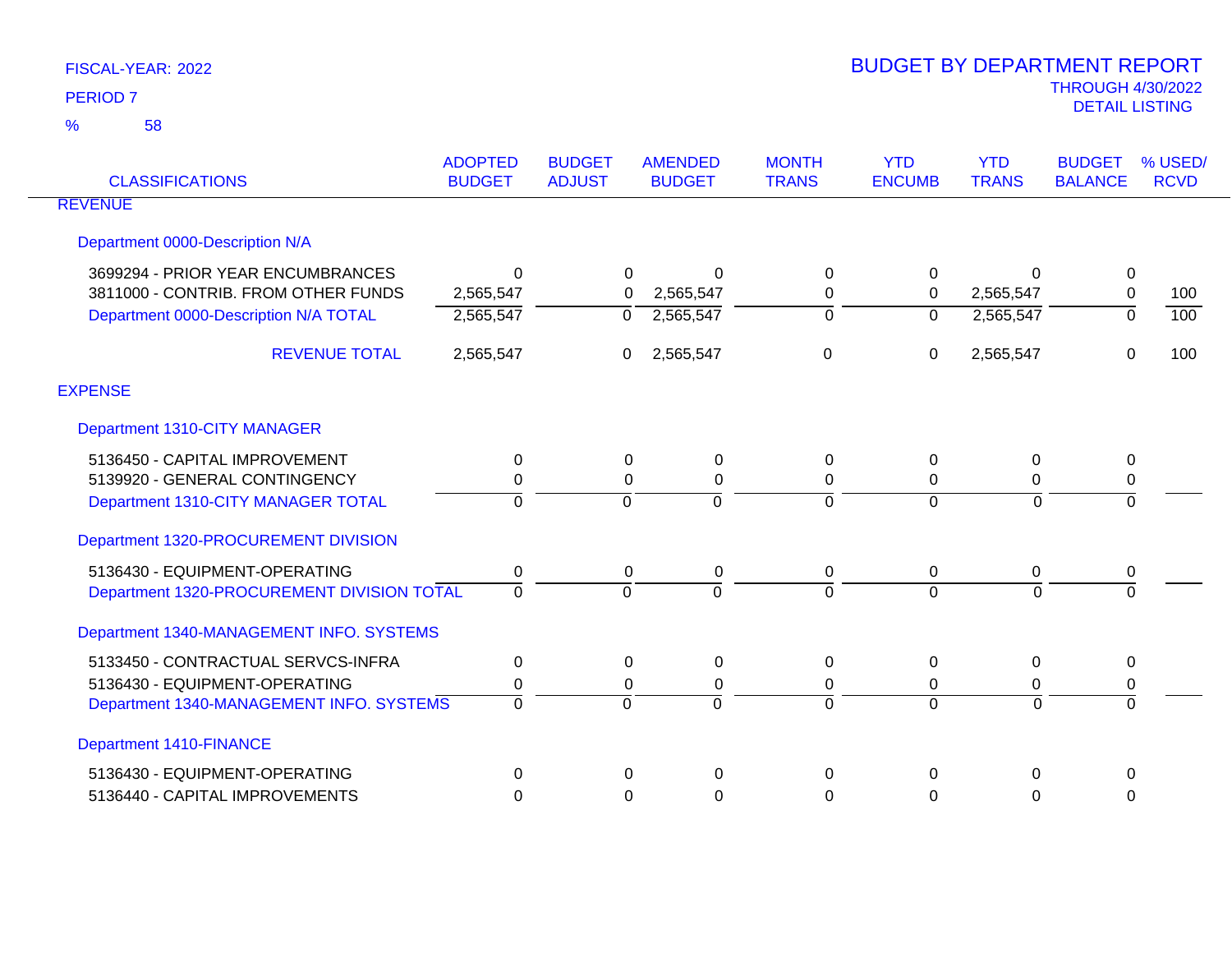58 %

| <b>CLASSIFICATIONS</b>                   | <b>ADOPTED</b><br><b>BUDGET</b> | <b>BUDGET</b><br><b>ADJUST</b> | <b>AMENDED</b><br><b>BUDGET</b> | <b>MONTH</b><br><b>TRANS</b> | <b>YTD</b><br><b>ENCUMB</b> | <b>YTD</b><br><b>TRANS</b> | <b>BUDGET</b><br><b>BALANCE</b> | % USED/<br><b>RCVD</b> |
|------------------------------------------|---------------------------------|--------------------------------|---------------------------------|------------------------------|-----------------------------|----------------------------|---------------------------------|------------------------|
| <b>Department 1410-FINANCE TOTAL</b>     | $\Omega$                        | 0                              | 0                               | $\Omega$                     | U                           | 0                          | O                               |                        |
| Department 1610-BUILDING                 |                                 |                                |                                 |                              |                             |                            |                                 |                        |
| 5246440 - CODE VEHICLES                  | 0                               | 0                              | 0                               | 0                            | $\mathbf 0$                 | 0                          | 0                               |                        |
| Department 1610-BUILDING TOTAL           | $\mathbf 0$                     | $\Omega$                       | $\Omega$                        | $\Omega$                     | $\Omega$                    | $\Omega$                   | $\Omega$                        |                        |
| Department 1620-PLANNING & ZONING        |                                 |                                |                                 |                              |                             |                            |                                 |                        |
| 5246430 - EQUIPMENT-OPERATING            | 0                               | $\Omega$                       | 0                               | 0                            | $\mathbf{0}$                | $\Omega$                   | $\Omega$                        |                        |
| 5246810 - SOFTWARE                       | 0                               | $\Omega$                       | 0                               | 0                            | $\Omega$                    | 0                          | 0                               |                        |
| Department 1620-PLANNING & ZONING TOTAL  | $\Omega$                        | $\Omega$                       | $\Omega$                        | 0                            | $\overline{0}$              | $\Omega$                   | $\Omega$                        |                        |
| Department 1640-CODE ENFORCEMENT         |                                 |                                |                                 |                              |                             |                            |                                 |                        |
| 5246440 - CODE VEHICLES                  | 0                               | 0                              | 0                               | 0                            | 0                           | 0                          | 0                               |                        |
| Department 1640-CODE ENFORCEMENT TOTAL   | $\Omega$                        | $\Omega$                       | 0                               | $\mathbf 0$                  | $\Omega$                    | $\Omega$                   | $\Omega$                        |                        |
| Department 1720-SOLID WASTE              |                                 |                                |                                 |                              |                             |                            |                                 |                        |
| 5346430 - EQUIPMENT-OPERATING            | $\Omega$                        | $\Omega$                       | $\Omega$                        | $\Omega$                     | $\Omega$                    | $\Omega$                   | 0                               |                        |
| 5346440 - SOLID WASTE VEHICLES           | 0                               | 107,805                        | 107,805                         | 0                            | 0                           | 107,805                    | $\mathbf 0$                     | 100                    |
| Department 1720-SOLID WASTE TOTAL        | $\Omega$                        | 107,805                        | 107,805                         | $\Omega$                     | $\Omega$                    | 107,805                    | $\Omega$                        | 100                    |
| Department 1730-STREET MAINTENANCE       |                                 |                                |                                 |                              |                             |                            |                                 |                        |
| 5414625 - LANDSCAPE MAINTENANCE          | $\mathbf 0$                     | $\Omega$                       | $\Omega$                        | 0                            | $\mathbf{0}$                | 0                          | $\Omega$                        |                        |
| 5416450 - SUNSET DR & ST LIGHTING        | 50,000                          | $\Omega$                       | 50,000                          | 0                            | $\mathbf 0$                 | $\Omega$                   | 50,000                          |                        |
| Department 1730-STREET MAINTENANCE TOTAL | 50,000                          | $\overline{0}$                 | 50,000                          | $\overline{0}$               | $\overline{0}$              | $\overline{0}$             | 50,000                          |                        |
| Department 1760-MOTOR POOL               |                                 |                                |                                 |                              |                             |                            |                                 |                        |
| 5196450 - CAPITAL OUTLAY                 | $\mathbf 0$                     | 0                              | 0                               | 0                            | 0                           | $\mathbf 0$                | 0                               |                        |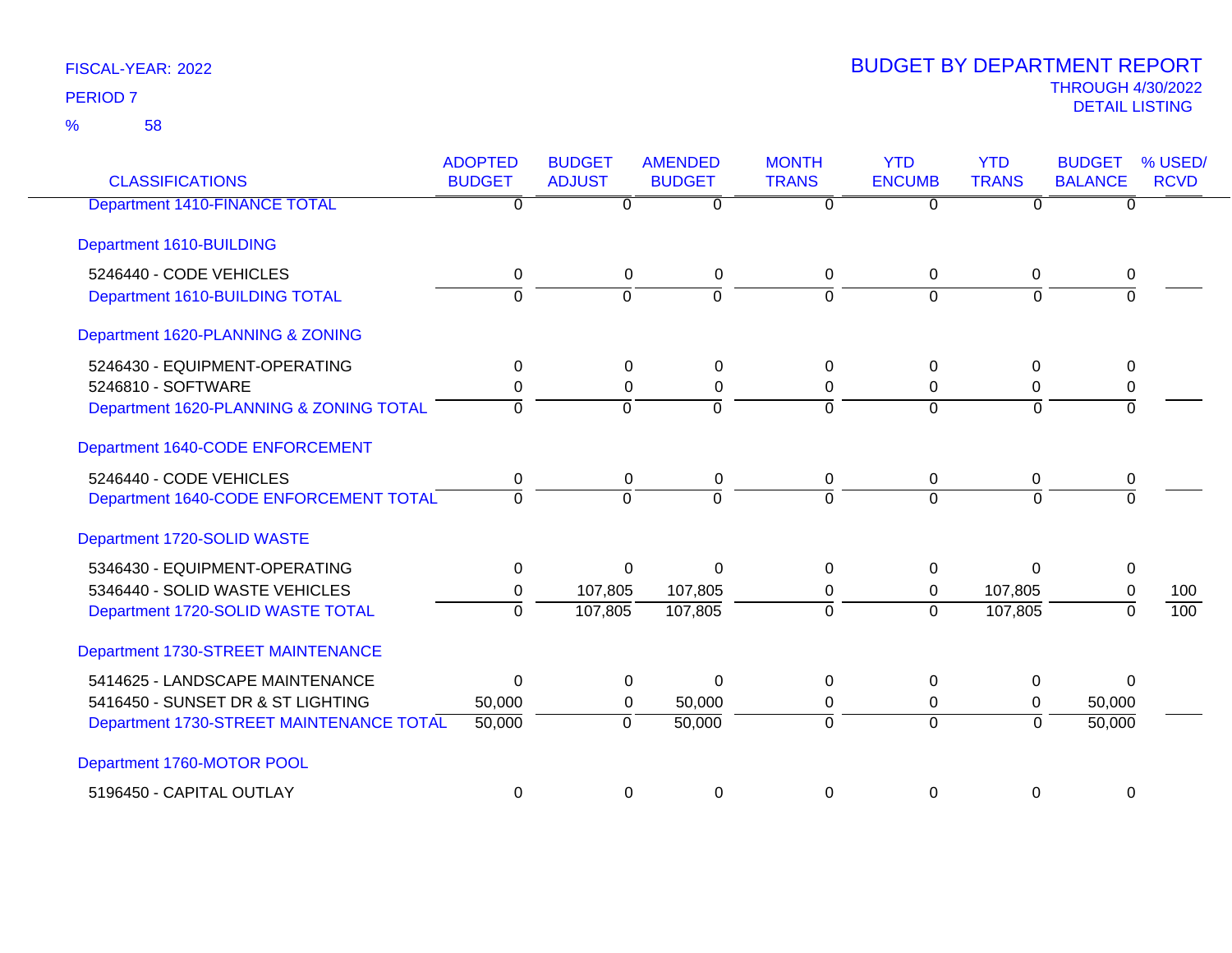58 %

## THROUGH 4/30/2022<br>DETAIL LISTING DETAIL LISTING PERIOD <sup>7</sup> BUDGET BY DEPARTMENT REPORT

| <b>CLASSIFICATIONS</b>                             | <b>ADOPTED</b><br><b>BUDGET</b> | <b>BUDGET</b><br><b>ADJUST</b> | <b>AMENDED</b><br><b>BUDGET</b> | <b>MONTH</b><br><b>TRANS</b> | <b>YTD</b><br><b>ENCUMB</b> | <b>YTD</b><br><b>TRANS</b> | <b>BUDGET</b><br><b>BALANCE</b> | % USED/<br><b>RCVD</b> |
|----------------------------------------------------|---------------------------------|--------------------------------|---------------------------------|------------------------------|-----------------------------|----------------------------|---------------------------------|------------------------|
| Department 1760-MOTOR POOL TOTAL                   | 0                               | 0                              | $\overline{0}$                  | $\Omega$                     | $\Omega$                    | $\Omega$                   | $\Omega$                        |                        |
| Department 1790-ENGINEERING & CONSTRUCTN           |                                 |                                |                                 |                              |                             |                            |                                 |                        |
| 5196440 - VEHICLES                                 | $\Omega$                        | $\Omega$                       | O                               | 0                            | $\Omega$                    | $\Omega$                   | 0                               |                        |
| 5196450 - CAPITAL OUTLAY                           | 1,275,000                       | 488,134                        | 1,763,134                       | 18,150                       | 337,987                     | 714,940                    | 1,048,194                       | 40                     |
| Department 1790-ENGINEERING & CONSTRUCTN 1,275,000 |                                 | 488,134                        | 1,763,134                       | 18,150                       | 337,987                     | 714,940                    | 1,048,194                       | $\overline{40}$        |
| Department 1910-POLICE                             |                                 |                                |                                 |                              |                             |                            |                                 |                        |
| 5216440 - VEHICLES                                 | 310,000                         | 9,872                          | 319,872                         | 0                            | 9,872                       | 9,872                      | 310,000                         | 3                      |
| 5216450 - CAPITAL LEASE                            | 0                               | 0                              | 0                               | 0                            | $\mathbf 0$                 | 0                          | 0                               |                        |
| Department 1910-POLICE TOTAL                       | 310,000                         | 9,872                          | 319,872                         | $\Omega$                     | 9,872                       | 9,872                      | 310,000                         | $\overline{3}$         |
| Department 2000-PARKS & RECREATION                 |                                 |                                |                                 |                              |                             |                            |                                 |                        |
| 5196440 - VEHICLES                                 | $\Omega$                        | $\Omega$                       | $\Omega$                        | 0                            | $\Omega$                    | $\Omega$                   | $\Omega$                        |                        |
| 5196450 - CAPITAL OUTLAY                           |                                 | $\Omega$                       | U                               | $\Omega$                     | $\Omega$                    | $\Omega$                   | $\Omega$                        |                        |
| 5726440 - CAPITAL IMPROVEMENTS                     | 55,000                          | $\Omega$                       | 55,000                          | $\Omega$                     | $\Omega$                    | $\Omega$                   | 55,000                          |                        |
| 5726450 - MATCHING CONTRIBUTION                    | 1,943,000                       | 524,375                        | 2,467,375                       | 105,805                      | 855,044                     | 1,344,252                  | 1,123,123                       | 54                     |
| Department 2000-PARKS & RECREATION TOTAL 1,998,000 |                                 | 524,375                        | 2,522,375                       | 105,805                      | 855,044                     | 1,344,252                  | 1,178,123                       | $\overline{53}$        |
| Department 2010-RECREATION-TENNIS                  |                                 |                                |                                 |                              |                             |                            |                                 |                        |
| 5726450 - MATCHING CONTRIBUTION                    | 0                               | $\Omega$                       | 0                               | 0                            | $\mathbf{0}$                | 0                          | 0                               |                        |
| Department 2010-RECREATION-TENNIS TOTAL            | $\Omega$                        | $\mathbf 0$                    | $\Omega$                        | $\Omega$                     | $\Omega$                    | $\Omega$                   | $\Omega$                        |                        |
| Department 2020-MULTI PURPOSE CENTER               |                                 |                                |                                 |                              |                             |                            |                                 |                        |
| 5726450 - MATCHING CONTRIBUTION                    | 0                               | 0                              | 0                               | 0                            | 0                           | 0                          | 0                               |                        |
| Department 2020-MULTI PURPOSE CENTER TOTAL         | $\Omega$                        | $\Omega$                       | $\Omega$                        | $\Omega$                     | $\Omega$                    | $\Omega$                   | $\Omega$                        |                        |

Department 2030-Community Pool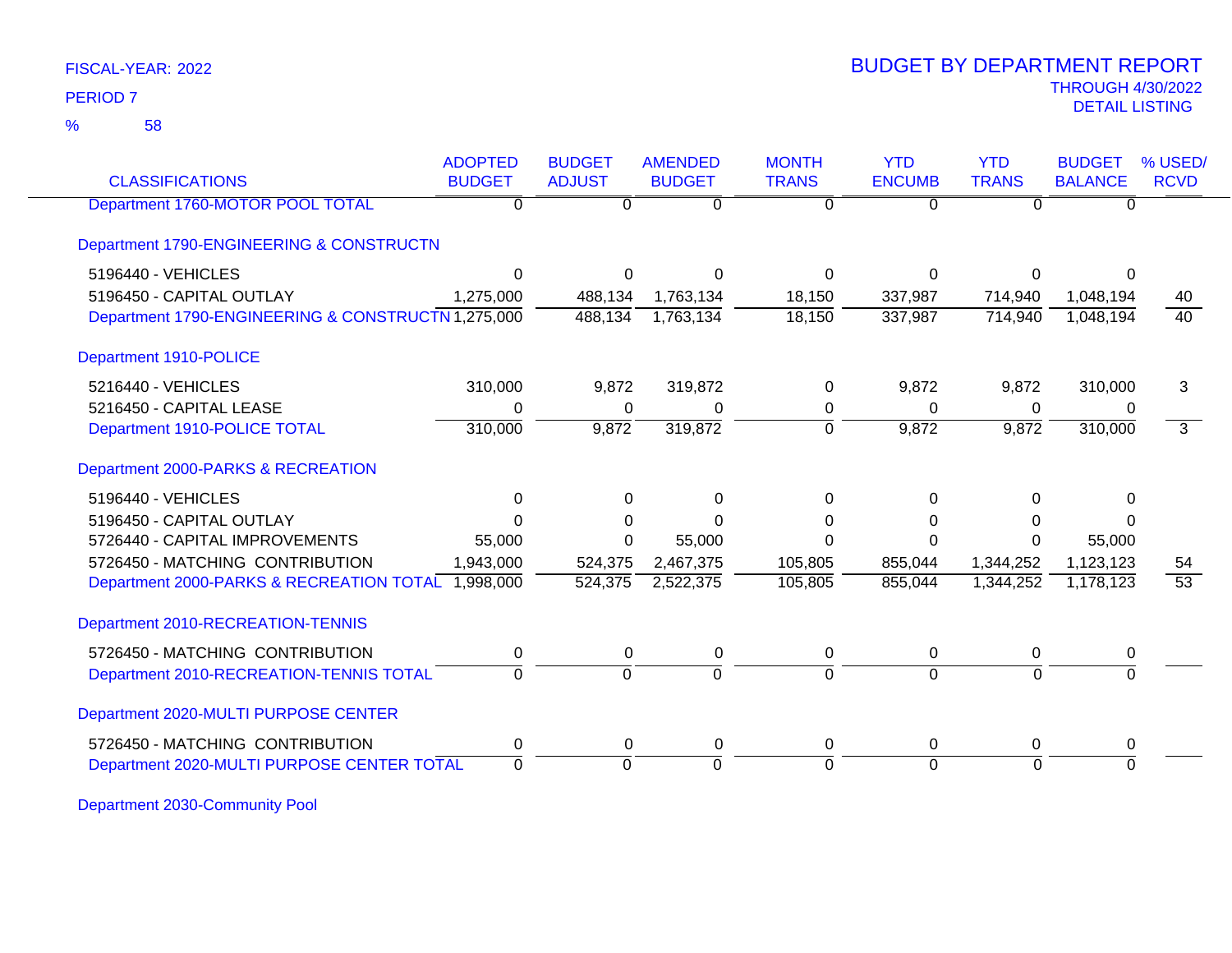58 %

| <b>CLASSIFICATIONS</b>                  | <b>ADOPTED</b><br><b>BUDGET</b> | <b>BUDGET</b><br><b>ADJUST</b> | <b>AMENDED</b><br><b>BUDGET</b> | <b>MONTH</b><br><b>TRANS</b> | <b>YTD</b><br><b>ENCUMB</b> | <b>YTD</b><br><b>TRANS</b> | <b>BUDGET</b><br><b>BALANCE</b> | % USED/<br><b>RCVD</b> |
|-----------------------------------------|---------------------------------|--------------------------------|---------------------------------|------------------------------|-----------------------------|----------------------------|---------------------------------|------------------------|
| 5726450 - MATCHING CONTRIBUTION         | 0                               | 0                              | 0                               | $\overline{0}$               | 0                           | $\overline{0}$             | 0                               |                        |
| Department 2030-Community Pool TOTAL    | $\overline{0}$                  | 0                              | $\mathbf 0$                     | $\Omega$                     | $\Omega$                    | $\Omega$                   | $\Omega$                        |                        |
| <b>EXPENSE TOTAL</b>                    | 3,633,000                       | 1,130,186                      | 4,763,186                       | 123,955                      | 1,202,903                   | 2,176,869                  | 2,586,317                       | 45                     |
| Fund 301-CAPITAL IMPROVEMENT FUND TOTAL |                                 |                                |                                 |                              |                             |                            |                                 |                        |
| <b>REVENUE</b><br><b>EXPENSE</b>        | 2,565,547<br>3,633,000          | 0<br>1,130,186                 | 2,565,547<br>4,763,186          | 0<br>123,955                 | 0<br>1,202,903              | 2,565,547<br>2,176,869     | 0<br>2,586,317                  | 100<br>45              |
| Fund 301-CAPITAL IMPROVEMENT FUND TOTAL | $-1,067,453$                    | $-1,130,186$                   | $-2,197,639$                    | $-123,955$                   | $-1,202,903$                | 388,678                    | $-2,586,317$                    |                        |
| Fund 608-STATE FORFEITURE FUND          |                                 |                                |                                 |                              |                             |                            |                                 |                        |
| <b>REVENUE</b>                          |                                 |                                |                                 |                              |                             |                            |                                 |                        |
| Department 0000-Description N/A         |                                 |                                |                                 |                              |                             |                            |                                 |                        |
| 3511000 - CONFISCATED REVENUE           | $\Omega$                        | 0                              | $\mathbf 0$                     | 0                            | 0                           | $\Omega$                   | 0                               |                        |
| 3612000 - INTEREST INCOME               | 700                             | 0                              | 700                             | 25                           | 0                           | 186                        | 514                             | 26                     |
| Department 0000-Description N/A TOTAL   | 700                             | $\overline{0}$                 | 700                             | $\overline{25}$              | $\overline{0}$              | 186                        | $\overline{514}$                | $\overline{26}$        |
| <b>REVENUE TOTAL</b>                    | 700                             | $\mathbf 0$                    | 700                             | 25                           | $\mathbf 0$                 | 186                        | 514                             | 26                     |
| <b>EXPENSE</b>                          |                                 |                                |                                 |                              |                             |                            |                                 |                        |
| <b>Department 1910-POLICE</b>           |                                 |                                |                                 |                              |                             |                            |                                 |                        |
| 5213450 - CONTRACTUAL SERVICES          | 0                               | 0                              | $\pmb{0}$                       | 0                            | 0                           | 0                          | 0                               |                        |
| 5213490 - CRIME PREVENTION PROGRAMS     | $\Omega$                        | 0                              | $\Omega$                        | 0                            | $\Omega$                    | $\Omega$                   | 0                               |                        |
| 5214070 - TRAVEL & CONFERENCE           | $\Omega$                        | 0                              | $\mathbf 0$                     | $\Omega$                     | $\Omega$                    | $\mathbf 0$                | $\Omega$                        |                        |
| 5215210 - SUPPLIES                      | 30,000                          | 0                              | 30,000                          | 0                            | 0                           | 0                          | 30,000                          |                        |
| 5215220 - UNIFORMS                      | 0                               | 0                              | 0                               | 0                            | 0                           | 0                          | 0                               |                        |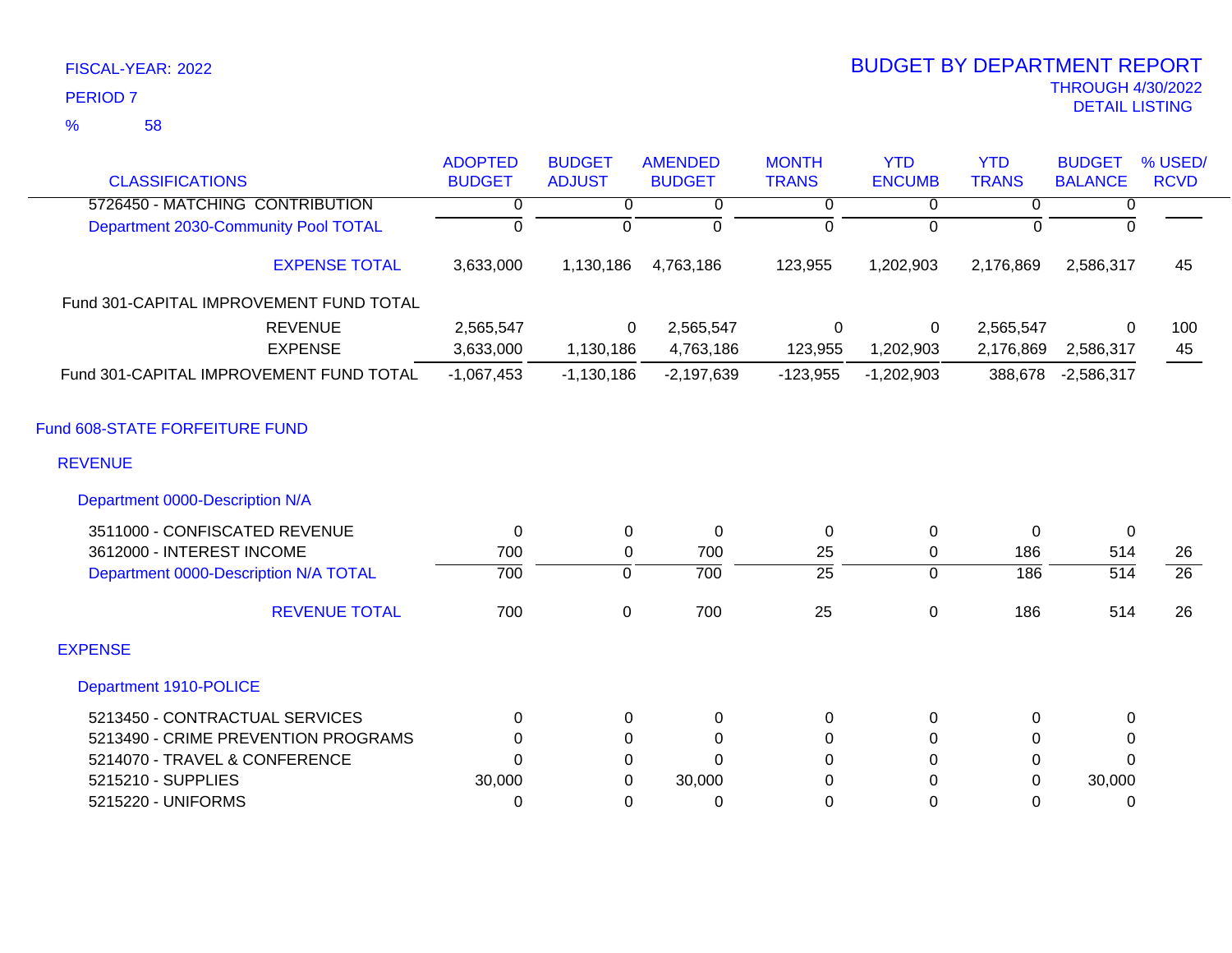| <b>CLASSIFICATIONS</b>                | <b>ADOPTED</b><br><b>BUDGET</b> | <b>BUDGET</b><br><b>ADJUST</b> | <b>AMENDED</b><br><b>BUDGET</b> | <b>MONTH</b><br><b>TRANS</b> | <b>YTD</b><br><b>ENCUMB</b> | <b>YTD</b><br><b>TRANS</b> | <b>BUDGET</b><br><b>BALANCE</b> | % USED/<br><b>RCVD</b> |
|---------------------------------------|---------------------------------|--------------------------------|---------------------------------|------------------------------|-----------------------------|----------------------------|---------------------------------|------------------------|
| <b>Department 1910-POLICE TOTAL</b>   | 30,000                          | $\overline{0}$                 | 30,000                          | $\overline{0}$               | $\overline{0}$              | $\overline{0}$             | 30,000                          |                        |
| <b>EXPENSE TOTAL</b>                  | 30,000                          | $\mathbf 0$                    | 30,000                          | $\mathbf 0$                  | $\mathbf 0$                 | $\pmb{0}$                  | 30,000                          |                        |
| Fund 608-STATE FORFEITURE FUND TOTAL  |                                 |                                |                                 |                              |                             |                            |                                 |                        |
| <b>REVENUE</b>                        | 700                             |                                | 700<br>0                        | 25                           | 0                           | 186                        | 514                             | 26                     |
| <b>EXPENSE</b>                        | 30,000                          |                                | 30,000<br>0                     | $\Omega$                     | 0                           | 0                          | 30,000                          |                        |
| Fund 608-STATE FORFEITURE FUND TOTAL  | $-29,300$                       |                                | $-29,300$<br>0                  | 25                           | $\mathbf 0$                 | 186                        | $-29,486$                       |                        |
| Fund 610-CRA TRUST FUND               |                                 |                                |                                 |                              |                             |                            |                                 |                        |
| <b>REVENUE</b>                        |                                 |                                |                                 |                              |                             |                            |                                 |                        |
| Department 0000-Description N/A       |                                 |                                |                                 |                              |                             |                            |                                 |                        |
| 3111000 - OPERATING REVENUE           | $\mathbf 0$                     | $\Omega$                       | 0                               | $\mathbf 0$                  | 0                           | $\mathbf 0$                | 0                               |                        |
| 3612000 - INTEREST INCOME             | $\Omega$                        | 0                              | 0                               | 0                            | 0                           | $\Omega$                   | 0                               |                        |
| 3612100 - INTEREST INCOME-TIF         | $\Omega$                        | 0                              | $\Omega$                        | $\Omega$                     | 0                           | $\Omega$                   | 0                               |                        |
| 3625100 - RENTAL PROPERTIES           | 0                               | 0                              | 0                               | 0                            | 0                           | 0                          | 0                               |                        |
| 3699201 - MISC. OTHERS                | $\Omega$                        | $\Omega$                       | 0                               | $\Omega$                     | $\Omega$                    | $\Omega$                   | 0                               |                        |
| 3811900 - TRANSFER FR GENERAL FUND    | 0                               | 0                              | $\mathbf 0$                     | $\pmb{0}$                    | 0                           | 0                          | $\boldsymbol{0}$                |                        |
| Department 0000-Description N/A TOTAL | $\mathbf 0$                     | $\mathbf 0$                    | $\Omega$                        | $\Omega$                     | $\Omega$                    | $\overline{0}$             | $\Omega$                        |                        |
| <b>REVENUE TOTAL</b>                  | $\mathbf 0$                     | $\mathbf 0$                    | $\mathbf 0$                     | $\mathsf 0$                  | 0                           | $\mathbf 0$                | $\mathbf 0$                     |                        |
| <b>EXPENSE</b>                        |                                 |                                |                                 |                              |                             |                            |                                 |                        |
| Department 1110-CRA BOARD FOR TIF     |                                 |                                |                                 |                              |                             |                            |                                 |                        |
| 5131210 - REGULAR                     | 0                               | 0                              | 0                               | 0                            | 0                           | 0                          | 0                               |                        |
| 5132110 - F.I.C.A.                    | 0                               | $\Omega$                       | $\Omega$                        | 0                            | 0                           | 0                          | 0                               |                        |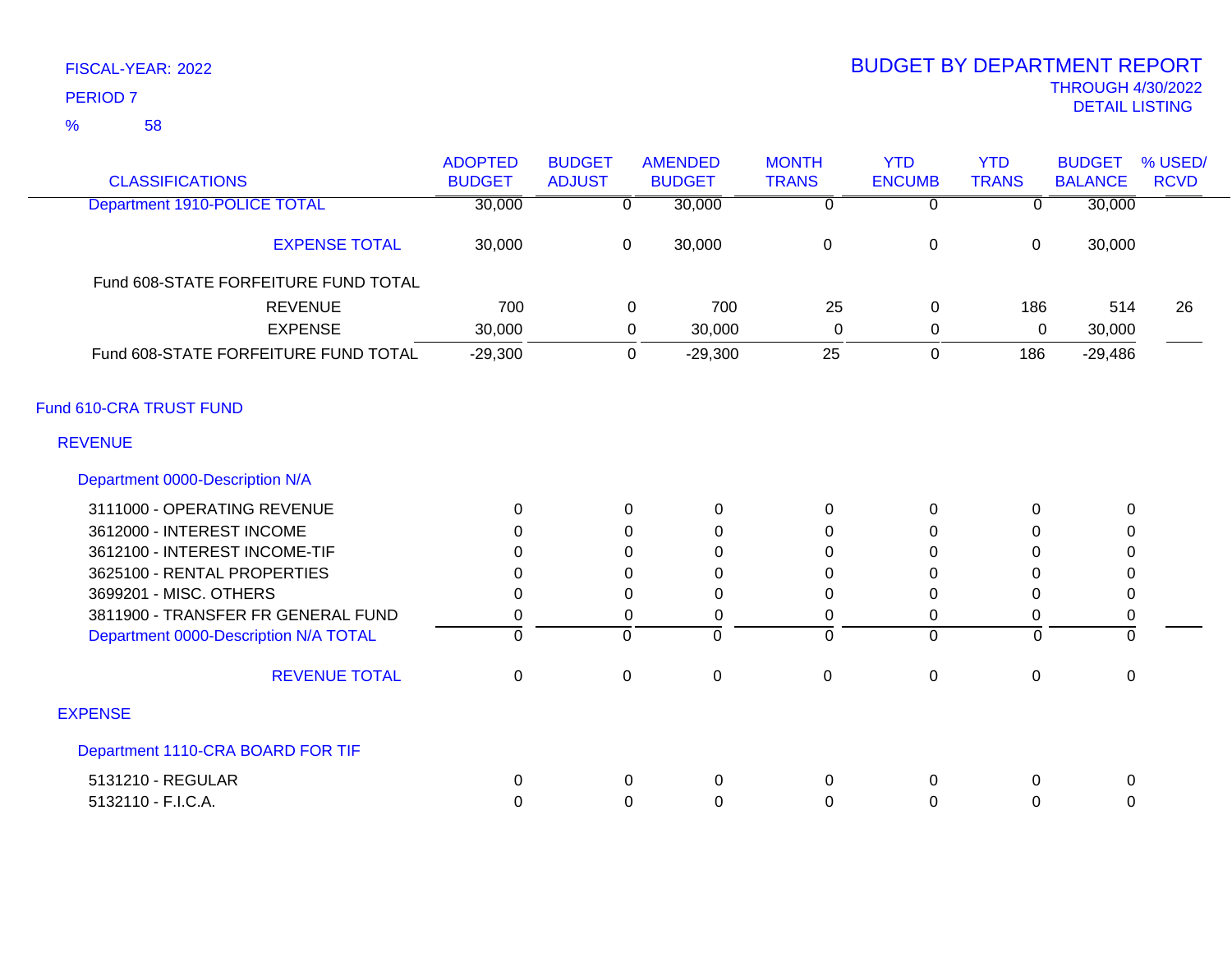58 %

| FISCAL-YEAR: 2022 | <b>BUDGET BY DEPARTMENT REPORT</b> |
|-------------------|------------------------------------|
| <b>PERIOD 7</b>   | <b>THROUGH 4/30/2022</b>           |
|                   | DETAIL LISTING                     |

|                                     | <b>ADOPTED</b> | <b>BUDGET</b> | <b>AMENDED</b> | <b>MONTH</b> | <b>YTD</b>    | <b>YTD</b>   | <b>BUDGET % USED/</b>         |
|-------------------------------------|----------------|---------------|----------------|--------------|---------------|--------------|-------------------------------|
| <b>CLASSIFICATIONS</b>              | <b>BUDGET</b>  | <b>ADJUST</b> | <b>BUDGET</b>  | <b>TRANS</b> | <b>ENCUMB</b> | <b>TRANS</b> | <b>RCVD</b><br><b>BALANCE</b> |
| 5132210 - PENSION PLAN CONTRIBUTION | 0              | 0             | 0              | $\Omega$     | 0             | 0            | 0                             |
| 5132220 - DEFERRED COMP CONTRIB.    |                |               |                | 0            |               |              |                               |
| 5132310 - GROUP HEALTH INSURANCE    |                |               |                | 0            |               |              |                               |
| 5132410 - WORKERS' COMPENSATION     |                |               |                |              |               |              |                               |
| 5134060 - AUTO ALLOWANCE            |                |               |                |              |               |              |                               |
| 5211210 - REGULAR                   |                |               |                |              |               |              |                               |
| 5211410 - OVERTIME                  |                |               |                |              |               |              |                               |
| 5212110 - F.I.C.A.                  |                |               |                | 0            |               | 0            |                               |
| 5212210 - PENSION PLAN CONTRIBUTION |                |               |                | U            |               |              |                               |
| 5212310 - GROUP HEALTH INSURANCE    |                |               |                | 0            |               |              |                               |
| 5212410 - WORKERS' COMPENSATION     |                |               |                | 0            |               | 0            |                               |
| 5215220 - UNIFORMS                  |                |               |                | 0            |               |              |                               |
| 5413120 - PROFESSIONAL SERVS-ST BEA |                |               |                | 0            |               |              |                               |
| 5413450 - CONTRACTUAL SERVICES      |                |               |                | U            |               |              |                               |
| 5414670 - MAINT & REP-GRDS & STRUCT |                |               |                | <sup>0</sup> |               |              |                               |
| 5414710 - PRINTING MATERIAL-INFRAST |                |               |                |              |               |              |                               |
| 5416340 - CAPITAL IMPROVEMENTS      |                |               |                | 0            |               | 0            |                               |
| 5416450 - SUNSET DR & ST LIGHTING   |                |               |                |              |               |              |                               |
| 5419930 - STREET BEAUTIFICATION     |                |               |                |              |               |              |                               |
| 5511310 - PART TIME                 |                |               |                |              |               |              |                               |
| 5512110 - FICA                      |                |               |                |              |               |              |                               |
| 5512410 - WORKER'S COMPENSATION     |                |               |                |              |               |              |                               |
| 5513120 - PROFF.SVC/ECONOMIC DEVLOP |                |               |                |              |               |              |                               |
| 5514710 - PRINTING MATERIALS-ECO.DE |                |               |                |              |               |              |                               |
| 5515210 - Supplies                  |                |               |                | U            |               |              |                               |
| 5519932 - ECONOMIC DEVELOPMENT PRGM |                |               |                |              |               |              |                               |
| 5519933 - BUSINESS STARTUP ASSTNCE  |                |               |                |              |               |              |                               |
| 5523120 - PROFF.SVC-COMM.BLDG REHAB |                |               |                | <sup>0</sup> |               |              |                               |
| 5523450 - CONTRACTUAL SRVCS-COMMERC |                |               |                |              |               |              |                               |
| 5524710 - PRINTING-MATERIALS-COMMER |                |               |                |              |               |              |                               |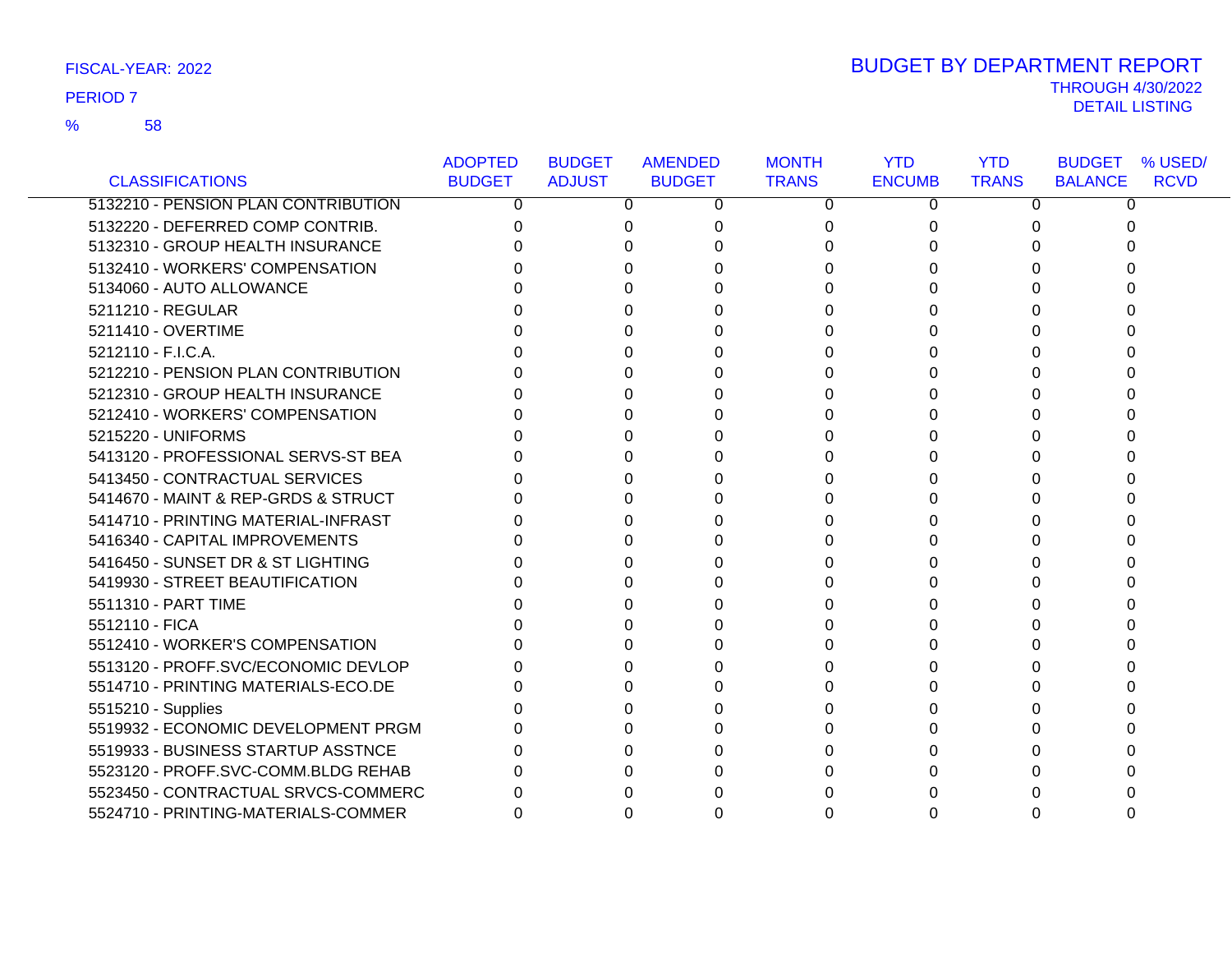### 58 %

|                                          | <b>ADOPTED</b> | <b>BUDGET</b> | <b>AMENDED</b> | <b>MONTH</b> | <b>YTD</b>    | <b>YTD</b>   | % USED/<br><b>BUDGET</b>      |
|------------------------------------------|----------------|---------------|----------------|--------------|---------------|--------------|-------------------------------|
| <b>CLASSIFICATIONS</b>                   | <b>BUDGET</b>  | <b>ADJUST</b> | <b>BUDGET</b>  | <b>TRANS</b> | <b>ENCUMB</b> | <b>TRANS</b> | <b>RCVD</b><br><b>BALANCE</b> |
| 5541210 - REGULAR                        | 0              | 0             | 0              | 0            | 0             | 0            | 0                             |
| 5542110 - FICA                           | 0              | 0             | 0              | 0            |               | 0            | O                             |
| 5542210 - PENSION PLAN                   |                |               |                | 0            |               |              |                               |
| 5542220 - DEFERRED COMP CONTRIB.         |                |               |                | 0            |               |              |                               |
| 5542310 - GROUP HEALTH INSURANCE         |                | <sup>0</sup>  |                | 0            |               | U            |                               |
| 5542410 - WORKER'S COMPENSATION          |                |               |                | U            |               |              |                               |
| 5543120 - LEGAL SERVICES                 |                |               |                | 0            |               |              |                               |
| 5543210 - AUDITOR'S FEES                 |                |               |                | 0            |               |              |                               |
| 5543460 - Madison Land Adquisition & Dev |                |               |                | 0            |               |              |                               |
| 5544070 - TRAVEL & CONFERENCE            |                | 0             |                | 0            |               |              |                               |
| 5544080 - EMPLOYEE EDUCATION & TRAIN     |                | <sup>0</sup>  |                | 0            |               | 0            |                               |
| 5544631 - COMMUNICATION EQUIPMENT        |                | U             |                | 0            |               |              |                               |
| 5544710 - PRINTING, BINDING, PHOTOCOP    |                | O             |                | 0            |               |              |                               |
| 5544850 - NON-LEGAL ADVERTISING          |                |               |                |              |               |              |                               |
| 5544910 - LEGAL ADS-NON TIF              |                |               |                | 0            |               |              |                               |
| 5545210 - SUPPLIES                       |                | O             |                | 0            |               | O            |                               |
| 5545410 - MEMBERSHIPS & SUBSCRIPTIO      |                |               |                | 0            |               |              |                               |
| 5549140 - CRA SEC/GRNT ADM/MISC EXP      |                |               |                | 0            |               |              |                               |
| 5549915 - MISCELLANEOUS-CITY CONTRB      |                |               |                | 0            |               | 0            |                               |
| 5549920 - GENERAL CONTINGENCY            |                |               |                |              |               |              |                               |
| 5549925 - CRA BOARD MEMBRS DISCRT F      |                |               |                | 0            |               |              |                               |
| 5553120 - PROF SERVICES-INFILL PROG      |                | 0             |                | 0            |               | 0            |                               |
| 5593120 - PROFESSNL SERV-TECH ASSTC      |                | 0             |                | 0            |               |              |                               |
| 5593450 - WORK STUDY PROGRAM             |                | <sup>0</sup>  |                |              |               |              |                               |
| 5599931 - SUMMER YOUTH & AFTER SCHOOL    |                | 0             |                | 0            |               |              |                               |
| 5599932 - SCHOOL ASSISTANCE PROGRAM      |                | U             |                |              |               |              |                               |
| 5643120 - PROFESSIONAL SERV-LEGAL S      |                |               |                |              |               |              |                               |
| 5643450 - CONTRACTUAL                    |                |               |                | O            |               |              |                               |
| 5649921 - MULTI-FAMILY REHAB PROGRM      |                |               |                |              |               |              |                               |
| 5649930 - SINGLE FAMILY REHAB PRGRM      |                |               |                |              |               |              |                               |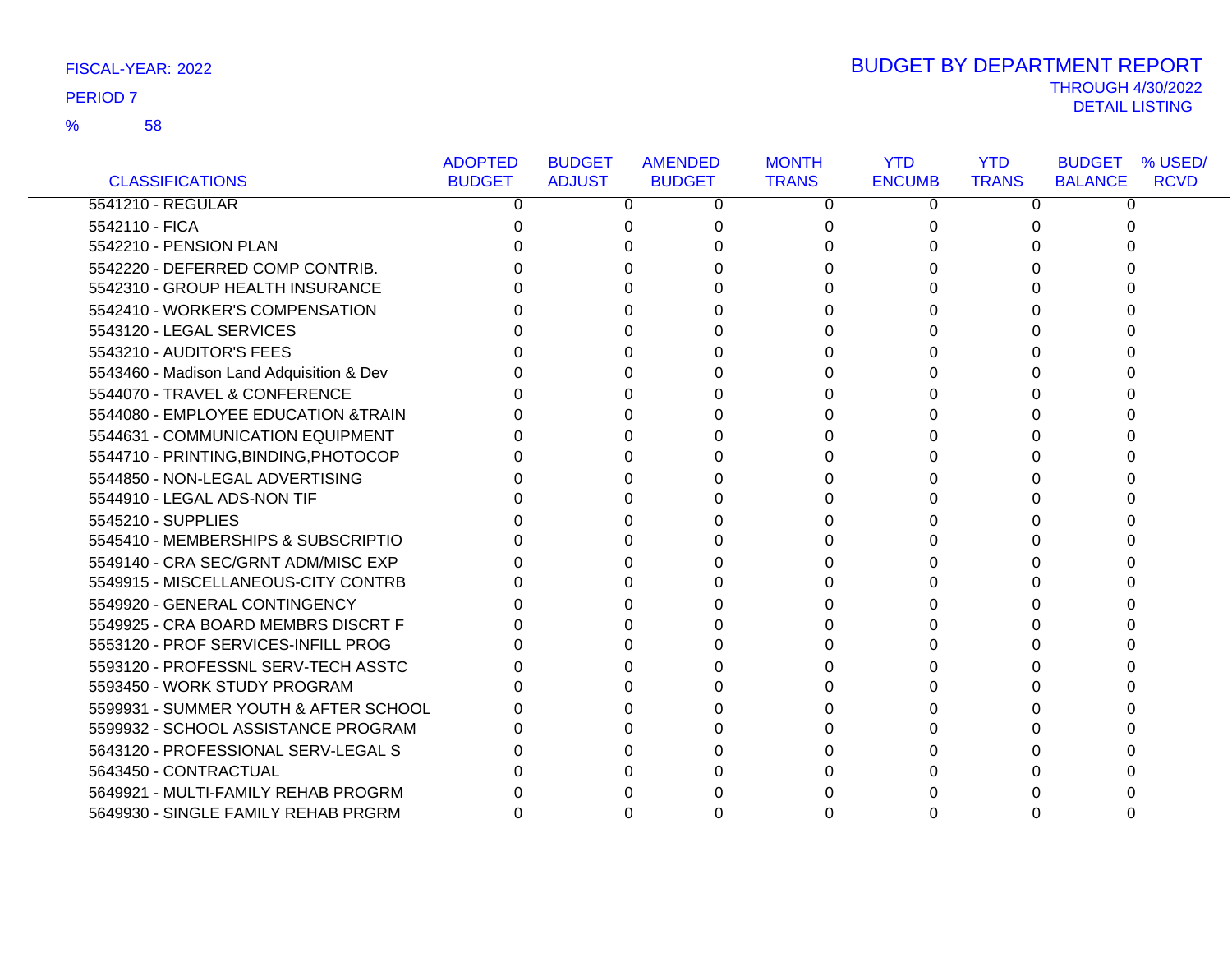58 %

| FISCAL-YEAR: 2022 | <b>BUDGET BY DEPARTMENT REPORT</b> |
|-------------------|------------------------------------|
| <b>PERIOD 7</b>   | <b>THROUGH 4/30/2022</b>           |
|                   | DETAIL LISTING                     |

|                                          | <b>ADOPTED</b> | <b>BUDGET</b> | <b>AMENDED</b> | <b>MONTH</b> | <b>YTD</b>    | <b>YTD</b>   | <b>BUDGET</b><br>% USED/      |
|------------------------------------------|----------------|---------------|----------------|--------------|---------------|--------------|-------------------------------|
| <b>CLASSIFICATIONS</b>                   | <b>BUDGET</b>  | <b>ADJUST</b> | <b>BUDGET</b>  | <b>TRANS</b> | <b>ENCUMB</b> | <b>TRANS</b> | <b>BALANCE</b><br><b>RCVD</b> |
| 5649935 - ASSISTANCE PROGRAM             | 0              | 0             | 0              | 0            | 0             | 0            |                               |
| 5691210 - REGULAR                        |                |               |                |              |               |              |                               |
| 5692110 - FICA                           |                |               |                |              |               |              |                               |
| 5692210 - PENSION PLAN                   |                |               |                |              |               |              |                               |
| 5692310 - GROUP HEALTH INSURANCE         |                |               |                |              |               |              |                               |
| 5692410 - WORKER'S COMPENSATION          |                |               |                |              |               |              |                               |
| 5723120 - PROF. SVC-PARK IMPROVEMNT      |                |               |                |              |               |              |                               |
| 5723450 - CONTRACTUAL                    |                |               |                |              |               |              |                               |
| 5726450 - MATCHING CONTRIBUTION          |                |               |                |              |               |              |                               |
| 5741210 - SPECIAL EVENTS PLANNING        |                |               |                |              |               |              |                               |
| 5742110 - FICA                           |                |               |                |              |               |              |                               |
| 5742210 - PENSION                        |                |               |                |              |               |              |                               |
| 5742310 - HEALTH INSURANCE               |                |               |                |              |               |              |                               |
| 5742410 - WORKER'S COMPENSATION          |                |               |                |              |               |              |                               |
| 5743120 - PROFESSIONAL SERV-MRKTNG       |                |               |                |              |               |              |                               |
| 5819120 - INTRA-GOV TRANSFER-TO GF       |                |               |                |              |               |              |                               |
| 5819140 - INTRA GOV-CAPITAL IMP PROJ FUN |                |               |                |              |               |              |                               |
| 5819500 - REIMB CITY/MADISON SQUARE /EXP |                |               |                |              |               |              |                               |
| 5819600 - INTRA-GOV-BRIDGE/BIKE LN       |                |               |                |              |               |              |                               |
| 5833120 - - PROFESSIONAL SERVICES        |                |               |                |              |               |              |                               |
| 5833125 - PROPERTY MANAGEMENT            |                |               |                |              |               |              |                               |
| 5833455 - PROPERTY MAINTENANCE           |                |               |                |              |               |              |                               |
| 5836110 - LAND ACQUISITION               |                |               |                |              |               |              |                               |
| 5837110 - REGIONS BANK LOAN \$2,730,     |                |               |                |              |               |              |                               |
| 5837210 - REGIONS LN 2006 - \$2,730M     |                |               |                |              |               |              |                               |
| 5939900 - SPECIAL ITEMS                  |                | 0             |                |              | 0             |              |                               |
| Department 1110-CRA BOARD FOR TIF TOTAL  | 0              | $\Omega$      | $\Omega$       | 0            | $\Omega$      | $\Omega$     |                               |
| <b>EXPENSE TOTAL</b>                     | 0              | $\Omega$      | $\Omega$       | 0            | $\Omega$      | 0            |                               |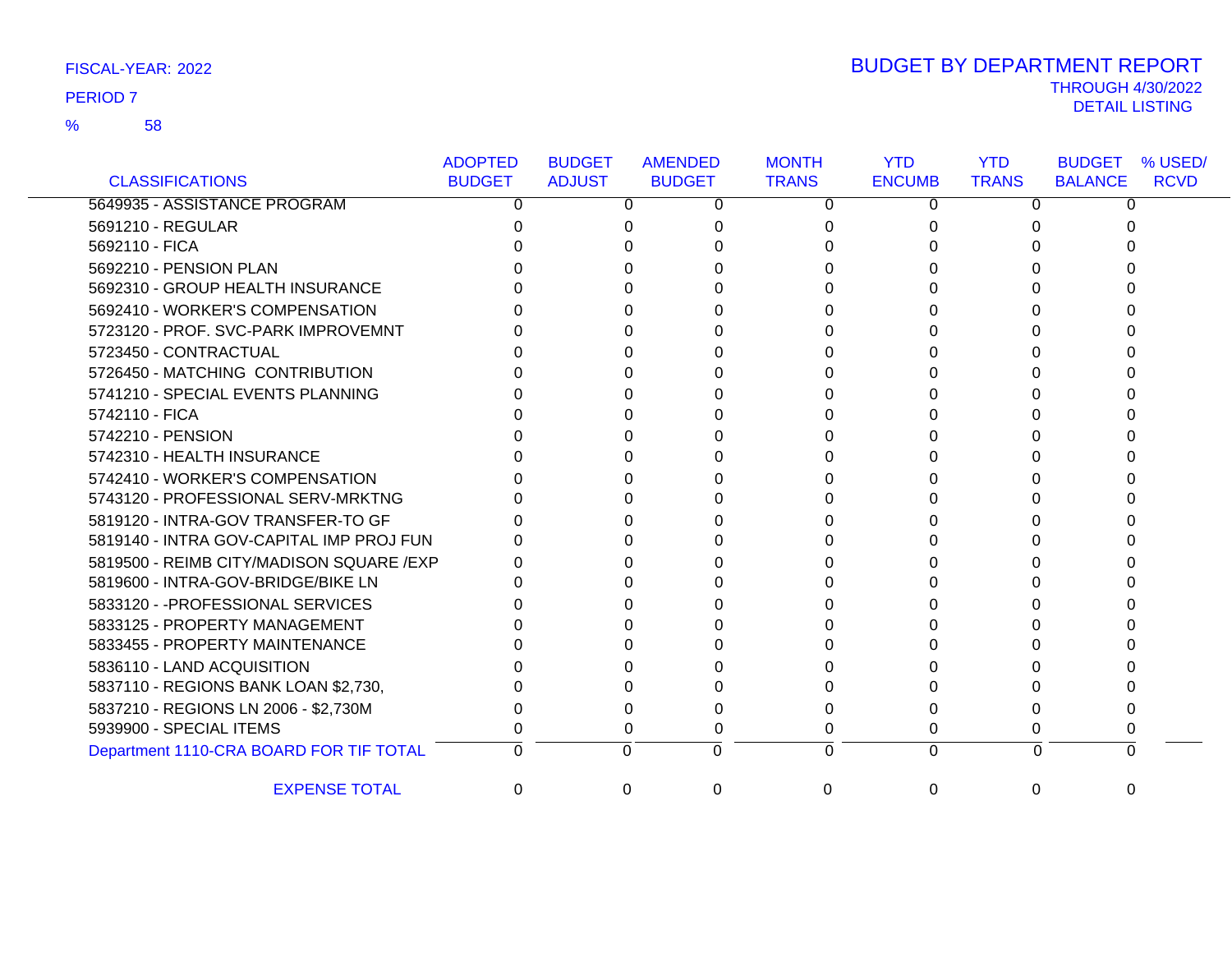58 %

| <b>CLASSIFICATIONS</b>                | <b>ADOPTED</b><br><b>BUDGET</b> | <b>BUDGET</b><br><b>ADJUST</b> | <b>AMENDED</b><br><b>BUDGET</b> | <b>MONTH</b><br><b>TRANS</b> | <b>YTD</b><br><b>ENCUMB</b> | <b>YTD</b><br><b>TRANS</b> | <b>BUDGET</b><br><b>BALANCE</b> | % USED/<br><b>RCVD</b> |
|---------------------------------------|---------------------------------|--------------------------------|---------------------------------|------------------------------|-----------------------------|----------------------------|---------------------------------|------------------------|
| Fund 610-CRA TRUST FUND TOTAL         |                                 |                                |                                 |                              |                             |                            |                                 |                        |
| <b>REVENUE</b>                        | $\mathbf 0$                     |                                | $\mathbf 0$<br>$\pmb{0}$        | $\mathbf 0$                  | $\mathsf 0$                 | $\mathbf 0$                | $\mathsf 0$                     |                        |
| <b>EXPENSE</b>                        | 0                               |                                | 0                               | 0<br>0                       | 0                           | 0                          | 0                               |                        |
| Fund 610-CRA TRUST FUND TOTAL         | $\mathbf 0$                     |                                | 0                               | $\mathbf 0$<br>0             | 0                           | $\pmb{0}$                  | $\mathsf 0$                     |                        |
| Fund 615-FEDERAL FORFEITURE FUND      |                                 |                                |                                 |                              |                             |                            |                                 |                        |
| <b>REVENUE</b>                        |                                 |                                |                                 |                              |                             |                            |                                 |                        |
| Department 0000-Description N/A       |                                 |                                |                                 |                              |                             |                            |                                 |                        |
| 3511000 - CONFISCATED REVENUE         | $\Omega$                        | 0                              | $\Omega$                        | $\Omega$                     | 0                           | 0                          | 0                               |                        |
| 3612000 - INTEREST INCOME             | 15,000                          | 0                              | 15,000                          | 634                          | 0                           | 5,179                      | 9,821                           | 34                     |
| 3699200 - MISC OTHERS                 | $\mathbf{0}$                    | 0                              | 0                               | $\Omega$                     | $\mathbf 0$                 | $\Omega$                   | 0                               |                        |
| Department 0000-Description N/A TOTAL | 15,000                          | $\overline{0}$                 | 15,000                          | 634                          | $\overline{0}$              | $\overline{5,179}$         | 9,821                           | $\overline{34}$        |
| <b>REVENUE TOTAL</b>                  | 15,000                          | $\mathbf 0$                    | 15,000                          | 634                          | $\mathbf 0$                 | 5,179                      | 9,821                           | 34                     |
| <b>EXPENSE</b>                        |                                 |                                |                                 |                              |                             |                            |                                 |                        |
| Department 1910-POLICE                |                                 |                                |                                 |                              |                             |                            |                                 |                        |
| 5211410 - OVERTIME                    | 0                               | $\mathbf 0$                    | $\mathbf 0$                     | 0                            | 0                           | 0                          | 0                               |                        |
| 5211414 - OVERTIME SPECIAL UNIT       | $\Omega$                        | $\Omega$                       | $\Omega$                        | $\Omega$                     | 0                           | $\Omega$                   | $\mathbf{0}$                    |                        |
| 5213450 - CONTRACTUAL SERVICES        | 157,278                         | 89,854                         | 247,132                         | 4,189                        | $\mathbf 0$                 | 111,647                    | 135,485                         | 45                     |
| 5214070 - TRAVEL & CONFERENCE         | 30,000                          | $\Omega$                       | 30,000                          | $\Omega$                     | $\Omega$                    | $\Omega$                   | 30,000                          |                        |
| 5214450 - LEASE - POL VEHCLE          | 50,000                          | 0                              | 50,000                          | 1,584                        | $\Omega$                    | 11,642                     | 38,358                          | 23                     |
| 5215205 - COMPUTER SUPPLIES           | 84,000                          | 0                              | 84,000                          | 0                            | 3,533                       | 50,000                     | 34,000                          | 59                     |
| 5215210 - SUPPLIES                    | $\Omega$                        | 0                              | $\Omega$                        | 0                            | 0                           | 0                          | $\Omega$                        |                        |
| 5215220 - UNIFORMS                    | 32,000                          | 0                              | 32,000                          | 0                            | 0                           | 0                          | 32,000                          |                        |
| 5216430 - EQUIPMENT OPERATING         | 0                               | 0                              | 0                               | $\mathbf 0$                  | 0                           | 0                          | 0                               |                        |